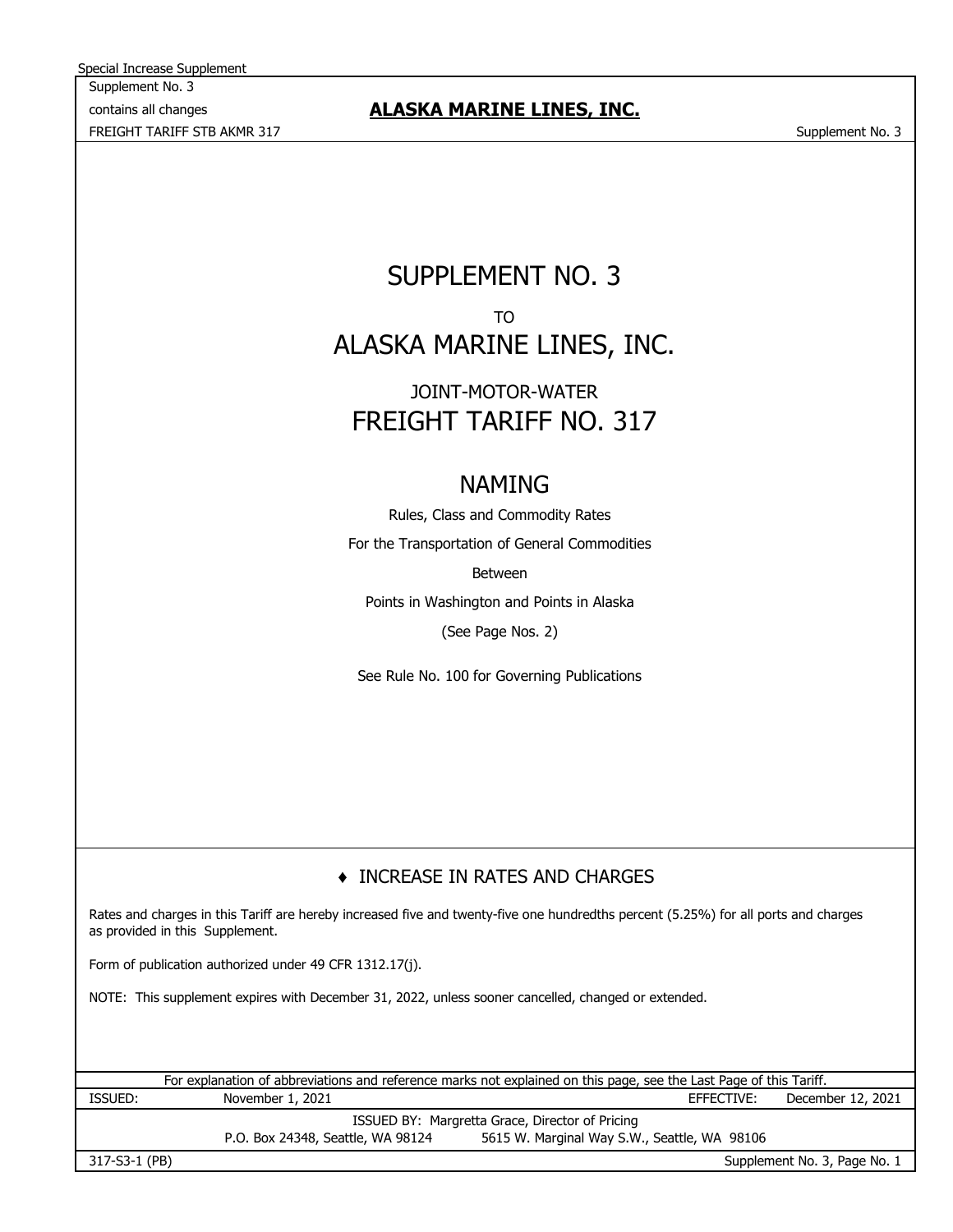Supplement No. 3

## **ALASKA MARINE LINES, INC.**

Except as otherwise specifically provided, rate and charges are hereby increased as follows: (See Notes 1 through 4)

#### **SECTIONS 1, 2 and 3 FREIGHT RATES ARE INCREASED AS FOLLOWS:**

All freight rates are increased five and twenty-five one hundredths percent (5.25%).

**RULES SECTION: ONLY** the rates in the following rules **ARE** increased five and twenty-five one hundredths percent (5.25%):

Rule 568 (IV) Over Dimensional Freight Rule 610 Minimum Charge

NOTE 1. To determine increased rate or charge, multiply the applicable rate or charge by 1.0525.

Fractions of less than 1/2 cent will be dropped and fractions of 1/2 cent or more will be rounded to the next whole cent.

For rates in dollars, fractions of dollars will be rounded as follows:

Less than .50 will be dropped and .50 or more will be rounded to the next whole dollar.

Where the rate or charge is published in dollars and cents, apply the equivalent in cents.

NOTE 2. Rates made by the addition or deduction of arbitraries will be as follows:

Where a through rate for line-haul transportation is made by the addition or the deduction of an arbitrary, the addition or deduction of such arbitrary shall be made first before applying the provisions of this Supplement.

- NOTE 3. Where a through rate is made by combining two or more factors, each is increased separately under the provisions of this item and the applicable through rate is the total of the combined factors.
- NOTE 4. References to Tariffs, Items, Notes, Rules, etc. will be as follows:

Where reference is made in this Supplement to Tariffs, Items, Notes, Rules, etc., it is understood that such reference is continuous and includes Supplements to or successive issues of such Items, Notes, Rules, etc.

|                                                 |                                   | For explanation of abbreviations and reference marks not explained on this page, see the Last Page of this Tariff. |                   |  |  |
|-------------------------------------------------|-----------------------------------|--------------------------------------------------------------------------------------------------------------------|-------------------|--|--|
| ISSUED:                                         | November 1, 2021                  | EFFECTIVE:                                                                                                         | December 12, 2021 |  |  |
| ISSUED BY: Margretta Grace, Director of Pricing |                                   |                                                                                                                    |                   |  |  |
|                                                 | P.O. Box 24348, Seattle, WA 98124 | 5615 W. Marginal Way S.W., Seattle, WA 98106                                                                       |                   |  |  |
| 317-S3-2 (MB)                                   |                                   | Supplement No. 3, Page No. 2                                                                                       |                   |  |  |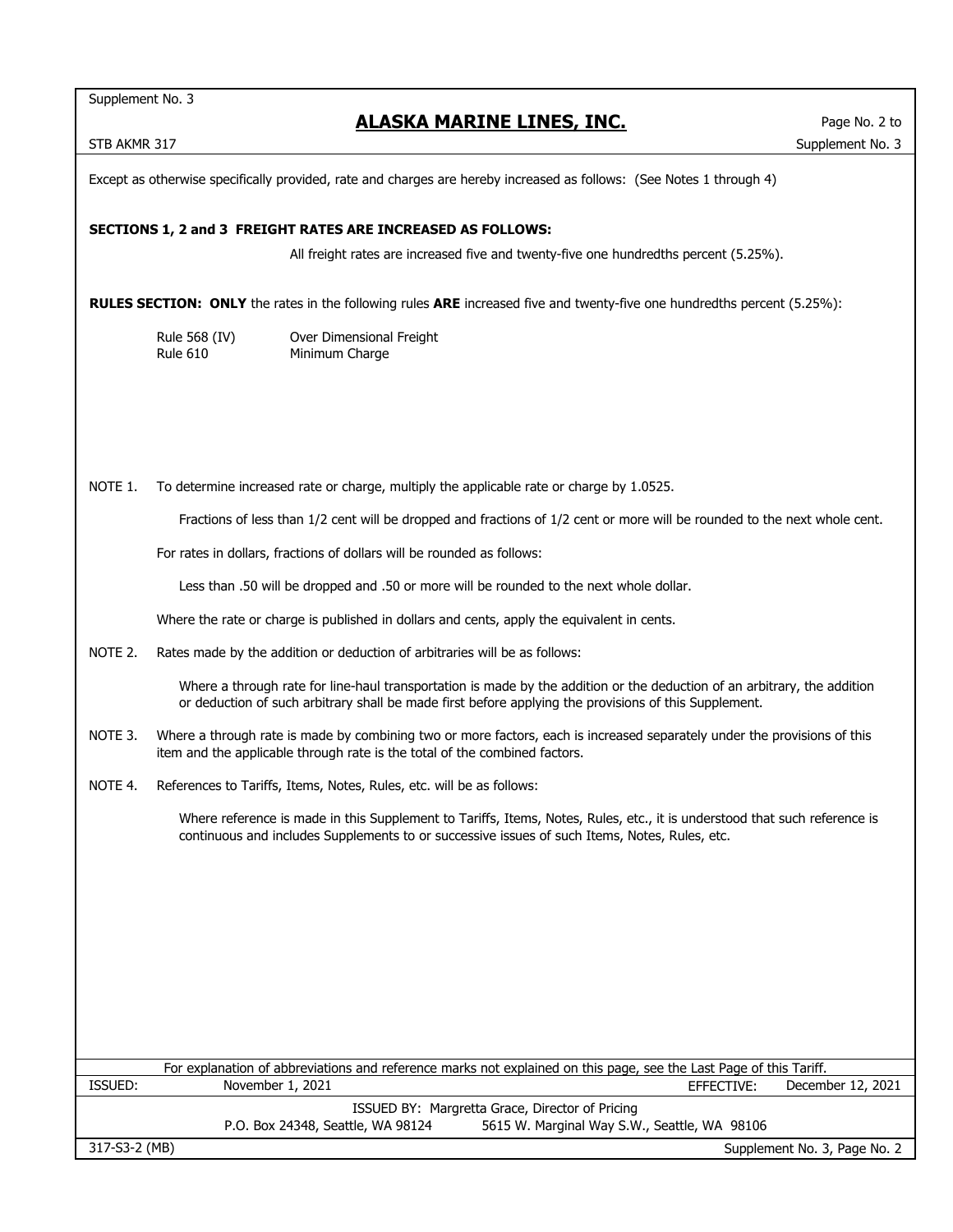FREIGHT TARIFF STB AKMR 317 1st Revised Title Page

ALASKA MARINE LINES, INC.

JOINT-MOTOR-WATER

FREIGHT TARIFF NO. 317

NAMING

Rules and Commodity Rates

For the Transportation of General Commodities in Containers

Between

Points in Washington and Points in Alaska

(See Page No. 2)

See Rule No. 100 for Governing Publications

TCR 4542

For explanation of abbreviations and reference marks not explained on this page, see the Last Page of this Tariff.<br>ISSUED: December 4, 2019 EFFECTIVE: December 5, 2019 ISSUED BY: Margretta Grace, Director of Pricing P.O. Box 24348, Seattle, WA 98124 5615 W. Marginal Way S.W., Seattle, WA 98106 The provisions published herein will, if effective, not result in an effect on the quality of the Human Environment.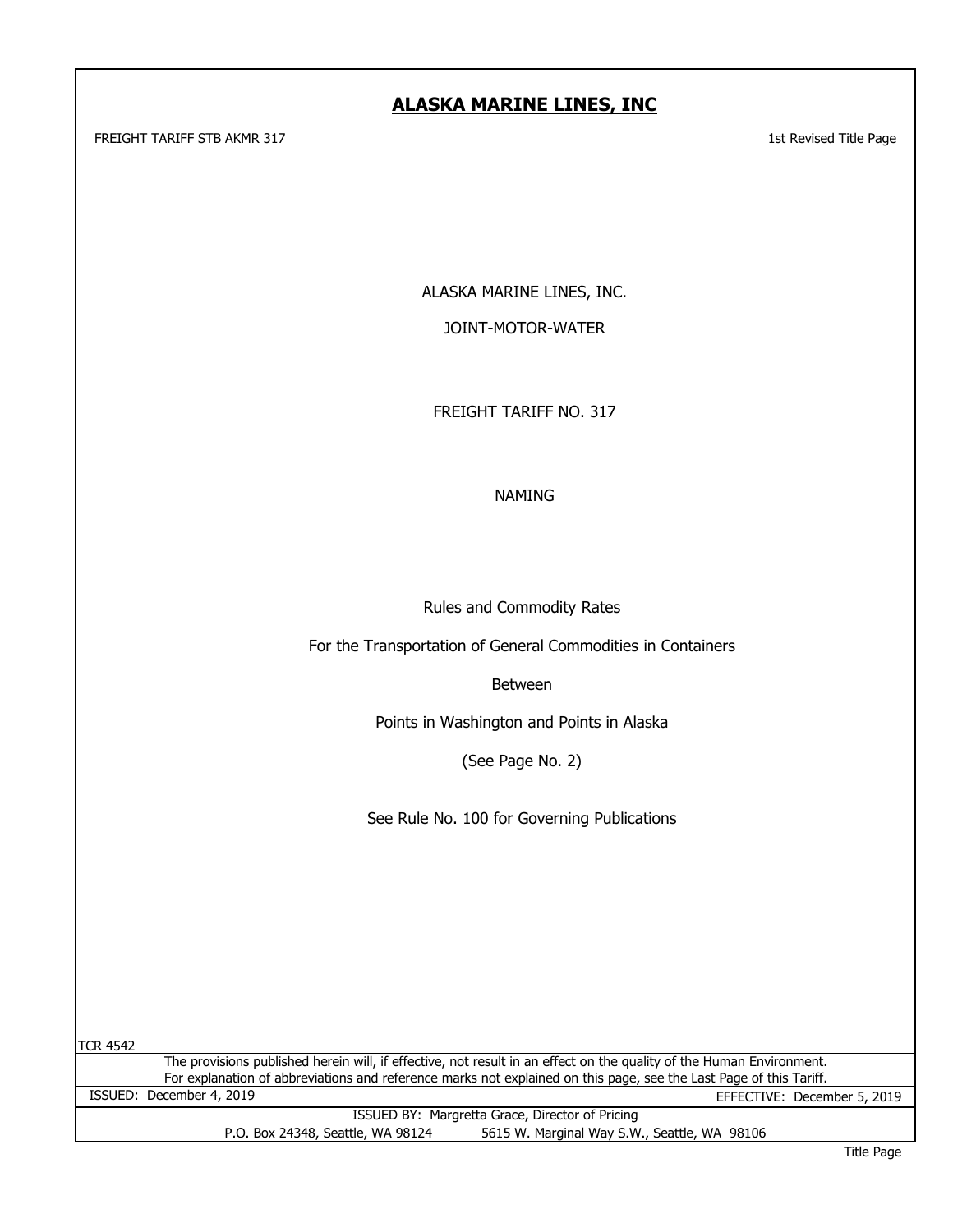## **ALASKA MARINE LINES, INC.**

| <b>CHECK SHEET</b>                                                                |   |                                      |      |                                                 |        |                                                                                                                                      |      |                          |
|-----------------------------------------------------------------------------------|---|--------------------------------------|------|-------------------------------------------------|--------|--------------------------------------------------------------------------------------------------------------------------------------|------|--------------------------|
|                                                                                   |   | as named below, contain all changes. |      |                                                 |        | Title Page, Pages 1 through 76 and the Last Page, inclusive of this Tariff are effective as of the date of this page. Revised pages, |      |                          |
| PAGE                                                                              |   | <b>REVISION</b>                      | PAGE | <b>REVISION</b>                                 | PAGE   | <b>REVISION</b>                                                                                                                      | PAGE | REVISION                 |
| NO.                                                                               |   | <b>NUMBER</b>                        | NO.  | <b>NUMBER</b>                                   | NO.    | <b>NUMBER</b>                                                                                                                        | NO.  | <b>NUMBER</b>            |
|                                                                                   |   |                                      |      |                                                 |        |                                                                                                                                      |      |                          |
| Title                                                                             |   | 1st Rev.                             | 35   | 5th Rev.                                        | 70     | 5th Rev.                                                                                                                             |      |                          |
| $\mathbf{1}$                                                                      | ▲ | 22nd Rev.                            | 36   | 3rd Rev.                                        | $71\,$ | 3rd Rev.                                                                                                                             |      |                          |
| $\overline{2}$                                                                    |   | 1st Rev.                             | 37   | 3rd Rev.                                        | 72     | 1st Rev.                                                                                                                             |      |                          |
|                                                                                   |   |                                      |      |                                                 |        |                                                                                                                                      |      |                          |
| 3                                                                                 |   | 1st Rev.                             | 38   | 3rd Rev.                                        | 73     | 3rd Rev.                                                                                                                             |      |                          |
| 4                                                                                 |   | 1st Rev.                             | 39   | 3rd Rev.                                        | 74     | 3rd Rev.                                                                                                                             |      |                          |
|                                                                                   |   |                                      |      |                                                 | 75     | 3rd Rev.                                                                                                                             |      |                          |
| 5                                                                                 |   | 1st Rev.                             | 40   | 3rd Rev.                                        | 76     | 3rd Rev.                                                                                                                             |      |                          |
| 6                                                                                 |   | 1st Rev.                             | 41   | 3rd Rev.                                        | LAST   | 1st Rev.                                                                                                                             |      |                          |
| 7                                                                                 |   | 1st Rev.                             | 42   | 3rd Rev.                                        |        |                                                                                                                                      |      |                          |
| 8                                                                                 |   | 1st Rev.                             | 43   | 3rd Rev.                                        |        |                                                                                                                                      |      |                          |
| 9                                                                                 |   | 1st Rev.                             | 44   | 3rd Rev.                                        |        |                                                                                                                                      |      |                          |
|                                                                                   |   |                                      |      |                                                 |        |                                                                                                                                      |      |                          |
| 10                                                                                |   | 1st Rev.                             | 45   | 3rd Rev.                                        |        |                                                                                                                                      |      |                          |
| $11\,$                                                                            |   | 1st Rev.                             | 46   | 3rd Rev.                                        |        |                                                                                                                                      |      |                          |
| 12                                                                                |   | 1st Rev.                             | 47   | 3rd Rev.                                        |        |                                                                                                                                      |      |                          |
|                                                                                   |   |                                      |      |                                                 |        |                                                                                                                                      |      |                          |
| 13                                                                                |   | 1st Rev.                             | 48   | 3rd Rev.                                        |        |                                                                                                                                      |      |                          |
| 14                                                                                |   | 1st Rev.                             | 49   | 4th Rev.                                        |        |                                                                                                                                      |      |                          |
| 15                                                                                |   | 2nd Rev.                             | 50   | 2nd Rev.                                        |        |                                                                                                                                      |      |                          |
| $16\,$                                                                            |   | 11th Rev.                            | 51   | 2nd Rev.                                        |        |                                                                                                                                      |      |                          |
|                                                                                   | ▲ |                                      |      |                                                 |        |                                                                                                                                      |      |                          |
| $17\,$                                                                            |   | 1st Rev.                             | 52   | 3rd Rev.                                        |        |                                                                                                                                      |      |                          |
| $18\,$                                                                            |   | 2nd Rev.                             | 53   | 3rd Rev.                                        |        |                                                                                                                                      |      |                          |
| 19                                                                                |   | 3rd Rev.                             | 54   | 3rd Rev.                                        |        |                                                                                                                                      |      |                          |
| 20                                                                                |   | 3rd Rev.                             | 55   | 3rd Rev.                                        |        |                                                                                                                                      |      |                          |
| 21                                                                                |   | 4th Rev.                             | 56   | 3rd Rev.                                        |        |                                                                                                                                      |      |                          |
| 22                                                                                |   | 1st Rev.                             | 57   | 3rd Rev.                                        |        |                                                                                                                                      |      |                          |
| 23                                                                                |   | 1st Rev.                             | 58   | 5th Rev.                                        |        |                                                                                                                                      |      |                          |
| 24                                                                                |   | 1st Rev.                             | 59   | 2nd Rev.                                        |        |                                                                                                                                      |      |                          |
|                                                                                   |   |                                      |      |                                                 |        |                                                                                                                                      |      |                          |
| 25                                                                                |   | 1st Rev.                             | 60   | 4th Rev.                                        |        |                                                                                                                                      |      |                          |
| 26                                                                                |   | 3rd Rev.                             | 61   | 3rd Rev.                                        |        |                                                                                                                                      |      |                          |
| 27                                                                                |   | 1st Rev.                             | 62   | 3rd Rev.                                        |        |                                                                                                                                      |      |                          |
| 28                                                                                |   | 3rd Rev.                             | 63   | 3rd Rev.                                        |        |                                                                                                                                      |      |                          |
| 29                                                                                |   | 3rd Rev.                             | 64   | 3rd Rev.                                        |        |                                                                                                                                      |      |                          |
|                                                                                   |   |                                      |      |                                                 |        |                                                                                                                                      |      |                          |
| 30                                                                                |   | 3rd Rev.                             | 65   | 3rd Rev.                                        |        |                                                                                                                                      |      |                          |
| 31                                                                                |   | 3rd Rev.                             | 66   | 3rd Rev.                                        |        |                                                                                                                                      |      |                          |
| 32                                                                                |   | 4th Rev.                             | 67   | 3rd Rev.                                        |        |                                                                                                                                      |      |                          |
| 33                                                                                |   | 3rd Rev.                             | 68   | 3rd Rev.                                        |        |                                                                                                                                      |      |                          |
| 34                                                                                |   | 5th Rev.                             | 69   | 3rd Rev.                                        |        |                                                                                                                                      |      |                          |
|                                                                                   |   |                                      |      |                                                 |        |                                                                                                                                      |      |                          |
|                                                                                   |   |                                      |      |                                                 |        |                                                                                                                                      |      |                          |
|                                                                                   |   |                                      |      |                                                 |        |                                                                                                                                      |      |                          |
|                                                                                   |   |                                      |      |                                                 |        |                                                                                                                                      |      |                          |
|                                                                                   |   |                                      |      |                                                 |        |                                                                                                                                      |      |                          |
| <b>TCR 4632</b>                                                                   |   |                                      |      |                                                 |        |                                                                                                                                      |      |                          |
| ISSUED: June 10, 2022                                                             |   |                                      |      |                                                 |        | For explanation of abbreviations and reference marks not explained on this page, see the Last Page of this Tariff.                   |      | EFFECTIVE: June 13, 2022 |
|                                                                                   |   |                                      |      |                                                 |        |                                                                                                                                      |      |                          |
|                                                                                   |   |                                      |      | ISSUED BY: Margretta Grace, Director of Pricing |        |                                                                                                                                      |      |                          |
| P.O. Box 24348, Seattle, WA 98124<br>5615 W. Marginal Way S.W., Seattle, WA 98106 |   |                                      |      |                                                 |        |                                                                                                                                      |      |                          |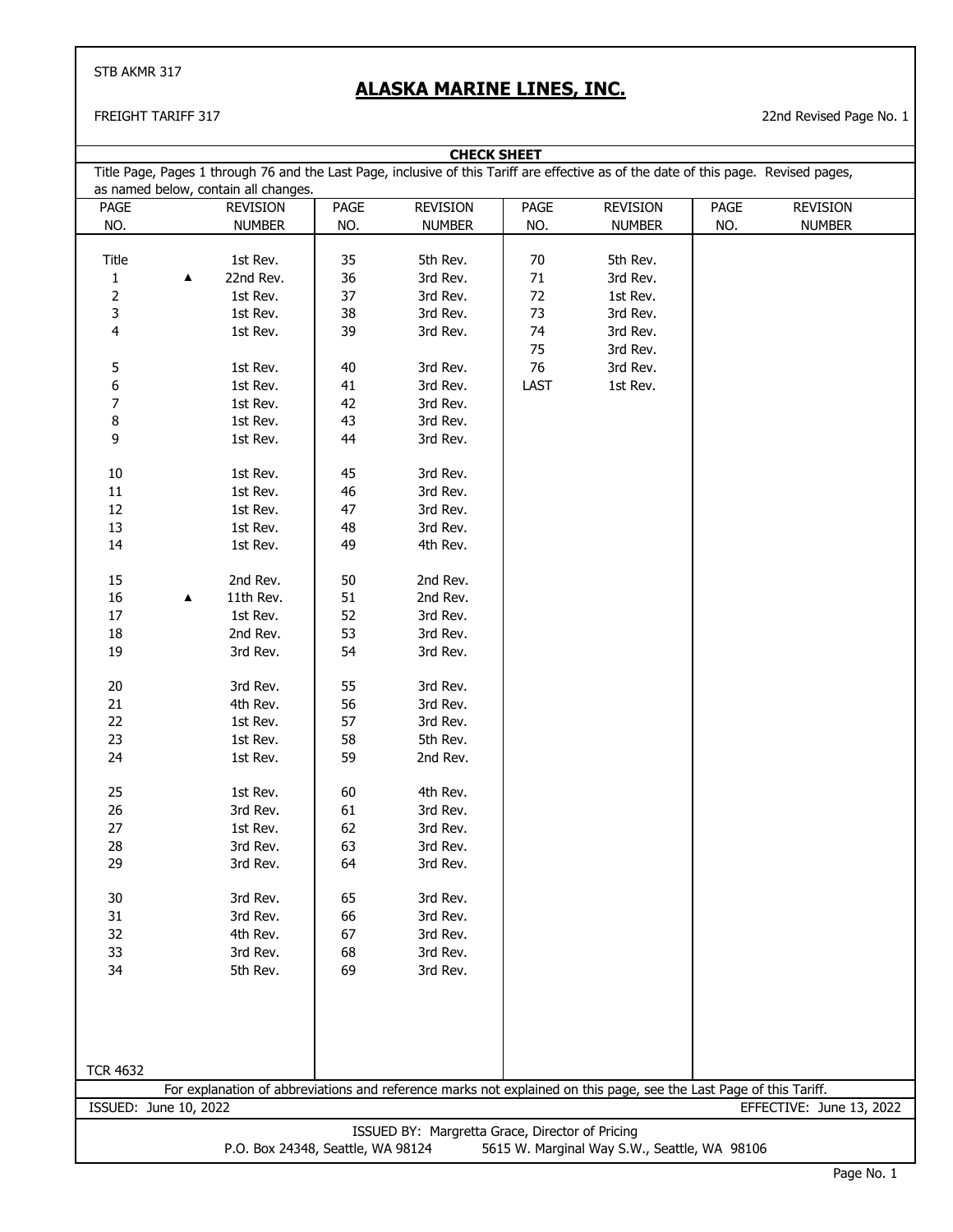## **ALASKA MARINE LINES, INC.**

FREIGHT TARIFF 317 1st Revised Page No. 2

**LIST OF POINTS SERVED:**

#### ARCTIC ALASKA REGION

Regular Point(s)

|            | <b>RATE BASIS:</b> |
|------------|--------------------|
| Barrow     | ARCTIC 1           |
| Point Hope | ARCTIC 1           |
|            |                    |
|            |                    |
| Kaktovik   | ARCTIC 2           |

| Point Lay | ARCTIC 3 |
|-----------|----------|

Wainwright **ARCTIC 3** 

Prudhoe Bay **ARCTIC 2** 

TCR 4542

| TCK 4542 |                                   |                                                                                                                    |
|----------|-----------------------------------|--------------------------------------------------------------------------------------------------------------------|
|          |                                   | For explanation of abbreviations and reference marks not explained on this page, see the Last Page of this Tariff. |
|          | ISSUED: December 4, 2019          | EFFECTIVE: December 5, 2019                                                                                        |
|          |                                   | ISSUED BY: Margretta Grace, Director of Pricing                                                                    |
|          | P.O. Box 24348, Seattle, WA 98124 | 5615 W. Marginal Way S.W., Seattle, WA 98106                                                                       |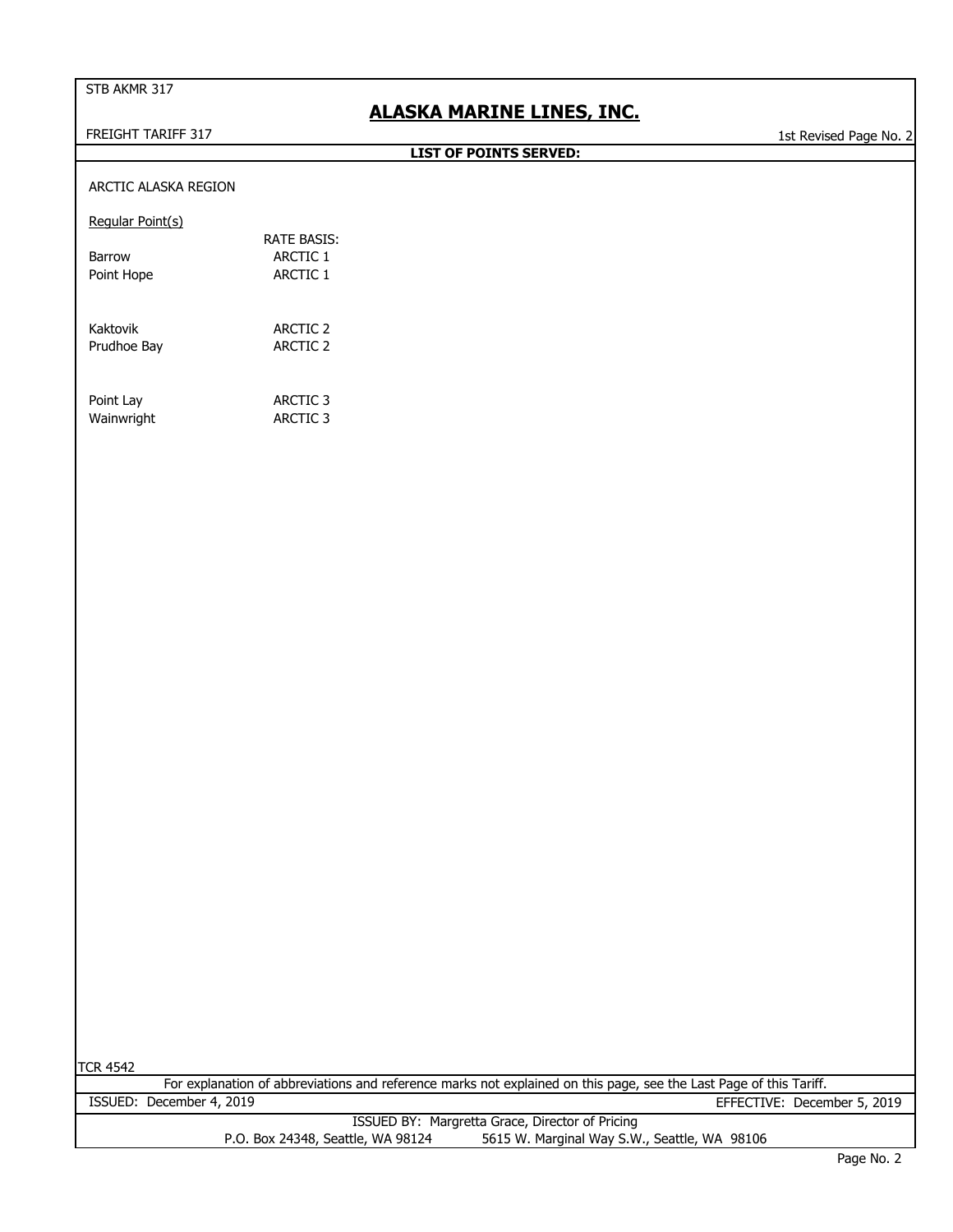## **ALASKA MARINE LINES, INC.**

FREIGHT TARIFF 317 1st Revised Page No. 3

Page intentionally left blank for future expansion.

TCR 4542

| For explanation of abbreviations and reference marks not explained on this page, see the Last Page of this Tariff. |                                                 |  |  |  |
|--------------------------------------------------------------------------------------------------------------------|-------------------------------------------------|--|--|--|
| ISSUED: December 4, 2019                                                                                           | EFFECTIVE: December 5, 2019                     |  |  |  |
|                                                                                                                    | ISSUED BY: Margretta Grace, Director of Pricing |  |  |  |
| P.O. Box 24348, Seattle, WA 98124                                                                                  | 5615 W. Marginal Way S.W., Seattle, WA 98106    |  |  |  |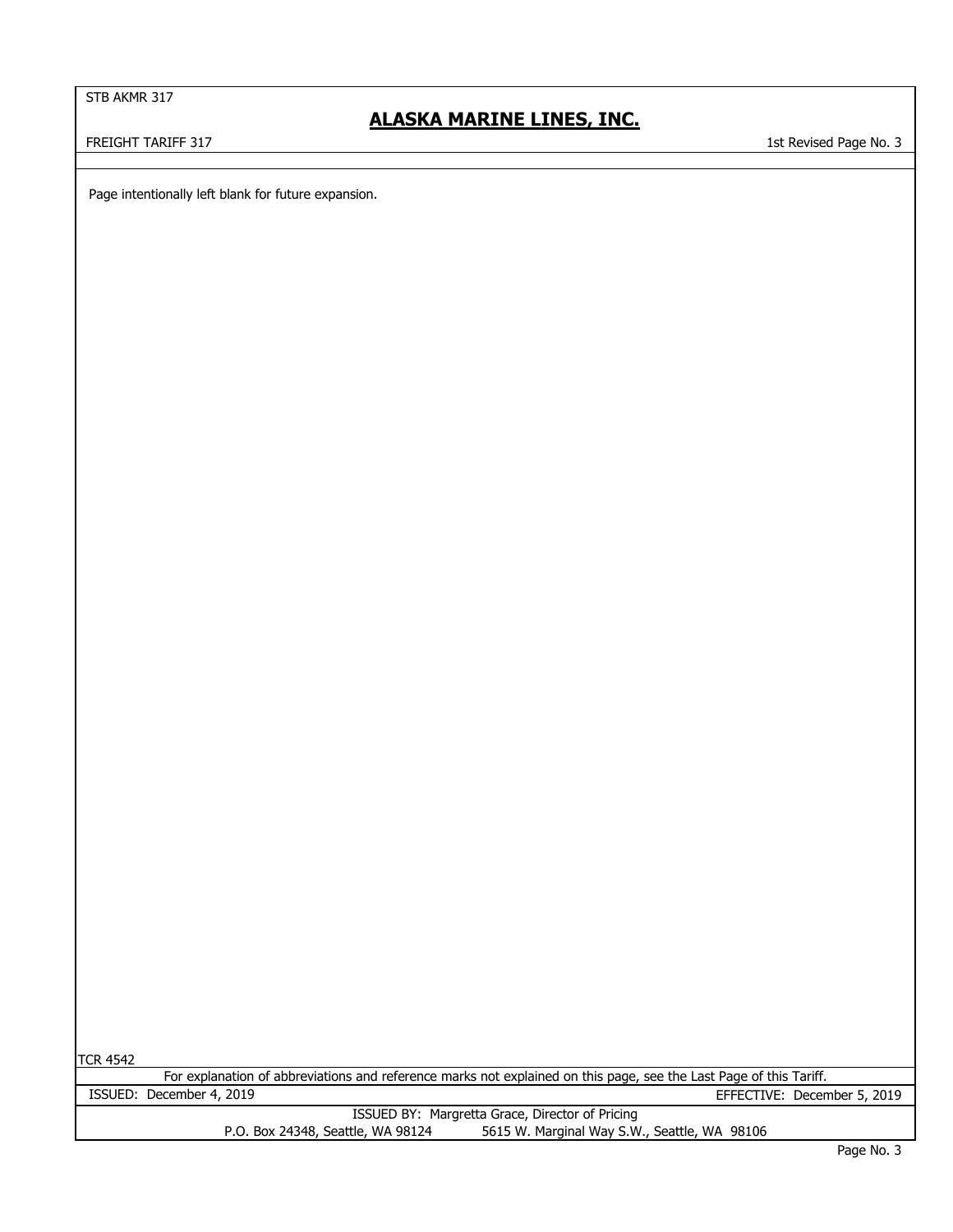## **ALASKA MARINE LINES, INC.**

| <b>TABLE OF CONTENTS</b><br>NOTE: The hypen indicates "through"                                                    |                             |           |
|--------------------------------------------------------------------------------------------------------------------|-----------------------------|-----------|
|                                                                                                                    |                             |           |
| SUBJECT:                                                                                                           | ITEM NO.:                   | PAGE NO.: |
| $- A -$                                                                                                            |                             |           |
|                                                                                                                    | $--- -$                     | Last Page |
|                                                                                                                    | 160                         | 15        |
|                                                                                                                    | 345                         | 16        |
|                                                                                                                    |                             |           |
|                                                                                                                    |                             |           |
|                                                                                                                    |                             |           |
| $-B -$                                                                                                             |                             |           |
|                                                                                                                    |                             |           |
|                                                                                                                    |                             |           |
|                                                                                                                    |                             |           |
| $-C -$                                                                                                             |                             |           |
|                                                                                                                    | 406                         | 17        |
|                                                                                                                    |                             |           |
|                                                                                                                    |                             |           |
|                                                                                                                    |                             |           |
| $-D -$                                                                                                             |                             |           |
|                                                                                                                    | 501                         | 18        |
|                                                                                                                    |                             |           |
| $-E -$                                                                                                             |                             |           |
|                                                                                                                    |                             |           |
|                                                                                                                    | 520<br>540                  | 19<br>19  |
|                                                                                                                    |                             |           |
| $-$ F $-$                                                                                                          |                             |           |
|                                                                                                                    | 345                         | 16        |
|                                                                                                                    |                             |           |
| - G -                                                                                                              |                             |           |
|                                                                                                                    |                             |           |
|                                                                                                                    | 100                         | 14        |
|                                                                                                                    |                             |           |
|                                                                                                                    |                             |           |
|                                                                                                                    |                             |           |
|                                                                                                                    |                             |           |
|                                                                                                                    |                             |           |
| TCR 4542                                                                                                           |                             |           |
| For explanation of abbreviations and reference marks not explained on this page, see the Last Page of this Tariff. |                             |           |
| ISSUED: December 4, 2019<br>ISSUED BY: Margretta Grace, Director of Pricing                                        | EFFECTIVE: December 5, 2019 |           |
| P.O. Box 24348, Seattle, WA 98124<br>5615 W. Marginal Way S.W., Seattle, WA 98106                                  |                             |           |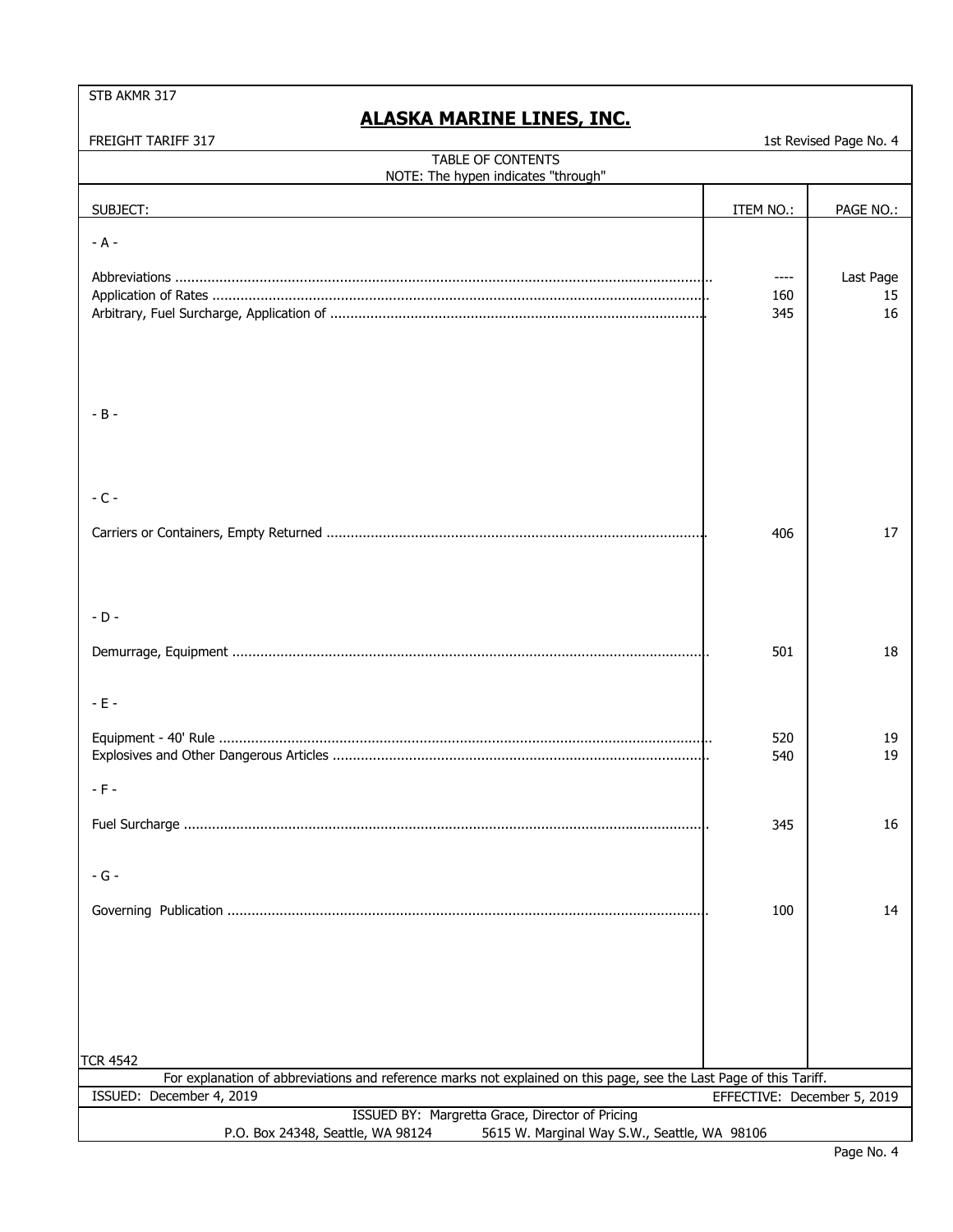| FREIGHT TARIFF 317                                                                                                 |                             | 1st Revised Page No. 5 |
|--------------------------------------------------------------------------------------------------------------------|-----------------------------|------------------------|
| <b>TABLE OF CONTENTS</b>                                                                                           |                             |                        |
| NOTE: The hypen indicates "through"                                                                                |                             |                        |
|                                                                                                                    |                             |                        |
| SUBJECT:                                                                                                           | <b>RULE NO.:</b>            | PAGE NO.:              |
| $-H -$                                                                                                             |                             |                        |
|                                                                                                                    |                             |                        |
|                                                                                                                    | 540                         | 19                     |
|                                                                                                                    |                             |                        |
|                                                                                                                    |                             |                        |
| $-1-$                                                                                                              |                             |                        |
|                                                                                                                    |                             |                        |
|                                                                                                                    |                             | $7 - 13$               |
|                                                                                                                    |                             |                        |
|                                                                                                                    |                             |                        |
| $ J -$                                                                                                             |                             |                        |
|                                                                                                                    |                             |                        |
|                                                                                                                    |                             |                        |
| $-K -$                                                                                                             |                             |                        |
|                                                                                                                    |                             |                        |
|                                                                                                                    |                             |                        |
|                                                                                                                    |                             |                        |
| $-L -$                                                                                                             |                             |                        |
|                                                                                                                    |                             |                        |
|                                                                                                                    |                             | 2                      |
|                                                                                                                    | 574                         | 21                     |
|                                                                                                                    |                             |                        |
| - M -                                                                                                              |                             |                        |
|                                                                                                                    |                             |                        |
|                                                                                                                    | 610                         | 21                     |
|                                                                                                                    |                             |                        |
|                                                                                                                    |                             |                        |
|                                                                                                                    |                             |                        |
| $-N -$                                                                                                             |                             |                        |
|                                                                                                                    |                             |                        |
| $-0-$                                                                                                              |                             |                        |
|                                                                                                                    |                             |                        |
|                                                                                                                    | 568                         | $19 - 20$              |
|                                                                                                                    | 568                         | $19 - 20$              |
|                                                                                                                    |                             |                        |
|                                                                                                                    |                             |                        |
|                                                                                                                    |                             |                        |
|                                                                                                                    |                             |                        |
|                                                                                                                    |                             |                        |
|                                                                                                                    | #720                        | 21                     |
|                                                                                                                    | ----                        | 2                      |
|                                                                                                                    |                             |                        |
|                                                                                                                    |                             |                        |
|                                                                                                                    |                             |                        |
| $-Q -$                                                                                                             |                             |                        |
|                                                                                                                    |                             |                        |
| $-R -$                                                                                                             |                             |                        |
|                                                                                                                    |                             |                        |
|                                                                                                                    |                             |                        |
|                                                                                                                    | 1002 - 6900                 | $\triangle$ 26 - 67    |
|                                                                                                                    |                             | Last Page              |
|                                                                                                                    |                             |                        |
|                                                                                                                    |                             |                        |
| TCR 4542                                                                                                           |                             |                        |
| For explanation of abbreviations and reference marks not explained on this page, see the Last Page of this Tariff. |                             |                        |
| ISSUED: December 4, 2019                                                                                           | EFFECTIVE: December 5, 2019 |                        |
| ISSUED BY: Margretta Grace, Director of Pricing                                                                    |                             |                        |
| P.O. Box 24348, Seattle, WA 98124<br>5615 W. Marginal Way S.W., Seattle, WA 98106                                  |                             |                        |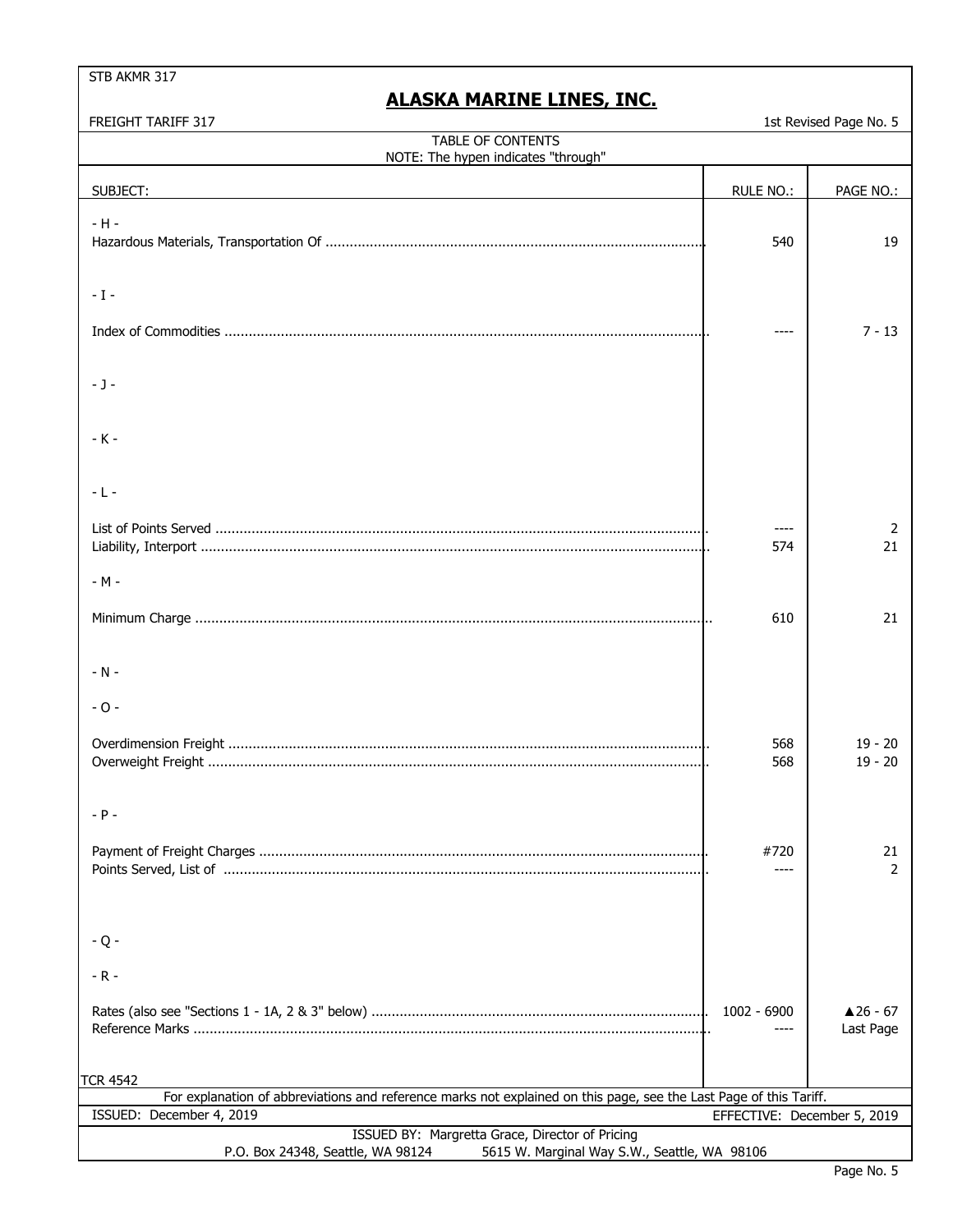## **ALASKA MARINE LINES, INC.**

| <b>TABLE OF CONTENTS</b><br>NOTE: The hypen indicates "through"                                                                                |                             |                                                  |
|------------------------------------------------------------------------------------------------------------------------------------------------|-----------------------------|--------------------------------------------------|
| SUBJECT:                                                                                                                                       | ITEM NO.:                   | RULE NO.:                                        |
| $-S -$                                                                                                                                         |                             |                                                  |
|                                                                                                                                                | ----<br>----<br>----        | $25 - 26$<br>$27 - 71$<br>$72 - 76$<br>Last Page |
| $-T -$                                                                                                                                         | $---$                       | 4 - 6                                            |
|                                                                                                                                                | 942                         | 22                                               |
| $-U -$                                                                                                                                         |                             |                                                  |
|                                                                                                                                                | 975                         | 23                                               |
| $-V -$                                                                                                                                         |                             |                                                  |
| - $W -$                                                                                                                                        |                             |                                                  |
| $- X -$                                                                                                                                        |                             |                                                  |
| $-Y -$                                                                                                                                         |                             |                                                  |
| - Z -                                                                                                                                          |                             |                                                  |
|                                                                                                                                                |                             |                                                  |
|                                                                                                                                                |                             |                                                  |
|                                                                                                                                                |                             |                                                  |
| <b>TCR 4542</b>                                                                                                                                |                             |                                                  |
| For explanation of abbreviations and reference marks not explained on this page, see the Last Page of this Tariff.<br>ISSUED: December 4, 2019 | EFFECTIVE: December 5, 2019 |                                                  |
| ISSUED BY: Margretta Grace, Director of Pricing<br>P.O. Box 24348, Seattle, WA 98124<br>5615 W. Marginal Way S.W., Seattle, WA 98106           |                             |                                                  |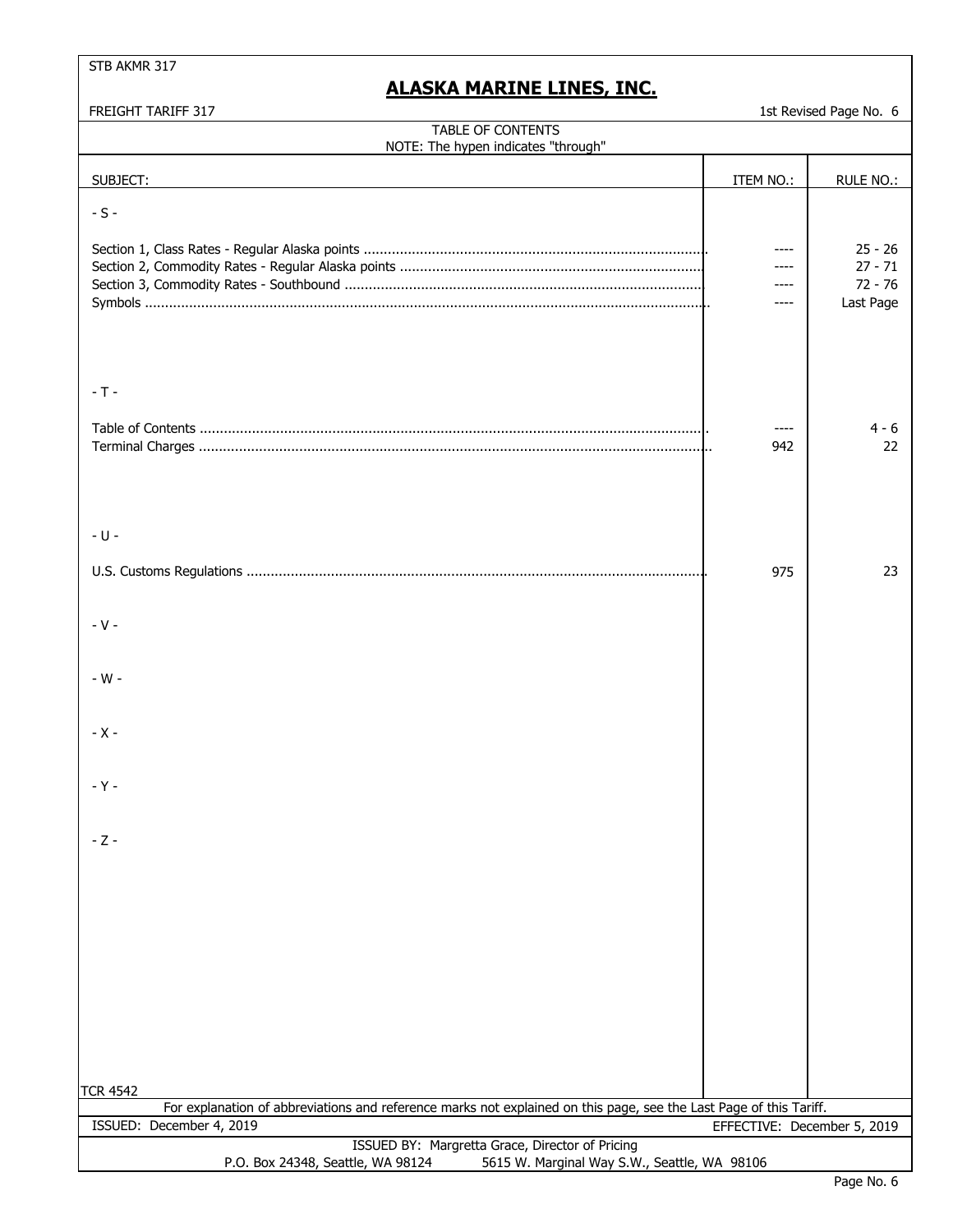| <b>INDEX OF ARTICLES</b><br>for Which Commodity Rates are Named in this Tariff |           |                                                                                                                    |           |  |
|--------------------------------------------------------------------------------|-----------|--------------------------------------------------------------------------------------------------------------------|-----------|--|
|                                                                                |           |                                                                                                                    |           |  |
| COMMODITY:                                                                     | ITEM NO.: |                                                                                                                    | ITEM NO.: |  |
| - A -                                                                          |           | $-B - (Cont'd)$                                                                                                    |           |  |
|                                                                                | 1580-000  | Building Materials, as described  1200-000; 1200-006                                                               |           |  |
| Ale ……………………………………………………………………                                                 | 1500-001  |                                                                                                                    |           |  |
|                                                                                | 1740-001  |                                                                                                                    | 1200-003  |  |
|                                                                                | 1480-000  | Building Woodwork, as described                                                                                    | 1200-000  |  |
|                                                                                | 1480-000  | Buildings or Building Sections, as described                                                                       | 1200-000  |  |
|                                                                                | 1740-002  |                                                                                                                    | 1480-000  |  |
|                                                                                | 1430-000  |                                                                                                                    | 1430-000  |  |
|                                                                                | 1030-000  |                                                                                                                    | 1480-001  |  |
| Appliances, Household, as described                                            | 1050-000  |                                                                                                                    | 1520-000  |  |
| Arches, Building, as described  1200-000; 1200-006                             |           |                                                                                                                    | 1740-002  |  |
|                                                                                | 1760-003  |                                                                                                                    | 1430-000  |  |
|                                                                                | 1070-000  |                                                                                                                    |           |  |
|                                                                                | 1090-000  |                                                                                                                    |           |  |
|                                                                                | 1080-000  | $-$ C $-$                                                                                                          |           |  |
| - B -                                                                          |           |                                                                                                                    | 1200-000  |  |
|                                                                                |           |                                                                                                                    | 1200-000  |  |
|                                                                                | 1430-000  |                                                                                                                    | 1430-000  |  |
|                                                                                |           |                                                                                                                    | 1430-000  |  |
|                                                                                |           |                                                                                                                    | 1210-000  |  |
|                                                                                | 1430-000  |                                                                                                                    | 1520-000  |  |
|                                                                                | 1090-000  |                                                                                                                    | 1430-000  |  |
| Batteries, Electric, value for scrap only                                      | 1680-000  |                                                                                                                    | 1005-000  |  |
|                                                                                | 1090-000  |                                                                                                                    | 1660-000  |  |
| Beads or Spheres, Highway Marking                                              | 1580-000  |                                                                                                                    | 1430-000  |  |
|                                                                                |           |                                                                                                                    |           |  |
|                                                                                | 1430-000  |                                                                                                                    | 1430-000  |  |
|                                                                                | 1010-000  |                                                                                                                    | 1250-000  |  |
| Beverage Preparations, as described                                            | 1430-000  |                                                                                                                    | 1430-000  |  |
|                                                                                | 1430-000  |                                                                                                                    |           |  |
|                                                                                |           |                                                                                                                    | 1430-000  |  |
|                                                                                |           |                                                                                                                    | 1430-000  |  |
|                                                                                |           |                                                                                                                    | 1005-000  |  |
|                                                                                | 1750-000  |                                                                                                                    | 1600-000  |  |
|                                                                                | 1130-000  |                                                                                                                    | 1005-000  |  |
|                                                                                | 1130-003  |                                                                                                                    |           |  |
|                                                                                | 1520-000  |                                                                                                                    |           |  |
|                                                                                | 1430-000  |                                                                                                                    |           |  |
|                                                                                | 1430-000  |                                                                                                                    |           |  |
|                                                                                | 1150-000  |                                                                                                                    | 1580-000  |  |
|                                                                                | 1430-000  |                                                                                                                    | 1180-000  |  |
|                                                                                | 1160-000  |                                                                                                                    | 1050-000  |  |
|                                                                                | 1430-000  |                                                                                                                    | 1430-000  |  |
|                                                                                |           |                                                                                                                    |           |  |
|                                                                                |           |                                                                                                                    |           |  |
| Building Construction Sections or Columns  1180-000                            |           | Index continued on next page.                                                                                      |           |  |
| TCR 4542                                                                       |           |                                                                                                                    |           |  |
|                                                                                |           | For explanation of abbreviations and reference marks not explained on this page, see the Last Page of this Tariff. |           |  |
| ISSUED: December 4, 2019                                                       |           | EFFECTIVE: December 5, 2019                                                                                        |           |  |
| P.O. Box 24348, Seattle, WA 98124                                              |           | ISSUED BY: Margretta Grace, Director of Pricing<br>5615 W. Marginal Way S.W., Seattle, WA 98106                    |           |  |
|                                                                                |           |                                                                                                                    |           |  |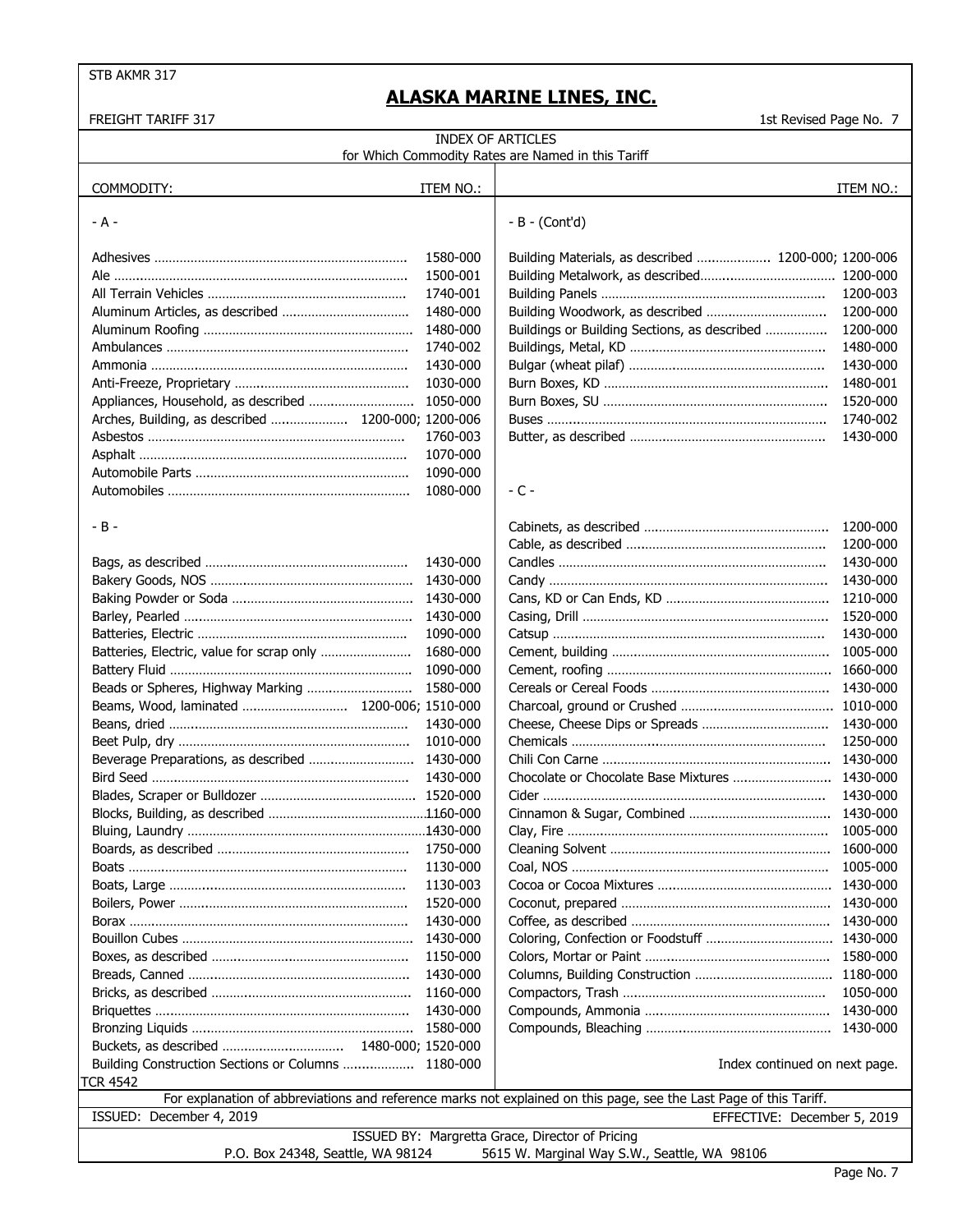## **ALASKA MARINE LINES, INC.**

| <b>INDEX OF ARTICLES</b>                         |           |                                                                                                                    |           |  |
|--------------------------------------------------|-----------|--------------------------------------------------------------------------------------------------------------------|-----------|--|
|                                                  |           | for Which Commodity Rates are Named in this Tariff                                                                 |           |  |
| COMMODITY:                                       | ITEM NO.: |                                                                                                                    | ITEM NO.: |  |
|                                                  |           |                                                                                                                    |           |  |
| $-C - (Cont'd)$                                  |           | - D - (Cont'd)                                                                                                     |           |  |
|                                                  |           |                                                                                                                    |           |  |
|                                                  |           |                                                                                                                    |           |  |
|                                                  |           |                                                                                                                    |           |  |
|                                                  |           |                                                                                                                    |           |  |
|                                                  |           |                                                                                                                    |           |  |
| Compounds, Fabric or Water Softening 1430-000    |           |                                                                                                                    |           |  |
|                                                  |           |                                                                                                                    |           |  |
|                                                  |           |                                                                                                                    |           |  |
|                                                  |           |                                                                                                                    |           |  |
|                                                  |           |                                                                                                                    |           |  |
|                                                  |           |                                                                                                                    |           |  |
| Compounds, Paint Removing or Thinning 1580-000   |           |                                                                                                                    |           |  |
|                                                  |           |                                                                                                                    |           |  |
|                                                  |           |                                                                                                                    |           |  |
| Compounds, Rust, Soot or Stain Removing 1430-000 |           | - E-                                                                                                               |           |  |
|                                                  |           |                                                                                                                    |           |  |
|                                                  |           |                                                                                                                    |           |  |
|                                                  |           |                                                                                                                    |           |  |
|                                                  |           |                                                                                                                    |           |  |
|                                                  |           |                                                                                                                    |           |  |
|                                                  |           |                                                                                                                    |           |  |
|                                                  |           |                                                                                                                    |           |  |
|                                                  |           |                                                                                                                    |           |  |
|                                                  |           |                                                                                                                    |           |  |
|                                                  |           |                                                                                                                    |           |  |
|                                                  |           |                                                                                                                    |           |  |
|                                                  |           |                                                                                                                    | 1430-000  |  |
| Coverings, Floor or Wall, as described 1200-000  |           |                                                                                                                    | 1310-000  |  |
|                                                  |           |                                                                                                                    |           |  |
|                                                  |           |                                                                                                                    |           |  |
|                                                  |           |                                                                                                                    |           |  |
|                                                  |           |                                                                                                                    |           |  |
|                                                  |           |                                                                                                                    |           |  |
|                                                  |           |                                                                                                                    |           |  |
|                                                  |           |                                                                                                                    |           |  |
|                                                  |           |                                                                                                                    |           |  |
|                                                  |           |                                                                                                                    |           |  |
| - D -                                            |           |                                                                                                                    |           |  |
|                                                  |           |                                                                                                                    |           |  |
|                                                  |           |                                                                                                                    |           |  |
|                                                  |           |                                                                                                                    |           |  |
|                                                  |           |                                                                                                                    |           |  |
|                                                  |           |                                                                                                                    |           |  |
|                                                  |           |                                                                                                                    |           |  |
|                                                  |           |                                                                                                                    |           |  |
|                                                  |           |                                                                                                                    |           |  |
|                                                  |           |                                                                                                                    |           |  |
|                                                  |           |                                                                                                                    |           |  |
|                                                  |           | Index continued on next page.                                                                                      |           |  |
| <b>TCR 4542</b>                                  |           |                                                                                                                    |           |  |
|                                                  |           | For explanation of abbreviations and reference marks not explained on this page, see the Last Page of this Tariff. |           |  |
| ISSUED: December 4, 2019                         |           | EFFECTIVE: December 5, 2019                                                                                        |           |  |
|                                                  |           | ISSUED BY: Margretta Grace, Director of Pricing                                                                    |           |  |
| P.O. Box 24348, Seattle, WA 98124                |           | 5615 W. Marginal Way S.W., Seattle, WA 98106                                                                       |           |  |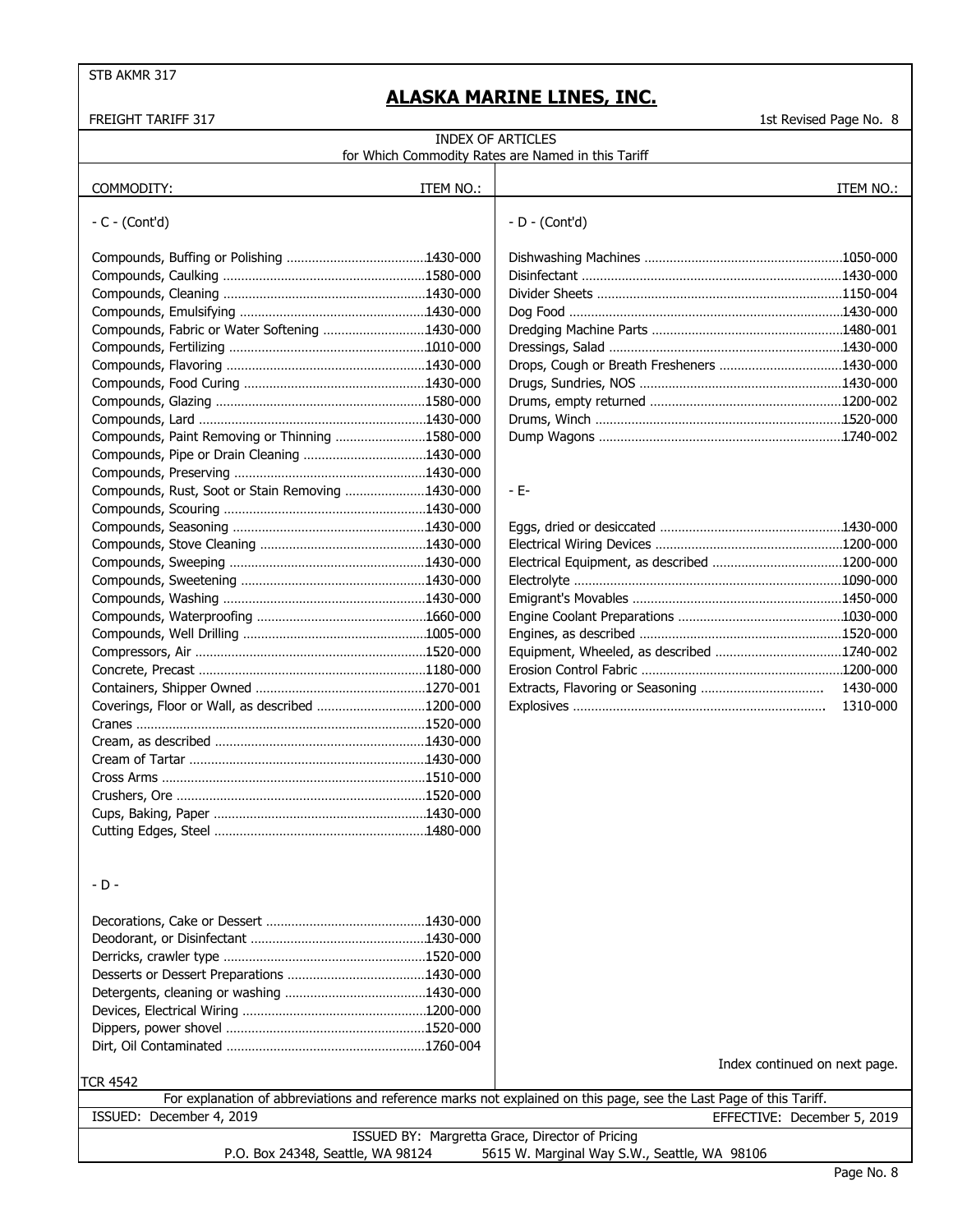| <b>FREIGHT TARIFF 317</b>                               |           | 1st Revised Page No. 9                                                                                             |
|---------------------------------------------------------|-----------|--------------------------------------------------------------------------------------------------------------------|
|                                                         |           | <b>INDEX OF ARTICLES</b>                                                                                           |
|                                                         |           | for Which Commodity Rates are Named in this Tariff                                                                 |
|                                                         |           |                                                                                                                    |
| COMMODITY:                                              | ITEM NO.: | ITEM NO.:                                                                                                          |
| $-F -$                                                  |           | - H -                                                                                                              |
|                                                         |           |                                                                                                                    |
|                                                         |           |                                                                                                                    |
|                                                         |           |                                                                                                                    |
| Facing, Cove or Molding, Composition 1360-000           |           |                                                                                                                    |
|                                                         |           |                                                                                                                    |
|                                                         |           |                                                                                                                    |
|                                                         |           |                                                                                                                    |
|                                                         |           |                                                                                                                    |
|                                                         |           |                                                                                                                    |
|                                                         |           |                                                                                                                    |
|                                                         |           |                                                                                                                    |
|                                                         |           |                                                                                                                    |
|                                                         |           |                                                                                                                    |
|                                                         |           |                                                                                                                    |
|                                                         |           |                                                                                                                    |
| Fruit, Dried, Candied, Evap. or Preserved 1430-000      |           |                                                                                                                    |
|                                                         |           |                                                                                                                    |
|                                                         |           |                                                                                                                    |
|                                                         |           |                                                                                                                    |
|                                                         |           |                                                                                                                    |
| - G -                                                   |           |                                                                                                                    |
|                                                         |           |                                                                                                                    |
|                                                         |           |                                                                                                                    |
|                                                         |           |                                                                                                                    |
|                                                         |           |                                                                                                                    |
| Gas, Liquefied Petroleum, compressed 1410-000           |           |                                                                                                                    |
|                                                         |           |                                                                                                                    |
|                                                         |           |                                                                                                                    |
| Generators or Generators and Engines, combined 1520-000 |           |                                                                                                                    |
|                                                         |           |                                                                                                                    |
|                                                         |           |                                                                                                                    |
|                                                         |           |                                                                                                                    |
|                                                         |           |                                                                                                                    |
|                                                         |           |                                                                                                                    |
|                                                         |           |                                                                                                                    |
|                                                         |           |                                                                                                                    |
|                                                         |           |                                                                                                                    |
|                                                         |           |                                                                                                                    |
|                                                         |           |                                                                                                                    |
|                                                         |           |                                                                                                                    |
|                                                         |           |                                                                                                                    |
|                                                         |           |                                                                                                                    |
|                                                         |           |                                                                                                                    |
|                                                         |           |                                                                                                                    |
|                                                         |           |                                                                                                                    |
|                                                         |           | Index continued on next page.                                                                                      |
| <b>TCR 4542</b>                                         |           |                                                                                                                    |
|                                                         |           | For explanation of abbreviations and reference marks not explained on this page, see the Last Page of this Tariff. |
| ISSUED: December 4, 2019                                |           | EFFECTIVE: December 5, 2019                                                                                        |
|                                                         |           | ISSUED BY: Margretta Grace, Director of Pricing                                                                    |
| P.O. Box 24348, Seattle, WA 98124                       |           | 5615 W. Marginal Way S.W., Seattle, WA 98106                                                                       |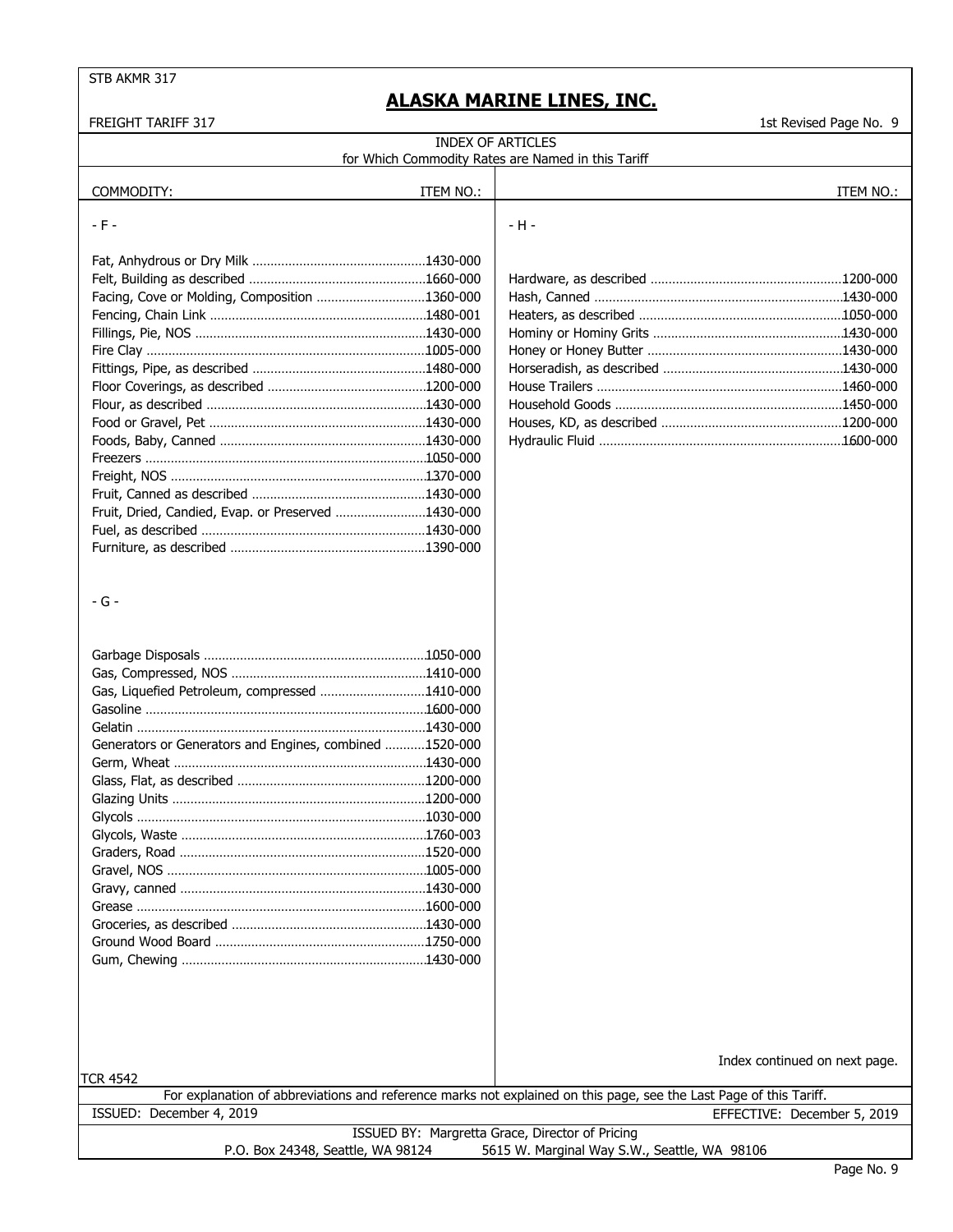| <b>INDEX OF ARTICLES</b><br>for Which Commodity Rates are Named in this Tariff    |                      |                                                                                                                                                   |           |
|-----------------------------------------------------------------------------------|----------------------|---------------------------------------------------------------------------------------------------------------------------------------------------|-----------|
|                                                                                   |                      |                                                                                                                                                   |           |
| COMMODITY:                                                                        | ITEM NO.:            |                                                                                                                                                   | ITEM NO.: |
| - I -                                                                             |                      | $-M -$                                                                                                                                            |           |
|                                                                                   |                      |                                                                                                                                                   |           |
| Insulating Materials, as described  1470-000; 1470-001                            |                      |                                                                                                                                                   | 1430-000  |
|                                                                                   |                      | Machinery or Machinery Parts, not Self-Propelled                                                                                                  | 1520-000  |
|                                                                                   |                      | Machinery or Machinery Parts, Self-Propelled                                                                                                      | 1520-002  |
|                                                                                   |                      |                                                                                                                                                   | 1480-000  |
|                                                                                   |                      |                                                                                                                                                   | 1050-000  |
| - J -                                                                             |                      |                                                                                                                                                   | 1520-000  |
|                                                                                   |                      | Machines or Machinery, as described                                                                                                               | 1520-000  |
|                                                                                   | 1430-000             |                                                                                                                                                   | 1050-000  |
| Joists, Building, as described  1200-000; 1200-006; 1200-007                      | 1430-000             | Machines, Laundry, Washing, Drying or Washing &                                                                                                   | 1050-000  |
|                                                                                   |                      |                                                                                                                                                   | 1520-000  |
|                                                                                   |                      |                                                                                                                                                   | 1005-000  |
|                                                                                   |                      |                                                                                                                                                   |           |
| - K -                                                                             |                      |                                                                                                                                                   | 1180-000  |
|                                                                                   |                      |                                                                                                                                                   | 1430-000  |
|                                                                                   | 1580-000             |                                                                                                                                                   | 1430-000  |
|                                                                                   | 1600-000             |                                                                                                                                                   | 1430-000  |
|                                                                                   |                      |                                                                                                                                                   | 1430-000  |
|                                                                                   |                      |                                                                                                                                                   | 1430-000  |
|                                                                                   |                      |                                                                                                                                                   | 1480-000  |
| - L -                                                                             |                      |                                                                                                                                                   | 1680-000  |
|                                                                                   |                      |                                                                                                                                                   | 1050-000  |
|                                                                                   | 1580-000             |                                                                                                                                                   | 1430-000  |
|                                                                                   | 1520-000             |                                                                                                                                                   | 1430-000  |
|                                                                                   |                      |                                                                                                                                                   | 1430-000  |
|                                                                                   | 1430-000             |                                                                                                                                                   | 1460-000  |
|                                                                                   |                      |                                                                                                                                                   | 1460-000  |
|                                                                                   | 1480-000             |                                                                                                                                                   | 1430-000  |
|                                                                                   | 1520-000             |                                                                                                                                                   | 1740-001  |
|                                                                                   | 1480-000             |                                                                                                                                                   | 1200-000  |
|                                                                                   | 1580-000             |                                                                                                                                                   | 1005-000  |
|                                                                                   | 1430-000             |                                                                                                                                                   | 1430-000  |
|                                                                                   | 1600-000<br>1430-000 |                                                                                                                                                   |           |
|                                                                                   | 1005-000             |                                                                                                                                                   |           |
|                                                                                   | 1360-000             | - N -                                                                                                                                             |           |
|                                                                                   | 1520-000             |                                                                                                                                                   |           |
|                                                                                   | 1520-000             |                                                                                                                                                   | 1480-000  |
|                                                                                   |                      |                                                                                                                                                   | 1600-000  |
|                                                                                   | 1430-000             |                                                                                                                                                   | 1430-000  |
|                                                                                   |                      |                                                                                                                                                   | 1430-000  |
|                                                                                   |                      |                                                                                                                                                   |           |
|                                                                                   |                      |                                                                                                                                                   |           |
|                                                                                   |                      |                                                                                                                                                   |           |
|                                                                                   |                      |                                                                                                                                                   |           |
|                                                                                   |                      | Index continued on next page.                                                                                                                     |           |
| TCR 4542                                                                          |                      |                                                                                                                                                   |           |
| ISSUED: December 4, 2019                                                          |                      | For explanation of abbreviations and reference marks not explained on this page, see the Last Page of this Tariff.<br>EFFECTIVE: December 5, 2019 |           |
|                                                                                   |                      | ISSUED BY: Margretta Grace, Director of Pricing                                                                                                   |           |
| P.O. Box 24348, Seattle, WA 98124<br>5615 W. Marginal Way S.W., Seattle, WA 98106 |                      |                                                                                                                                                   |           |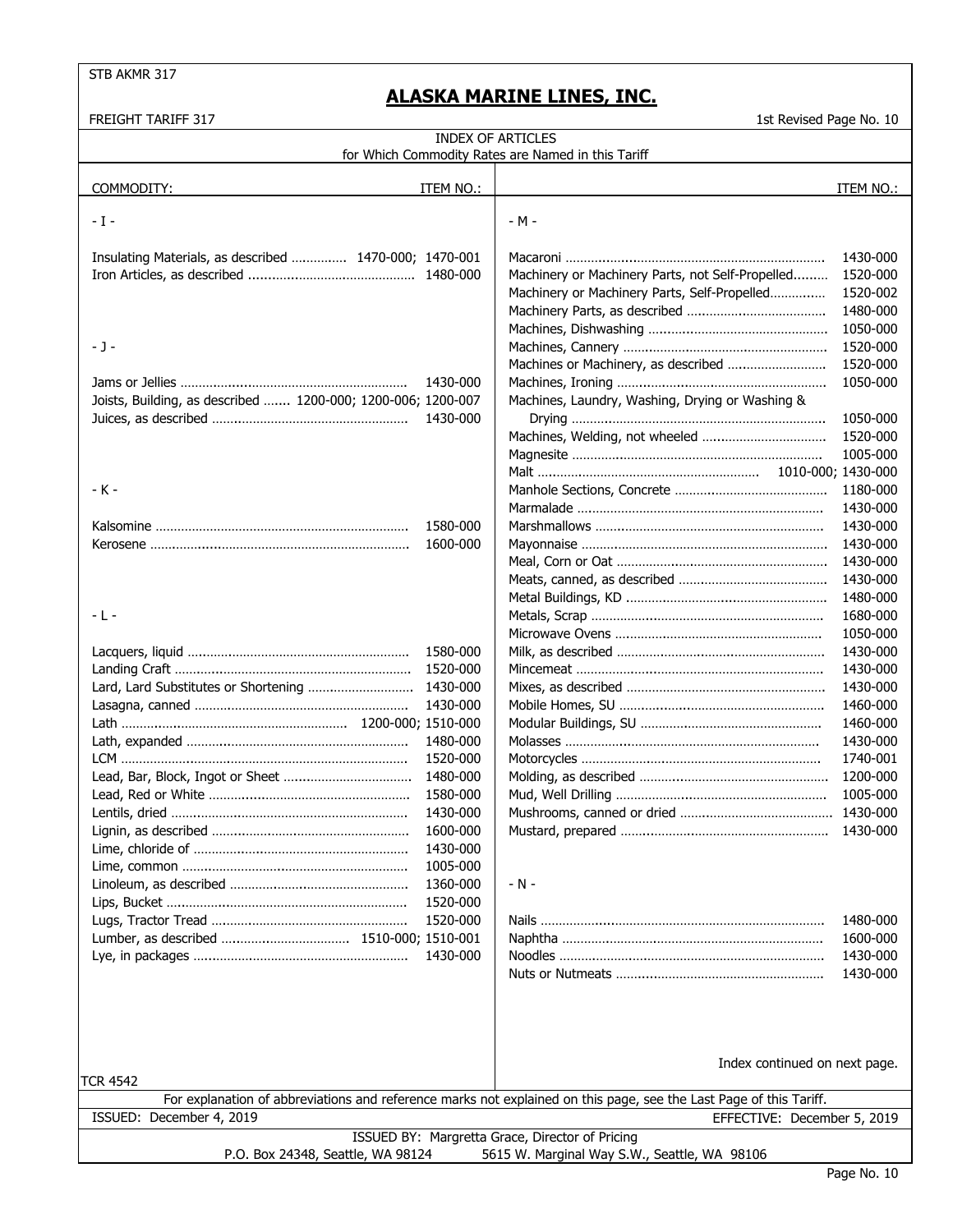| <b>INDEX OF ARTICLES</b><br>for Which Commodity Rates are Named in this Tariff                                                 |           |                                                              |           |
|--------------------------------------------------------------------------------------------------------------------------------|-----------|--------------------------------------------------------------|-----------|
| COMMODITY:                                                                                                                     | ITEM NO.: |                                                              | ITEM NO.: |
| $-0-$                                                                                                                          |           | $-P - (Conttd)$                                              |           |
|                                                                                                                                | 1430-000  |                                                              |           |
|                                                                                                                                | 1430-000  |                                                              |           |
|                                                                                                                                | 1600-000  |                                                              |           |
|                                                                                                                                | 1600-000  |                                                              |           |
|                                                                                                                                | 1580-000  |                                                              |           |
|                                                                                                                                | 1600-000  |                                                              |           |
|                                                                                                                                | 1600-000  |                                                              |           |
|                                                                                                                                |           |                                                              |           |
|                                                                                                                                |           |                                                              |           |
|                                                                                                                                |           |                                                              |           |
|                                                                                                                                |           |                                                              |           |
|                                                                                                                                |           |                                                              |           |
|                                                                                                                                |           |                                                              |           |
|                                                                                                                                |           |                                                              |           |
|                                                                                                                                |           |                                                              |           |
|                                                                                                                                |           |                                                              |           |
| $- P -$                                                                                                                        |           |                                                              |           |
|                                                                                                                                |           |                                                              |           |
|                                                                                                                                |           |                                                              |           |
|                                                                                                                                |           |                                                              |           |
| Paper Napkins, Towels, Plates, Cups, Dishes 1430-000                                                                           |           |                                                              |           |
| Paper, building, roofing or sheathing 1660-000                                                                                 |           |                                                              |           |
|                                                                                                                                |           |                                                              |           |
|                                                                                                                                |           |                                                              |           |
|                                                                                                                                |           |                                                              |           |
|                                                                                                                                |           | $-Q -$                                                       |           |
|                                                                                                                                |           |                                                              |           |
|                                                                                                                                |           |                                                              |           |
|                                                                                                                                |           | - R -                                                        |           |
|                                                                                                                                |           |                                                              |           |
|                                                                                                                                |           |                                                              |           |
|                                                                                                                                |           |                                                              |           |
|                                                                                                                                |           |                                                              |           |
|                                                                                                                                |           |                                                              |           |
|                                                                                                                                |           |                                                              |           |
|                                                                                                                                |           |                                                              |           |
|                                                                                                                                |           |                                                              |           |
|                                                                                                                                |           |                                                              |           |
|                                                                                                                                |           |                                                              |           |
|                                                                                                                                |           |                                                              |           |
|                                                                                                                                |           |                                                              | 1660-000  |
|                                                                                                                                |           | Roofing Materials, as described 1200-000; 1480-000; 1660-000 |           |
|                                                                                                                                |           |                                                              |           |
|                                                                                                                                |           |                                                              |           |
|                                                                                                                                |           |                                                              |           |
| Index continued on next page.                                                                                                  |           |                                                              |           |
| TCR 4542<br>For explanation of abbreviations and reference marks not explained on this page, see the Last Page of this Tariff. |           |                                                              |           |
| ISSUED: December 4, 2019                                                                                                       |           | EFFECTIVE: December 5, 2019                                  |           |
|                                                                                                                                |           | ISSUED BY: Margretta Grace, Director of Pricing              |           |
| P.O. Box 24348, Seattle, WA 98124<br>5615 W. Marginal Way S.W., Seattle, WA 98106                                              |           |                                                              |           |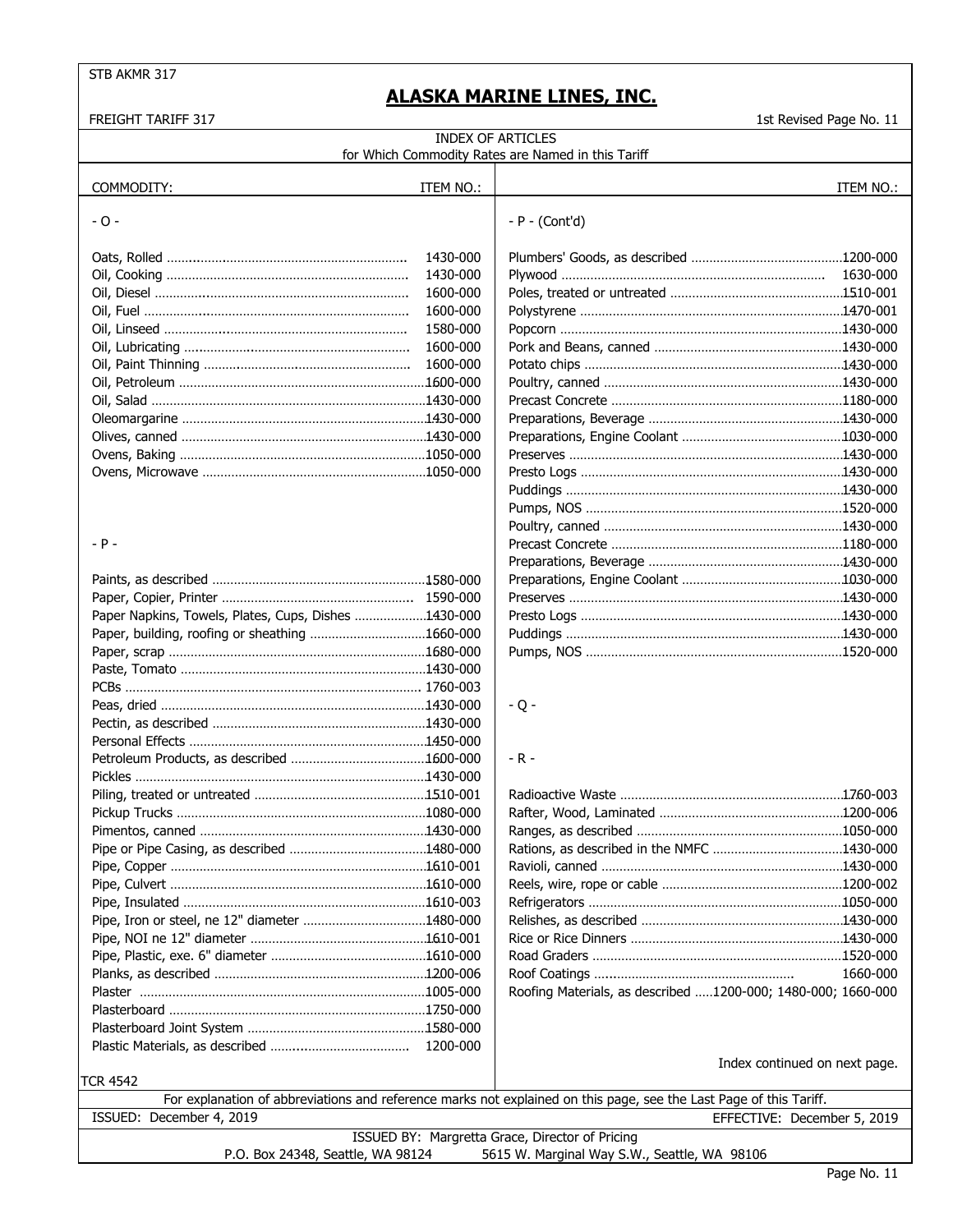| <b>INDEX OF ARTICLES</b><br>for Which Commodity Rates are Named in this Tariff |           |                                                                                                                    |                             |
|--------------------------------------------------------------------------------|-----------|--------------------------------------------------------------------------------------------------------------------|-----------------------------|
|                                                                                |           |                                                                                                                    |                             |
| COMMODITY:                                                                     | ITEM NO.: |                                                                                                                    | ITEM NO.:                   |
| $-S -$                                                                         |           | $-T -$                                                                                                             |                             |
|                                                                                |           |                                                                                                                    |                             |
|                                                                                |           |                                                                                                                    |                             |
|                                                                                |           |                                                                                                                    |                             |
|                                                                                |           |                                                                                                                    |                             |
|                                                                                |           |                                                                                                                    |                             |
|                                                                                |           | Tanks, SU, wooden, metal or fiberglass 1690-000                                                                    |                             |
|                                                                                |           |                                                                                                                    |                             |
|                                                                                |           |                                                                                                                    |                             |
|                                                                                |           |                                                                                                                    |                             |
|                                                                                |           |                                                                                                                    |                             |
|                                                                                |           |                                                                                                                    |                             |
|                                                                                |           |                                                                                                                    | 1360-000                    |
|                                                                                |           |                                                                                                                    |                             |
|                                                                                |           |                                                                                                                    |                             |
|                                                                                |           |                                                                                                                    |                             |
|                                                                                |           |                                                                                                                    |                             |
| Sheets or Shrouds, paper or pulpboard 1150-000                                 |           |                                                                                                                    |                             |
|                                                                                |           |                                                                                                                    |                             |
|                                                                                |           |                                                                                                                    |                             |
| Shingles, asbestos, asphalt or composition 1660-000                            |           | Tractor Attachments, as described  1480-000; 1520-000                                                              |                             |
|                                                                                |           |                                                                                                                    |                             |
|                                                                                |           |                                                                                                                    |                             |
| Siding Materials, as described  1480-000; 1660-000                             |           |                                                                                                                    |                             |
|                                                                                |           |                                                                                                                    |                             |
|                                                                                |           |                                                                                                                    |                             |
|                                                                                |           |                                                                                                                    |                             |
|                                                                                |           |                                                                                                                    |                             |
|                                                                                |           |                                                                                                                    |                             |
|                                                                                |           |                                                                                                                    |                             |
|                                                                                |           |                                                                                                                    |                             |
|                                                                                |           |                                                                                                                    |                             |
|                                                                                |           |                                                                                                                    |                             |
|                                                                                |           | Trusses, building, as described  1200-000; 1200-007                                                                |                             |
|                                                                                |           |                                                                                                                    |                             |
|                                                                                |           |                                                                                                                    |                             |
|                                                                                |           |                                                                                                                    |                             |
|                                                                                |           |                                                                                                                    |                             |
|                                                                                |           |                                                                                                                    |                             |
|                                                                                |           | - U -                                                                                                              |                             |
|                                                                                |           |                                                                                                                    |                             |
|                                                                                |           |                                                                                                                    | 1670-000                    |
|                                                                                |           |                                                                                                                    |                             |
|                                                                                |           |                                                                                                                    |                             |
|                                                                                |           |                                                                                                                    |                             |
|                                                                                |           |                                                                                                                    |                             |
|                                                                                |           |                                                                                                                    |                             |
|                                                                                |           |                                                                                                                    |                             |
| Index continued on next page.                                                  |           |                                                                                                                    |                             |
| <b>TCR 4542</b>                                                                |           |                                                                                                                    |                             |
|                                                                                |           | For explanation of abbreviations and reference marks not explained on this page, see the Last Page of this Tariff. |                             |
| ISSUED: December 4, 2019                                                       |           |                                                                                                                    | EFFECTIVE: December 5, 2019 |
| P.O. Box 24348, Seattle, WA 98124                                              |           | ISSUED BY: Margretta Grace, Director of Pricing<br>5615 W. Marginal Way S.W., Seattle, WA 98106                    |                             |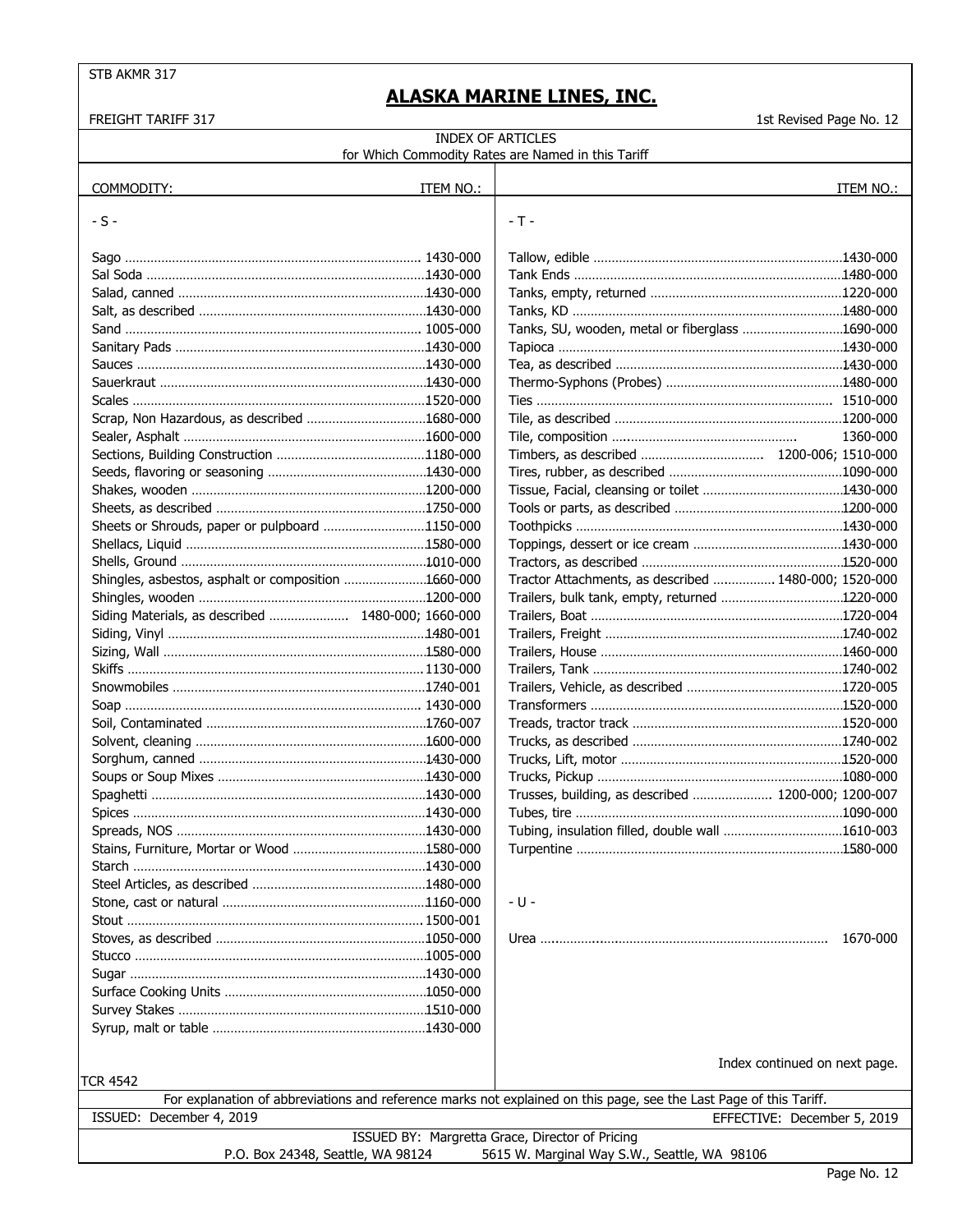FREIGHT TARIFF 317 1st Revised Page No. 13

INDEX OF ARTICLES for Which Commodity Rates are Named in this Tariff

COMMODITY: ITEM NO.: ITEM NO.: - V - 2008 - 2009 - 2009 - 2009 - 2009 - 2009 - 2009 - 2009 - 2009 - 2009 - 2009 - 2009 - 2009 - 2009 - 2009 -Valves, pipe, iron or steel ………………………………………………1480-000 … Varnishes ………………………………………………………………………1580-000 | - Y -Vats, SU, wooden, metal or fiberglass ……………………………1690-000 … Vegetables, as described ………………………………………………1430-000 Yeast .….……………………………………………………………… 1430-000 … Vehicles, Viz.: snowmobiles or all terrain vehicles ……………1740-001 … Vehicles, Motor, NOS ……………………………………………………1740-002 … Vermicelli ……………………………………………………………………1430-000 … Vinegar ………………………………………………………………………. 1430-000 - W -  $\sim$  2 -Wall Coverings or Samples, as described …………………………1200-000 … Wallboard, as described …………………………………………………1200-000 Waste, Contaminated Soil ……………………………………………… 1760-007 Waste, Hazardous …………………………………………………………1760-001 … Waste, Regulated Substances …………………………………………1760-003 Waste Oil, Petroleum ……………………………………………………1760-004 … Wax, paraffin or petroleum ……………………………………………1430-000 … Welding Bars, Rod or Wire ……………………………………………1480-000 … Welding Machines …………………………………………………………1520-000 … Whitewash ……………………………………………………………………1580-000 Winches ………………………………………………………………………. 1520-000 Wire, as described …………………………………………………………1200-000 Wood Filler …………………………………………………………………1580-000 … Wrapping, as described …………………………………………………1430-000 … TCR 4542 For explanation of abbreviations and reference marks not explained on this page, see the Last Page of this Tariff. ISSUED BY: Margretta Grace, Director of Pricing ISSUED: December 4, 2019 EFFECTIVE: December 5, 2019

P.O. Box 24348, Seattle, WA 98124 5615 W. Marginal Way S.W., Seattle, WA 98106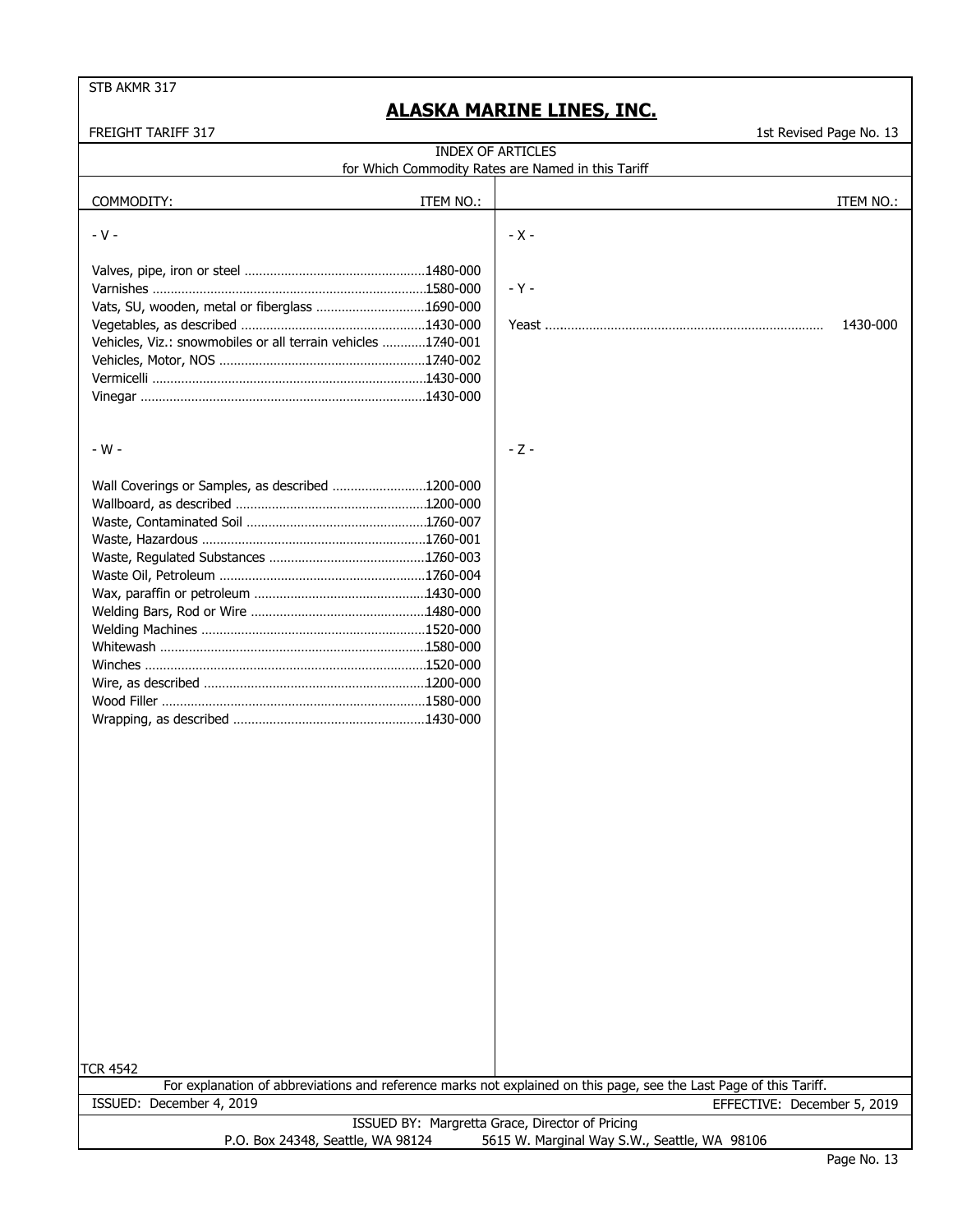## **ALASKA MARINE LINES, INC.**

# FREIGHT TARIFF 317 1st Revised Page No. 14 RULE 100 This Tariff is governed, except as otherwise provided herein, by the following publications, including supplements thereto or subsequent re-issues thereof except as otherwise stated to the contrary in this tariff. Carrier shall have the option of excepting out of rules set forth in STB NMF 100-AB, either in whole or in part. In the event a rule is set forth herein addressing the same topic and utilizing the same rule number as STB NMF 100-AB, the NMF rule shall be deemed deleted in its entirety. 1. National Motor Freight Classification, STB NMF 100-AB Series, Issuing Officer. 2. Alaska Marine Lines, Inc. Governing Rules Tariff, STB AKMR 100, series, Margretta Grace, Agent. TCR 4542 RULES AND REGULATIONS For explanation of abbreviations and reference marks not explained on this page, see the Last Page of this Tariff. GOVERNING PUBLICATIONS: ISSUED BY: Margretta Grace, Director of Pricing P.O. Box 24348, Seattle, WA 98124 5615 W. Marginal Way S.W., Seattle, WA 98106 ISSUED: December 4, 2019 EFFECTIVE: December 5, 2019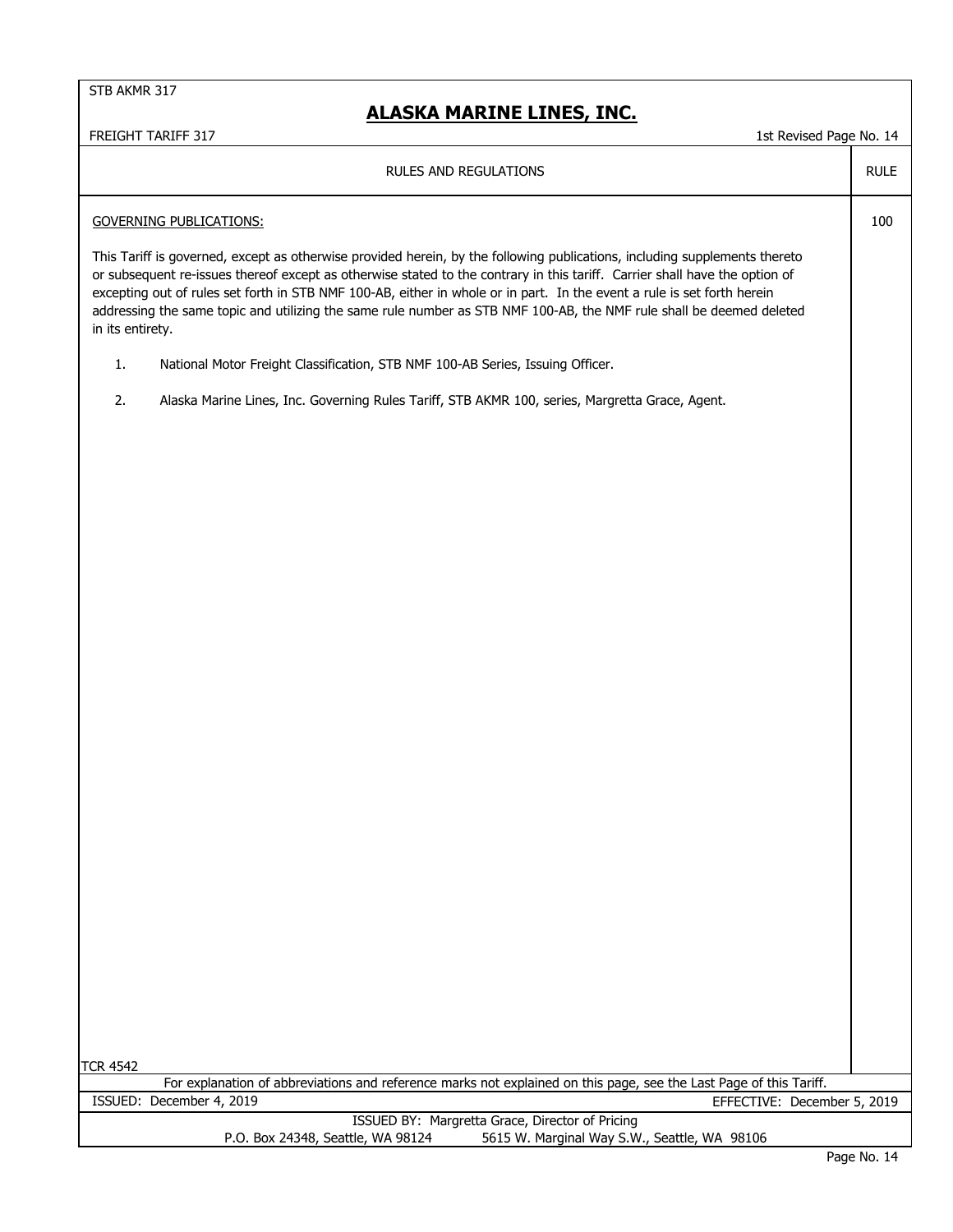## **ALASKA MARINE LINES, INC.**

FREIGHT TARIFF 317 2nd Revised Page No. 15

RULE

160

#### RULES AND REGULATIONS

#### APPLICATION OF RATES:

GENERAL:

In conjunction with AKMR 100, series, Rule 160, the following conditions will apply.

A. NORTHBOUND APPLICATION OF RATES: Rates apply from Carrier's Seattle terminal to the traditional barge landing site above normal tidal fluctuations at Barrow, Kaktovik, Point Hope, Point Lay, Prudhoe Bay, and Wainwright.

**Exception:** Rates for Barrow include delivery to Consignee's door for northbound shipments and pick up at Shipper's door in Barrow for southbound shipments.

However, the following commodities do not include delivery or pick up for any origin or destination named in this tariff: Modular Buildings, Self-Propelled Machinery, Vehicles, Over Dimensional Freight, Overweight Freight, Waste or Scrap.

B. SOUTHBOUND APPLICATION OF RATES: Southbound rates apply from the traditional barge landing site above normal tidal fluctuations at Barrow, Kaktovik, Point Hope, Point Lay, Prudhoe Bay and Wainwright to Carrier's Seattle terminal. Unless otherwise specified in individual rate items, the Southbound rate will be 80% of the rate for Northbound container load and Break Bulk shipments. (Multiply the applicable rate by .80. Fraction of cent less than 1/2 cent will be dropped. Fraction 1/2 cent and greater will be increased to the next higher whole cent. LCL Southbound rates will be the same as Northbound rates to the applicable port subject to the minimum charge provisions of Item 610.

- C. INTERPORT APPLICATION OF RATES: Unless otherwise specified, shipments moving between ports in Alaska named in this tariff will be rated on a case by case basis.
- D. IRREGULAR POINTS: Service to Irregular Points will be considered on a case-by-case basis.

TCR 4542

For explanation of abbreviations and reference marks not explained on this page, see the Last Page of this Tariff. ISSUED: December 4, 2019 EFFECTIVE: December 5, 2019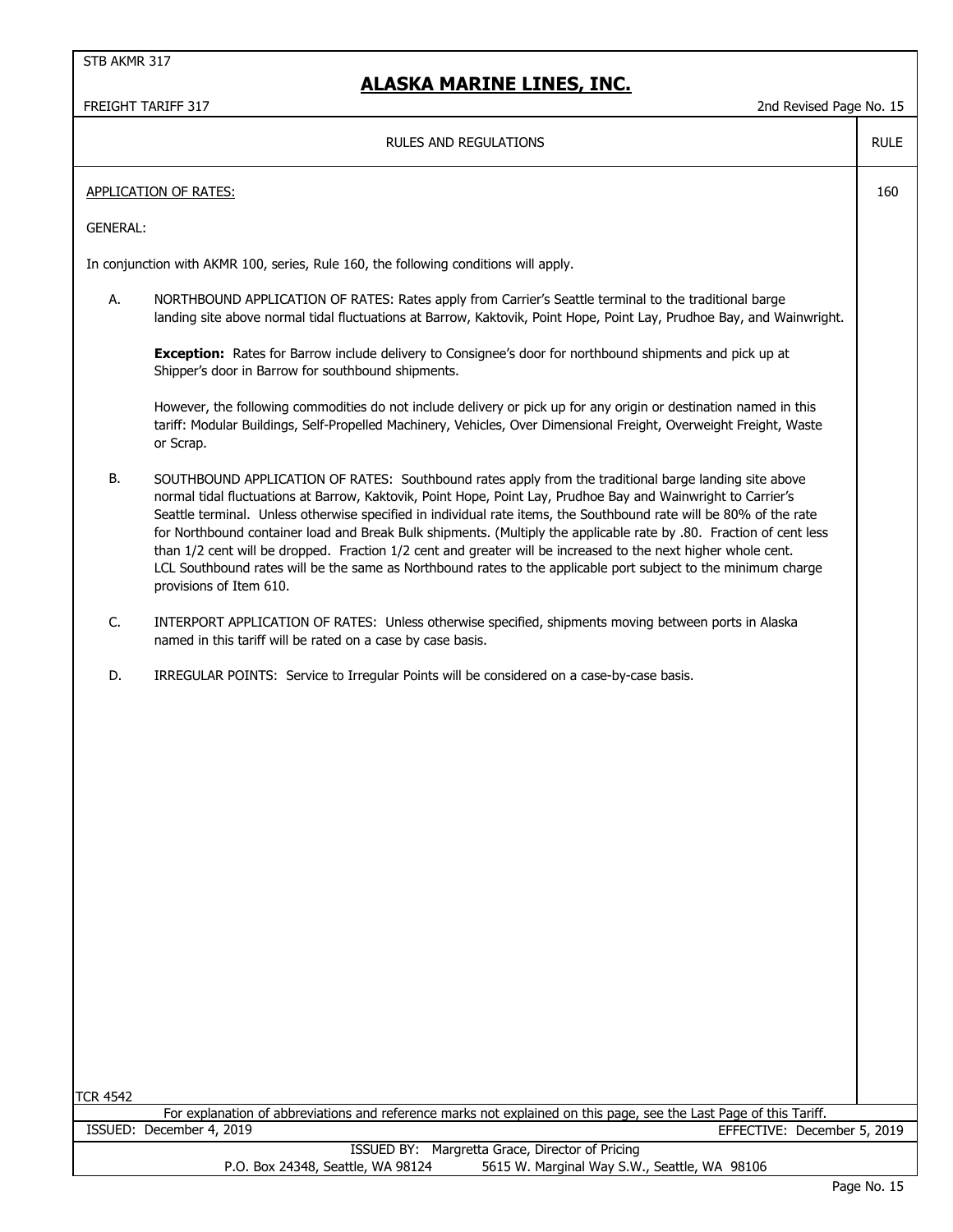|                                                  | <b>FREIGHT TARIFF 317</b><br>11th Revised Page No. 16                                                                                                                                                                                                                                                                |             |  |
|--------------------------------------------------|----------------------------------------------------------------------------------------------------------------------------------------------------------------------------------------------------------------------------------------------------------------------------------------------------------------------|-------------|--|
|                                                  | RULES AND REGULATIONS                                                                                                                                                                                                                                                                                                | <b>RULE</b> |  |
| 345<br>ARBITRARY FUEL SURCHARGE, APPLICATION OF: |                                                                                                                                                                                                                                                                                                                      |             |  |
|                                                  | Except as specifically indicated in individual rate items and exceptions noted herein, all shipments are subject to an Arbitrary<br>Fuel Surcharge as specified below:                                                                                                                                               |             |  |
|                                                  | Rates for the following Rule and Commodity Items are increased as per (1) and (2) below:                                                                                                                                                                                                                             |             |  |
|                                                  | Rule 568 - Over-Dimension Charges<br>Commodity Rates in Sections 1, 2 and 3<br>Rule 610 - Minimum Charge                                                                                                                                                                                                             |             |  |
|                                                  | All shipments moving between Seattle, Washington and points referenced in this tariff at rates and/or charges set forth in the<br>rates and rules listed above will be subject to a fuel related increase of $\bullet$ seventeen and one half (17.5%) percent. Multiply the<br>applicable rate by $\triangle$ 1.175. |             |  |
| percentage.                                      | First determine the amount of charges that would otherwise apply, including any applicable rate increases, other than those<br>charges for services specified under EXCEPTIONS, then, increase the amount of charges so determined by the appropriate                                                                |             |  |
| NOTE 1.                                          | For rates in cents, fractions will be as follows: Fractions of less than $1/2$ cent will be dropped and fractions of $1/2$<br>cent or more will be rounded to the next whole cent.                                                                                                                                   |             |  |
|                                                  | For rates in dollars, fractions of dollars will be rounded as follows: Less that .50 will be dropped and .50 or more<br>will be rounded to the next whole dollar.                                                                                                                                                    |             |  |
| NOTE 2.                                          | Where the rate or charge is published in dollars and cents, apply the equivalent in cents.                                                                                                                                                                                                                           |             |  |
| NOTE 3.                                          | Rates made for the addition or deduction of arbitraries will be as follows: Where a through rate for line-haul<br>transportation is made by the addition or the deduction of an arbitrary the addition or deduction of such arbitrary<br>shall be made first before applying the provisions of this Supplement.      |             |  |
| NOTE 4.                                          | Where a through rate is made by combining two or more factors, each is increased spearately under the provisions<br>of this item and the applicable through rate is the total of the combined factors.                                                                                                               |             |  |
| NOTE 5.                                          | References to Tariffs, Items, Notes, Rules, etc will be as follows: Where reference is made in this Supplement to<br>Tariffs, Items, Notes, Rules, etc., it is understood that such reference is continuous and includes Supplements to<br>or successive issues of such Items, Notes, Rules, etc.                    |             |  |
|                                                  | EXCEPTIONS: The provisions of this Fuel Surcharge will not apply to rates set forth in the following items:                                                                                                                                                                                                          |             |  |
|                                                  | A. STB AKMR 100, series, or 317, series, Item Numbers:<br>340, 341, 460, 480, 500, 501, 540 Paragraph (D), 563, 740, 750, 751, 820, 848, 850, 891, 900, 910, 911, 942,<br>959, 982, 987 and 990.                                                                                                                     |             |  |
| В.                                               | Accessorial charges specifically named in individual rate items that are noted as exceptions to items listed in<br>paragraph A above.                                                                                                                                                                                |             |  |
|                                                  |                                                                                                                                                                                                                                                                                                                      |             |  |
|                                                  |                                                                                                                                                                                                                                                                                                                      |             |  |
|                                                  |                                                                                                                                                                                                                                                                                                                      |             |  |
|                                                  |                                                                                                                                                                                                                                                                                                                      |             |  |
|                                                  |                                                                                                                                                                                                                                                                                                                      |             |  |
| <b>TCR 4632</b>                                  |                                                                                                                                                                                                                                                                                                                      |             |  |
|                                                  | For explanation of abbreviations and reference marks not explained on this page, see the Last Page of this Tariff.<br>ISSUED: June 10, 2022<br>EFFECTIVE: June 26, 2022                                                                                                                                              |             |  |
|                                                  | ISSUED BY: Margretta Grace, Director of Pricing                                                                                                                                                                                                                                                                      |             |  |
|                                                  | 5615 W. Marginal Way S.W., Seattle, WA 98106<br>P.O. Box 24348, Seattle, WA 98124                                                                                                                                                                                                                                    |             |  |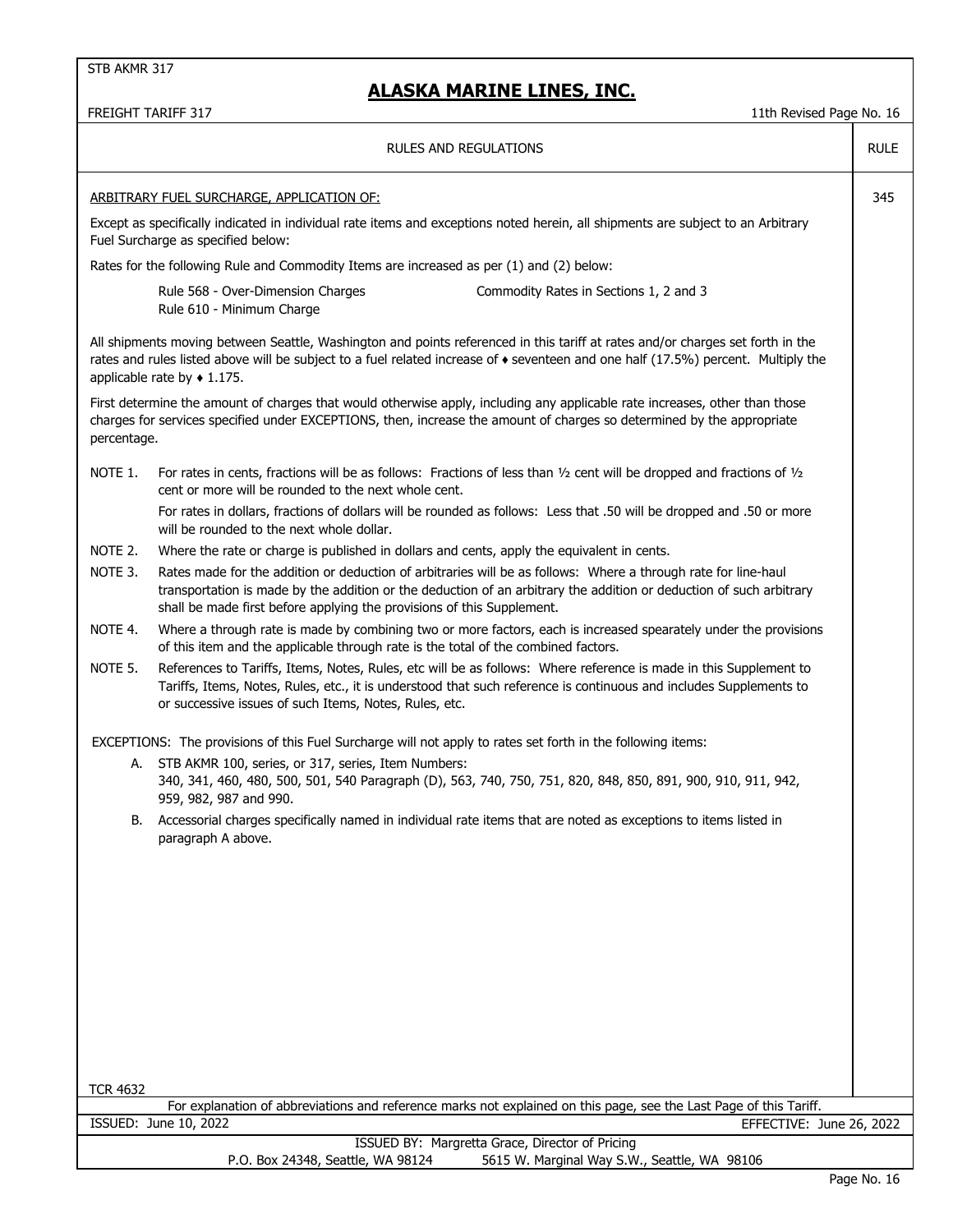| FREIGHT TARIFF 317<br>1st Revised Page No. 17                                                                                                                                                                                                                                                                                                    |             |
|--------------------------------------------------------------------------------------------------------------------------------------------------------------------------------------------------------------------------------------------------------------------------------------------------------------------------------------------------|-------------|
| RULES AND REGULATIONS                                                                                                                                                                                                                                                                                                                            | <b>RULE</b> |
| CARRIERS OR CONTAINERS, EMPTY, RETURNED:<br>Rates named in Items making reference to this Rule will apply only on empty carriers or containers which were originally used<br>when filled, in the transportation of commodities on the Carrier's vessels, and are being returned to the Consignor of the original<br>filled carrier or container. | 406         |
|                                                                                                                                                                                                                                                                                                                                                  |             |
| <b>TCR 4542</b>                                                                                                                                                                                                                                                                                                                                  |             |
| For explanation of abbreviations and reference marks not explained on this page, see the Last Page of this Tariff.                                                                                                                                                                                                                               |             |
| ISSUED: December 4, 2019<br>EFFECTIVE: December 5, 2019                                                                                                                                                                                                                                                                                          |             |
| ISSUED BY: Margretta Grace, Director of Pricing                                                                                                                                                                                                                                                                                                  |             |
| P.O. Box 24348, Seattle, WA 98124<br>5615 W. Marginal Way S.W., Seattle, WA 98106                                                                                                                                                                                                                                                                |             |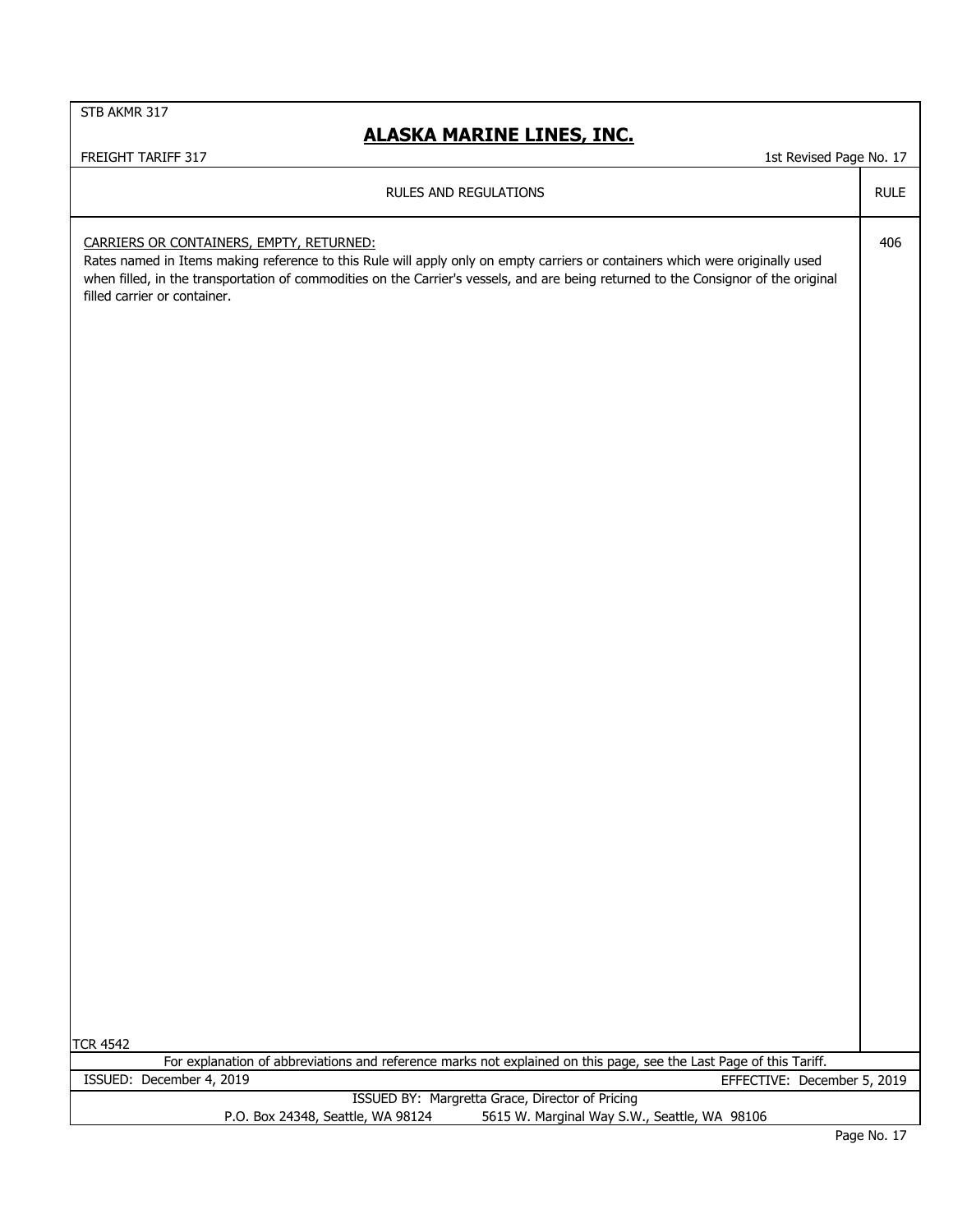STB AKMR 317

## **ALASKA MARINE LINES, INC.**

| <b>RULES AND REGULATIONS</b>                                                                                                                                                                                                                                                                                                                                                                                                                                                                                                                                                                                                                                                                                 | <b>RULE</b> |
|--------------------------------------------------------------------------------------------------------------------------------------------------------------------------------------------------------------------------------------------------------------------------------------------------------------------------------------------------------------------------------------------------------------------------------------------------------------------------------------------------------------------------------------------------------------------------------------------------------------------------------------------------------------------------------------------------------------|-------------|
| Demurrage:                                                                                                                                                                                                                                                                                                                                                                                                                                                                                                                                                                                                                                                                                                   | 501         |
| In conjunction with Carrier's Tariff STB AKMR 100, series, Rule 501, the following Demurrage provisions shall apply at<br>locations in Alaska:                                                                                                                                                                                                                                                                                                                                                                                                                                                                                                                                                               |             |
| ZONE: ARCTIC 1: Carrier's containers and platforms must be empty and returned to Carrier within 7 calendar<br>А.<br>days (including Saturdays, Sundays and holidays) of delivery. This allowance applies to container and platform<br>equipment only. Demurrage charges for detained equipment will be charged according to Paragraph D, or as<br>otherwise contractually agreed and shall accrue continuously until the equipment is returned. Following initial<br>delivery of the equipment, the Consignee and Bill-To-Party shall be jointly and severally liable and responsible for<br>maintaining the possession and condition of the equipment until returned to Carrier.                            |             |
| ZONES: ARCTIC 2 & ARCTIC 3: Carrier's containers and platforms must be empty and returned to the dock or<br>В.<br>high water mark at the barge loading/unloading area before the delivering vessel departs. Demurrage charges for<br>detained equipment will be charged according to Paragraph D or as otherwise contractually agreed; and shall<br>accrue continuously until the equipment is placed back at the point of delivery AND Carrier returns on a subsequent<br>trip. Following initial delivery of the equipment, the Consignee and Bill-To-Party shall be jointly and severally liable<br>and responsible for maintaining the possession and condition of equipment until picked up by Carrier. |             |
| C.<br>In Alaska, receiver of freight must empty Carrier's containers within the above specified times. When containers<br>are detained beyond the free time authorized herein, the demurrage charges in Paragraph D will be assessed for<br>each 24 hours or fraction thereof in excess of the free time period, Saturdays, Sundays and holidays included.                                                                                                                                                                                                                                                                                                                                                   |             |
| In Alaska, in conjunction with AKMR 100, series, Rule 501, Demurrage charges will be assessed as follows for each<br>D.<br>24 hours, or fraction thereof in excess of the free time period, Saturdays, Sundays and holidays included.                                                                                                                                                                                                                                                                                                                                                                                                                                                                        |             |
| 20' / 24' Equipment:<br>\$7.00 per day per piece of equipment<br>40' Equipment:<br>\$10.00 per day per piece of equipment                                                                                                                                                                                                                                                                                                                                                                                                                                                                                                                                                                                    |             |
| For demurrage charges applicable at Carrier's Seattle terminal, refer to STB AKMR 100, series, Rule 501 (Storage).                                                                                                                                                                                                                                                                                                                                                                                                                                                                                                                                                                                           |             |
|                                                                                                                                                                                                                                                                                                                                                                                                                                                                                                                                                                                                                                                                                                              |             |
|                                                                                                                                                                                                                                                                                                                                                                                                                                                                                                                                                                                                                                                                                                              |             |
| <b>TCR 4617</b>                                                                                                                                                                                                                                                                                                                                                                                                                                                                                                                                                                                                                                                                                              |             |
| For explanation of abbreviations and reference marks not explained on this page, see the Last Page of this Tariff.                                                                                                                                                                                                                                                                                                                                                                                                                                                                                                                                                                                           |             |
| ISSUED: December 15, 2021<br>EFFECTIVE: December 16, 2021                                                                                                                                                                                                                                                                                                                                                                                                                                                                                                                                                                                                                                                    |             |
| ISSUED BY: Margretta Grace, Director of Pricing                                                                                                                                                                                                                                                                                                                                                                                                                                                                                                                                                                                                                                                              |             |
| 5615 W. Marginal Way S.W., Seattle, WA 98106<br>P.O. Box 24348, Seattle, WA 98124                                                                                                                                                                                                                                                                                                                                                                                                                                                                                                                                                                                                                            | Page No. 18 |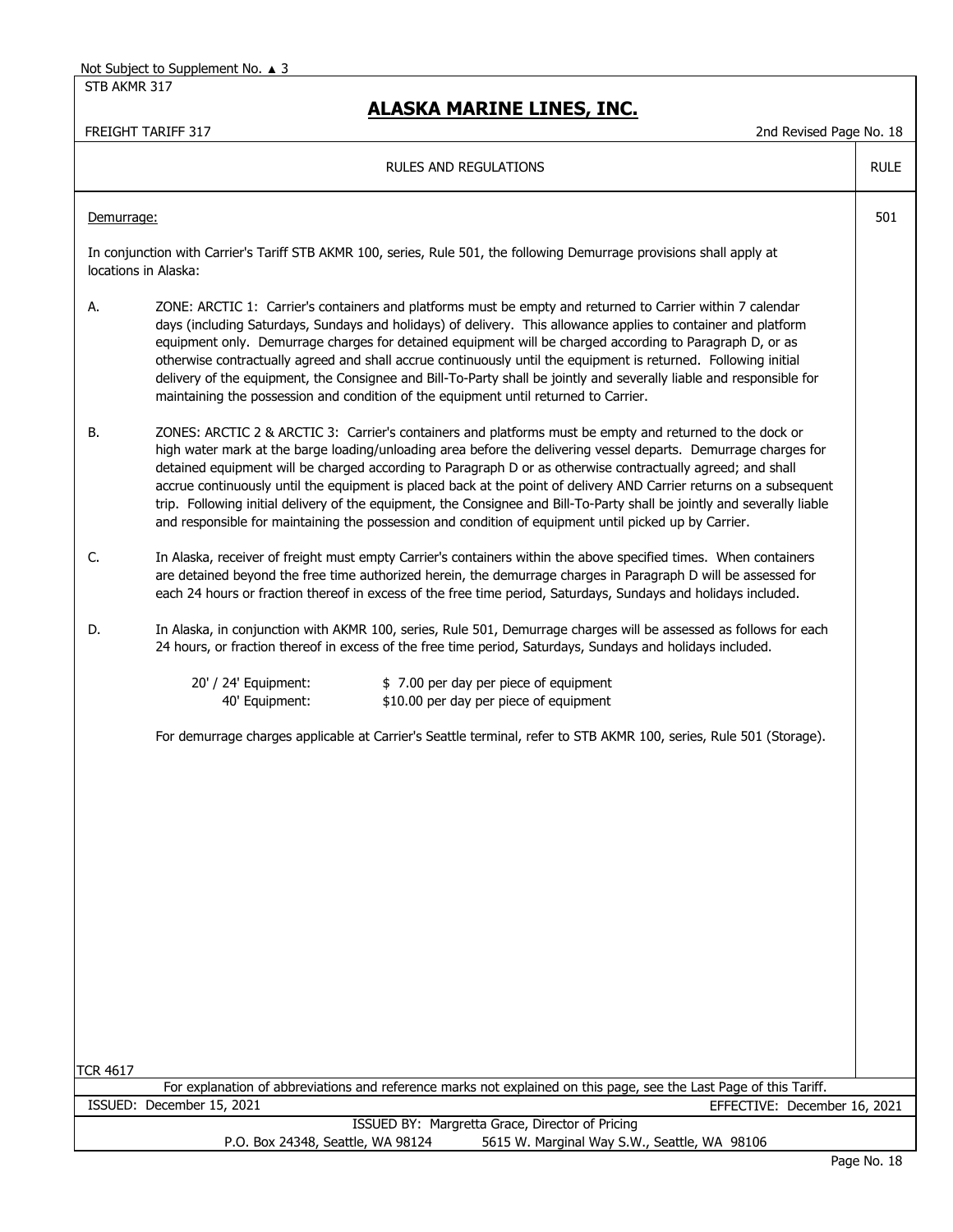| 3rd Revised Page No. 19<br>FREIGHT TARIFF 317                                                                                                                                                                                                                                                                                                                                                                                                                                                                                                                                                                                                                                                                                                                                                                                                                                                                                                                                                                                                                                                                                                                                                                                                                                           |             |  |
|-----------------------------------------------------------------------------------------------------------------------------------------------------------------------------------------------------------------------------------------------------------------------------------------------------------------------------------------------------------------------------------------------------------------------------------------------------------------------------------------------------------------------------------------------------------------------------------------------------------------------------------------------------------------------------------------------------------------------------------------------------------------------------------------------------------------------------------------------------------------------------------------------------------------------------------------------------------------------------------------------------------------------------------------------------------------------------------------------------------------------------------------------------------------------------------------------------------------------------------------------------------------------------------------|-------------|--|
| RULES AND REGULATIONS                                                                                                                                                                                                                                                                                                                                                                                                                                                                                                                                                                                                                                                                                                                                                                                                                                                                                                                                                                                                                                                                                                                                                                                                                                                                   | <b>RULE</b> |  |
| EQUIPMENT:<br>Unless otherwise specified in individual commodity items, container load weights and minimums refer to 20 foot<br>equipment only.<br>REGULAR PORTS / IRREGULAR POINTS (Page 2): Based on equipment availability and operational approval,<br>А.<br>Carrier may extend rates and service for transport of 40' equipment to regular ports.<br>EXCEPTION TO STB AKMR 100, series, RULE 210: The conversion rate from 20' to 40' equipment is 200% of the<br>closest applicable weight minimum plus a 5% operational surcharge.<br><b>EXPLOSIVES and OTHER DANGEROUS ARTICLES:</b><br>Refer to AKMR 100, series, Rule 540.                                                                                                                                                                                                                                                                                                                                                                                                                                                                                                                                                                                                                                                    | 520<br>540  |  |
| OVER DIMENSIONAL FREIGHT:<br>Except as specified herein, refer to STB AKMR 100, series, Rule 568 for over-dimensional charges.<br>I. OVERLENGTH: Overlength charges are applied as a percentage of the base ocean rate, defined as the applicable class or<br>commodity rate including excess weight charge. EXCEPTION: Cubic foot rates are not subject to over-dimensional<br>charges.                                                                                                                                                                                                                                                                                                                                                                                                                                                                                                                                                                                                                                                                                                                                                                                                                                                                                                | 568         |  |
| Charge per foot or fraction thereof,<br><b>Equipment Size:</b><br>exceeding the length of the equipment:<br>LCL, Exceeding 24' L<br>12.5%<br>20' or 24'<br>4.2%<br>EXCEPTION: If the inbound truckload, exceeding 24' in length, includes (A) cargo rated on a per cubic foot basis,<br>accompanied by (B) cargo rated at a per hundred pounds basis, the over-length surcharge will be assessed only on the<br>additional length of (B) which exceeds (A), when loaded on the same piece of equipment.<br>EXAMPLE: Glulams & Truss delivered on one truck and loaded to one flat<br>(A) Truss @ 32' long (rated per cuft)<br>(B) Glulam @ 36' long (rated per cwt)<br>Over-length surcharge to be applied on 4' only (that portion of Glulam exceeding overall length of Truss)<br>II. OVERWIDTH: The rates named herein apply on articles, packages, pieces, or shipper loaded containers or platforms not<br>exceeding 8' 6" inches in width. Except as otherwise provided, shipments exceeding 8' 6" in width will be assessed a<br>surcharge of 10%, in addition to all other applicable freight charges for EACH foot or fraction thereof which exceeds 8' 6".<br>EXAMPLE: A shipment 10' 8" in width equals 3 feet over-width, therefore freight charges would be increased 30%. |             |  |
| Continued on next page<br><b>TCR 4542</b><br>For explanation of abbreviations and reference marks not explained on this page, see the Last Page of this Tariff.<br>ISSUED: December 4, 2019<br>EFFECTIVE: December 5, 2019<br>ISSUED BY: Margretta Grace, Director of Pricing                                                                                                                                                                                                                                                                                                                                                                                                                                                                                                                                                                                                                                                                                                                                                                                                                                                                                                                                                                                                           |             |  |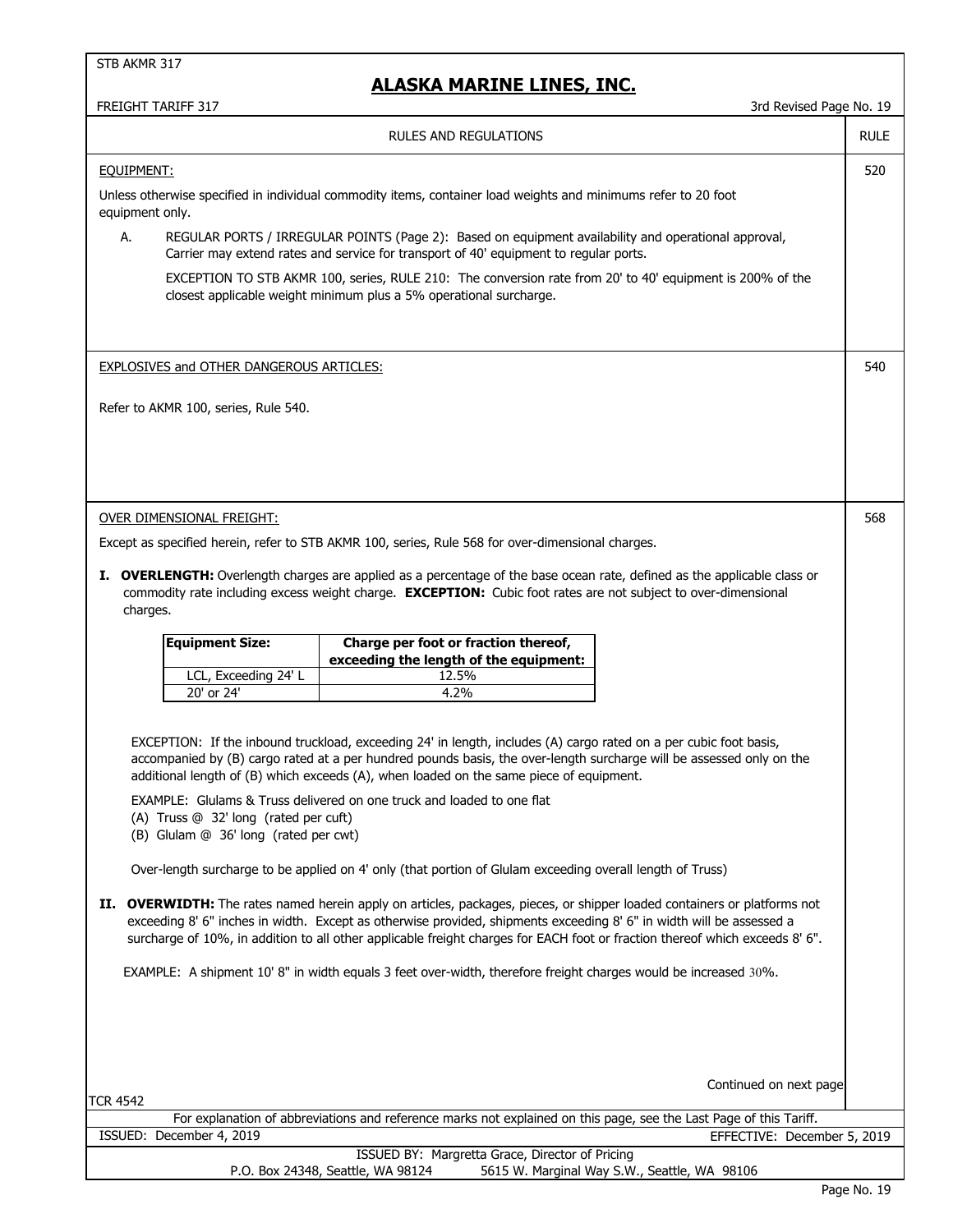STB AKMR 317

| FREIGHT TARIFF 317<br>3rd Revised Page No. 20                                                                                                                                                                                                                                                                                                                                                                                                          |                 |
|--------------------------------------------------------------------------------------------------------------------------------------------------------------------------------------------------------------------------------------------------------------------------------------------------------------------------------------------------------------------------------------------------------------------------------------------------------|-----------------|
| RULES AND REGULATIONS                                                                                                                                                                                                                                                                                                                                                                                                                                  | <b>RULE</b>     |
| OVER DIMENSIONAL FREIGHT: (Cont'd)                                                                                                                                                                                                                                                                                                                                                                                                                     | 568<br>(Cont'd) |
| III. OVERHEIGHT: The rates herein apply on articles, packages, pieces, or shipper loaded containers or platforms not<br>exceeding 8' 6" in height. Except as otherwise provided, shipments exceeding 8' 6" in height will be assessed a surcharge<br>of 10%, in addition to all other applicable freight charges for EACH foot or fraction thereof which exceeds 8' 6".                                                                                |                 |
| EXAMPLE: A shipment 10'8" in height equals 3 feet over-height, therefore freight charges would be increased 30%.                                                                                                                                                                                                                                                                                                                                       |                 |
| IV. OVERWEIGHT: In conjunction with AKMR 100, series, Rule 568, single pieces or packages weighing 50,000 pounds or<br>more will take the Class or Commodity rates shown herein plus a charge of \$8.33 per 100 pounds on the total weight to<br>cover the extra cost of handling heavy pieces aboard the vessel. Each single piece or package weight 4,000 pounds or<br>more shall have its actual gross weight clearly and indelibly marked thereon. |                 |
|                                                                                                                                                                                                                                                                                                                                                                                                                                                        |                 |
|                                                                                                                                                                                                                                                                                                                                                                                                                                                        |                 |
|                                                                                                                                                                                                                                                                                                                                                                                                                                                        |                 |
|                                                                                                                                                                                                                                                                                                                                                                                                                                                        |                 |
|                                                                                                                                                                                                                                                                                                                                                                                                                                                        |                 |
|                                                                                                                                                                                                                                                                                                                                                                                                                                                        |                 |
|                                                                                                                                                                                                                                                                                                                                                                                                                                                        |                 |
|                                                                                                                                                                                                                                                                                                                                                                                                                                                        |                 |
|                                                                                                                                                                                                                                                                                                                                                                                                                                                        |                 |
|                                                                                                                                                                                                                                                                                                                                                                                                                                                        |                 |
| <b>TCR 4617</b>                                                                                                                                                                                                                                                                                                                                                                                                                                        |                 |
| For explanation of abbreviations and reference marks not explained on this page, see the Last Page of this Tariff.                                                                                                                                                                                                                                                                                                                                     |                 |
| ISSUED: December 15, 2021<br>EFFECTIVE: December 16, 2021                                                                                                                                                                                                                                                                                                                                                                                              |                 |
| ISSUED BY: Margretta Grace, Director of Pricing<br>P.O. Box 24348, Seattle, WA 98124<br>5615 W. Marginal Way S.W., Seattle, WA 98106                                                                                                                                                                                                                                                                                                                   |                 |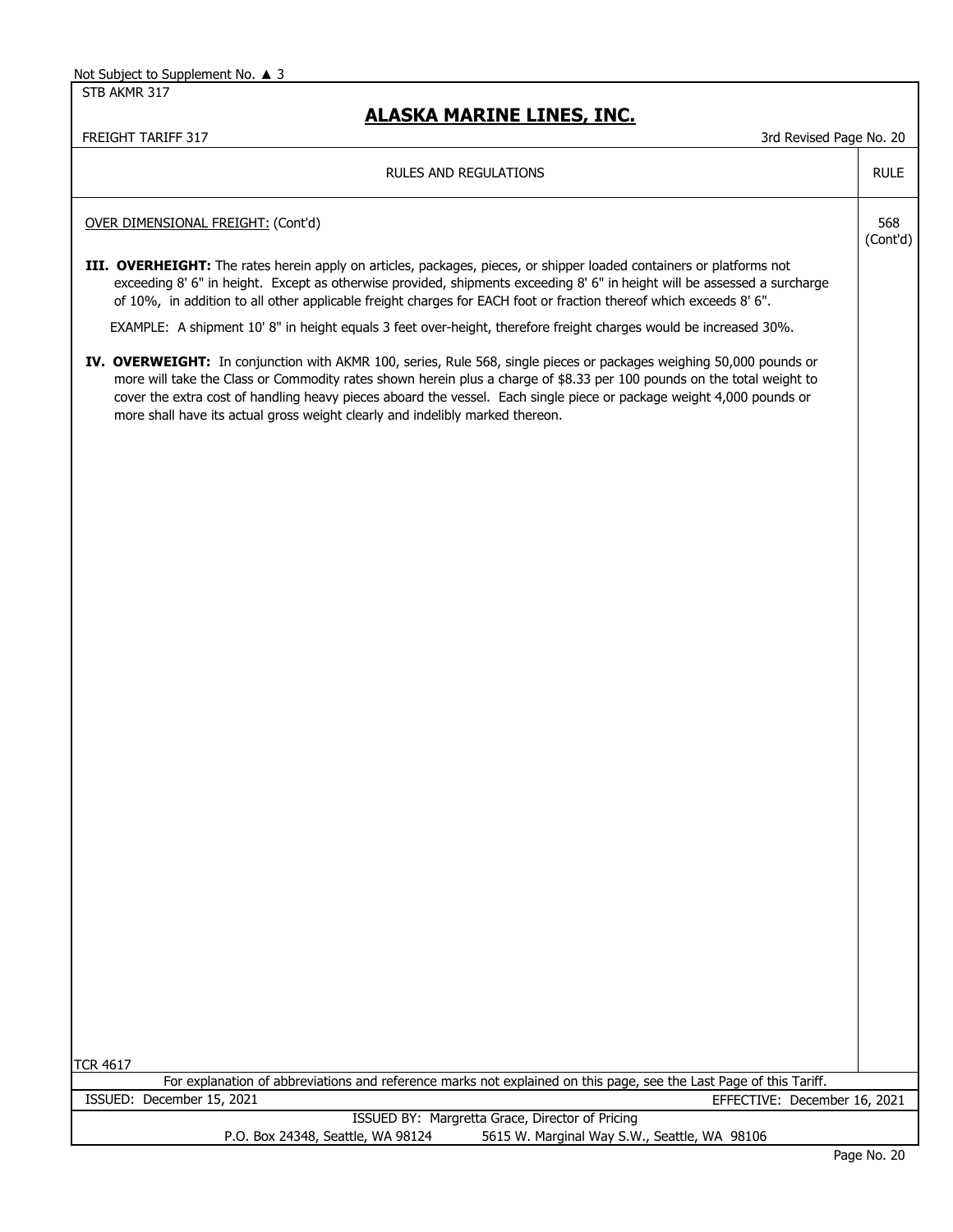STB AKMR 317

| FREIGHT TARIFF 317<br>4th Revised Page No. 21                                                                                                                                                                                                                                                                                                                                                                                                                                                                                                                                                                                                                                                                                                                                                                                                                                                                                                                                       |             |  |
|-------------------------------------------------------------------------------------------------------------------------------------------------------------------------------------------------------------------------------------------------------------------------------------------------------------------------------------------------------------------------------------------------------------------------------------------------------------------------------------------------------------------------------------------------------------------------------------------------------------------------------------------------------------------------------------------------------------------------------------------------------------------------------------------------------------------------------------------------------------------------------------------------------------------------------------------------------------------------------------|-------------|--|
| <b>RULES AND REGULATIONS</b>                                                                                                                                                                                                                                                                                                                                                                                                                                                                                                                                                                                                                                                                                                                                                                                                                                                                                                                                                        | <b>RULE</b> |  |
| LIABILITY:                                                                                                                                                                                                                                                                                                                                                                                                                                                                                                                                                                                                                                                                                                                                                                                                                                                                                                                                                                          | 574         |  |
| In conjunction with AKMR 100, series, Rule 574, the following provision shall apply:                                                                                                                                                                                                                                                                                                                                                                                                                                                                                                                                                                                                                                                                                                                                                                                                                                                                                                |             |  |
| INTER-PORT CARGO LIABILITY                                                                                                                                                                                                                                                                                                                                                                                                                                                                                                                                                                                                                                                                                                                                                                                                                                                                                                                                                          |             |  |
| Due to the nature of Arctic Alaska inter-port shipments, where the standard cargo receive and release inspection process is not<br>feasible and cargo may be deposited in advance of receipt by Carrier or delivered without a secure terminal environment and<br>without Consignee present to take receipt of cargo, Carrier's liability shall be reduced from that described in Carrier's Governing<br>Rules Tariff AKMR 100, series, Rule No 574. In the event that cargo is transported by Carrier between Arctic Alaska ports without<br>a detailed inspection report, signed by a representative of the Carrier and the Shipper/Consignee, Carrier shall not be liable for<br>damage claims against the transported goods unless Carrier accepts responsibility for said damage. Notwithstanding Carrier's<br>acceptance of responsibility, in no event shall Carrier's liability exceed that described in Carrier's Governing Rules Tariff AKMR 100,<br>series, Rule No 574. |             |  |
| <b>MINIMUM CHARGE:</b>                                                                                                                                                                                                                                                                                                                                                                                                                                                                                                                                                                                                                                                                                                                                                                                                                                                                                                                                                              | 610         |  |
| The minimum charge for any single shipment, as defined in AKMR 100, series, Rule 110, will be:                                                                                                                                                                                                                                                                                                                                                                                                                                                                                                                                                                                                                                                                                                                                                                                                                                                                                      |             |  |
| <b>SHIPMENT MOVING</b><br><b>MINIMUM CHARGE</b><br><b>PER SHIPMENT</b><br><b>UNDER RATES IN:</b><br>Sections 1, 2, and 3<br>\$299.00                                                                                                                                                                                                                                                                                                                                                                                                                                                                                                                                                                                                                                                                                                                                                                                                                                                |             |  |
| See AKMR 100, series, Rule 460 (6) Exception to Rule 610 Minimum Charge.<br><b>EXCEPTION:</b>                                                                                                                                                                                                                                                                                                                                                                                                                                                                                                                                                                                                                                                                                                                                                                                                                                                                                       |             |  |
| <b>EXCEPTION:</b> See Rule 540 EXPLOSIVES and OTHER DANGEROUS ARTICLES<br>When a shipment contains two (2) or more articles which are prohibited by the DOT and U.S. Coast Guard<br>regulations from being loaded or stored together, each part lot in the shipment will be considered a separate<br>shipment even though tendered on a single bill of lading. The above LCL Minimum Charge shall apply for each<br>segregated part lot. Articles not requiring such segregation may be included with any one of the separately<br>considered shipments.                                                                                                                                                                                                                                                                                                                                                                                                                            |             |  |
| <b>PAYMENT OF FREIGHT CHARGES - CREDIT TERMS:</b>                                                                                                                                                                                                                                                                                                                                                                                                                                                                                                                                                                                                                                                                                                                                                                                                                                                                                                                                   | 720         |  |
| Unless credit has been approved by Carrier's credit department, pre-payment of freight charges is due at the time cargo is<br>tendered to Carrier.                                                                                                                                                                                                                                                                                                                                                                                                                                                                                                                                                                                                                                                                                                                                                                                                                                  |             |  |
| <b>SERVICE LIMITATIONS or EARNED FREIGHT:</b>                                                                                                                                                                                                                                                                                                                                                                                                                                                                                                                                                                                                                                                                                                                                                                                                                                                                                                                                       | 880         |  |
| If at any time after having made reasonable efforts, Carrier is unable to make delivery of a shipment owing to adverse weather<br>conditions or for any reason due to Acts of God, strikes, riots, acts of public authority, quarantine, the public enemy or the act<br>of default of the Shipper or owner, the obligations upon the Carrier by the terms of Carrier's Tariff shall be considered fulfilled<br>and delivery accomplished and the rates named therein shall be considered earned, after which, the Carrier shall have the<br>privilege of delivering shipments to the nearest accessible ports or returning goods to point of shipment or making delivery on<br>a subsequent trip and collecting at Tariff rates for such additional service.<br><b>TCR 4617</b>                                                                                                                                                                                                     |             |  |
| For explanation of abbreviations and reference marks not explained on this page, see the Last Page of this Tariff.                                                                                                                                                                                                                                                                                                                                                                                                                                                                                                                                                                                                                                                                                                                                                                                                                                                                  |             |  |
| ISSUED: December 15, 2021<br>EFFECTIVE: December 16, 2021                                                                                                                                                                                                                                                                                                                                                                                                                                                                                                                                                                                                                                                                                                                                                                                                                                                                                                                           |             |  |
| ISSUED BY: Margretta Grace, Director of Pricing<br>5615 W. Marginal Way S.W., Seattle, WA 98106<br>P.O. Box 24348, Seattle, WA 98124                                                                                                                                                                                                                                                                                                                                                                                                                                                                                                                                                                                                                                                                                                                                                                                                                                                |             |  |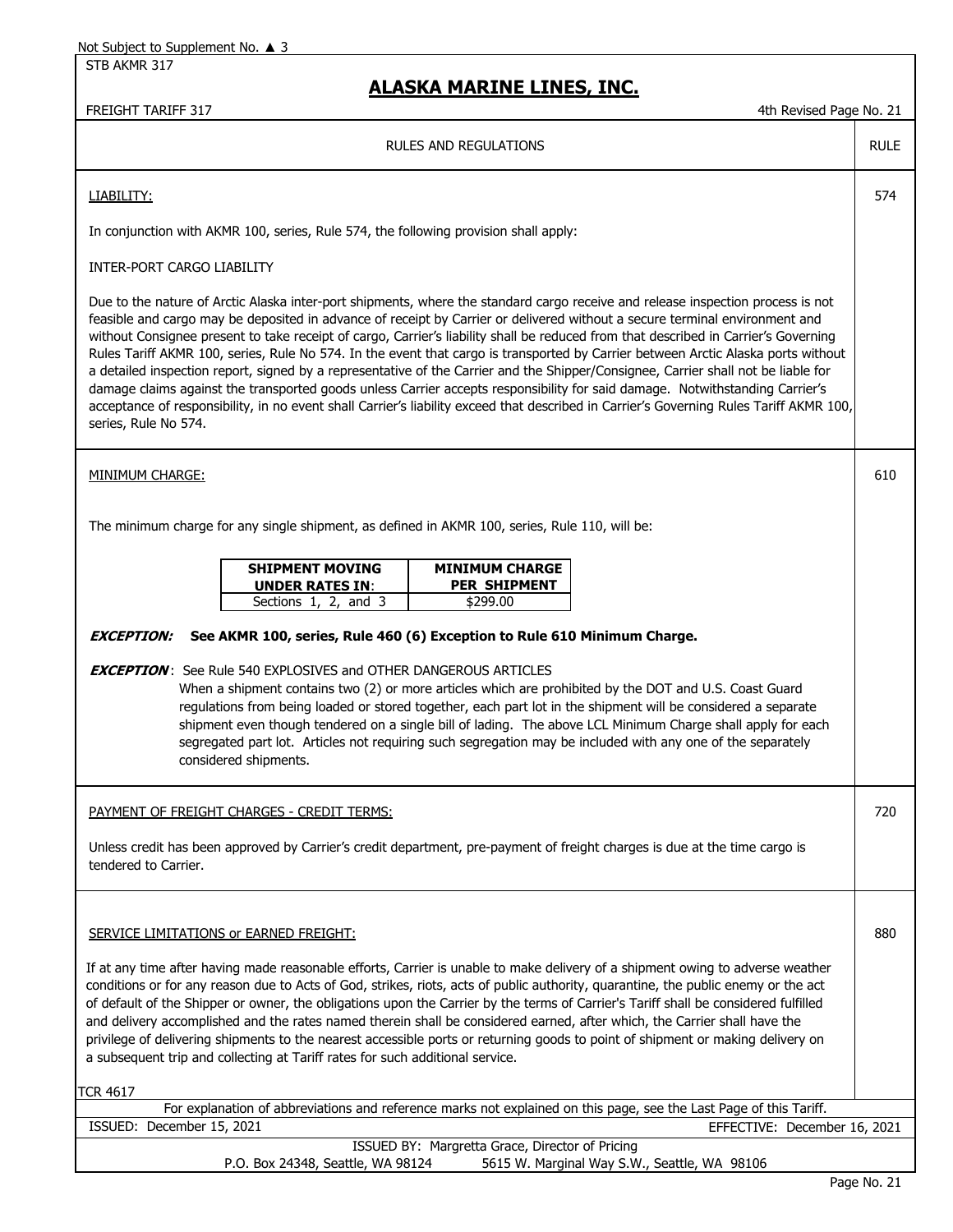## **ALASKA MARINE LINES, INC.**

| <b>RULES AND REGULATIONS</b>                                                                                                                                                                                                                                                                                                                                                                                                                 | <b>RULE</b> |  |
|----------------------------------------------------------------------------------------------------------------------------------------------------------------------------------------------------------------------------------------------------------------------------------------------------------------------------------------------------------------------------------------------------------------------------------------------|-------------|--|
| <b>TERMINAL CHARGES:</b>                                                                                                                                                                                                                                                                                                                                                                                                                     |             |  |
| Except as specified below, rates named herein do not include charges for loading and unloading of cars or trucks, demurrage,<br>site preparations or other terminal charges or additional charges that may be associated with the village or city deliveries.                                                                                                                                                                                |             |  |
| When cargo(s) are transported from Seattle to Arctic Ports or from Arctic Ports to Seattle, with Arctic Ports named in STB<br>AKMR TARIFF 317, series and                                                                                                                                                                                                                                                                                    |             |  |
| Wharfage is defined solely as the charge assessed against cargo placed on a wharf, crossing a wharf,<br>а.<br>or transferred from vessel to vessel while vessel is tied at the wharf.                                                                                                                                                                                                                                                        |             |  |
| <b>AND</b><br>b.<br>Handling is defined as the service accorded to cargo movement to or from the first point of rest on<br>beach or wharf to within reach of the ship's tackle for loading and unloading.                                                                                                                                                                                                                                    |             |  |
| А.<br>Wharfage and handling charges at destination, if any, are not included in the rates. Rates do not include any<br>charges assessed against the cargo by third parties claiming control of village landing site and/or the surrounding<br>staging area. Shipper shall be responsible for the payment of such charges, if any, including but not limited to<br>charges identified as wharfage, terminal handling, storage or access fees. |             |  |
|                                                                                                                                                                                                                                                                                                                                                                                                                                              |             |  |
|                                                                                                                                                                                                                                                                                                                                                                                                                                              |             |  |
|                                                                                                                                                                                                                                                                                                                                                                                                                                              |             |  |
|                                                                                                                                                                                                                                                                                                                                                                                                                                              |             |  |
|                                                                                                                                                                                                                                                                                                                                                                                                                                              |             |  |
|                                                                                                                                                                                                                                                                                                                                                                                                                                              |             |  |
|                                                                                                                                                                                                                                                                                                                                                                                                                                              |             |  |
|                                                                                                                                                                                                                                                                                                                                                                                                                                              |             |  |
|                                                                                                                                                                                                                                                                                                                                                                                                                                              |             |  |
|                                                                                                                                                                                                                                                                                                                                                                                                                                              |             |  |
|                                                                                                                                                                                                                                                                                                                                                                                                                                              |             |  |
| <b>TCR 4542</b>                                                                                                                                                                                                                                                                                                                                                                                                                              |             |  |
| For explanation of abbreviations and reference marks not explained on this page, see the Last Page of this Tariff.                                                                                                                                                                                                                                                                                                                           |             |  |
| ISSUED: December 4, 2019<br>EFFECTIVE: December 5, 2019                                                                                                                                                                                                                                                                                                                                                                                      |             |  |
| ISSUED BY: Margretta Grace, Director of Pricing<br>P.O. Box 24348, Seattle, WA 98124<br>5615 W. Marginal Way S.W., Seattle, WA 98106                                                                                                                                                                                                                                                                                                         |             |  |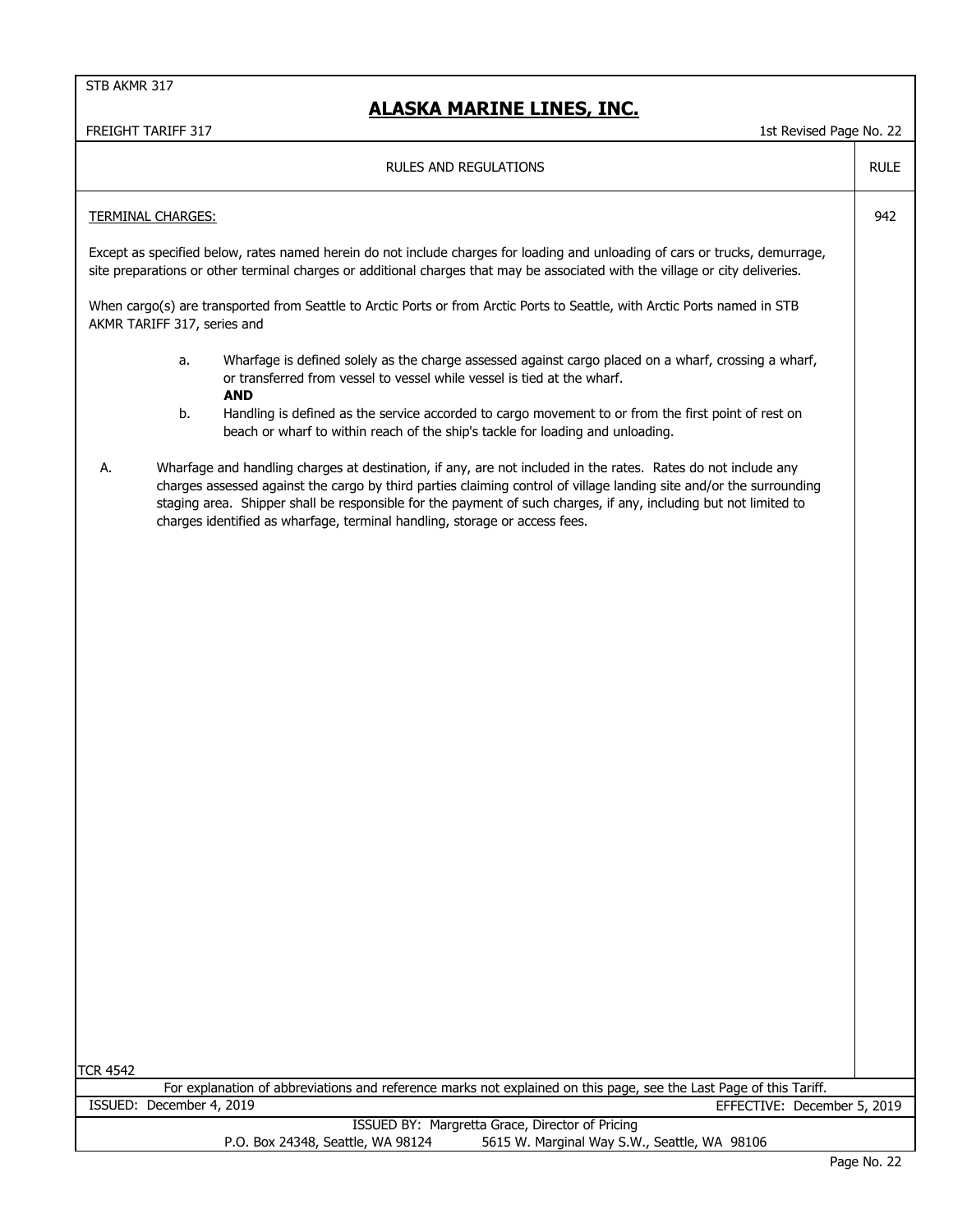#### **ALASKA MARINE LINES, INC.**

FREIGHT TARIFF 317 1st Revised Page No. 23

RULES AND REGULATIONS

UNITED STATES CUSTOMS REGULATIONS:

Shipper's export declarations, in the form required by the United States Customs, must be furnished by the shipper with each shipment from a point in the United States which is consigned to a point outside the United States. Shipments will not be accepted unless all the necessary papers are furnished.

TCR 4542

|                                   | For explanation of abbreviations and reference marks not explained on this page, see the Last Page of this Tariff. |
|-----------------------------------|--------------------------------------------------------------------------------------------------------------------|
| ISSUED: December 4, 2019          | EFFECTIVE: December 5, 2019                                                                                        |
|                                   | ISSUED BY: Margretta Grace, Director of Pricing                                                                    |
| P.O. Box 24348, Seattle, WA 98124 | 5615 W. Marginal Way S.W., Seattle, WA 98106                                                                       |

RULE

975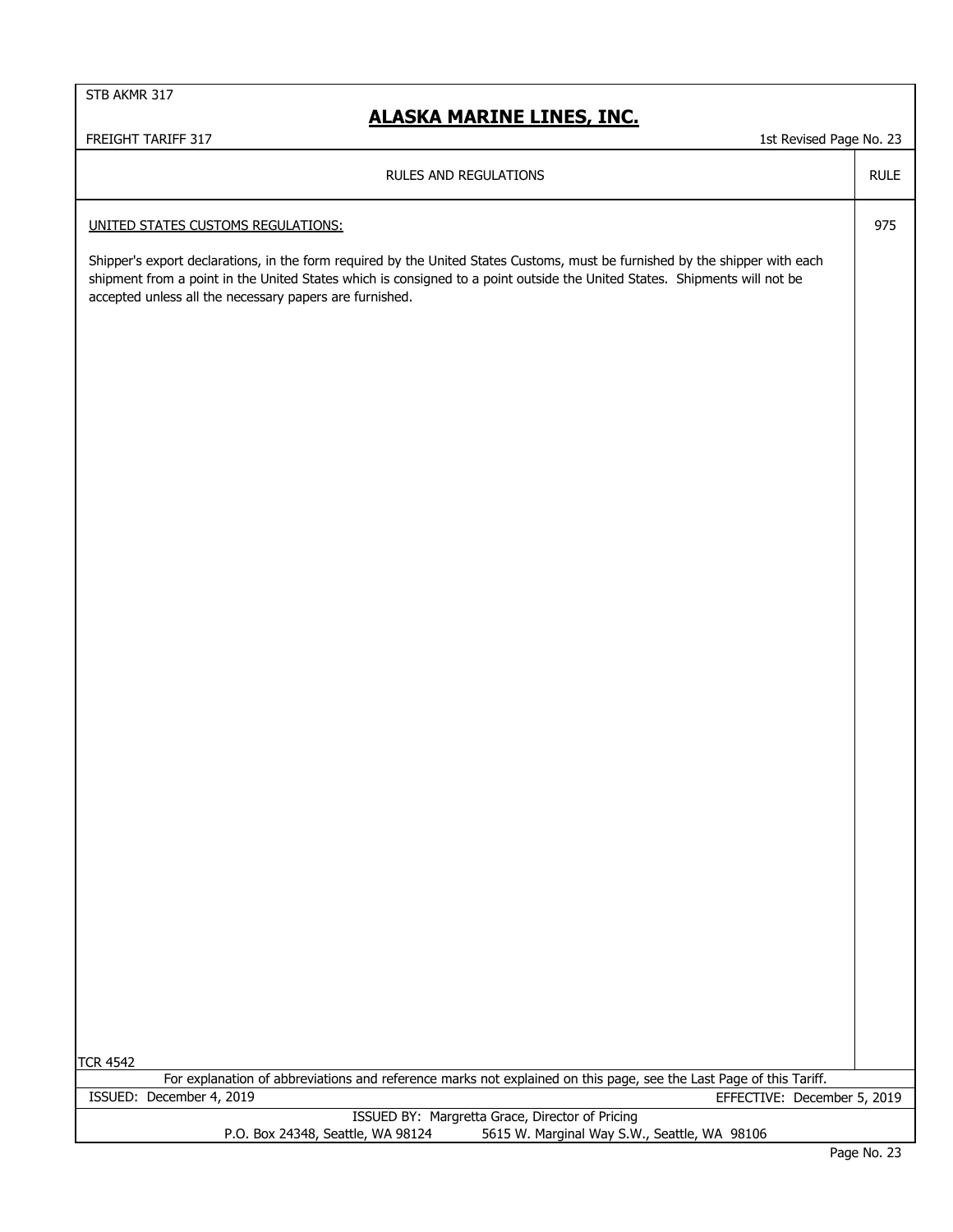## **ALASKA MARINE LINES, INC.**

FREIGHT TARIFF 317 1st Revised Page No. 24

RULE

RULES AND REGULATIONS

Page intentionally left blank for future expansion.

TCR 4542

|                                   | For explanation of abbreviations and reference marks not explained on this page, see the Last Page of this Tariff. |
|-----------------------------------|--------------------------------------------------------------------------------------------------------------------|
| ISSUED: December 4, 2019          | EFFECTIVE: December 5, 2019                                                                                        |
|                                   | ISSUED BY: Margretta Grace, Director of Pricing                                                                    |
| P.O. Box 24348, Seattle, WA 98124 | 5615 W. Marginal Way S.W., Seattle, WA 98106                                                                       |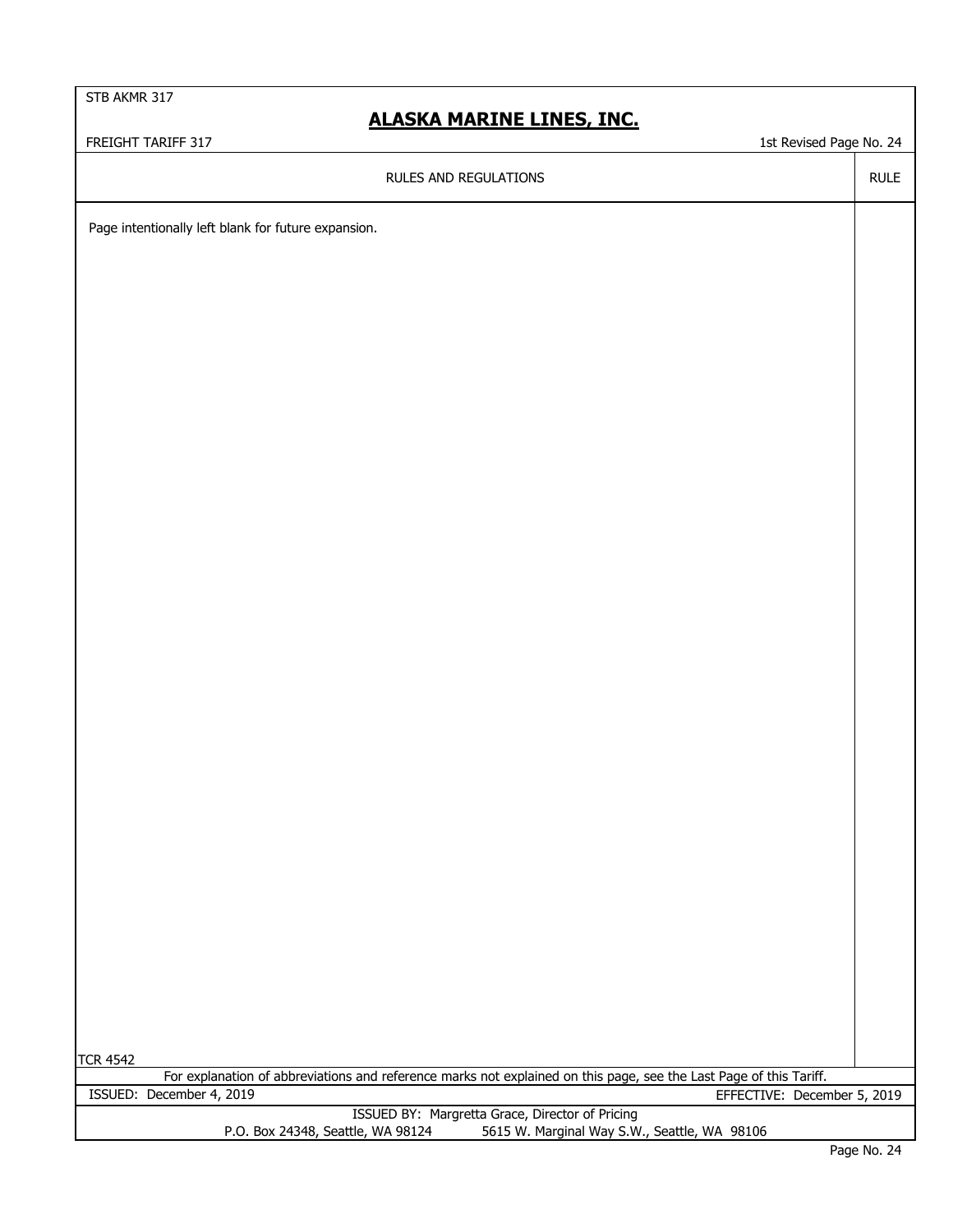## **ALASKA MARINE LINES, INC.**

FREIGHT TARIFF 317 1st Revised Page No. 25

SECTION 1

CLASS RATES

BETWEEN

SEATTLE, WASHINGTON

AND

REGULAR POINTS IN ALASKA (SEE PAGE 2)

Class rates will apply when specific commodity rates are not named in Section 2.

TCR 4542 ISSUED BY: Margretta Grace, Director of Pricing P.O. Box 24348, Seattle, WA 98124 5615 W. Marginal Way S.W., Seattle, WA 98106 ISSUED: December 4, 2019 EFFECTIVE: December 5, 2019 For explanation of abbreviations and reference marks not explained on this page, see the Last Page of this Tariff.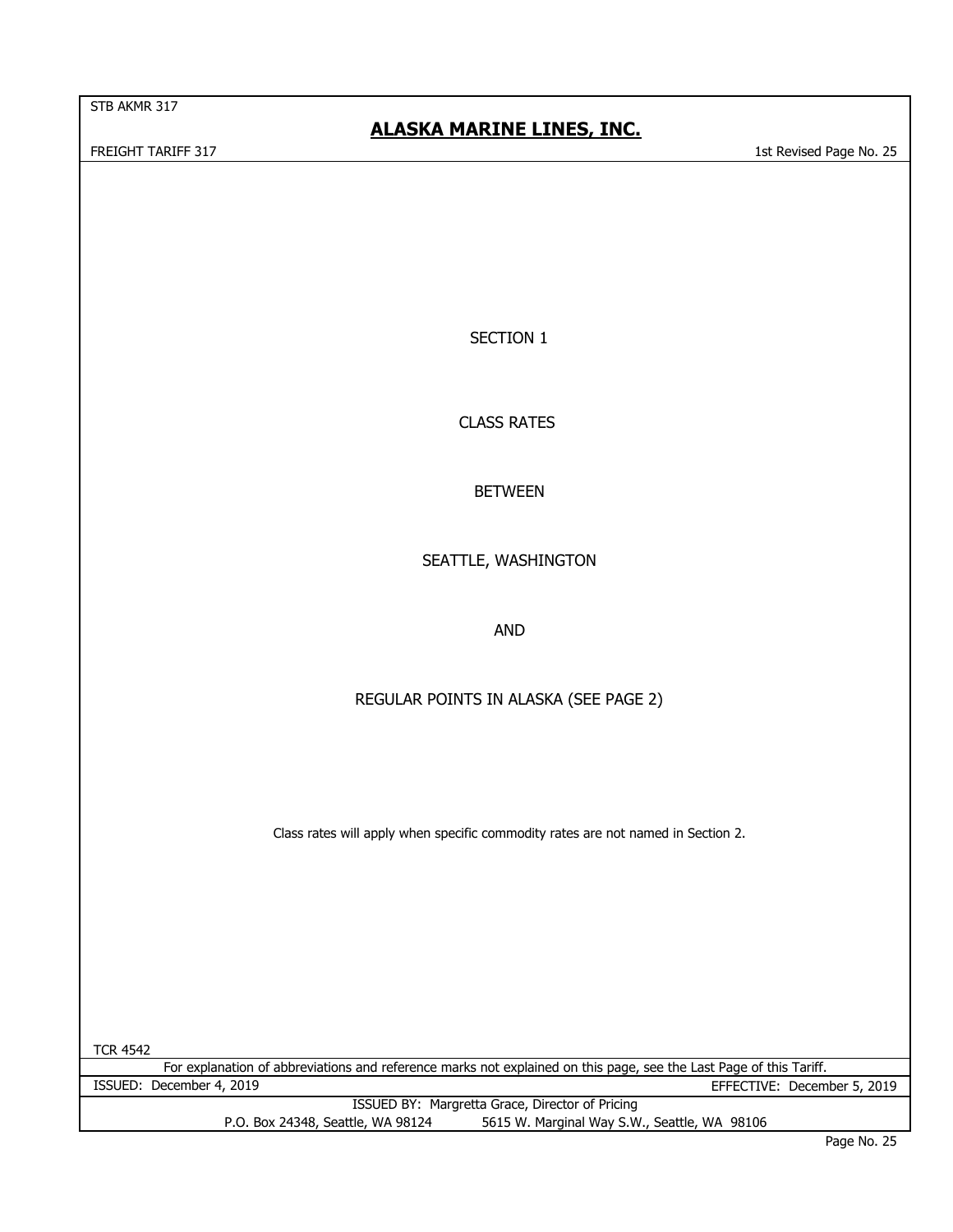STB AKMR 317

## **ALASKA MARINE LINES, INC.**

| SECTION 1 - COMMODITY RATES: |                                                                                                                    |                                              |                 |                              |          |  |
|------------------------------|--------------------------------------------------------------------------------------------------------------------|----------------------------------------------|-----------------|------------------------------|----------|--|
| <b>NMFC RATING</b>           |                                                                                                                    | FROM SEATTLE, WA<br>TO REGULAR POINTS, VIZ.: |                 |                              | ITEM     |  |
|                              |                                                                                                                    | <b>ARCTIC 1</b>                              | <b>ARCTIC 2</b> | <b>ARCTIC 3</b>              | NO.:     |  |
| CLASS:<br>500                | LCL                                                                                                                | 815.38                                       | 1019.24         | 1019.24                      | 1002-000 |  |
| 400                          | LCL                                                                                                                | 651.98                                       | 814.61          | 814.61                       |          |  |
| 300                          | <b>LCL</b>                                                                                                         | 489.02                                       | 611.27          | 611.27                       |          |  |
| 250                          | LCL                                                                                                                | 407.55                                       | 509.41          | 509.41                       |          |  |
| 200                          | <b>LCL</b>                                                                                                         | 326.05                                       | 407.57          | 407.57                       |          |  |
| 175                          | LCL                                                                                                                | 285.26                                       | 356.58          | 356.58                       |          |  |
| 150                          | LCL                                                                                                                | 244.53                                       | 305.67          | 305.67                       |          |  |
| 125                          | LCL                                                                                                                | 203.76                                       | 254.71          | 254.71                       |          |  |
| 110                          | <b>LCL</b>                                                                                                         | 179.29                                       | 224.14          | 224.14                       |          |  |
| 100                          | LCL                                                                                                                | 162.98                                       | 203.74          | 203.74                       |          |  |
| 92 1/2                       | <b>LCL</b>                                                                                                         | 162.98                                       | 203.74          | 203.74                       |          |  |
| 85                           | <b>LCL</b>                                                                                                         | 140.64                                       | 175.76          | 175.76                       |          |  |
| 77 1/2                       | <b>LCL</b>                                                                                                         | 140.64                                       | 175.76          | 175.76                       |          |  |
| $65 - 70$                    | <b>LCL</b>                                                                                                         | 118.52                                       | 148.17          | 148.17                       |          |  |
| $50 - 55 - 60$               | LCL                                                                                                                | 104.48                                       | 130.59          | 130.59                       |          |  |
| per cubic foot.)             | Class Rates are subject to a minimum charge per cubic foot (in dollars and cents                                   | 14.19                                        | 17.73           | 17.73                        |          |  |
|                              |                                                                                                                    |                                              |                 |                              |          |  |
| <b>TCR 4617</b>              | For explanation of abbreviations and reference marks not explained on this page, see the Last Page of this Tariff. |                                              |                 |                              |          |  |
| ISSUED: December 15, 2021    |                                                                                                                    |                                              |                 | EFFECTIVE: December 16, 2021 |          |  |
|                              | ISSUED BY: Margretta Grace, Director of Pricing<br>P.O. Box 24348, Seattle, WA 98124                               | 5615 W. Marginal Way S.W., Seattle, WA 98106 |                 |                              |          |  |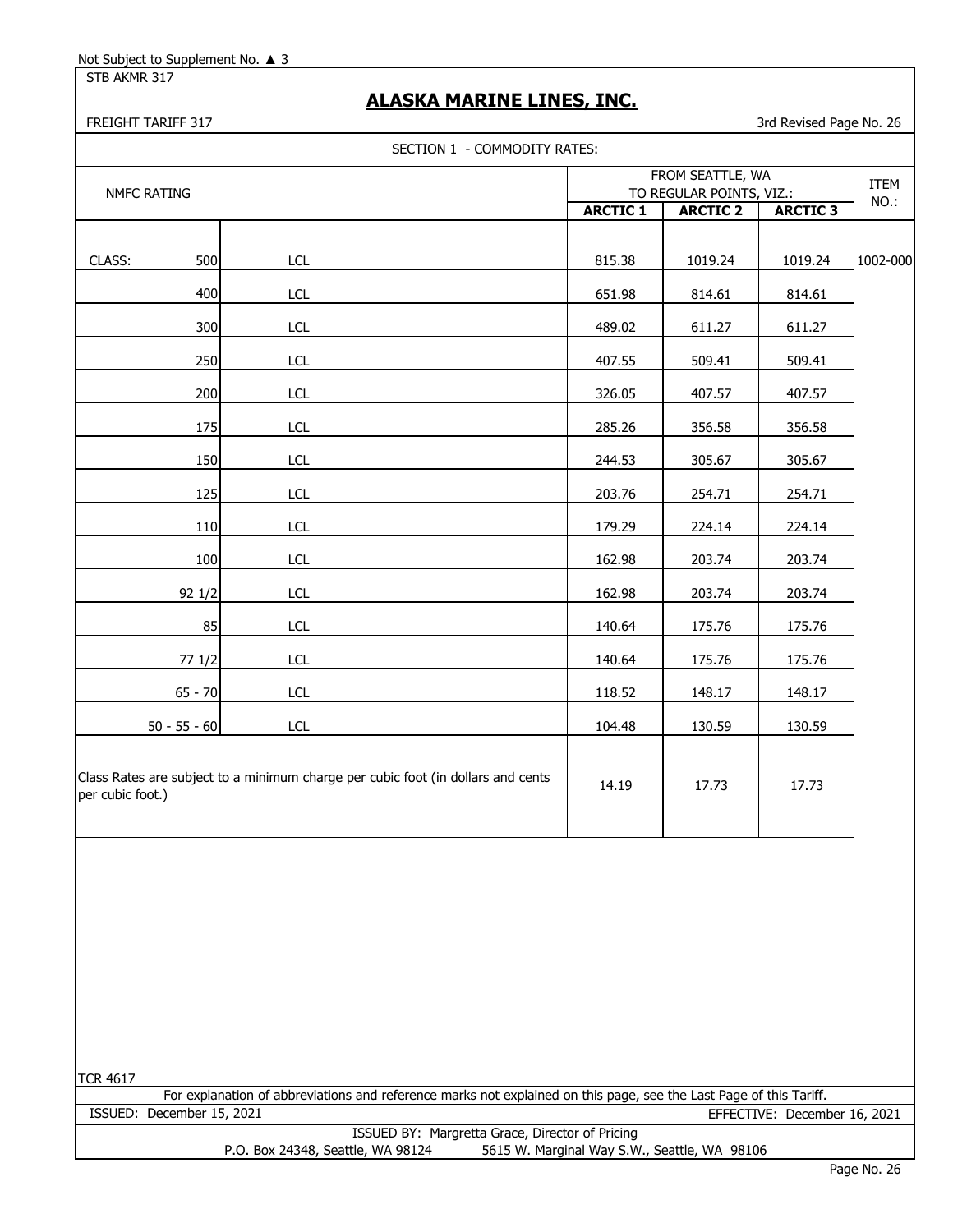## **ALASKA MARINE LINES, INC.**

FREIGHT TARIFF 317 1st Revised Page No. 27

SECTION 2

COMMODITY RATES

FROM

SEATTLE, WASHINGTON

TO

#### REGULAR POINTS IN ALASKA (SEE PAGE 2)

Class rates named in Section 1 will apply when specific commodity rates are not named in this Section.

TCR 4542 ISSUED BY: Margretta Grace, Director of Pricing P.O. Box 24348, Seattle, WA 98124 5615 W. Marginal Way S.W., Seattle, WA 98106 ISSUED: December 4, 2019 EFFECTIVE: December 5, 2019 For explanation of abbreviations and reference marks not explained on this page, see the Last Page of this Tariff.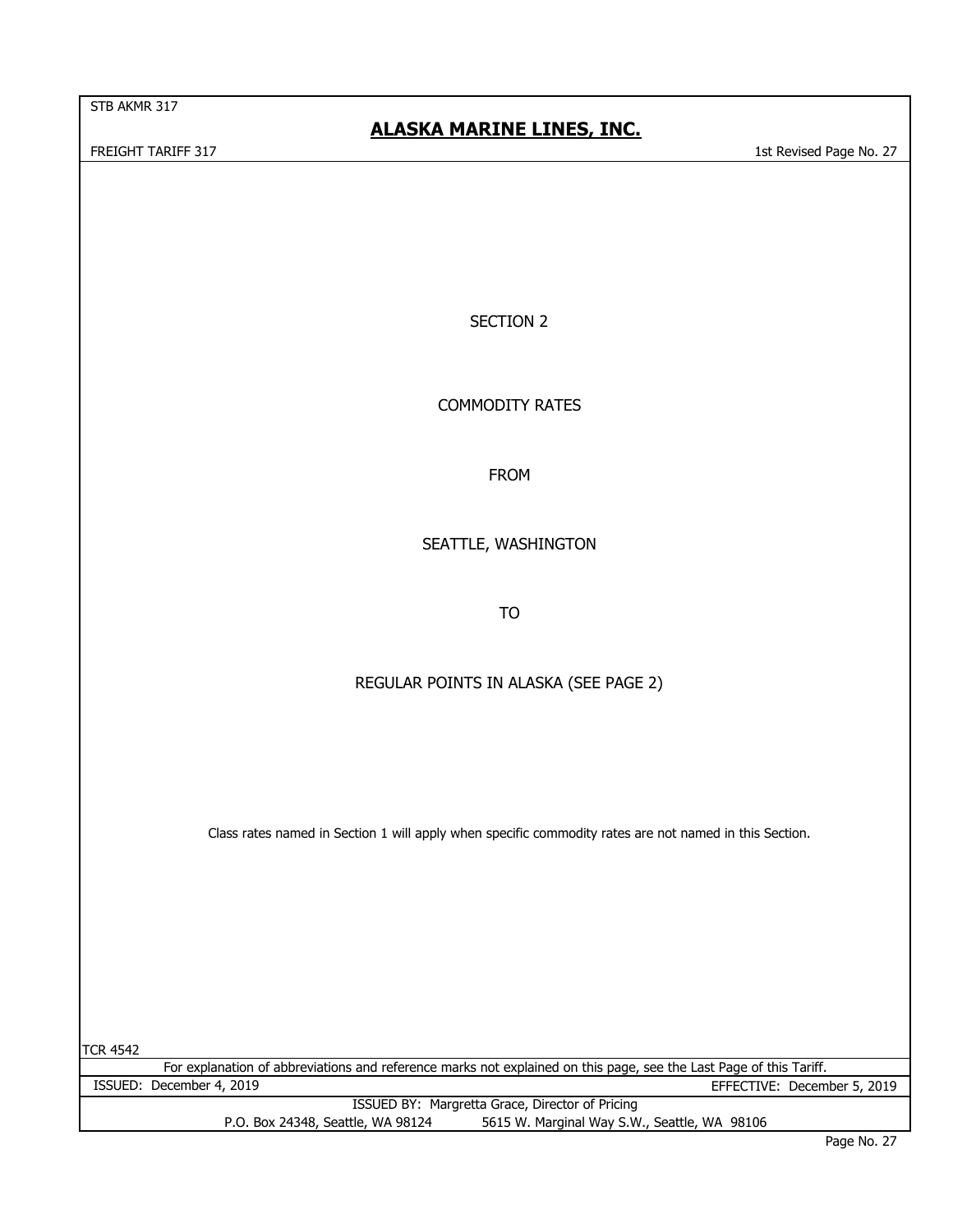STB AKMR 317

## **ALASKA MARINE LINES, INC.**

| SECTION 2 - COMMODITY RATES:                                                                                            |                                              |                 |                              |          |
|-------------------------------------------------------------------------------------------------------------------------|----------------------------------------------|-----------------|------------------------------|----------|
| FROM SEATTLE, WA                                                                                                        |                                              |                 |                              | ITEM     |
| COMMODITIES:                                                                                                            | TO REGULAR POINTS, VIZ.:                     |                 |                              | NO:      |
|                                                                                                                         | <b>ARCTIC 1</b>                              | <b>ARCTIC 2</b> | <b>ARCTIC 3</b>              |          |
| AGGREGATE MATERIALS, CEMENT & RELATED ARTICLES,<br>Viz.: CEMENT, Building; COAL, NOS; GRAVEL, NOS; LIME,                |                                              |                 |                              | 1005-000 |
| common (quick, slaked or hydrated); MUD or COMPOUNDS, well-<br>drilling; PLASTER; SAND; STUCCO; MAGNESITE and FIRE CLAY |                                              |                 |                              |          |
|                                                                                                                         | 64.10<br>$\sim$                              | 80.13           | 80.13<br>72.77               |          |
|                                                                                                                         | 48.50                                        | 60.63           | $\blacksquare$               |          |
|                                                                                                                         |                                              |                 |                              |          |
|                                                                                                                         |                                              |                 |                              |          |
|                                                                                                                         |                                              |                 |                              |          |
|                                                                                                                         |                                              |                 |                              |          |
|                                                                                                                         |                                              |                 |                              |          |
|                                                                                                                         |                                              |                 |                              |          |
|                                                                                                                         |                                              |                 |                              |          |
|                                                                                                                         |                                              |                 |                              |          |
|                                                                                                                         |                                              |                 |                              |          |
|                                                                                                                         |                                              |                 |                              |          |
|                                                                                                                         |                                              |                 |                              |          |
|                                                                                                                         |                                              |                 |                              |          |
|                                                                                                                         |                                              |                 |                              |          |
|                                                                                                                         |                                              |                 |                              |          |
|                                                                                                                         |                                              |                 |                              |          |
|                                                                                                                         |                                              |                 |                              |          |
|                                                                                                                         |                                              |                 |                              |          |
|                                                                                                                         |                                              |                 |                              |          |
| <b>TCR 4617</b>                                                                                                         |                                              |                 |                              |          |
| For explanation of abbreviations and reference marks not explained on this page, see the Last Page of this Tariff.      |                                              |                 |                              |          |
| ISSUED: December 15, 2021                                                                                               |                                              |                 | EFFECTIVE: December 16, 2021 |          |
| ISSUED BY: Margretta Grace, Director of Pricing<br>P.O. Box 24348, Seattle, WA 98124                                    | 5615 W. Marginal Way S.W., Seattle, WA 98106 |                 |                              |          |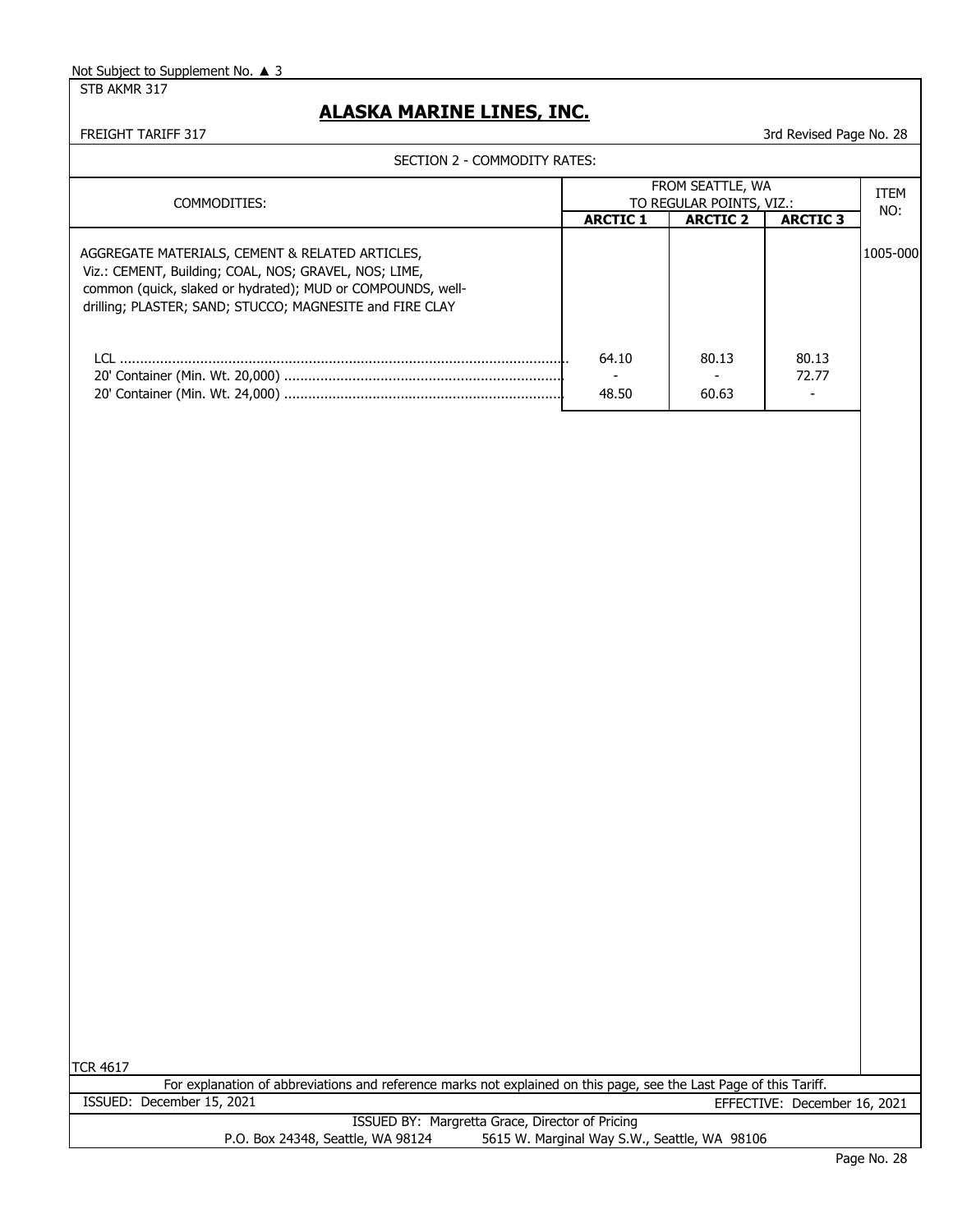STB AKMR 317

#### **ALASKA MARINE LINES, INC.**

FREIGHT TARIFF 317 30 ST 29 ST 20 APP 20 ST 20 APP 317 3rd Revised Page No. 29

| SECTION 2 - COMMODITY RATES:                                                                                                                                                                                           |                                                      |                 |                 |              |
|------------------------------------------------------------------------------------------------------------------------------------------------------------------------------------------------------------------------|------------------------------------------------------|-----------------|-----------------|--------------|
| COMMODITIES:                                                                                                                                                                                                           | FROM SEATTLE, WASHINGTON<br>TO REGULAR POINTS, VIZ.: |                 |                 | ITEM<br>NO.: |
|                                                                                                                                                                                                                        | <b>ARCTIC 1</b>                                      | <b>ARCTIC 2</b> | <b>ARCTIC 3</b> |              |
| ANTI-FREEZE, proprietary or ENGINE COOLANT PREPARATIONS (made from<br>denatured alcohol, methanol, ethylene glycol, dipropylene glycol, diethylene<br>glycol orhexylene glycol, with or without inhibitor) in packages |                                                      |                 |                 | 1030-000     |
|                                                                                                                                                                                                                        | 79.48                                                | 99.33           | 99.33<br>90.59  |              |
|                                                                                                                                                                                                                        | 57.51                                                | 75.50           |                 |              |
|                                                                                                                                                                                                                        |                                                      |                 |                 |              |

TCR 4617

For explanation of abbreviations and reference marks not explained on this page, see the Last Page of this Tariff.

ISSUED: December 15, 2021 EFFECTIVE: December 16, 2021

ISSUED BY: Margretta Grace, Director of Pricing P.O. Box 24348, Seattle, WA 98124 5615 W. Marginal Way S.W., Seattle, WA 98106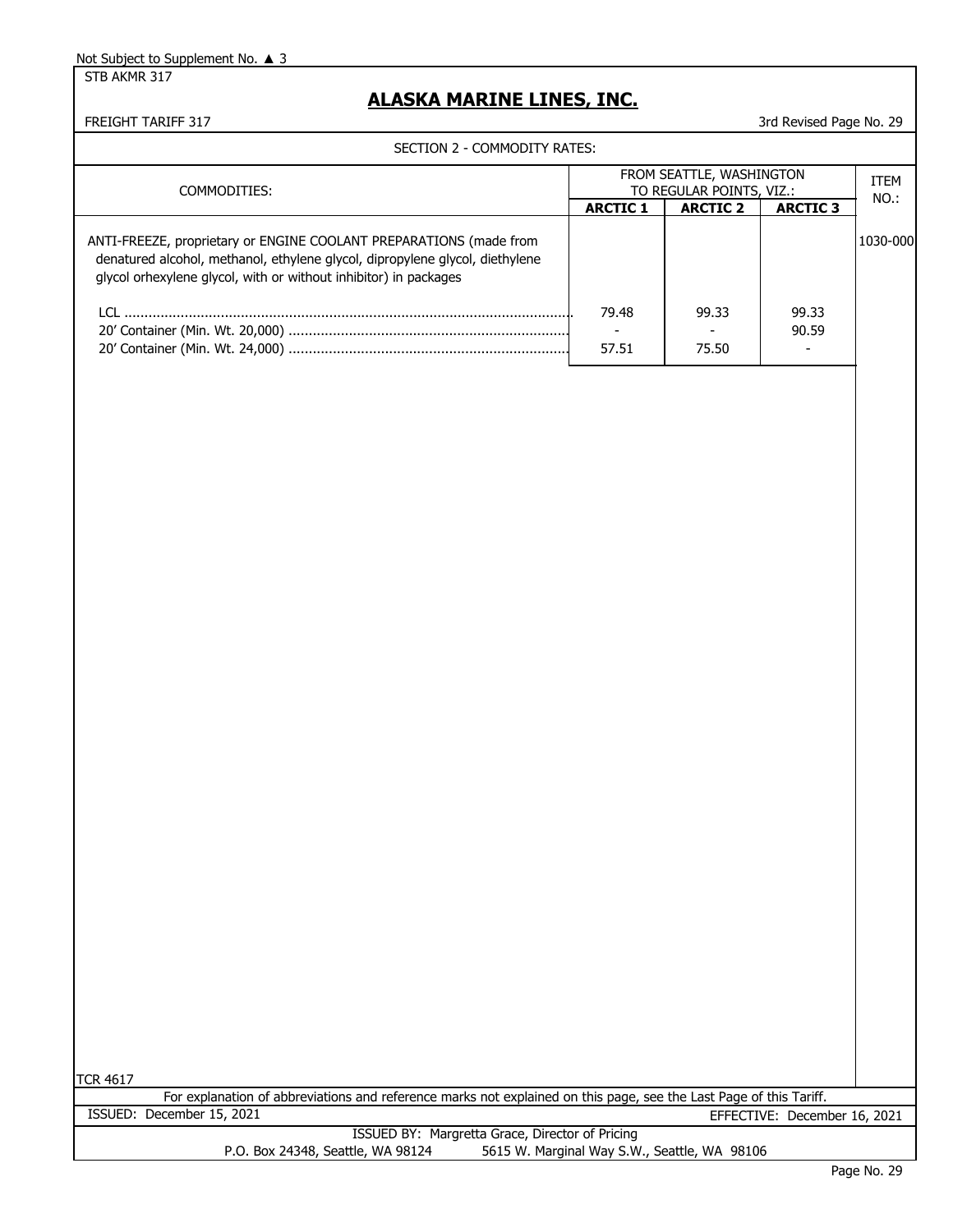STB AKMR 317

## **ALASKA MARINE LINES, INC.**

|                                                                                                                                                                                                                                                                    | SECTION 2 - COMMODITY RATES:                                                                                                                                                                                                                                                                                       |                            |                                              |                              |          |
|--------------------------------------------------------------------------------------------------------------------------------------------------------------------------------------------------------------------------------------------------------------------|--------------------------------------------------------------------------------------------------------------------------------------------------------------------------------------------------------------------------------------------------------------------------------------------------------------------|----------------------------|----------------------------------------------|------------------------------|----------|
| COMMODITIES:                                                                                                                                                                                                                                                       |                                                                                                                                                                                                                                                                                                                    | FROM SEATTLE, WASHINGTON   |                                              |                              | ITEM     |
|                                                                                                                                                                                                                                                                    |                                                                                                                                                                                                                                                                                                                    |                            | TO REGULAR POINTS, VIZ.:                     |                              | NO.:     |
|                                                                                                                                                                                                                                                                    |                                                                                                                                                                                                                                                                                                                    | <b>ARCTIC 1</b>            | <b>ARCTIC 2</b>                              | <b>ARCTIC 3</b>              |          |
| APPLIANCES, (Household) coal, gas, oil, wood or electronically<br>operated, Viz.: as described below:                                                                                                                                                              |                                                                                                                                                                                                                                                                                                                    |                            |                                              |                              | 1050-000 |
|                                                                                                                                                                                                                                                                    |                                                                                                                                                                                                                                                                                                                    | 175.07<br>149.47<br>127.90 | 218.86<br>186.81<br>159.89                   | 218.86<br>186.81<br>159.89   |          |
| APPLIANCES AND OTHER ARTICLES, Viz.:                                                                                                                                                                                                                               |                                                                                                                                                                                                                                                                                                                    |                            |                                              |                              |          |
| Compactors, Trash<br>Dishwashing Machines<br><b>Drying Machines</b><br>Garbage Disposals<br>Heaters, Water<br>Heaters or Stoves, house-heating,<br>malleable iron or steel other than cast iron<br>or steel<br>Ironing Machines, Laundry<br><b>Microwave Ovens</b> | Ovens, baking, stationary for permanent<br>installation<br>Refrigerators, or Freezers, separate or combined<br>Stoves or Ranges, cooking other than cast iron<br>or steel<br>Surface Cooking Units, for permanent<br>installation<br>Washing Machines, Laundry<br>Washing and Drying Machines, Laundry<br>combined |                            |                                              |                              |          |
|                                                                                                                                                                                                                                                                    |                                                                                                                                                                                                                                                                                                                    |                            |                                              |                              |          |
| <b>TCR 4617</b><br>For explanation of abbreviations and reference marks not explained on this page, see the Last Page of this Tariff.                                                                                                                              |                                                                                                                                                                                                                                                                                                                    |                            |                                              |                              |          |
| ISSUED: December 15, 2021                                                                                                                                                                                                                                          |                                                                                                                                                                                                                                                                                                                    |                            |                                              | EFFECTIVE: December 16, 2021 |          |
| ISSUED BY: Margretta Grace, Director of Pricing                                                                                                                                                                                                                    |                                                                                                                                                                                                                                                                                                                    |                            |                                              |                              |          |
| P.O. Box 24348, Seattle, WA 98124                                                                                                                                                                                                                                  |                                                                                                                                                                                                                                                                                                                    |                            | 5615 W. Marginal Way S.W., Seattle, WA 98106 |                              |          |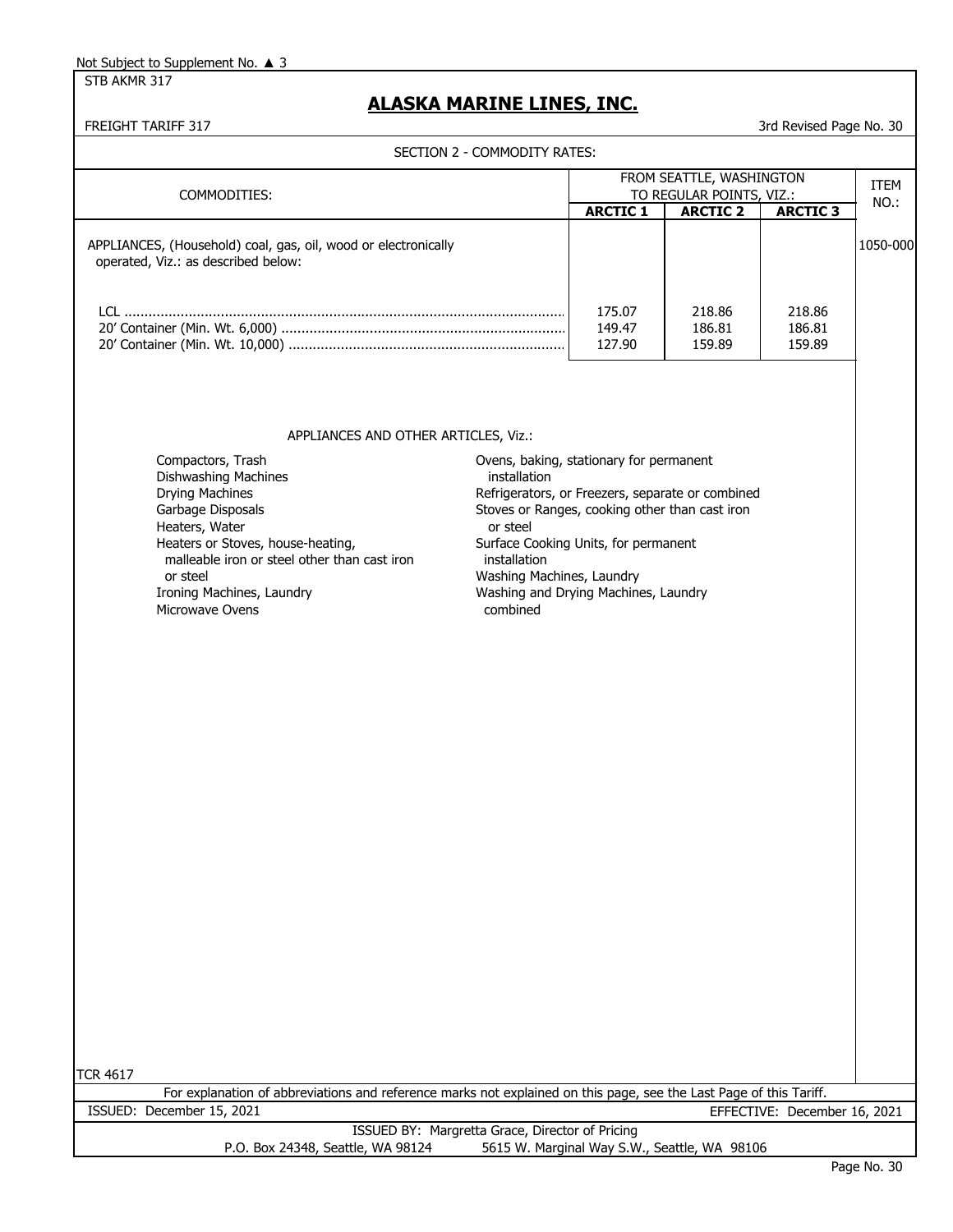STB AKMR 317

## **ALASKA MARINE LINES, INC.**

|                                                                                                                                       | FROM SEATTLE, WASHINGTON |                          |                              |          |
|---------------------------------------------------------------------------------------------------------------------------------------|--------------------------|--------------------------|------------------------------|----------|
| COMMODITIES:                                                                                                                          |                          | TO REGULAR POINTS, VIZ.: |                              | NO.:     |
|                                                                                                                                       | <b>ARCTIC 1</b>          | <b>ARCTIC 2</b>          | <b>ARCTIC 3</b>              |          |
| ASPHALT, LIGNIN PITCH                                                                                                                 |                          |                          |                              | 1070-000 |
|                                                                                                                                       |                          |                          |                              |          |
|                                                                                                                                       |                          |                          | 92.79                        |          |
|                                                                                                                                       | 74.23<br>$\sim$          | 92.79<br>$\sim$          | 93.06                        |          |
|                                                                                                                                       | 62.04                    | 77.56                    | $\blacksquare$               |          |
|                                                                                                                                       |                          |                          |                              |          |
|                                                                                                                                       |                          |                          |                              |          |
|                                                                                                                                       |                          |                          |                              |          |
|                                                                                                                                       |                          |                          |                              |          |
|                                                                                                                                       |                          |                          |                              |          |
|                                                                                                                                       |                          |                          |                              |          |
|                                                                                                                                       |                          |                          |                              |          |
|                                                                                                                                       |                          |                          |                              |          |
|                                                                                                                                       |                          |                          |                              |          |
|                                                                                                                                       |                          |                          |                              |          |
|                                                                                                                                       |                          |                          |                              |          |
|                                                                                                                                       |                          |                          |                              |          |
|                                                                                                                                       |                          |                          |                              |          |
|                                                                                                                                       |                          |                          |                              |          |
|                                                                                                                                       |                          |                          |                              |          |
|                                                                                                                                       |                          |                          |                              |          |
|                                                                                                                                       |                          |                          |                              |          |
|                                                                                                                                       |                          |                          |                              |          |
|                                                                                                                                       |                          |                          |                              |          |
|                                                                                                                                       |                          |                          |                              |          |
|                                                                                                                                       |                          |                          |                              |          |
|                                                                                                                                       |                          |                          |                              |          |
|                                                                                                                                       |                          |                          |                              |          |
|                                                                                                                                       |                          |                          |                              |          |
|                                                                                                                                       |                          |                          |                              |          |
|                                                                                                                                       |                          |                          |                              |          |
|                                                                                                                                       |                          |                          |                              |          |
|                                                                                                                                       |                          |                          |                              |          |
|                                                                                                                                       |                          |                          |                              |          |
|                                                                                                                                       |                          |                          |                              |          |
|                                                                                                                                       |                          |                          |                              |          |
|                                                                                                                                       |                          |                          |                              |          |
|                                                                                                                                       |                          |                          |                              |          |
|                                                                                                                                       |                          |                          |                              |          |
|                                                                                                                                       |                          |                          |                              |          |
|                                                                                                                                       |                          |                          |                              |          |
|                                                                                                                                       |                          |                          |                              |          |
|                                                                                                                                       |                          |                          |                              |          |
|                                                                                                                                       |                          |                          |                              |          |
|                                                                                                                                       |                          |                          |                              |          |
|                                                                                                                                       |                          |                          |                              |          |
|                                                                                                                                       |                          |                          |                              |          |
|                                                                                                                                       |                          |                          |                              |          |
|                                                                                                                                       |                          |                          |                              |          |
|                                                                                                                                       |                          |                          |                              |          |
|                                                                                                                                       |                          |                          |                              |          |
|                                                                                                                                       |                          |                          |                              |          |
|                                                                                                                                       |                          |                          |                              |          |
| <b>TCR 4617</b><br>For explanation of abbreviations and reference marks not explained on this page, see the Last Page of this Tariff. |                          |                          |                              |          |
| ISSUED: December 15, 2021                                                                                                             |                          |                          | EFFECTIVE: December 16, 2021 |          |
| ISSUED BY: Margretta Grace, Director of Pricing                                                                                       |                          |                          |                              |          |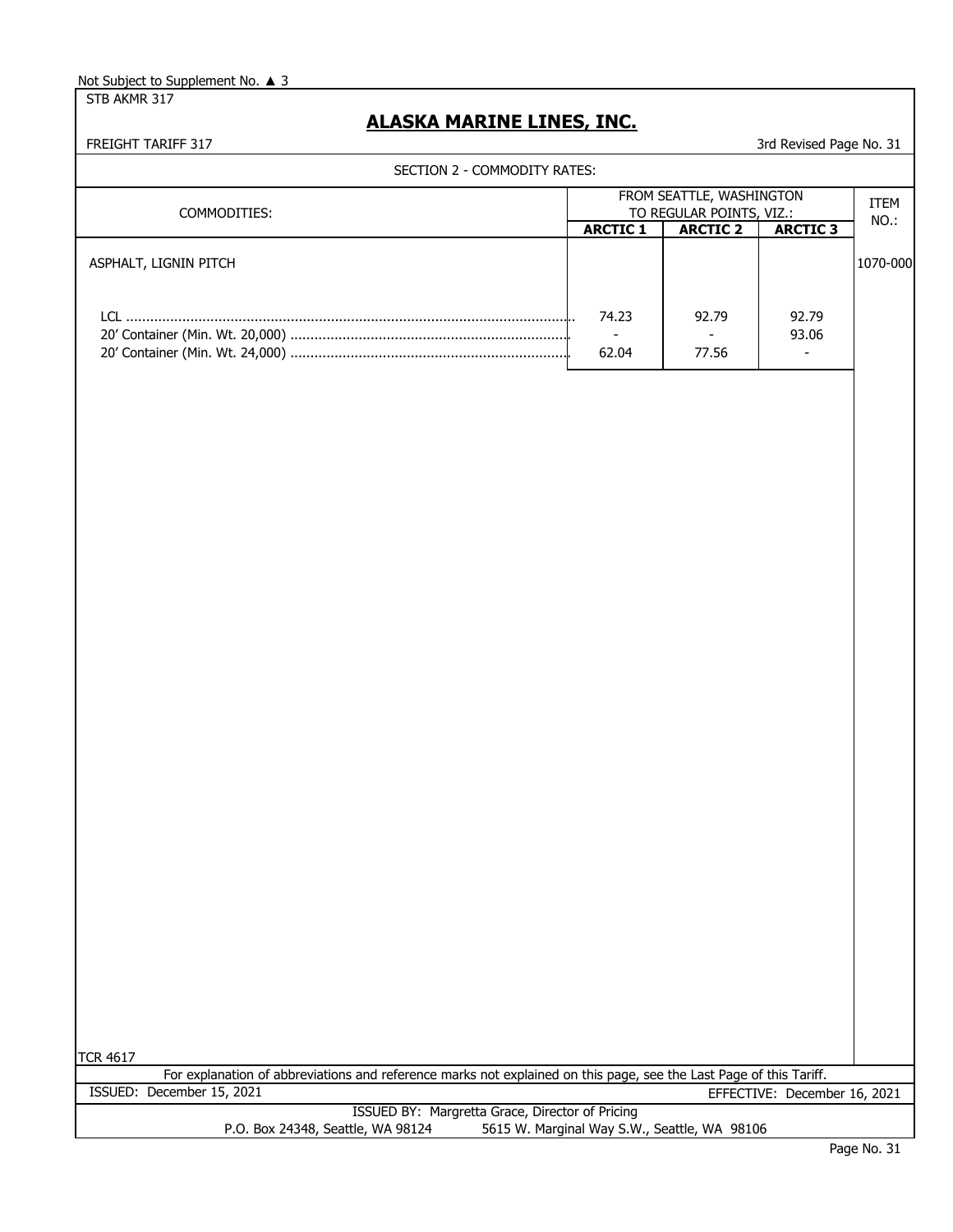STB AKMR 317

## **ALASKA MARINE LINES, INC.**

FREIGHT TARIFF 317 **All and Struck Control Control Control Control Control Control Control Control Control Control Control Control Control Control Control Control Control Control Control Control Control Control Control Con** 

|  | SECTION 2 - COMMODITY RATES: |
|--|------------------------------|
|--|------------------------------|

| SECTION 2 - COMMODITY RATES:                                                                                                                                                                      |                                                                                                                                                                                                             |                          |                           |                           |             |  |
|---------------------------------------------------------------------------------------------------------------------------------------------------------------------------------------------------|-------------------------------------------------------------------------------------------------------------------------------------------------------------------------------------------------------------|--------------------------|---------------------------|---------------------------|-------------|--|
| COMMODITIES:                                                                                                                                                                                      |                                                                                                                                                                                                             | FROM SEATTLE, WASHINGTON |                           |                           | <b>ITEM</b> |  |
|                                                                                                                                                                                                   |                                                                                                                                                                                                             | TO REGULAR POINTS, VIZ.: |                           |                           | $NO.$ :     |  |
|                                                                                                                                                                                                   |                                                                                                                                                                                                             | <b>ARCTIC 1</b>          | <b>ARCTIC 2</b>           | <b>ARCTIC 3</b>           |             |  |
|                                                                                                                                                                                                   | AUTOMOBILES, PICKUP TRUCKS, NOS, Not exceeding 84" in<br>width nor 90" in height and/or                                                                                                                     |                          |                           |                           | 1080-000    |  |
|                                                                                                                                                                                                   |                                                                                                                                                                                                             | \$6,003.00<br>\$8,587.00 | \$7,512.00<br>\$10,733.00 | \$7,512.00<br>\$10,733.00 |             |  |
| NOTE 1.<br>See commodity Item 1740-002 regarding rates on vehicles in excess of 22' in length.                                                                                                    |                                                                                                                                                                                                             |                          |                           |                           |             |  |
| NOTE 2.                                                                                                                                                                                           | Rates are in dollars and cents per vehicle.                                                                                                                                                                 |                          |                           |                           |             |  |
| NOTE 3.<br>The following articles may NOT be shipped under the provisions of this Item: Hazardous Materials, Items of<br>Extraordinary Value, Goods shipped for sale or speculation, or Firearms. |                                                                                                                                                                                                             |                          |                           |                           |             |  |
| NOTE 4.                                                                                                                                                                                           | If through no fault of the Carrier, the vehicle is inoperable, a charge will be assessed for loading and off-loading as<br>specified in tariff STB AKMR 100, series, Rule 987.                              |                          |                           |                           |             |  |
| NOTE 5.                                                                                                                                                                                           | Vehicles received containing more than 1/4 tank of fuel will be assessed a charge for fuel tank drainage in addition<br>to all other freight charges as specified in tariff STB AKMR 100, series, Rule 987. |                          |                           |                           |             |  |
| NOTE 6.                                                                                                                                                                                           | Carrier has the option to load vehicles to closed containers, platforms, or loose to barge. Carrier will not be liable<br>for any damage due to weather, Viz.: water, ice, salt, wind or acts of God.       |                          |                           |                           |             |  |
| NOTE 7.                                                                                                                                                                                           | Autos may not exceed the Gross Vehicle Weight Rating (GVWR) as specified by the manufacturer. For complete<br>auto loading specifications, see STB AKMR 100, series, Rule 355.                              |                          |                           |                           |             |  |
|                                                                                                                                                                                                   |                                                                                                                                                                                                             |                          |                           |                           |             |  |

TCR 4617

For explanation of abbreviations and reference marks not explained on this page, see the Last Page of this Tariff. ISSUED: December 15, 2021 EFFECTIVE: December 16, 2021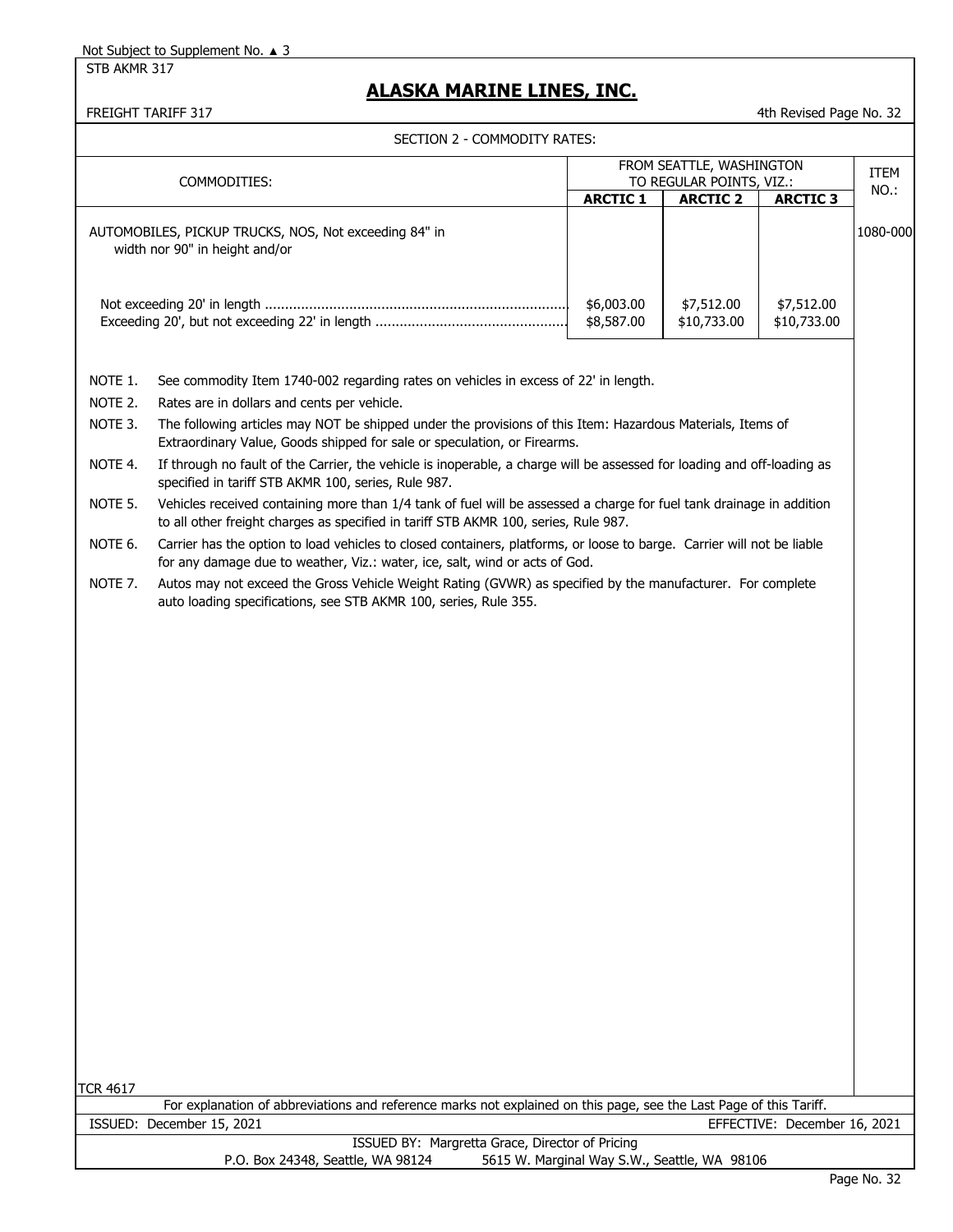STB AKMR 317

## **ALASKA MARINE LINES, INC.**

| SECTION 2 - COMMODITY RATES:                                                                                                                                                                                                                                                                                                                                                                                                                                    |                                                      |                                              |                              |          |  |  |
|-----------------------------------------------------------------------------------------------------------------------------------------------------------------------------------------------------------------------------------------------------------------------------------------------------------------------------------------------------------------------------------------------------------------------------------------------------------------|------------------------------------------------------|----------------------------------------------|------------------------------|----------|--|--|
| COMMODITIES:                                                                                                                                                                                                                                                                                                                                                                                                                                                    | FROM SEATTLE, WASHINGTON<br>TO REGULAR POINTS, VIZ.: |                                              |                              | ITEM     |  |  |
|                                                                                                                                                                                                                                                                                                                                                                                                                                                                 |                                                      | <b>ARCTIC 2</b>                              | <b>ARCTIC 3</b>              | NO.:     |  |  |
| AUTOMOBILE PARTS, NOS (other than ENGINES) as described<br>under heading Automobile Parts group in the NMFC. (1);<br>BATTERIES, electric, including necessary quantity of electrolyte or<br>corrosive battery fluid to equip the batteries, either in the same or<br>separate boxes; ELECTROLYTE or CORROSIVE BATTERY FLUID<br>in boxes; TIRES, rubber pneumatic or solid; RUBBER TIRE boots,<br>flaps, patches, tubes (not inflated), reliners, shoes, treads. |                                                      |                                              |                              | 1090-000 |  |  |
|                                                                                                                                                                                                                                                                                                                                                                                                                                                                 | 83.91<br>62.60                                       | 104.90<br>78.25                              | 104.90<br>78.25              |          |  |  |
| NOTE 1.<br>LCL rates apply to Automobile Parts as described in the NMFC under Heading Automobile Parts Group rated<br>Class 100 or lower.                                                                                                                                                                                                                                                                                                                       |                                                      |                                              |                              |          |  |  |
| NOTE 2.<br>Batteries, electric storage and electrolytic fluids are subject to Carrier approved packaging.                                                                                                                                                                                                                                                                                                                                                       |                                                      |                                              |                              |          |  |  |
|                                                                                                                                                                                                                                                                                                                                                                                                                                                                 |                                                      |                                              |                              |          |  |  |
|                                                                                                                                                                                                                                                                                                                                                                                                                                                                 |                                                      |                                              |                              |          |  |  |
| <b>TCR 4617</b>                                                                                                                                                                                                                                                                                                                                                                                                                                                 |                                                      |                                              |                              |          |  |  |
| For explanation of abbreviations and reference marks not explained on this page, see the Last Page of this Tariff.<br>ISSUED: December 15, 2021                                                                                                                                                                                                                                                                                                                 |                                                      |                                              | EFFECTIVE: December 16, 2021 |          |  |  |
| ISSUED BY: Margretta Grace, Director of Pricing<br>P.O. Box 24348, Seattle, WA 98124                                                                                                                                                                                                                                                                                                                                                                            |                                                      | 5615 W. Marginal Way S.W., Seattle, WA 98106 |                              |          |  |  |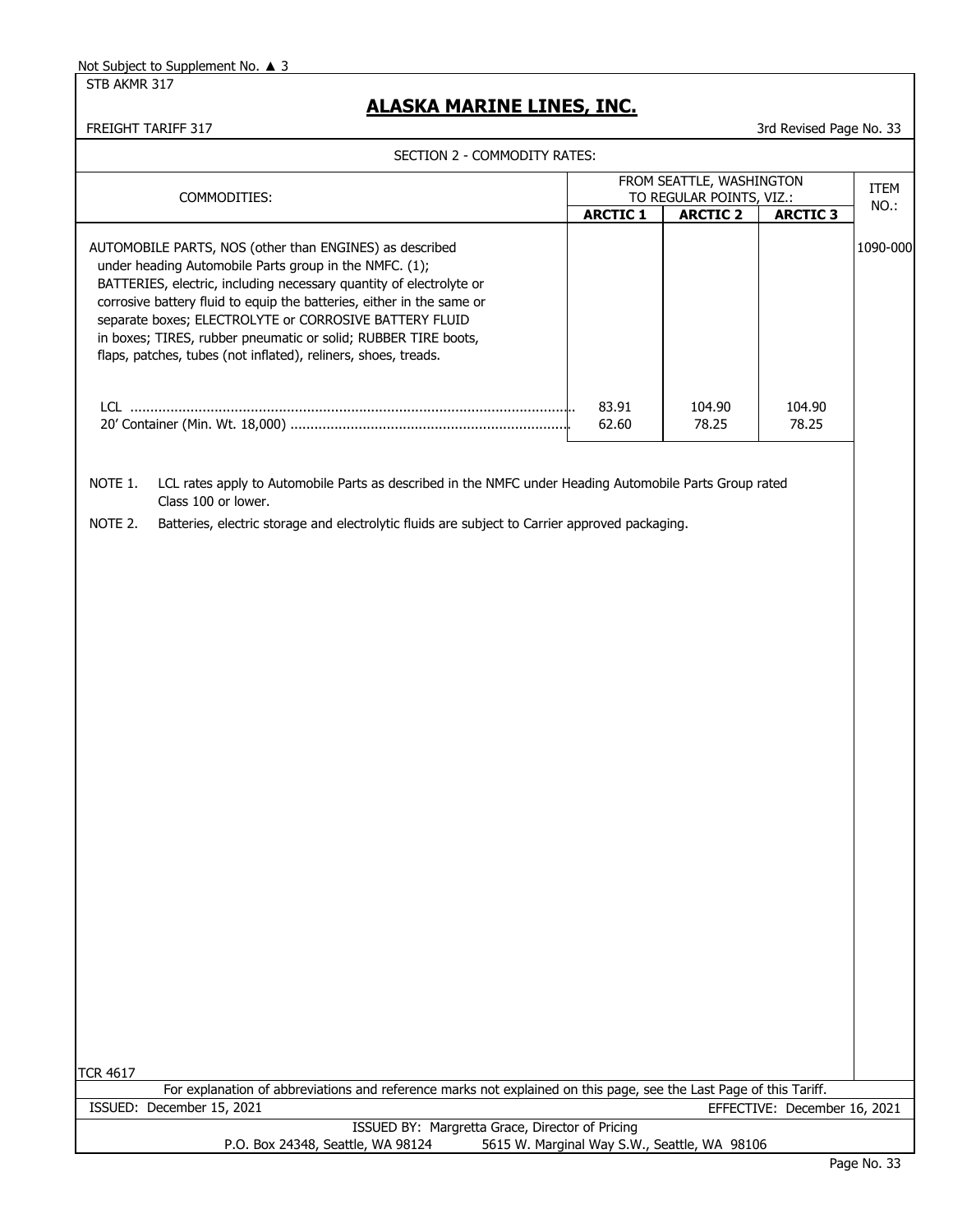STB AKMR 317

# **ALASKA MARINE LINES, INC.**

#### SECTION 2 - COMMODITY RATES:

FREIGHT TARIFF 317 STATES AND THE STATES IN THE STATES STATES AND THE STATES STATES AND THE STATES OF STATES AND THE STATES OF STATES AND THE STATES OF STATES AND THE STATES OF STATES AND THE STATES OF STATES AND THE STATE

|                    | SECTION Z - COMMODITY RATES:                                                                                                                                                                                                                                                                                                                                                                      |                 |                                                      |                              |             |
|--------------------|---------------------------------------------------------------------------------------------------------------------------------------------------------------------------------------------------------------------------------------------------------------------------------------------------------------------------------------------------------------------------------------------------|-----------------|------------------------------------------------------|------------------------------|-------------|
|                    | COMMODITIES:                                                                                                                                                                                                                                                                                                                                                                                      |                 | FROM SEATTLE, WASHINGTON<br>TO REGULAR POINTS, VIZ.: |                              | <b>ITEM</b> |
|                    |                                                                                                                                                                                                                                                                                                                                                                                                   | <b>ARCTIC 1</b> | <b>ARCTIC 2</b>                                      | <b>ARCTIC 3</b>              | NO.:        |
|                    | BOATS and SKIFFS, SU nested or not nested; not exceeding 10' wide<br>(See Notes 1-8)                                                                                                                                                                                                                                                                                                              |                 |                                                      |                              | 1130-000    |
|                    |                                                                                                                                                                                                                                                                                                                                                                                                   | \$181.00        | \$226.00                                             | \$226.00                     |             |
|                    |                                                                                                                                                                                                                                                                                                                                                                                                   | \$218.00        | \$272.00                                             | \$272.00                     |             |
|                    |                                                                                                                                                                                                                                                                                                                                                                                                   | \$287.00        | \$361.00                                             | \$361.00                     |             |
|                    |                                                                                                                                                                                                                                                                                                                                                                                                   | \$353.00        | \$440.00                                             | \$440.00                     |             |
|                    |                                                                                                                                                                                                                                                                                                                                                                                                   | \$472.00        | \$589.00                                             | \$589.00                     |             |
| NOTE 1.<br>NOTE 2. | Rates named in this commodity Item apply to boats not exceeding 10' in width and/or 32' in length. For boats<br>exceeding 10' in width and/or 32' in length, applicable rates are named in commodity Item 1460-000.<br>Unless otherwise specified, rates are in dollars and cents per linear foot per boat based on maximum dimensions                                                            |                 |                                                      |                              |             |
|                    | including any projections, including attached motors. Boats loaded on trailers shall be measured based on the<br>overall length of the boat and trailer unit.                                                                                                                                                                                                                                     |                 |                                                      |                              |             |
| NOTE 3.            | Shipper must furnish necessary skids, cradles, chocks, crates or other devices necessary to ensure safe handling.<br>If Shipper cannot furnish the required device(s), Carrier can refer the Shipper or Shipper's agent to a third party for<br>the construction and/or purchase of such devices.                                                                                                 |                 |                                                      |                              |             |
| NOTE 4.            | When boats are nested two per nest, charges will be reduced by 10%. When boats are nested three per nest,<br>charge will be reduced 25%. This provision applies to rates named in A through E, Northbound only. A nest of<br>boats is defined as a unitized load suitable for direct transfer to Carrier's equipment or barge with a forklift, not<br>requiring any additional handling or labor. |                 |                                                      |                              |             |
| NOTE 5.            | Boats must have masts dismounted and securely fastened to deck; mast must not project beyond ends or sides of<br>boat.                                                                                                                                                                                                                                                                            |                 |                                                      |                              |             |
| NOTE 6.            | Not subject to Rule 568, Over Dimension.                                                                                                                                                                                                                                                                                                                                                          |                 |                                                      |                              |             |
| NOTE 7.            | Personal effects loaded in boats will be accepted; however, Carrier accepts no liability for such goods. Factory<br>installed equipment will be considered part of the basic boat and will not be subject to this liability waiver.                                                                                                                                                               |                 |                                                      |                              |             |
|                    |                                                                                                                                                                                                                                                                                                                                                                                                   |                 |                                                      |                              |             |
|                    |                                                                                                                                                                                                                                                                                                                                                                                                   |                 |                                                      |                              |             |
|                    |                                                                                                                                                                                                                                                                                                                                                                                                   |                 |                                                      |                              |             |
|                    |                                                                                                                                                                                                                                                                                                                                                                                                   |                 |                                                      |                              |             |
|                    |                                                                                                                                                                                                                                                                                                                                                                                                   |                 |                                                      |                              |             |
| TCR 4617           | For explanation of abbreviations and reference marks not explained on this page, see the Last Page of this Tariff.                                                                                                                                                                                                                                                                                |                 |                                                      |                              |             |
|                    | ISSUED: December 15, 2021                                                                                                                                                                                                                                                                                                                                                                         |                 |                                                      | EFFECTIVE: December 16, 2021 |             |
|                    | ISSUED BY: Margretta Grace, Director of Pricing                                                                                                                                                                                                                                                                                                                                                   |                 |                                                      |                              |             |

P.O. Box 24348, Seattle, WA 98124 5615 W. Marginal Way S.W., Seattle, WA 98106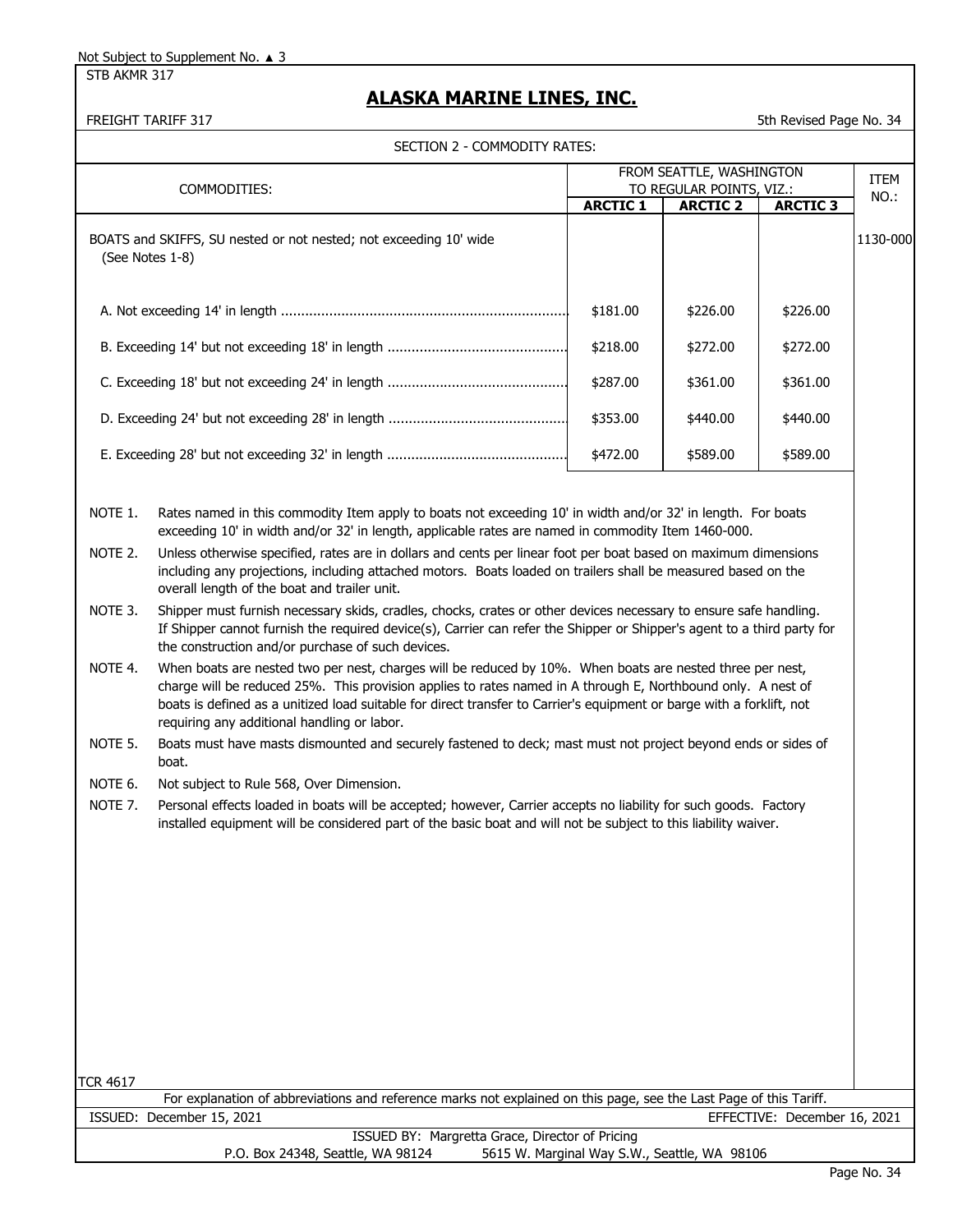STB AKMR 317

# **ALASKA MARINE LINES, INC.**

|                 | FREIGHT TARIFF 317                                                                                                                                                                                                                                                                                                                                                                         |                                              |                                                                         | 5th Revised Page No. 35      |              |
|-----------------|--------------------------------------------------------------------------------------------------------------------------------------------------------------------------------------------------------------------------------------------------------------------------------------------------------------------------------------------------------------------------------------------|----------------------------------------------|-------------------------------------------------------------------------|------------------------------|--------------|
|                 | SECTION 2 - COMMODITY RATES:                                                                                                                                                                                                                                                                                                                                                               |                                              |                                                                         |                              |              |
|                 | COMMODITIES:                                                                                                                                                                                                                                                                                                                                                                               | <b>ARCTIC 1</b>                              | FROM SEATTLE, WASHINGTON<br>TO REGULAR POINTS, VIZ.:<br><b>ARCTIC 2</b> | <b>ARCTIC 3</b>              | ITEM<br>NO.: |
|                 | BOATS, Viz.: Exc. 10', but not exc. 15' wide nor 40' long<br>(See Notes 1-5)                                                                                                                                                                                                                                                                                                               |                                              |                                                                         |                              | 1130-003     |
|                 |                                                                                                                                                                                                                                                                                                                                                                                            | \$82.02                                      | \$102.50                                                                | \$102.50                     |              |
| NOTE 1.         | Measurements shall be the maximum dimensions including hitches, railings, etc. but not including swim steps and<br>outdrives.                                                                                                                                                                                                                                                              |                                              |                                                                         |                              |              |
| NOTE 2.         | Shipper must furnish necessary skids, cradles, chocks, crates or other devices necessary to ensure safe handling.<br>If Shipper cannot furnish the required device(s), Carrier can refer the Shipper or Shipper' agent to a third party<br>for the construction and/or purchase of such devices. When a boat trailer is used, an additional flat charge of<br>\$1,147.00 will be assessed. |                                              |                                                                         |                              |              |
| NOTE 3.         | Personal effects loaded in boats will be accepted; however, Carrier accepts no liability for such goods. Factory<br>installed equipment will be considered part of the basic boat and will not be subject to this liability waiver.                                                                                                                                                        |                                              |                                                                         |                              |              |
| NOTE 4.         | Boats must have masts dismounted and securely fastened to deck; mast must not project beyond ends or sides of<br>boat.                                                                                                                                                                                                                                                                     |                                              |                                                                         |                              |              |
| NOTE 5.         | Not subject to Rule 568, Over Dimension.                                                                                                                                                                                                                                                                                                                                                   |                                              |                                                                         |                              |              |
|                 |                                                                                                                                                                                                                                                                                                                                                                                            |                                              |                                                                         |                              |              |
|                 |                                                                                                                                                                                                                                                                                                                                                                                            |                                              |                                                                         |                              |              |
|                 |                                                                                                                                                                                                                                                                                                                                                                                            |                                              |                                                                         |                              |              |
|                 |                                                                                                                                                                                                                                                                                                                                                                                            |                                              |                                                                         |                              |              |
|                 |                                                                                                                                                                                                                                                                                                                                                                                            |                                              |                                                                         |                              |              |
|                 |                                                                                                                                                                                                                                                                                                                                                                                            |                                              |                                                                         |                              |              |
|                 |                                                                                                                                                                                                                                                                                                                                                                                            |                                              |                                                                         |                              |              |
|                 |                                                                                                                                                                                                                                                                                                                                                                                            |                                              |                                                                         |                              |              |
|                 |                                                                                                                                                                                                                                                                                                                                                                                            |                                              |                                                                         |                              |              |
|                 |                                                                                                                                                                                                                                                                                                                                                                                            |                                              |                                                                         |                              |              |
|                 |                                                                                                                                                                                                                                                                                                                                                                                            |                                              |                                                                         |                              |              |
|                 |                                                                                                                                                                                                                                                                                                                                                                                            |                                              |                                                                         |                              |              |
|                 |                                                                                                                                                                                                                                                                                                                                                                                            |                                              |                                                                         |                              |              |
|                 |                                                                                                                                                                                                                                                                                                                                                                                            |                                              |                                                                         |                              |              |
| <b>TCR 4617</b> | For explanation of abbreviations and reference marks not explained on this page, see the Last Page of this Tariff.                                                                                                                                                                                                                                                                         |                                              |                                                                         |                              |              |
|                 | ISSUED: December 15, 2021                                                                                                                                                                                                                                                                                                                                                                  |                                              |                                                                         | EFFECTIVE: December 16, 2021 |              |
|                 | ISSUED BY: Margretta Grace, Director of Pricing<br>P.O. Box 24348, Seattle, WA 98124                                                                                                                                                                                                                                                                                                       | 5615 W. Marginal Way S.W., Seattle, WA 98106 |                                                                         |                              |              |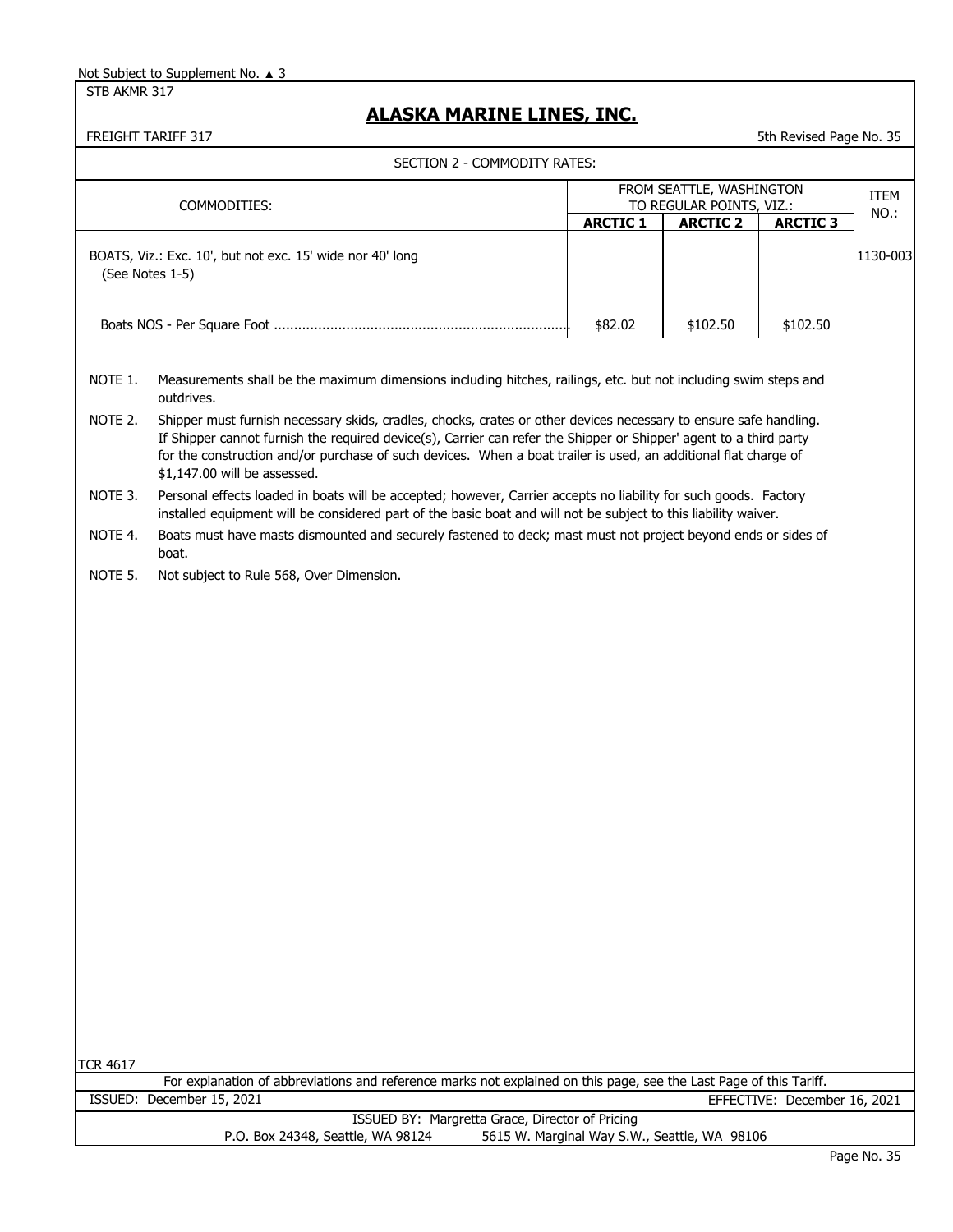STB AKMR 317

### **ALASKA MARINE LINES, INC.**

| SECTION 2 - COMMODITY RATES:                                                                                               |                 |                                              |                              |          |
|----------------------------------------------------------------------------------------------------------------------------|-----------------|----------------------------------------------|------------------------------|----------|
|                                                                                                                            |                 | FROM SEATTLE, WASHINGTON                     |                              | ITEM     |
| COMMODITIES:                                                                                                               |                 | TO REGULAR POINTS, VIZ.:                     |                              | NO.:     |
|                                                                                                                            | <b>ARCTIC 1</b> | <b>ARCTIC 2</b>                              | <b>ARCTIC 3</b>              |          |
| BOXES, Viz.: BOXES, paper or pulpboard, corrugated or not                                                                  |                 |                                              |                              | 1150-000 |
| corrugated, with or without tops, KD flat or folded; TOTES, Plastic,                                                       |                 |                                              |                              |          |
| insulated or not insulated.                                                                                                |                 |                                              |                              |          |
|                                                                                                                            | 100.53          | 125.68                                       | 125.68                       |          |
|                                                                                                                            | 69.48           | 86.84                                        | 86.84                        |          |
|                                                                                                                            |                 |                                              |                              |          |
|                                                                                                                            |                 |                                              |                              |          |
| NOTE 1.<br>This rate will also apply to plastic bags and liners if in mixed container loads with commodities in this item. |                 |                                              |                              |          |
|                                                                                                                            |                 |                                              |                              |          |
|                                                                                                                            |                 |                                              |                              |          |
|                                                                                                                            |                 |                                              |                              |          |
|                                                                                                                            |                 |                                              |                              |          |
|                                                                                                                            |                 |                                              |                              |          |
|                                                                                                                            |                 |                                              |                              |          |
|                                                                                                                            |                 |                                              |                              |          |
|                                                                                                                            |                 |                                              |                              |          |
|                                                                                                                            |                 |                                              |                              |          |
|                                                                                                                            |                 |                                              |                              |          |
|                                                                                                                            |                 |                                              |                              |          |
|                                                                                                                            |                 |                                              |                              |          |
|                                                                                                                            |                 |                                              |                              |          |
|                                                                                                                            |                 |                                              |                              |          |
|                                                                                                                            |                 |                                              |                              |          |
|                                                                                                                            |                 |                                              |                              |          |
|                                                                                                                            |                 |                                              |                              |          |
|                                                                                                                            |                 |                                              |                              |          |
|                                                                                                                            |                 |                                              |                              |          |
|                                                                                                                            |                 |                                              |                              |          |
|                                                                                                                            |                 |                                              |                              |          |
|                                                                                                                            |                 |                                              |                              |          |
|                                                                                                                            |                 |                                              |                              |          |
|                                                                                                                            |                 |                                              |                              |          |
|                                                                                                                            |                 |                                              |                              |          |
|                                                                                                                            |                 |                                              |                              |          |
|                                                                                                                            |                 |                                              |                              |          |
|                                                                                                                            |                 |                                              |                              |          |
|                                                                                                                            |                 |                                              |                              |          |
|                                                                                                                            |                 |                                              |                              |          |
|                                                                                                                            |                 |                                              |                              |          |
|                                                                                                                            |                 |                                              |                              |          |
|                                                                                                                            |                 |                                              |                              |          |
|                                                                                                                            |                 |                                              |                              |          |
|                                                                                                                            |                 |                                              |                              |          |
| <b>TCR 4617</b>                                                                                                            |                 |                                              |                              |          |
| For explanation of abbreviations and reference marks not explained on this page, see the Last Page of this Tariff.         |                 |                                              |                              |          |
| ISSUED: December 15, 2021                                                                                                  |                 |                                              | EFFECTIVE: December 16, 2021 |          |
| ISSUED BY: Margretta Grace, Director of Pricing                                                                            |                 |                                              |                              |          |
| P.O. Box 24348, Seattle, WA 98124                                                                                          |                 | 5615 W. Marginal Way S.W., Seattle, WA 98106 |                              |          |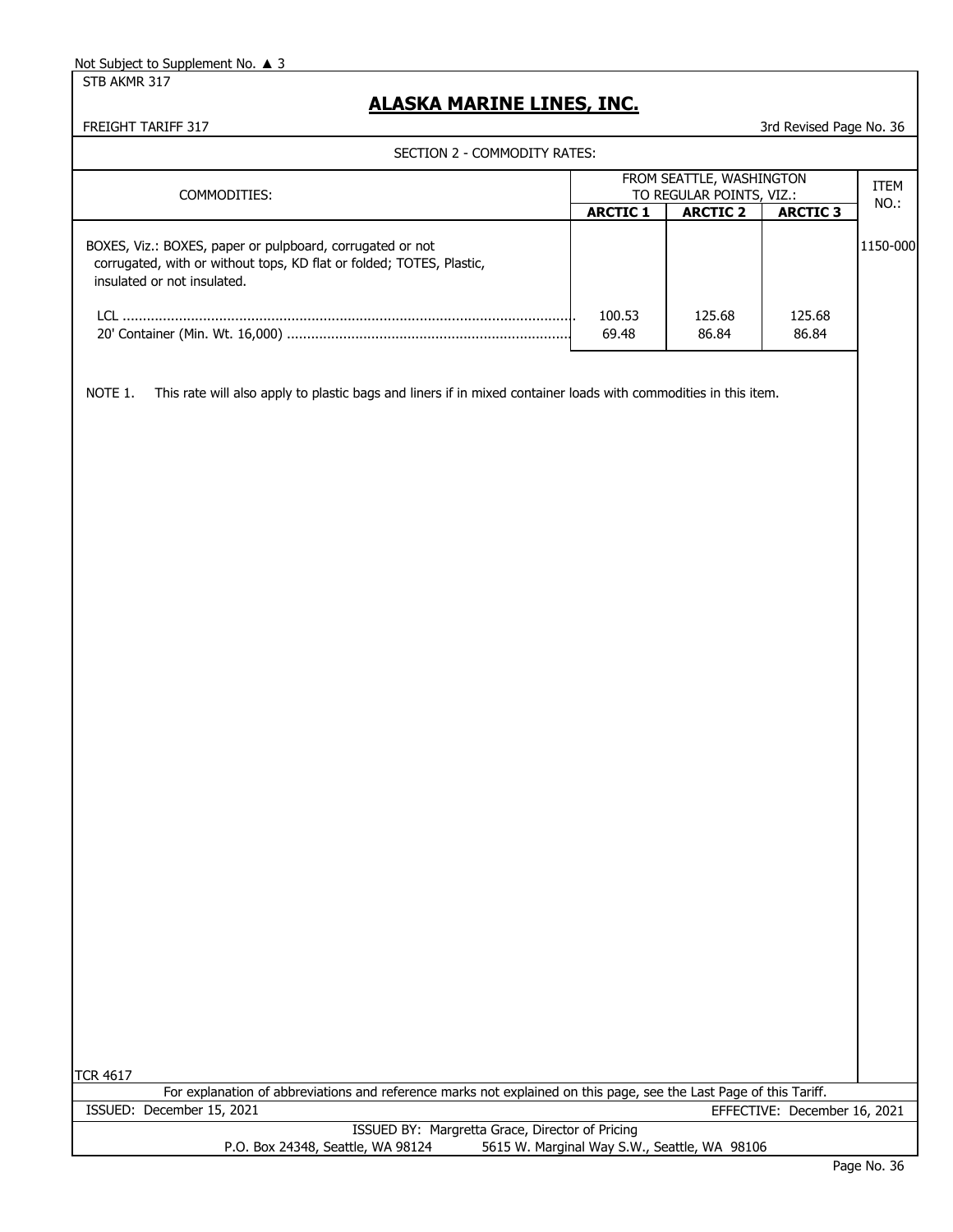STB AKMR 317

# **ALASKA MARINE LINES, INC.**

| SECTION 2 - COMMODITY RATES:                                                                                                          |                                              |                                             |                              |          |
|---------------------------------------------------------------------------------------------------------------------------------------|----------------------------------------------|---------------------------------------------|------------------------------|----------|
|                                                                                                                                       |                                              | FROM SEATTLE, WASHINGTON                    |                              | ITEM     |
| COMMODITIES:                                                                                                                          | <b>ARCTIC 1</b>                              | TO REGULAR POINTS, VIZ.:<br><b>ARCTIC 2</b> | <b>ARCTIC 3</b>              | NO.:     |
| BRICKS, BLOCKS, Building, fire or paving, other than glass;<br>STONE, cast or natural, in packages.                                   |                                              |                                             |                              | 1160-000 |
|                                                                                                                                       | 70.51<br>59.28                               | 88.12<br>74.07                              | 88.12<br>74.07               |          |
| NOTE 1.<br>Does not apply on precast panels or columns. See Item 1180-000.                                                            |                                              |                                             |                              |          |
| BUILDING CONSTRUCTION SECTIONS or COLUMNS, precast<br>concrete, concrete manhole sections                                             |                                              |                                             |                              | 1180-000 |
|                                                                                                                                       | 87.95<br>63.13<br>55.04                      | 109.90<br>78.92<br>68.78                    | 109.90<br>78.92              |          |
|                                                                                                                                       |                                              |                                             |                              |          |
|                                                                                                                                       |                                              |                                             |                              |          |
|                                                                                                                                       |                                              |                                             |                              |          |
|                                                                                                                                       |                                              |                                             |                              |          |
|                                                                                                                                       |                                              |                                             |                              |          |
|                                                                                                                                       |                                              |                                             |                              |          |
| <b>TCR 4617</b><br>For explanation of abbreviations and reference marks not explained on this page, see the Last Page of this Tariff. |                                              |                                             |                              |          |
| ISSUED: December 15, 2021                                                                                                             |                                              |                                             | EFFECTIVE: December 16, 2021 |          |
| ISSUED BY: Margretta Grace, Director of Pricing<br>P.O. Box 24348, Seattle, WA 98124                                                  | 5615 W. Marginal Way S.W., Seattle, WA 98106 |                                             |                              |          |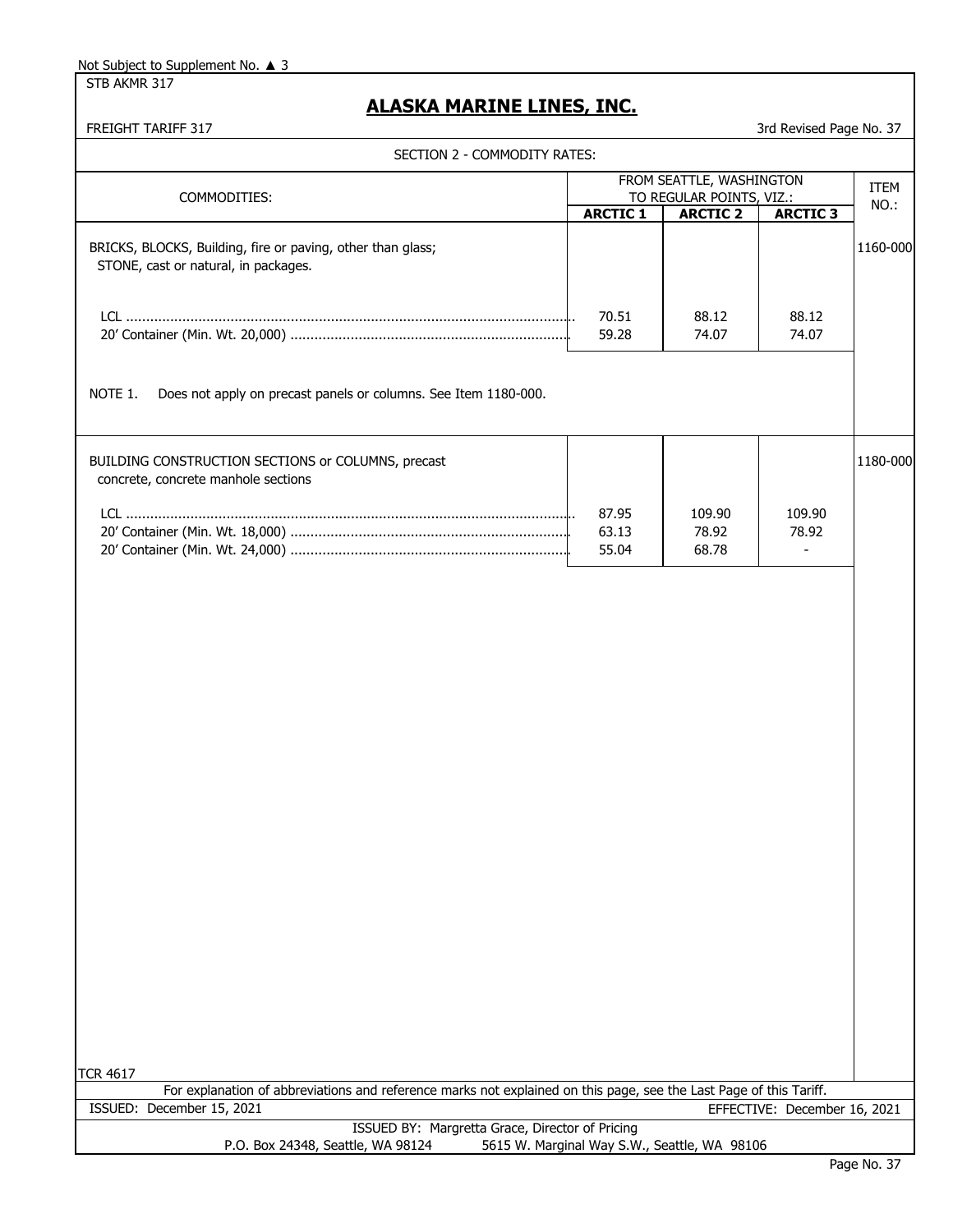STB AKMR 317

# **ALASKA MARINE LINES, INC.**

FREIGHT TARIFF 317 38 STATES AND THE REVISED OF THE REVISED AND THE REVISED OF THE REVISED OF THE REVISED OF THE REVISED OF THE REVISED OF THE REVISED OF THE REVISED OF THE REVISED OF THE REVISED OF THE REVISED OF THE REVI

|                                                                                                                                                                    |                                                                                                                                                                                                                                                                                                                                                                                                                                                                                                                                                                                                                                                                                                                                       | SECTION 2 - COMMODITY RATES:                                                                                  |                                                                                                                                                                                                                                                                                                                                                                                                                                                                                                                                                                                                                                                                                                                                                                                                                              |                                                                         |                              |              |
|--------------------------------------------------------------------------------------------------------------------------------------------------------------------|---------------------------------------------------------------------------------------------------------------------------------------------------------------------------------------------------------------------------------------------------------------------------------------------------------------------------------------------------------------------------------------------------------------------------------------------------------------------------------------------------------------------------------------------------------------------------------------------------------------------------------------------------------------------------------------------------------------------------------------|---------------------------------------------------------------------------------------------------------------|------------------------------------------------------------------------------------------------------------------------------------------------------------------------------------------------------------------------------------------------------------------------------------------------------------------------------------------------------------------------------------------------------------------------------------------------------------------------------------------------------------------------------------------------------------------------------------------------------------------------------------------------------------------------------------------------------------------------------------------------------------------------------------------------------------------------------|-------------------------------------------------------------------------|------------------------------|--------------|
|                                                                                                                                                                    | COMMODITIES:                                                                                                                                                                                                                                                                                                                                                                                                                                                                                                                                                                                                                                                                                                                          |                                                                                                               | <b>ARCTIC 1</b>                                                                                                                                                                                                                                                                                                                                                                                                                                                                                                                                                                                                                                                                                                                                                                                                              | FROM SEATTLE, WASHINGTON<br>TO REGULAR POINTS, VIZ.:<br><b>ARCTIC 2</b> | <b>ARCTIC 3</b>              | ITEM<br>NO.: |
|                                                                                                                                                                    | BUILDING MATERIALS, VIZ; and OTHER RELATED COMMODITIES, VIZ:                                                                                                                                                                                                                                                                                                                                                                                                                                                                                                                                                                                                                                                                          |                                                                                                               |                                                                                                                                                                                                                                                                                                                                                                                                                                                                                                                                                                                                                                                                                                                                                                                                                              |                                                                         |                              | 1200-000     |
| Work Group" in the NMFC<br>metal, NOS<br>Electrical Wiring Devices, NOS<br>Erosion Control Fabric<br>metal combined<br>heading in the NMFC<br><b>Glazing Units</b> | Building Materials, miscellaneous, as described under<br>"Building Materials, Miscellaneous Group" in the NMFC,<br>except Items 34090, 34095, 34100, 34120, and 34140<br>Building Metal Work, as described under "Building Metal<br>Building Woodwork, as described under the heading<br>"Building Woodwork Group" in the NMFC<br>Cabinets, Kitchen, Bathroom, Medicine or Toilet, wood or<br>Electrical Equipment, VIZ.: Cable or wire, aluminum, brass,<br>bronze or copper, covered or not covered<br>Floor or Roof Arches, Joists and Trusses, (other than<br>laminated beams) wood or metal or wood and<br>Floor Coverings or Related Articles, as described under that<br>Glass, flat, not bent, 220 united inches or less, NOS | the NMFC<br>Lath<br>in the NMFC<br>in the NMFC<br>Shakes and Shingles, wooden<br>Tile, ceiling<br><b>NMFC</b> | Hardware, as described under heading "Hardware Group" in<br>Houses or Buildings, KD or Sections as described in NMFC,<br>Item 38470 Sub 2 and 38472<br>Plastic Materials, synthetic, not named in more specific groups,<br>liquid, non-flammable, in steel pails or barrels<br>Plumbers Goods, as described under "Plumbers Goods Group"<br>Roofing Material, as described under "Roofing Materials Group"<br>Tile or Moldings, as described under that heading in the NMFC<br>Tools or Parts Named as described under that heading in the<br>Wall Coverings or Samples, NOI, paper, vinyl, or cloth<br>Wallboard, built-up or combined wood, or plywood, combined<br>fiberboard wallboard, backed or faced with separate or<br>combination of laminated plastic (sheets of paper, film or<br>sheet compressed with plastic) |                                                                         |                              |              |
|                                                                                                                                                                    |                                                                                                                                                                                                                                                                                                                                                                                                                                                                                                                                                                                                                                                                                                                                       |                                                                                                               | 147.12<br>118.56<br>78.74                                                                                                                                                                                                                                                                                                                                                                                                                                                                                                                                                                                                                                                                                                                                                                                                    | 183.91<br>148.21<br>98.42                                               | 183.91<br>148.21<br>98.42    |              |
| NOTE 1.<br>those items.<br>NOTE 2.                                                                                                                                 | LCL rates do not apply to commodities listed in this item classified as Class 110 or higher in the NMFC, or to<br>commodities having a more specific Commodity Item in this tariff. Apply applicable Class or Commodity rates for<br>Rates also apply on accompanying freight not having a more specific item named in this tariff, providing weight of<br>such accompanying freight does not exceed 10% of the total weight of the shipment.                                                                                                                                                                                                                                                                                         |                                                                                                               |                                                                                                                                                                                                                                                                                                                                                                                                                                                                                                                                                                                                                                                                                                                                                                                                                              |                                                                         |                              |              |
| <b>TCR 4617</b>                                                                                                                                                    | For explanation of abbreviations and reference marks not explained on this page, see the Last Page of this Tariff.                                                                                                                                                                                                                                                                                                                                                                                                                                                                                                                                                                                                                    |                                                                                                               |                                                                                                                                                                                                                                                                                                                                                                                                                                                                                                                                                                                                                                                                                                                                                                                                                              |                                                                         |                              |              |
| ISSUED: December 15, 2021                                                                                                                                          |                                                                                                                                                                                                                                                                                                                                                                                                                                                                                                                                                                                                                                                                                                                                       |                                                                                                               |                                                                                                                                                                                                                                                                                                                                                                                                                                                                                                                                                                                                                                                                                                                                                                                                                              |                                                                         | EFFECTIVE: December 16, 2021 |              |
|                                                                                                                                                                    | ISSUED BY: Margretta Grace, Director of Pricing<br>P.O. Box 24348, Seattle, WA 98124                                                                                                                                                                                                                                                                                                                                                                                                                                                                                                                                                                                                                                                  |                                                                                                               | 5615 W. Marginal Way S.W., Seattle, WA 98106                                                                                                                                                                                                                                                                                                                                                                                                                                                                                                                                                                                                                                                                                                                                                                                 |                                                                         |                              |              |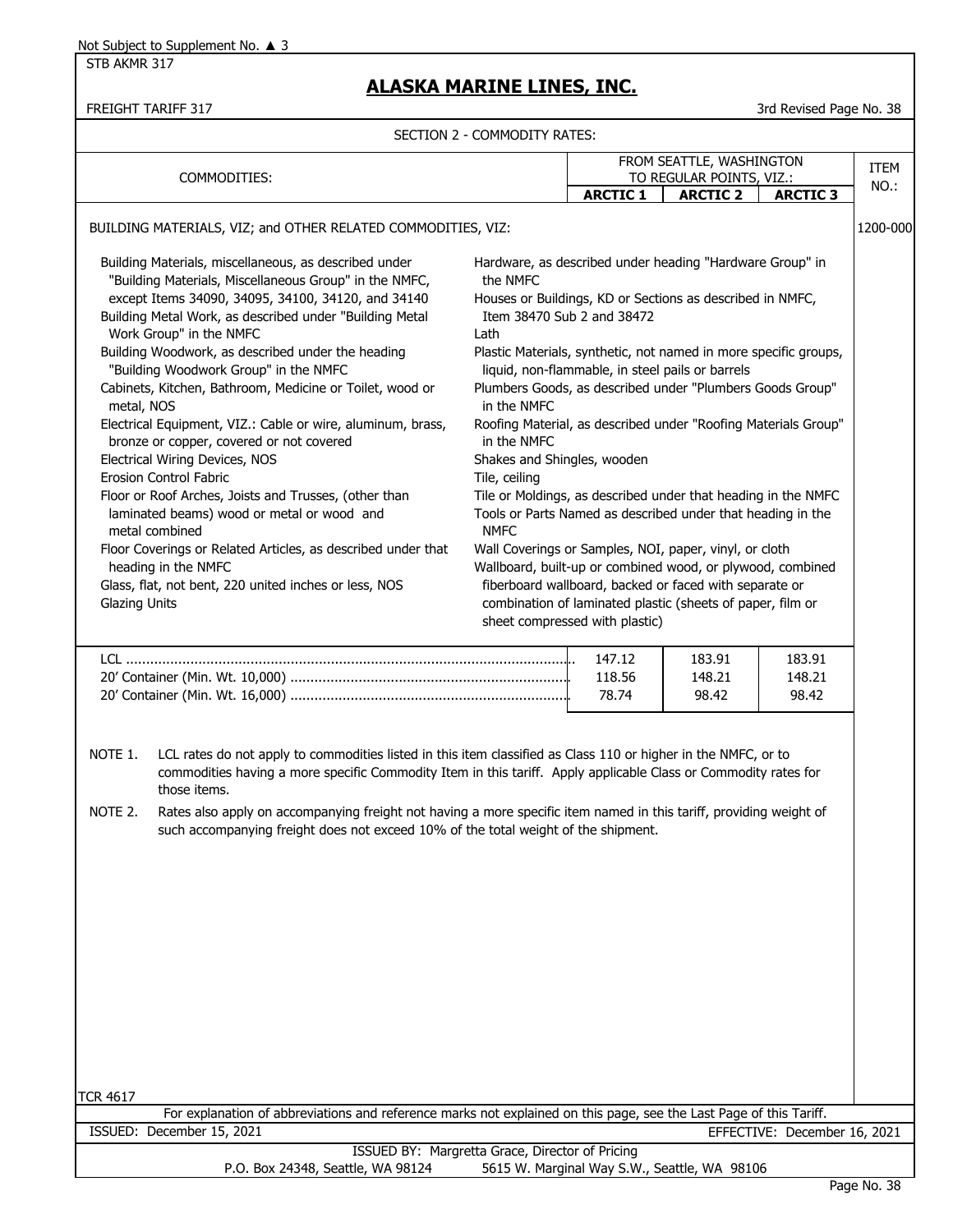STB AKMR 317

## **ALASKA MARINE LINES, INC.**

FREIGHT TARIFF 317 30 ST 200 AU 200 ST 200 AU 30 ST 30 ST 200 AU 30 ST 30 ST 30 AU 30 ST 30 ST 30 AU 30 ST 30 ST 30 ST 30 ST 30 ST 30 ST 30 ST 30 ST 30 ST 30 ST 30 ST 30 ST 30 ST 30 ST 30 ST 30 ST 30 ST 30 ST 30 ST 30 ST 3

SECTION 2 - COMMODITY RATES:

| COMMODITIES:                                                                       |                 | FROM SEATTLE, WASHINGTON<br>TO REGULAR POINTS, VIZ.: |                 | <b>ITEM</b><br>NO.: |
|------------------------------------------------------------------------------------|-----------------|------------------------------------------------------|-----------------|---------------------|
|                                                                                    | <b>ARCTIC 1</b> | <b>ARCTIC 2</b>                                      | <b>ARCTIC 3</b> |                     |
| BUILDING PANELS, STRUCTURAL, VIZ, Wall panels, or sections<br>insulated, exterior. |                 |                                                      |                 | 1200-003            |
|                                                                                    | (T)<br>\$12.20  | \$15.25                                              | \$15.25         |                     |
|                                                                                    | \$9.29          | \$11.64                                              | \$11.64         |                     |
|                                                                                    | \$8.86          | \$11.10                                              | \$11.10         |                     |
| Rates are in dollars and cents per cubic foot.<br>NOTE 1.                          |                 |                                                      |                 |                     |

NOTE 2. Subject to packaging requirements as follows:

NOTE 3. **EXCEPTION:** Rule 959 (Transfer of Lading). Rates include transfer of lading.

**Bundles:** Items should be bundled into units not exceeding 8'6" in width and 8'6" in height, including accompanying dunnage, bracing, side protection, or other materials. Bundles must be protected with clear, reinforced poly.

Shipper shall make every effort to package panels of like lengths to form a uniform package. In cases where like lengths cannot be packaged together, any panels extending beyond where the side/end protection as described below cannot be affixed in a practical manner, each extending panel must be protected by inserting a wood framing member into the area between the spline edges and securely affixed. In cases where edges cannot be squared up and flush on both ends, every effort should be made to square up the unit flush on one end.

**Dunnage:** Bundles must be packaged with a minimum of the following dunnage requirements, spaced at sufficient intervals to maintain the rigidity of the panels as per the stacking information below:

Dunnage Size:

 Units not exceeding 4' in width and/or 5,000 lbs: 3½" dunnage Units exceeding 4' in width and/or 5,000 lbs: 5½" dunnage

Dunnage Spacing, minimum dunnage height of 5.5":

Units not exceeding 15' in length: Minimum of 3 pieces of wood dunnage

Units exceeding 15', but not 24' in length: Minimum of 4 pieces of wood dunnage

Units exceeding 24' in length: Sufficient wood dunnage, placed at a maximum of 6' intervals.

**Banding:** Dunnage must be banded to the unit from side to side at sufficient intervals with steel banding, comprised of a minimum of 1.25" x 0.29" high tensile material or equivalent, at 4' intervals.

**Exposed Foam Core Panels:** Foam core panels with exposed foam core or with wood skin extending beyond a wood framing member, must have side protection of wood, OSB or plywood, minimum 1/4" thickness, which substantially covers all sides of the unit. Panels without exposed foam core, or without the wood skin extending beyond a wood framing member are not required to have side protection, but some form of side protection is

**Stacking:** At a minimum, the units shall be packaged and constructed to withstand the forces generated while stowed aboard a barge to a height equivalent to four (4) - 8.5' high panel units stacked upon one another.

**Metal Skin Panels:** Foam core panels with metal skin must be export crated for platform shipment, or must be shipper loaded, consignee unloaded, to closed containers. Carrier will not receive uncrated panels. Crating must fully enclose panels and be of sufficient strength to allow stacking two like crates.

Liability: Exception to tariff STB AKMR 100, series, Rule 574 (Liability): Notwithstanding the foregoing packaging requirements, Carrier accepts no liability for compression related damage when units are stacked as referenced above. The above packaging requirements are required for Carrier handling purposes only, and do not warrant protection of the product from damage due to insufficient packaging or the inherent nature of the product. Shipper is required to package sufficiently to protect the product from damage of shipment by open deck barge.

TCR 4617

|                                   | For explanation of abbreviations and reference marks not explained on this page, see the Last Page of this Tariff. |
|-----------------------------------|--------------------------------------------------------------------------------------------------------------------|
| ISSUED: December 15, 2021         | EFFECTIVE: December 16, 2021                                                                                       |
|                                   | ISSUED BY: Margretta Grace, Director of Pricing                                                                    |
| P.O. Box 24348, Seattle, WA 98124 | 5615 W. Marginal Way S.W., Seattle, WA 98106                                                                       |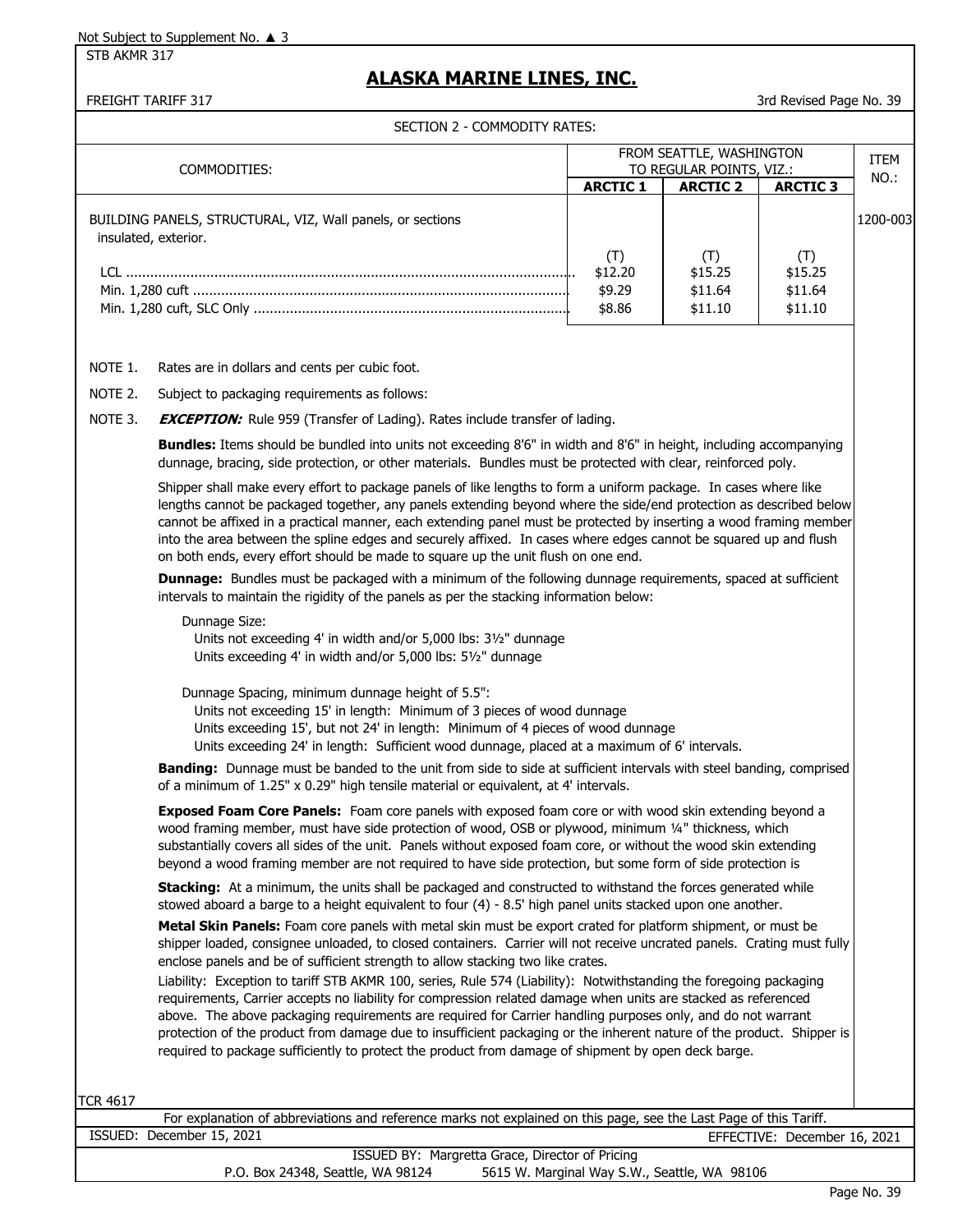STB AKMR 317

# **ALASKA MARINE LINES, INC.**

|                 | SECTION 2 - COMMODITY RATES:                                                                                                                                                                                      |                 |                                              |                              |          |
|-----------------|-------------------------------------------------------------------------------------------------------------------------------------------------------------------------------------------------------------------|-----------------|----------------------------------------------|------------------------------|----------|
|                 |                                                                                                                                                                                                                   |                 | FROM SEATTLE, WASHINGTON                     |                              | ITEM     |
|                 | COMMODITIES:                                                                                                                                                                                                      | <b>ARCTIC 1</b> | TO REGULAR POINTS, VIZ.:<br><b>ARCTIC 2</b>  | <b>ARCTIC 3</b>              | NO.:     |
|                 | BUILDING MATERIALS, Wood, Laminated, NOS, Viz.:<br>Rafters; Arches; Beams; Joists; Timbers or Planks, structural                                                                                                  |                 |                                              |                              | 1200-006 |
|                 | <b>SECTION I: Straight Lengths Only</b>                                                                                                                                                                           | 88.05           | 110.08                                       | 110.08                       |          |
|                 |                                                                                                                                                                                                                   | 59.67           | 74.58                                        | 89.48                        |          |
|                 | <b>SECTION II: Arched</b>                                                                                                                                                                                         | 110.07          | 137.60                                       | 137.60                       |          |
|                 |                                                                                                                                                                                                                   | 74.56           | 93.23                                        | 111.88                       |          |
|                 | <b>SECTION III: Curved</b>                                                                                                                                                                                        |                 |                                              |                              |          |
|                 |                                                                                                                                                                                                                   | 110.07<br>74.56 | 137.60                                       | 137.60<br>111.88             |          |
| NOTE 1.         | Shipments of curved beams and arches must be crated or skidded for forklift handling and arrangements must be<br>made with the Carrier prior to delivery to the dock.                                             |                 |                                              |                              |          |
| NOTE 2.         | Rates in this item apply to freight received at Carrier's terminal break bulk. Refer to Item 1200-000 for application<br>of shipper loaded platform rates.                                                        |                 |                                              |                              |          |
| NOTE 3.         | Like items should be bundled into units not exceeding 8' in width and 8' in height with a minimum of 3-1/2"<br>dunnage for LCL and 5-1/2" dunnage for CL loads banded to the unit, spaced approximately every 6'. |                 |                                              |                              |          |
|                 |                                                                                                                                                                                                                   |                 |                                              |                              |          |
|                 |                                                                                                                                                                                                                   |                 |                                              |                              |          |
|                 |                                                                                                                                                                                                                   |                 |                                              |                              |          |
| <b>TCR 4617</b> |                                                                                                                                                                                                                   |                 |                                              |                              |          |
|                 | For explanation of abbreviations and reference marks not explained on this page, see the Last Page of this Tariff.                                                                                                |                 |                                              |                              |          |
|                 | ISSUED: December 15, 2021                                                                                                                                                                                         |                 |                                              | EFFECTIVE: December 16, 2021 |          |
|                 | ISSUED BY: Margretta Grace, Director of Pricing<br>P.O. Box 24348, Seattle, WA 98124                                                                                                                              |                 | 5615 W. Marginal Way S.W., Seattle, WA 98106 |                              |          |
|                 |                                                                                                                                                                                                                   |                 |                                              |                              |          |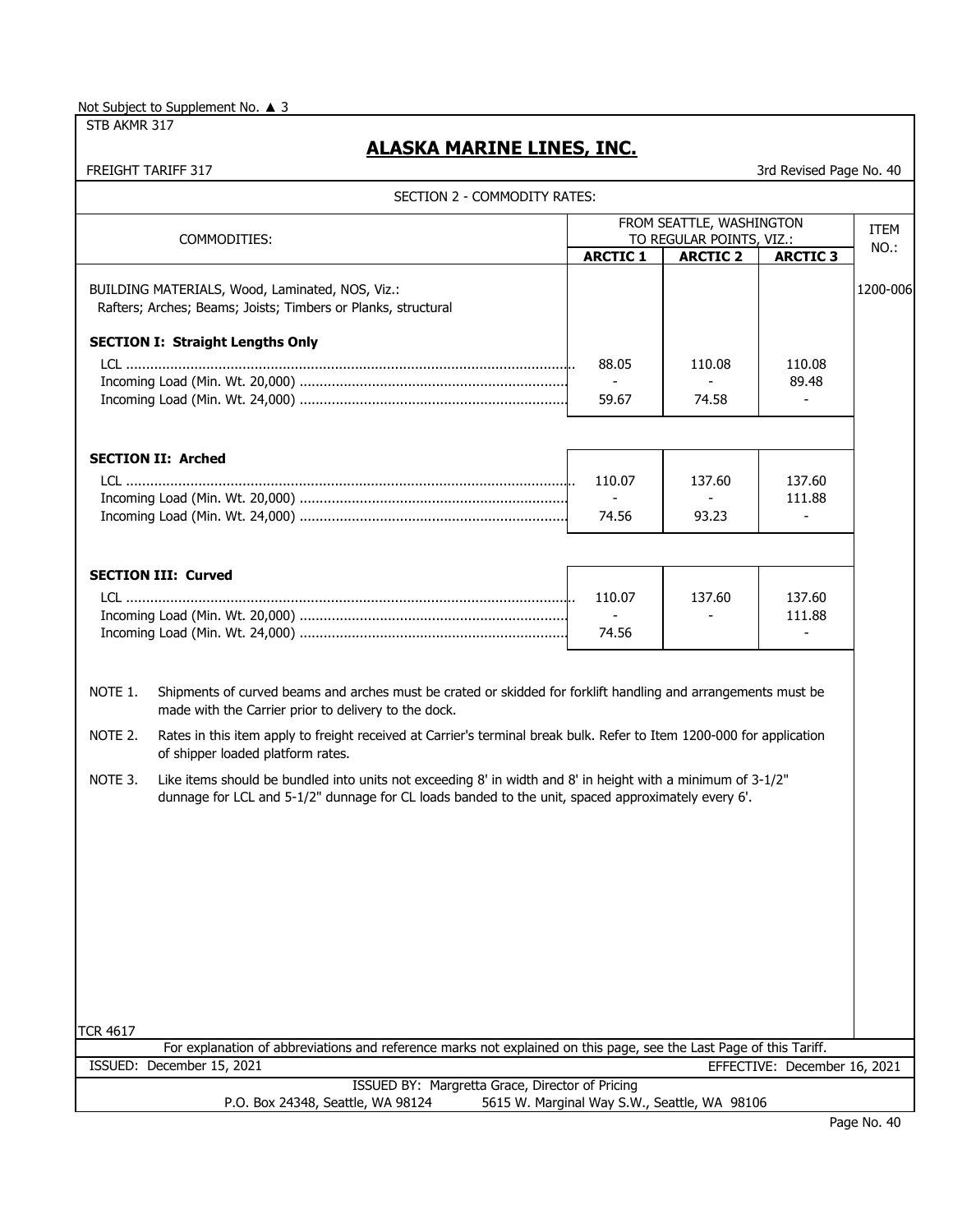STB AKMR 317

# **ALASKA MARINE LINES, INC.**

|                               | SECTION 2 - COMMODITY RATES:                                                                                                                                                                                                                                                                       |                                              |                           |                              |             |
|-------------------------------|----------------------------------------------------------------------------------------------------------------------------------------------------------------------------------------------------------------------------------------------------------------------------------------------------|----------------------------------------------|---------------------------|------------------------------|-------------|
|                               |                                                                                                                                                                                                                                                                                                    |                                              | FROM SEATTLE, WASHINGTON  |                              | <b>ITEM</b> |
|                               | COMMODITIES:                                                                                                                                                                                                                                                                                       |                                              | TO REGULAR POINTS, VIZ.:  |                              | NO.:        |
|                               |                                                                                                                                                                                                                                                                                                    | <b>ARCTIC 1</b>                              | <b>ARCTIC 2</b>           | <b>ARCTIC 3</b>              |             |
|                               | BUILDING MATERIALS, Viz.: TRUSSES, JOISTS, Open Web,<br>Wood, or Iron or Steel combined with Wood.                                                                                                                                                                                                 |                                              |                           |                              | 1200-007    |
|                               |                                                                                                                                                                                                                                                                                                    | (T)<br>\$11.98<br>\$8.96                     | (T)<br>\$15.00<br>\$11.21 | (T)<br>\$15.00<br>\$11.21    |             |
| NOTE 1.<br>NOTE 2.<br>NOTE 3. | Rates are in dollars and cents per cubic foot.<br>Rates in this item apply to freight received at Carrier's terminal break bulk. Refer to Item 1200-000 for application<br>of Shipper loaded platform rates.<br><b>EXCEPTION:</b> Rule 959 (Transfer of Lading). Rates include transfer of lading. |                                              |                           |                              |             |
|                               |                                                                                                                                                                                                                                                                                                    |                                              |                           |                              |             |
|                               |                                                                                                                                                                                                                                                                                                    |                                              |                           |                              |             |
|                               |                                                                                                                                                                                                                                                                                                    |                                              |                           |                              |             |
| <b>TCR 4617</b>               |                                                                                                                                                                                                                                                                                                    |                                              |                           |                              |             |
|                               | For explanation of abbreviations and reference marks not explained on this page, see the Last Page of this Tariff.                                                                                                                                                                                 |                                              |                           |                              |             |
|                               | ISSUED: December 15, 2021                                                                                                                                                                                                                                                                          |                                              |                           | EFFECTIVE: December 16, 2021 |             |
|                               | ISSUED BY: Margretta Grace, Director of Pricing<br>P.O. Box 24348, Seattle, WA 98124                                                                                                                                                                                                               | 5615 W. Marginal Way S.W., Seattle, WA 98106 |                           |                              |             |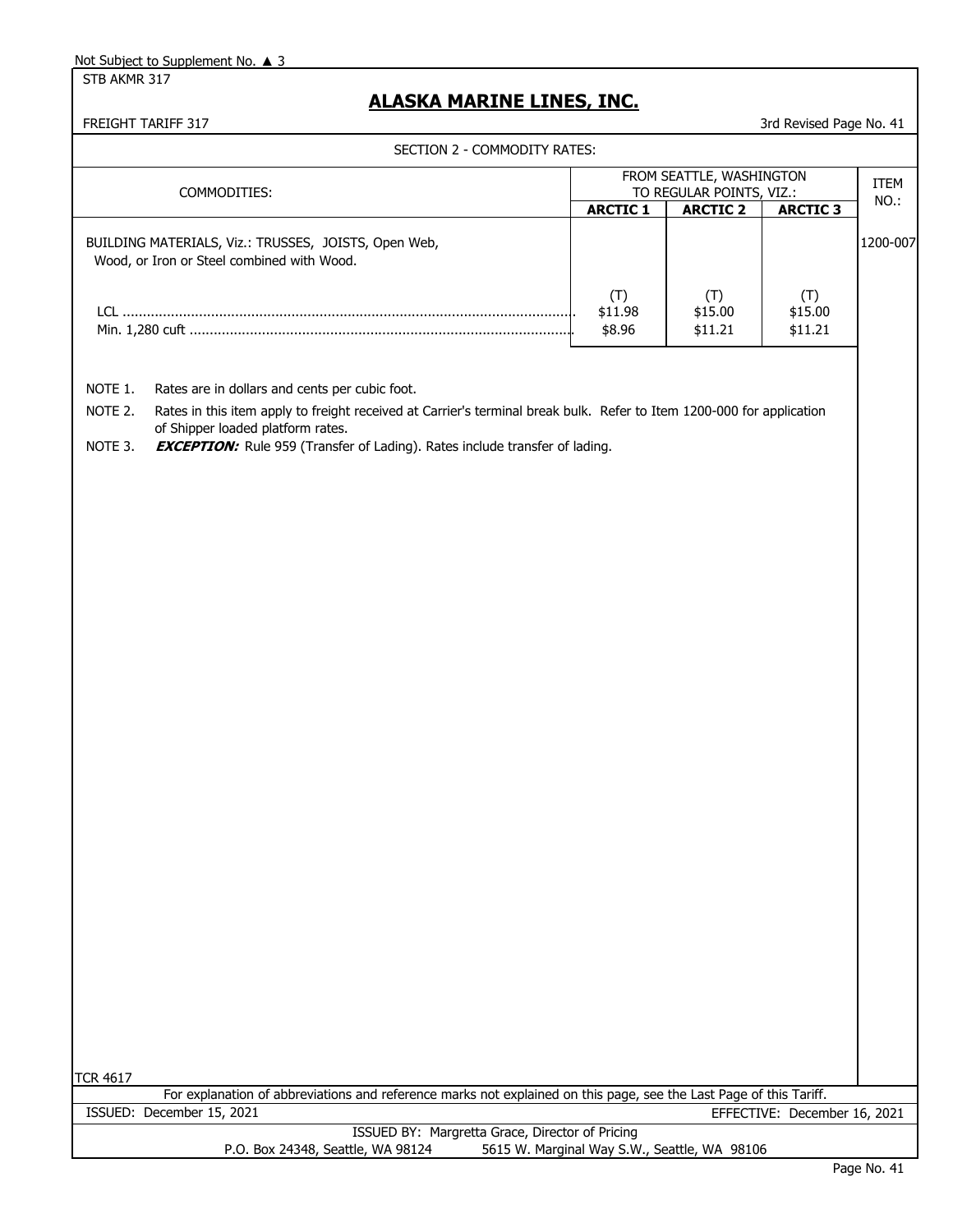STB AKMR 317

# **ALASKA MARINE LINES, INC.**

FREIGHT TARIFF 317 3rd Revised Page No. 42

SECTION 2 - COMMODITY RATES:

|                                                                                                                                                                   |                         | FROM SEATTLE, WASHINGTON                     |                                            | <b>ITEM</b> |
|-------------------------------------------------------------------------------------------------------------------------------------------------------------------|-------------------------|----------------------------------------------|--------------------------------------------|-------------|
| COMMODITIES:                                                                                                                                                      | <b>ARCTIC 1</b>         | TO REGULAR POINTS, VIZ.:<br><b>ARCTIC 2</b>  |                                            | NO.:        |
|                                                                                                                                                                   |                         |                                              | <b>ARCTIC 3</b>                            |             |
| CHEMICAL GROUP, Viz.: Aluminum Sulfate, Calcium Hypochlorite, Caustic Soda,<br>Chlorine HTH, Chemicals, NOS, Magnaflux Polymer, Soda Ash, Sulfamic Acid,<br>Urea. |                         |                                              |                                            | 1250-000    |
|                                                                                                                                                                   | 76.07<br>62.50<br>58.60 | 95.11<br>78.15<br>73.29                      | 95.11<br>78.15<br>$\overline{\phantom{a}}$ |             |
|                                                                                                                                                                   |                         |                                              |                                            |             |
|                                                                                                                                                                   |                         |                                              |                                            |             |
|                                                                                                                                                                   |                         |                                              |                                            |             |
|                                                                                                                                                                   |                         |                                              |                                            |             |
|                                                                                                                                                                   |                         |                                              |                                            |             |
|                                                                                                                                                                   |                         |                                              |                                            |             |
|                                                                                                                                                                   |                         |                                              |                                            |             |
|                                                                                                                                                                   |                         |                                              |                                            |             |
|                                                                                                                                                                   |                         |                                              |                                            |             |
|                                                                                                                                                                   |                         |                                              |                                            |             |
|                                                                                                                                                                   |                         |                                              |                                            |             |
|                                                                                                                                                                   |                         |                                              |                                            |             |
|                                                                                                                                                                   |                         |                                              |                                            |             |
|                                                                                                                                                                   |                         |                                              |                                            |             |
|                                                                                                                                                                   |                         |                                              |                                            |             |
|                                                                                                                                                                   |                         |                                              |                                            |             |
|                                                                                                                                                                   |                         |                                              |                                            |             |
|                                                                                                                                                                   |                         |                                              |                                            |             |
|                                                                                                                                                                   |                         |                                              |                                            |             |
|                                                                                                                                                                   |                         |                                              |                                            |             |
|                                                                                                                                                                   |                         |                                              |                                            |             |
| <b>TCR 4617</b><br>For explanation of abbreviations and reference marks not explained on this page, see the Last Page of this Tariff.                             |                         |                                              |                                            |             |
| ISSUED: December 15, 2021                                                                                                                                         |                         |                                              | EFFECTIVE: December 16, 2021               |             |
| ISSUED BY: Margretta Grace, Director of Pricing                                                                                                                   |                         |                                              |                                            |             |
| P.O. Box 24348, Seattle, WA 98124                                                                                                                                 |                         | 5615 W. Marginal Way S.W., Seattle, WA 98106 |                                            |             |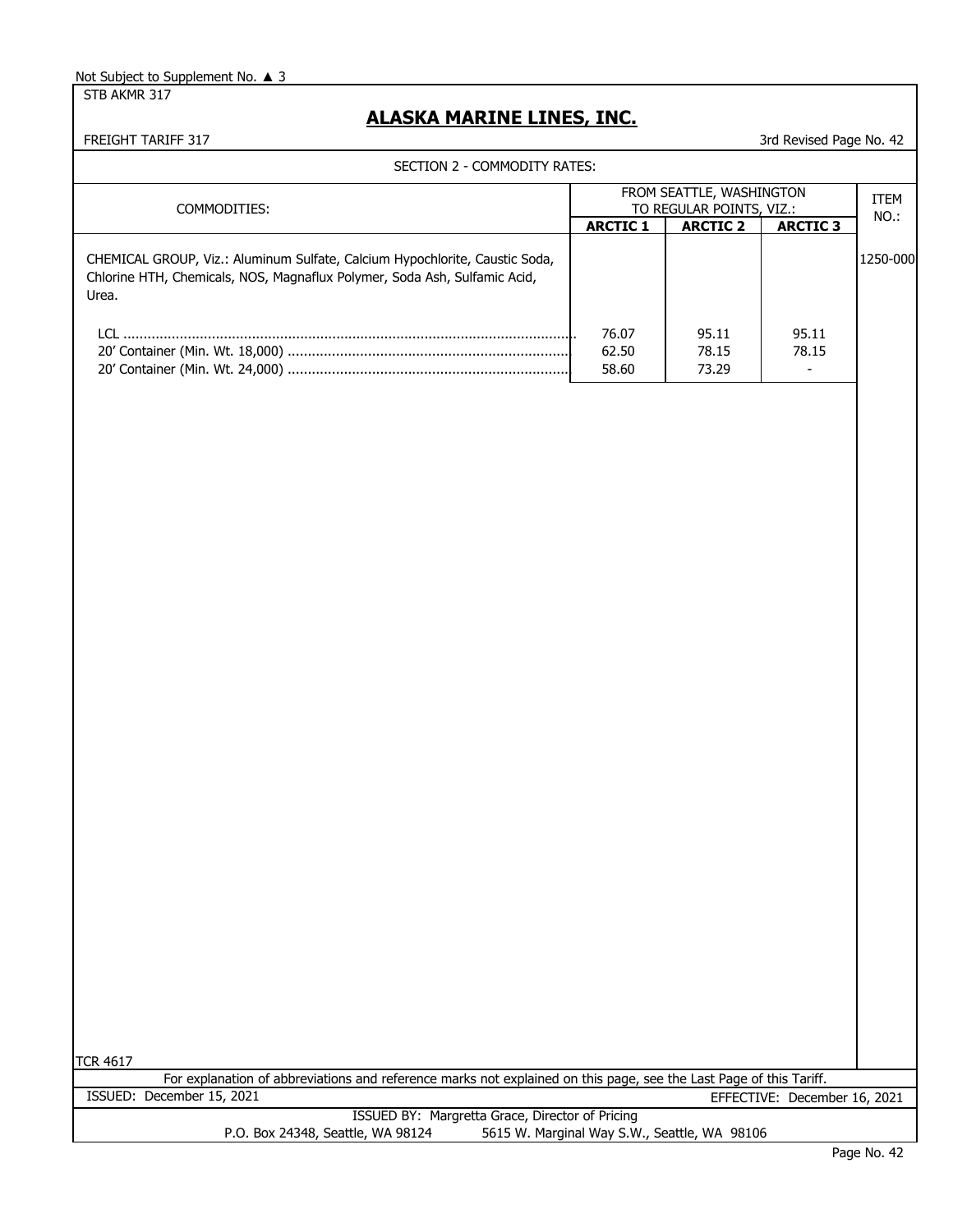STB AKMR 317

# **ALASKA MARINE LINES, INC.**

FREIGHT TARIFF 317 3rd Revised Page No. 43

SECTION 2 - COMMODITY RATES:

|                                                                |                                                                                                                                                                                                                                                                                                                                                                                                                                                                                                                                                                                                                                                                                                                                           |                                              | FROM SEATTLE, WASHINGTON                    |                              | <b>ITEM</b> |
|----------------------------------------------------------------|-------------------------------------------------------------------------------------------------------------------------------------------------------------------------------------------------------------------------------------------------------------------------------------------------------------------------------------------------------------------------------------------------------------------------------------------------------------------------------------------------------------------------------------------------------------------------------------------------------------------------------------------------------------------------------------------------------------------------------------------|----------------------------------------------|---------------------------------------------|------------------------------|-------------|
|                                                                | COMMODITIES:                                                                                                                                                                                                                                                                                                                                                                                                                                                                                                                                                                                                                                                                                                                              | <b>ARCTIC 1</b>                              | TO REGULAR POINTS, VIZ.:<br><b>ARCTIC 2</b> | <b>ARCTIC 3</b>              | NO.:        |
| 8' wide, empty.                                                | CONTAINERS, SHIPPER OWNED, Viz.: Freight, SU, not to exceed                                                                                                                                                                                                                                                                                                                                                                                                                                                                                                                                                                                                                                                                               |                                              |                                             |                              | 1270-001    |
| <b>With Fork Pockets</b>                                       |                                                                                                                                                                                                                                                                                                                                                                                                                                                                                                                                                                                                                                                                                                                                           | \$6,507.00<br>\$13,013.00                    | \$8,133.00<br>\$16,265.00                   | \$8,133.00<br>\$16,265.00    |             |
|                                                                | <b>Without Fork Pockets</b>                                                                                                                                                                                                                                                                                                                                                                                                                                                                                                                                                                                                                                                                                                               | \$9,760.00<br>\$19,519.00                    | \$12,200.00<br>\$24,398.00                  | \$12,200.00<br>\$24,398.00   |             |
| NOTE 1.<br>NOTE 2.<br>NOTE 3.<br>NOTE 4.<br>NOTE 5.<br>NOTE 6. | Rates are in dollars per container.<br>Rates apply from Carrier's Seattle dock to Carrier's dock at named point only.<br>Containers must be wind and water tight, structurally sound, and compatible with Carrier's operations<br>Rates do not apply to modified containers or containers incompatible with Carrier's operations. Refer to Item<br>1460-000 Trailers, SU.<br>Rates do not apply to wheeled trailers. Refer to Item 1740-002, Vehicles.<br>Transportation of equipment moving subject to this item, whether empty or loaded, shall be at the sole discretion<br>and convenience of the Carrier. Neither reservation of vessel space nor acceptance of equipment is a guarantee<br>that it will move on a specific sailing. |                                              |                                             |                              |             |
| NOTE 7.                                                        | Rates subject to AKMR 100, Rule 884 (Shipper Furnished Equipment).                                                                                                                                                                                                                                                                                                                                                                                                                                                                                                                                                                                                                                                                        |                                              |                                             |                              |             |
| <b>TCR 4617</b>                                                | For explanation of abbreviations and reference marks not explained on this page, see the Last Page of this Tariff.                                                                                                                                                                                                                                                                                                                                                                                                                                                                                                                                                                                                                        |                                              |                                             |                              |             |
|                                                                | ISSUED: December 15, 2021                                                                                                                                                                                                                                                                                                                                                                                                                                                                                                                                                                                                                                                                                                                 |                                              |                                             | EFFECTIVE: December 16, 2021 |             |
|                                                                | ISSUED BY: Margretta Grace, Director of Pricing<br>P.O. Box 24348, Seattle, WA 98124                                                                                                                                                                                                                                                                                                                                                                                                                                                                                                                                                                                                                                                      | 5615 W. Marginal Way S.W., Seattle, WA 98106 |                                             |                              |             |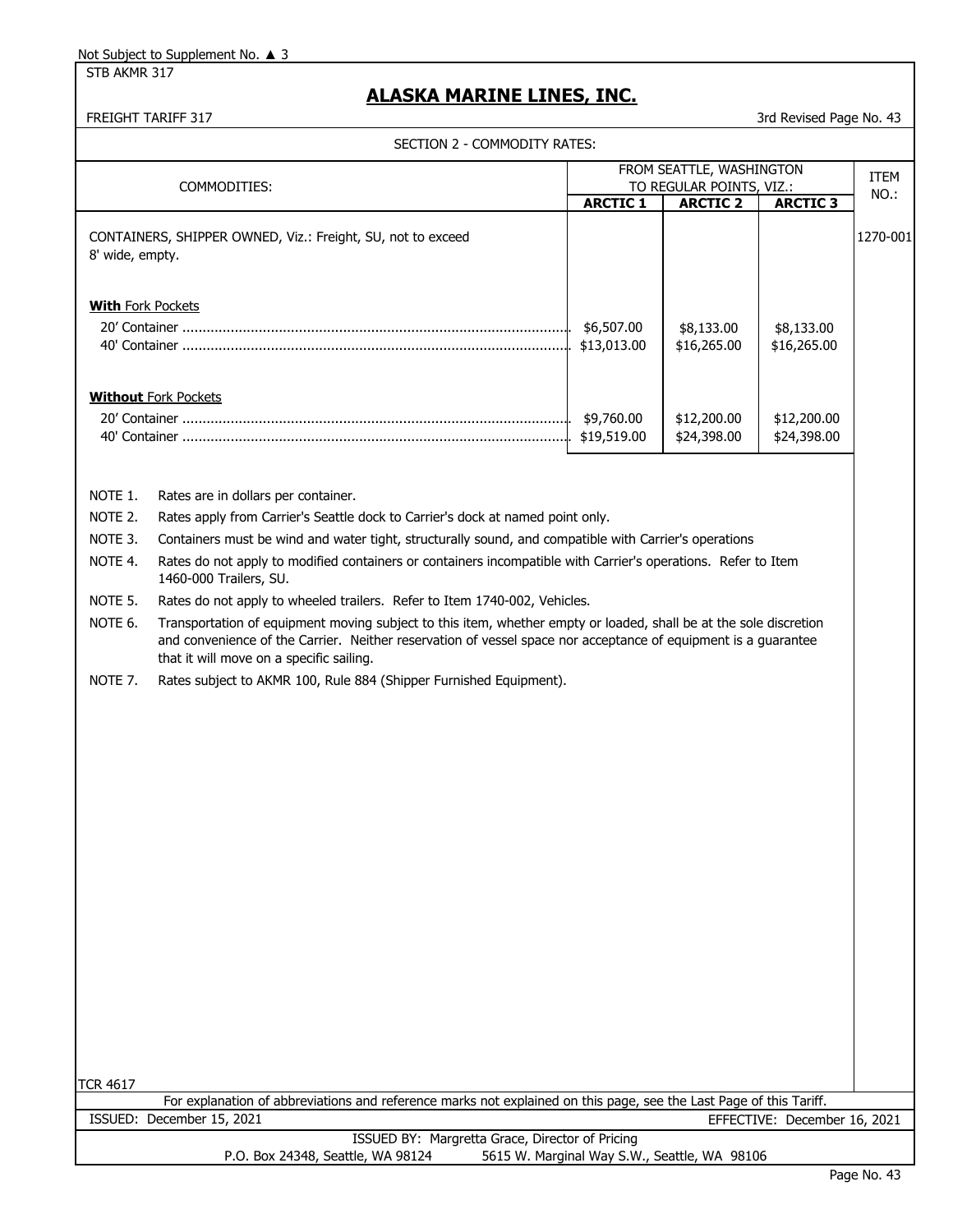STB AKMR 317

# **ALASKA MARINE LINES, INC.**

**FREIGHT TARIFF 317** 3rd Revised Page No. 44 3rd Revised Page No. 44 3rd Revised Page No. 44 3rd Revised Page No. 44 3rd Revised Page No. 44 3rd Revised Page No. 44 3rd Revised Page No. 44 3rd Revised Page No. 44 3rd Revis

|                               | COMMODITIES:                                                                                                                                                                                                                                                                                                                                                                                                                      |                 | FROM SEATTLE, WASHINGTON<br>TO REGULAR POINTS, VIZ.: |                 | <b>ITEM</b> |
|-------------------------------|-----------------------------------------------------------------------------------------------------------------------------------------------------------------------------------------------------------------------------------------------------------------------------------------------------------------------------------------------------------------------------------------------------------------------------------|-----------------|------------------------------------------------------|-----------------|-------------|
|                               |                                                                                                                                                                                                                                                                                                                                                                                                                                   | <b>ARCTIC 1</b> | <b>ARCTIC 2</b>                                      | <b>ARCTIC 3</b> | NO.:        |
|                               | EXPLOSIVES, Viz.: Explosives, Hazard Class Division 1.1 through 1.3 or Blasting<br>Agent 1.4 through 1.5                                                                                                                                                                                                                                                                                                                          | 94.49           | 118.10                                               | 141.73          | 1310-000    |
|                               |                                                                                                                                                                                                                                                                                                                                                                                                                                   | 79.48           | 99.33                                                |                 |             |
| NOTE 1.<br>NOTE 2.<br>NOTE 3. | Service available only by prior approval of the Carrier.<br>Carrier will accept reservations for limited space available for this commodity; however, a \$173.00 cancellation fee<br>is due, if the reservation is later cancelled or if cargo is not shipped on the reserved voyage.<br>Bill of Lading description must conform to the requirements of the U.S. Department of Transportation hazardous<br>materials regulations. |                 |                                                      |                 |             |
|                               |                                                                                                                                                                                                                                                                                                                                                                                                                                   |                 |                                                      |                 |             |
|                               |                                                                                                                                                                                                                                                                                                                                                                                                                                   |                 |                                                      |                 |             |
|                               |                                                                                                                                                                                                                                                                                                                                                                                                                                   |                 |                                                      |                 |             |
|                               |                                                                                                                                                                                                                                                                                                                                                                                                                                   |                 |                                                      |                 |             |
|                               |                                                                                                                                                                                                                                                                                                                                                                                                                                   |                 |                                                      |                 |             |
|                               |                                                                                                                                                                                                                                                                                                                                                                                                                                   |                 |                                                      |                 |             |
|                               |                                                                                                                                                                                                                                                                                                                                                                                                                                   |                 |                                                      |                 |             |
|                               |                                                                                                                                                                                                                                                                                                                                                                                                                                   |                 |                                                      |                 |             |
|                               |                                                                                                                                                                                                                                                                                                                                                                                                                                   |                 |                                                      |                 |             |
| <b>TCR 4617</b>               | For explanation of abbreviations and reference marks not explained on this page, see the Last Page of this Tariff.                                                                                                                                                                                                                                                                                                                |                 |                                                      |                 |             |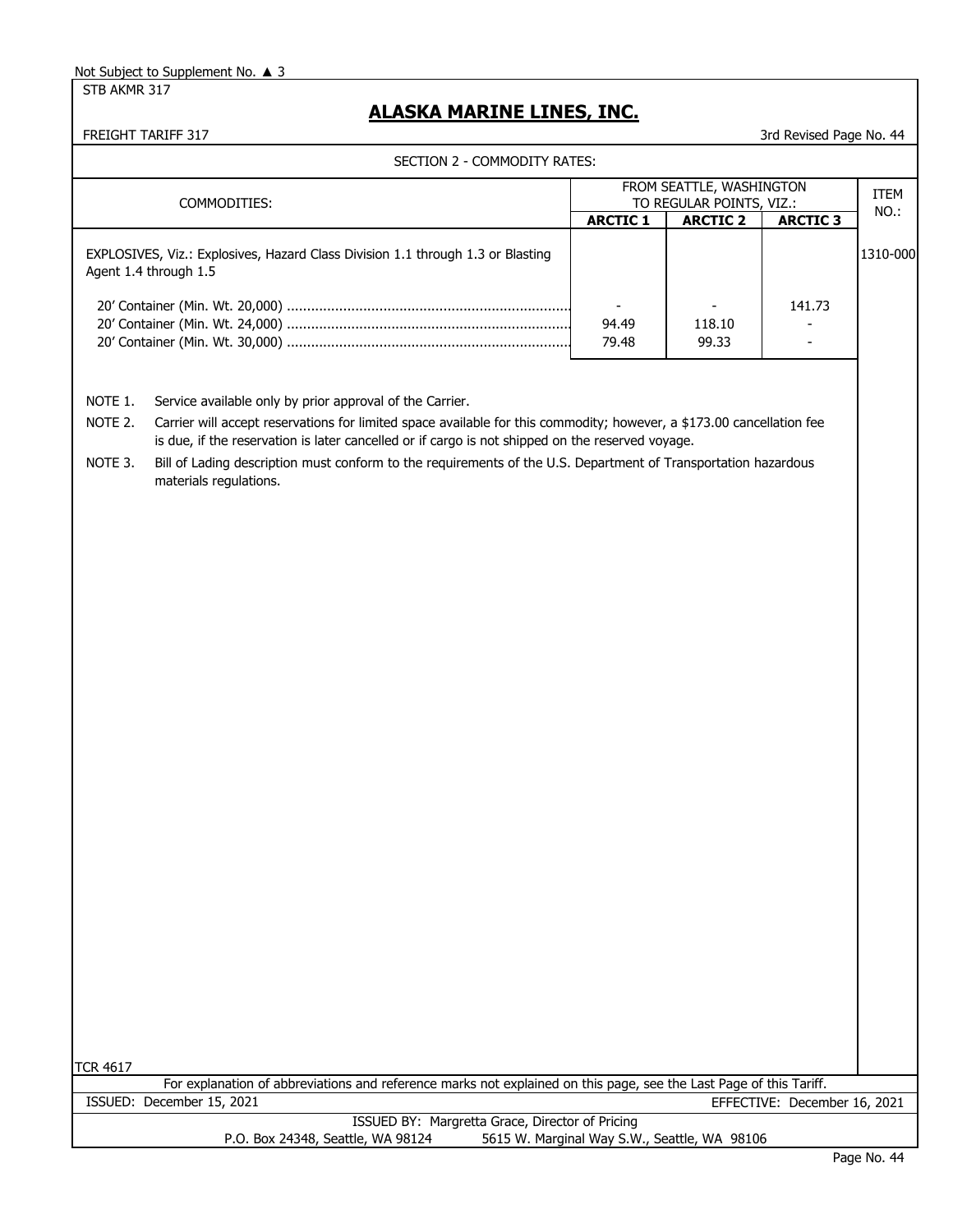STB AKMR 317

### **ALASKA MARINE LINES, INC.**

FREIGHT TARIFF 317 3rd Revised Page No. 45

| SECTION 2 - COMMODITY RATES:                                                                                                                                                             |                 |                                                      |                 |          |
|------------------------------------------------------------------------------------------------------------------------------------------------------------------------------------------|-----------------|------------------------------------------------------|-----------------|----------|
| COMMODITIES:                                                                                                                                                                             |                 | FROM SEATTLE, WASHINGTON<br>TO REGULAR POINTS, VIZ.: |                 |          |
|                                                                                                                                                                                          | <b>ARCTIC 1</b> | <b>ARCTIC 2</b>                                      | <b>ARCTIC 3</b> | NO.:     |
| FLOOR COVERINGS, Viz: TILE, Facing or Flooring; Facing Cove or<br>Molding; composition, in packages; Linoleum, cork felt base or<br>synthetic plastic composition, in packages or rolls. |                 |                                                      |                 | 1360-000 |
|                                                                                                                                                                                          | 73.31<br>57.72  | 91.64<br>72.15                                       | 91.64<br>86.59  |          |
| Refer to Item 1200-000 for application of full container load rates.<br>NOTE 1.                                                                                                          |                 |                                                      |                 |          |

TCR 4617

For explanation of abbreviations and reference marks not explained on this page, see the Last Page of this Tariff. ISSUED: December 15, 2021 EFFECTIVE: December 16, 2021

> ISSUED BY: Margretta Grace, Director of Pricing P.O. Box 24348, Seattle, WA 98124 5615 W. Marginal Way S.W., Seattle, WA 98106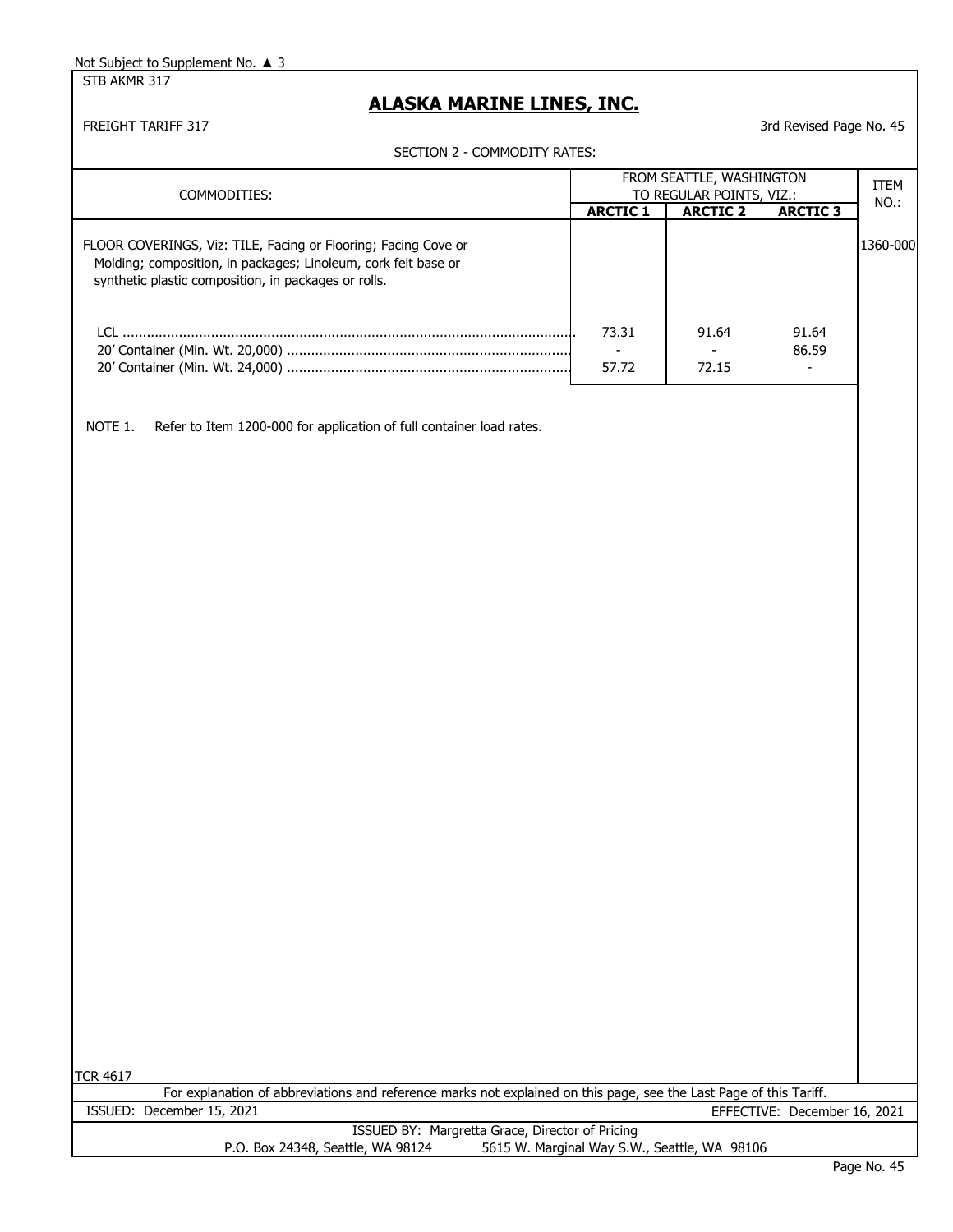STB AKMR 317

# **ALASKA MARINE LINES, INC.**

| SECTION 2 - COMMODITY RATES:                                                                                                                                                                                                                                                                                                         |                                                                      |                                              |                              |             |
|--------------------------------------------------------------------------------------------------------------------------------------------------------------------------------------------------------------------------------------------------------------------------------------------------------------------------------------|----------------------------------------------------------------------|----------------------------------------------|------------------------------|-------------|
|                                                                                                                                                                                                                                                                                                                                      | FROM SEATTLE, WASHINGTON<br>TO REGULAR POINTS, VIZ.:<br>COMMODITIES: |                                              |                              | <b>ITEM</b> |
|                                                                                                                                                                                                                                                                                                                                      | <b>ARCTIC 1</b>                                                      | <b>ARCTIC 2</b>                              | <b>ARCTIC 3</b>              | NO.:        |
| FREIGHT, NOS                                                                                                                                                                                                                                                                                                                         |                                                                      |                                              |                              | 1370-000    |
|                                                                                                                                                                                                                                                                                                                                      | 127.14<br>91.33                                                      | 158.92<br>114.16                             | 158.92<br>114.16             |             |
| NOTE 1.<br>Rates named in this Item will not apply on commodities in bulk, commodities which will injure or contaminate rest<br>of the lading, or freight requiring refrigeration.<br>NOTE 2.<br>Shipper must itemize contents and weight of lading.<br>NOTE 3.<br>Shipments must be pre-booked and reference made to Item 1370-000. |                                                                      |                                              |                              |             |
|                                                                                                                                                                                                                                                                                                                                      |                                                                      |                                              |                              |             |
|                                                                                                                                                                                                                                                                                                                                      |                                                                      |                                              |                              |             |
|                                                                                                                                                                                                                                                                                                                                      |                                                                      |                                              |                              |             |
|                                                                                                                                                                                                                                                                                                                                      |                                                                      |                                              |                              |             |
|                                                                                                                                                                                                                                                                                                                                      |                                                                      |                                              |                              |             |
| <b>TCR 4617</b><br>For explanation of abbreviations and reference marks not explained on this page, see the Last Page of this Tariff.                                                                                                                                                                                                |                                                                      |                                              |                              |             |
| ISSUED: December 15, 2021                                                                                                                                                                                                                                                                                                            |                                                                      |                                              | EFFECTIVE: December 16, 2021 |             |
| ISSUED BY: Margretta Grace, Director of Pricing<br>P.O. Box 24348, Seattle, WA 98124                                                                                                                                                                                                                                                 |                                                                      | 5615 W. Marginal Way S.W., Seattle, WA 98106 |                              |             |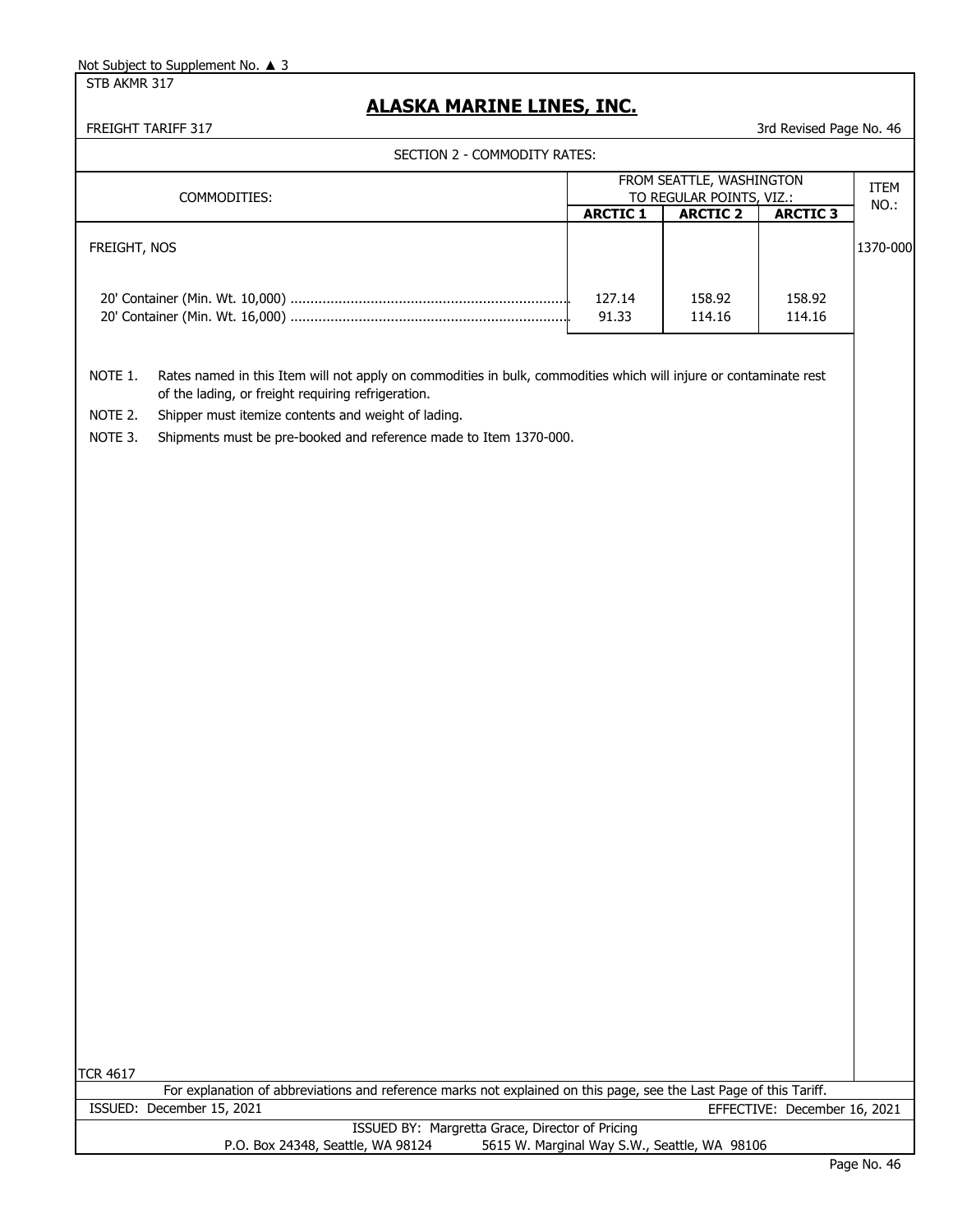STB AKMR 317

## **ALASKA MARINE LINES, INC.**

FREIGHT TARIFF 317 3rd Revised Page No. 47

| SECTION 2 - COMMODITY RATES:                                            |                                                      |                  |                  |                     |
|-------------------------------------------------------------------------|------------------------------------------------------|------------------|------------------|---------------------|
| COMMODITIES:                                                            | FROM SEATTLE, WASHINGTON<br>TO REGULAR POINTS, VIZ.: |                  |                  | <b>ITEM</b><br>NO.: |
|                                                                         | <b>ARCTIC 1</b>                                      | <b>ARCTIC 2</b>  | <b>ARCTIC 3</b>  |                     |
| FURNITURE, as described under heading of "Furniture Group" in the NMFC. |                                                      |                  |                  | 1390-000            |
| <b>SECTION I:</b> Knocked Down (KD)                                     |                                                      |                  |                  |                     |
| LCL.                                                                    | 207.67                                               | 259.57           | 259.57           |                     |
|                                                                         | 103.85                                               | 129.80           | 129.80           |                     |
| <b>SECTION II:</b> Set Up (SU)                                          |                                                      |                  |                  |                     |
| LCL                                                                     | 259.73<br>166.81                                     | 324.70<br>208.50 | 324.70<br>208.50 |                     |

TCR 4617

|                           | For explanation of abbreviations and reference marks not explained on this page, see the Last Page of this Tariff. |                              |
|---------------------------|--------------------------------------------------------------------------------------------------------------------|------------------------------|
| ISSUED: December 15, 2021 |                                                                                                                    | EFFECTIVE: December 16, 2021 |
|                           | ISSUED BY: Margretta Grace, Director of Pricing                                                                    |                              |

P.O. Box 24348, Seattle, WA 98124 5615 W. Marginal Way S.W., Seattle, WA 98106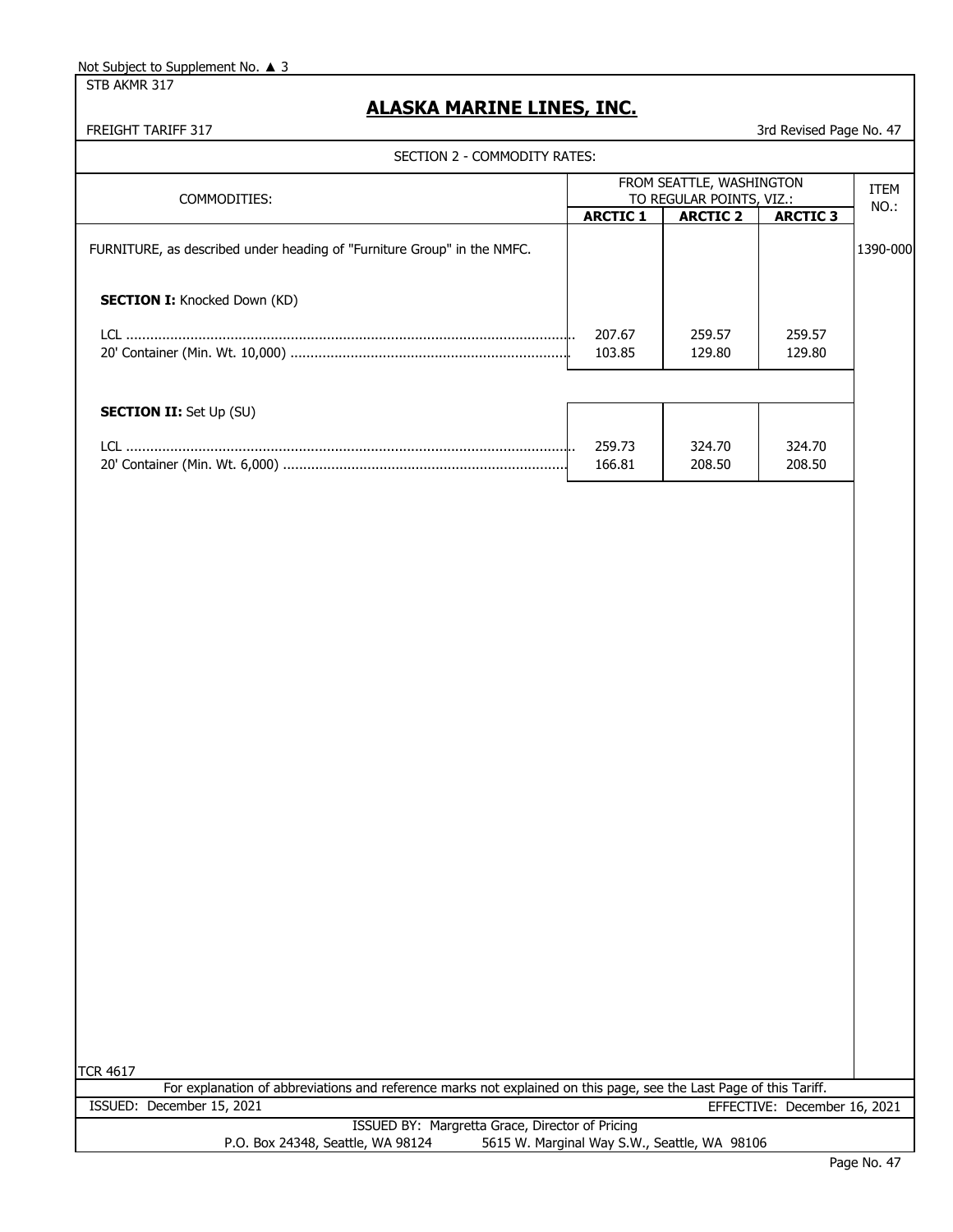STB AKMR 317

### **ALASKA MARINE LINES, INC.**

FREIGHT TARIFF 317 3rd Revised Page No. 48

GAS, Liquefied Petroleum, compressed; GAS, NOS compressed 1410-000 and 1410-000 **SECTION I:** Steel Cylinders **SECTION II:** Bulk Export Tanks: Not exceeding 20' long, 8' wide or 8' high NOTE 1. See Rule 610 Minimum Charge and Rule 545, Hazardous Cargo, Receipt of. When a shipment contains two (2) or more articles which are prohibited by the DOT and U.S. Coast Guard regulations from being loaded or stored together, each part lot in the shipment will be considered a separate shipment even though tendered on a single bill of lading. NOTE 2. 1,000 gallon tanks must be fashioned to allow for loading configuration of 4 tanks per 20' platform. 1,000 gallon tanks not suitable for loading 4 tanks per 20' platform shall be rated as LCL. NOTE 3. Bulk Export Tank rates are per tank. NOTE 4. Bulk Export Tank rates apply to tanks provided by Shipper or Consignee only. NOTE 5. **EXCEPTION:** Rule 959 (Transfer of Lading). Rates include transfer of lading. TCR 4617 **ARCTIC 1** COMMODITIES: **ARCTIC 3** ITEM TO REGULAR POINTS, VIZ.: NO.: NO.: FROM SEATTLE, WASHINGTON SECTION 2 - COMMODITY RATES: **ARCTIC 2** LCL ................................................................................................................ 20' Container (Min. Wt. 16,000) ...................................................................... LCL (Min. 1,000 gallons per tank) ................................................................... For explanation of abbreviations and reference marks not explained on this page, see the Last Page of this Tariff. ISSUED BY: Margretta Grace, Director of Pricing P.O. Box 24348, Seattle, WA 98124 5615 W. Marginal Way S.W., Seattle, WA 98106 ISSUED: December 15, 2021 EFFECTIVE: December 16, 2021 (T) (T) (T)  $$2,490.00$   $$3,114.00$   $$3,114.00$ 99.20 131.95 99.20 131.95 79.35 105.56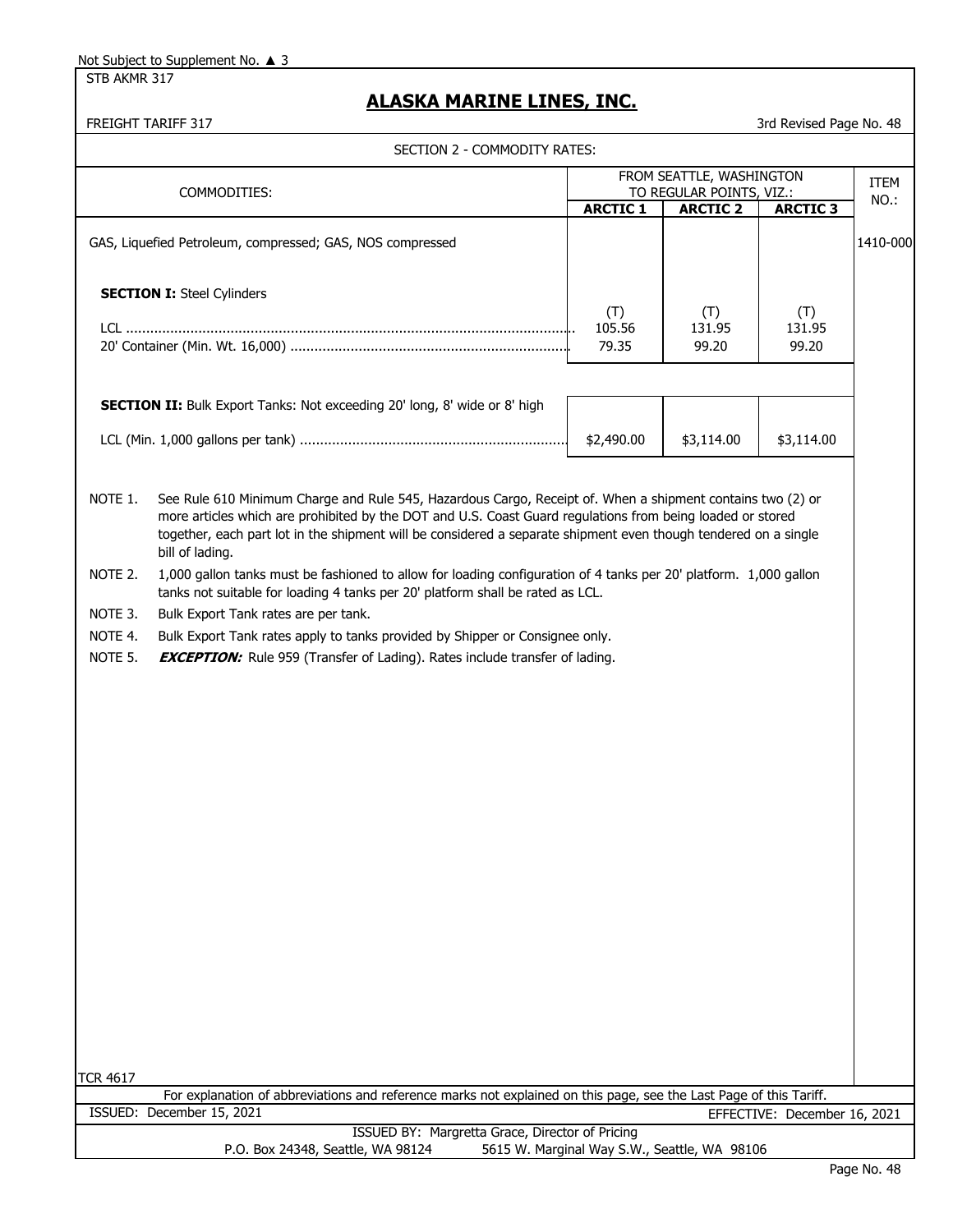STB AKMR 317

# **ALASKA MARINE LINES, INC.**

| FREIGHT TARIFF 317                                                                                                                                                                                                                                                                                                                                                                                                                                                                                                                                                                                                                                                                                                                                 |                                                                                                                                                                                                                                                           |                                                                                                                                                                                                                             |                                                                                                                                          | 4th Revised Page No. 49      |          |
|----------------------------------------------------------------------------------------------------------------------------------------------------------------------------------------------------------------------------------------------------------------------------------------------------------------------------------------------------------------------------------------------------------------------------------------------------------------------------------------------------------------------------------------------------------------------------------------------------------------------------------------------------------------------------------------------------------------------------------------------------|-----------------------------------------------------------------------------------------------------------------------------------------------------------------------------------------------------------------------------------------------------------|-----------------------------------------------------------------------------------------------------------------------------------------------------------------------------------------------------------------------------|------------------------------------------------------------------------------------------------------------------------------------------|------------------------------|----------|
|                                                                                                                                                                                                                                                                                                                                                                                                                                                                                                                                                                                                                                                                                                                                                    | SECTION 2 - COMMODITY RATES:                                                                                                                                                                                                                              |                                                                                                                                                                                                                             |                                                                                                                                          |                              |          |
|                                                                                                                                                                                                                                                                                                                                                                                                                                                                                                                                                                                                                                                                                                                                                    |                                                                                                                                                                                                                                                           |                                                                                                                                                                                                                             | FROM SEATTLE, WASHINGTON                                                                                                                 |                              | ITEM     |
| COMMODITIES:                                                                                                                                                                                                                                                                                                                                                                                                                                                                                                                                                                                                                                                                                                                                       |                                                                                                                                                                                                                                                           | <b>ARCTIC 1</b>                                                                                                                                                                                                             | TO REGULAR POINTS, VIZ.:<br><b>ARCTIC 2</b>                                                                                              | <b>ARCTIC 3</b>              | NO.:     |
| GROCERIES, Viz.: as described below in this Item.                                                                                                                                                                                                                                                                                                                                                                                                                                                                                                                                                                                                                                                                                                  |                                                                                                                                                                                                                                                           |                                                                                                                                                                                                                             |                                                                                                                                          |                              | 1430-000 |
|                                                                                                                                                                                                                                                                                                                                                                                                                                                                                                                                                                                                                                                                                                                                                    |                                                                                                                                                                                                                                                           | 72.53<br>60.33                                                                                                                                                                                                              | 90.67<br>75.42                                                                                                                           | 90.67<br>75.42               |          |
| NOTE 1.<br>When articles are made subject to Note 2, rates will apply to such articles only when included in mixed<br>containerloads with other products described in this Item.<br>NOTE 2.<br>Rates named herein will not apply on Commodities named in the NMFC but not described herein (except for Item<br>1050-000, Appliances and Item 1470-000 Insulating Materials) provided the weight of such Commodities loaded in<br>each container does not exceed 10% (ten percent) of the total weight of the articles listed in Item 1430-000.                                                                                                                                                                                                     |                                                                                                                                                                                                                                                           |                                                                                                                                                                                                                             |                                                                                                                                          |                              |          |
| GROCERIES AND OTHER ARTICLES, Viz.:                                                                                                                                                                                                                                                                                                                                                                                                                                                                                                                                                                                                                                                                                                                |                                                                                                                                                                                                                                                           |                                                                                                                                                                                                                             |                                                                                                                                          |                              |          |
| Ammonia and Ammonia Compounds, Cleaning<br>(1) Bags, cellulose film, paper (plain or waxed) plastic or foil<br>Bakery Goods, NOS<br>Baking Powder or Soda<br>Barley, Pealed<br>Beans, dried<br>Beverage Preparations, NOS, dry or liquid, (including<br>carbonated or mixers)<br>Bluing, laundry<br>Borax<br>Breads, canned<br>Bulgar (wheat pilaf)<br><b>Butter</b><br>Butter, nut of fruit<br>Candles<br>Candy or Candy Products, NOS<br>Catsup<br>Cereal Foods, NOS<br>Cereals, dry, NOS<br>Cheese, Cheese Dips or Spreads, Cheese Food<br>with or without food ingredients<br>Chili Con Carne, canned (with or without beans)<br>Chocolate<br><b>Chocolate Base Mixtures</b><br>Cider<br>Cinnamon and Sugar, combined<br>Cocoa; Cocoa Mixtures | Coconut, prepared<br>Coffee, Green or Roasted<br>Coffee, extract of (Condensed or instant coffee)<br>Coloring, confection or foodstuffs<br>Compounds, Viz.:<br>(1) Compounds, in packages or boxes, Viz.:<br>Bleaching<br>Scouring<br>Sweeping<br>Washing | Emulsifying, NOS<br>Flavoring, NOS<br>Food Curing, NOS<br>Preserving, NOS<br>Seasoning, NOS<br>Sweetening, NOS<br>Buffing or Polishing, including, boat,<br>Cleaning, NOS<br>Rust, Soot or Stain Removing<br>Stove cleaning | floor, furniture, or vehicle polish or wax<br>Fabric or Water Softening or Sweetening<br>Pipe, drain, oven, bowl or septic tank cleaning |                              |          |
|                                                                                                                                                                                                                                                                                                                                                                                                                                                                                                                                                                                                                                                                                                                                                    |                                                                                                                                                                                                                                                           |                                                                                                                                                                                                                             |                                                                                                                                          | Item Continued on Next Page. |          |
| <b>TCR 4617</b>                                                                                                                                                                                                                                                                                                                                                                                                                                                                                                                                                                                                                                                                                                                                    |                                                                                                                                                                                                                                                           |                                                                                                                                                                                                                             |                                                                                                                                          |                              |          |
| For explanation of abbreviations and reference marks not explained on this page, see the Last Page of this Tariff.<br>ISSUED: December 15, 2021                                                                                                                                                                                                                                                                                                                                                                                                                                                                                                                                                                                                    |                                                                                                                                                                                                                                                           |                                                                                                                                                                                                                             |                                                                                                                                          | EFFECTIVE: December 16, 2021 |          |
| ISSUED BY: Margretta Grace, Director of Pricing                                                                                                                                                                                                                                                                                                                                                                                                                                                                                                                                                                                                                                                                                                    |                                                                                                                                                                                                                                                           |                                                                                                                                                                                                                             |                                                                                                                                          |                              |          |
| P.O. Box 24348, Seattle, WA 98124                                                                                                                                                                                                                                                                                                                                                                                                                                                                                                                                                                                                                                                                                                                  |                                                                                                                                                                                                                                                           |                                                                                                                                                                                                                             | 5615 W. Marginal Way S.W., Seattle, WA 98106                                                                                             |                              |          |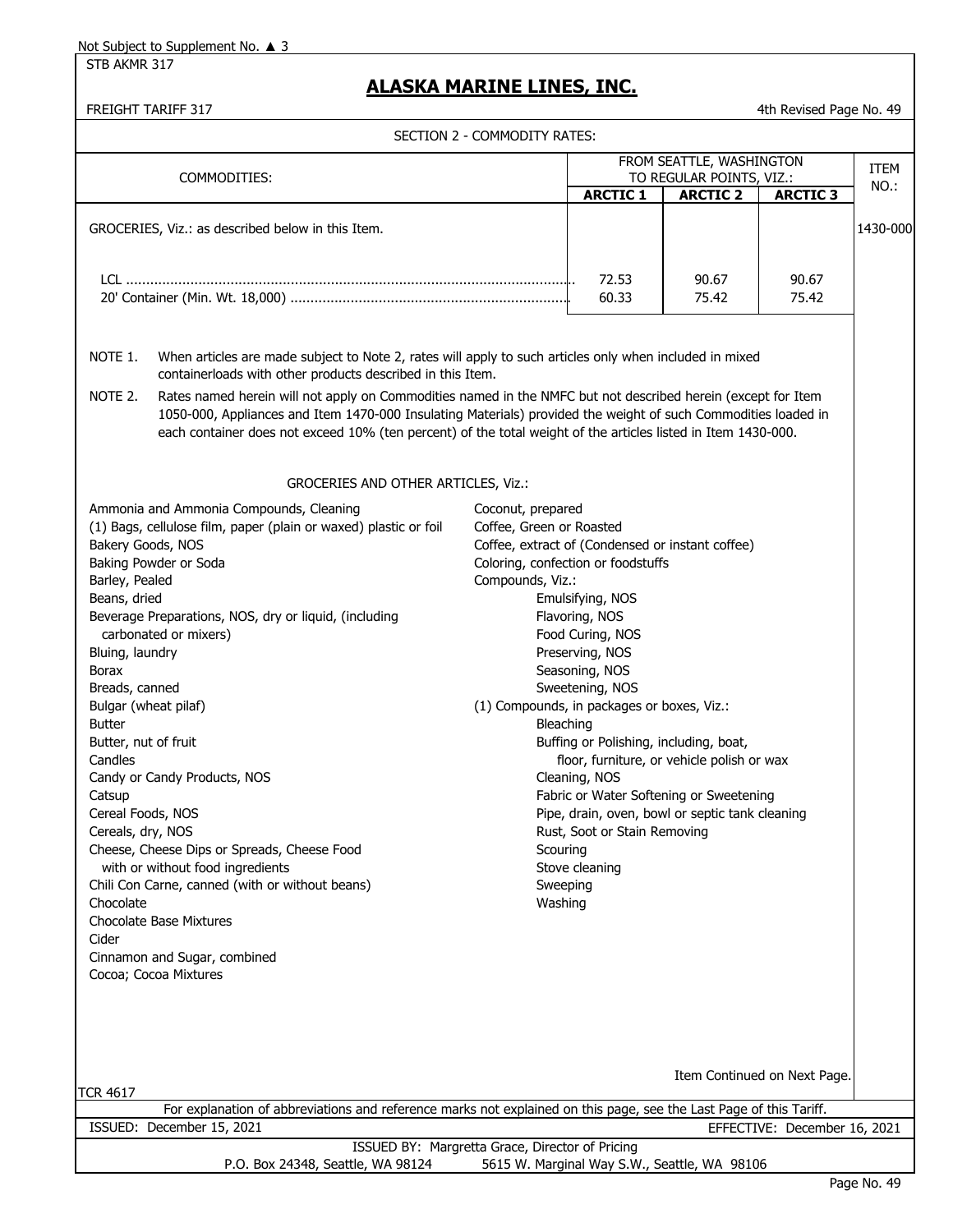### **ALASKA MARINE LINES, INC.**

FREIGHT TARIFF 317 2nd Revised Page No. 50

1430-000

ITEM NO.:

#### SECTION 2 - COMMODITY RATES:

| COMMODITIES: |
|--------------|
|--------------|

GROCERIES (Description of Commodity Items)

(1) When articles are made subject to Note 1, rates will apply to such articles only when included in mixed container loads with oth (Cont'd) products described in this Item.

Cream of tartar and the control of tartar and the cream of tartar and the cream of tartar and the cream of tartar and the cream of tartar and the cream of tartar and the cream of tartar and the cream of tartar and the crea Cups, Baking, paper, not nested Lime, chloride of Decorations, cake or dessert, candy base Lye, in packages or boxes Deodorants, or Disinfectants, o/t medicinal and Macaroni, Noodles, Spaghetti or Vermicelli, with o/t toilet preparations or w/o cheese, meat, sauce or vegetables Desserts, NOS **Marshmallows** Dessert Preparations, NOS Mayonnaise Detergents, cleaning or washing Meal, corn or Oat Dressings, Salad ingredients Drops, Cough or Breath Freshening Theorem Milk, Buttermilk or Cream, canned, powdered or Drugs, Sundries, NOS flaked or substitutes Eggs, dried or desiccated Milk or Cream, sterilized, in hermetically sealed Extracts, flavoring or seasoning containers Fat, anhydrous or dry milk Milk Food, NOS, dry or liquid flavored or not Fillings, pie, NOS flavored Fish (including shell fish and fish balls), canned, Milk, malted dried or preserved, NOS (applies Northbound Mincemeat Flour, grain, potato or soy bean Biscuit Food or Gravel, pet (including bird seed, Bread or Breading seed, Bread or Breading cuttlebone, sand and treats) Cake Foods, baby, canned **Candy, canned** Candy, frostings or fudge Fruits, canned with or without flavoring or Cookies ingredients Muffins Fruit, dried, candied, evaporated or preserved Pancake Fuel, Viz: Pastry or Roll Briquettes **Pie Crust of Pizza Pie Crust of Pizza Pie** Crust or Pizza Pie Compressed sawdust or pulpboard (presto Molasses Molasses logs) Mushrooms, canned or dried Gelatin Gelatin Mustard, prepared, with or without horseradish Germ, Wheat **Nuts**, Nos, edible or Nutmeats, plain, salted or Nutmeats, plain, salted or Gravy, canned sweetened Gum, chewing **Canadian Canadian Canadian Canadian Canadian Canadian Canadian Canadian Canadian Canadian Canadian Canadian Canadian Canadian Canadian Canadian Canadian Canadian Canadian Canadian Canadian Canadian Canadian C** Hash, canned Oil, cooking or salad (including Olive Oil) Hominy or Hominy grits **Accord 2018** Manual Muslim Cleomargarine Honey or Honey Butter **Contains a Structure Collives**, (including stuffed), canned Horseradish, in bottles, jars or cans (1) Paper Napkins, Towels, Plates, Cups or Jams, Jellies, Preserves or Marmalades Dishes Lard or Shortening **Paste, tomato** Lard Substitutes or Compounds **Peas, dried** Lasagna, canned **Pectin, fruit or vegetable** 

Dog Food **Meat, canned, with or w/o seasoning or other food** Meat, canned, with or w/o seasoning or other food only) and the matrice of the Mixes, dry, flour based or not flour based, Viz.:

TCR 4594

Item Continued on Next Page.

| ISSUED: March 11, 2021                                                            | EFFECTIVE: March 12, 2021 |
|-----------------------------------------------------------------------------------|---------------------------|
| ISSUED BY: Margretta Grace, Director of Pricing                                   |                           |
| 5615 W. Marginal Way S.W., Seattle, WA 98106<br>P.O. Box 24348, Seattle, WA 98124 |                           |

For explanation of abbreviations and reference marks not explained on this page, see the Last Page of this Tariff.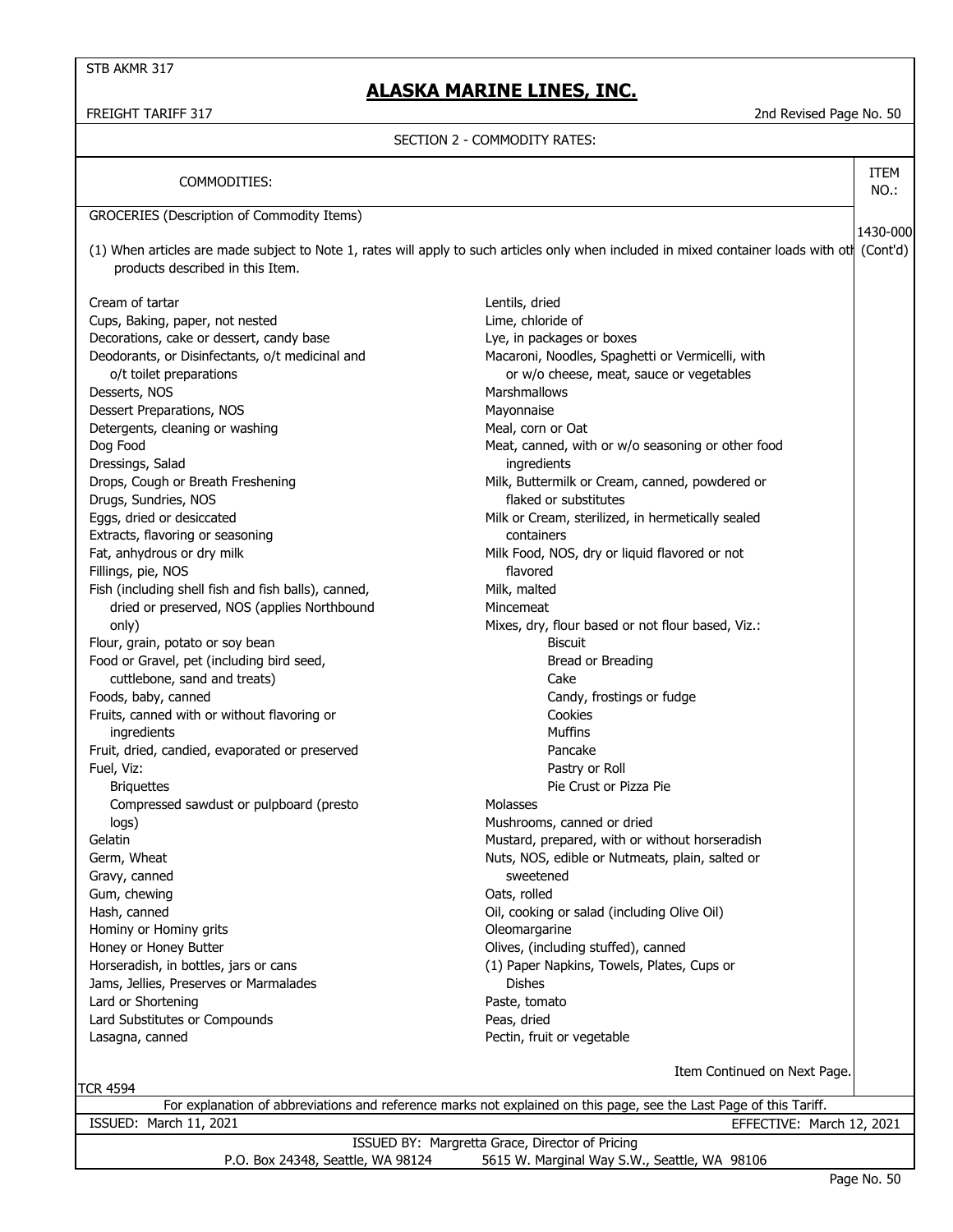STB AKMR 317

# **ALASKA MARINE LINES, INC.**

2nd Revised Page No. 51

| FREIGHT TARIFF 317 |  |  |
|--------------------|--|--|
|--------------------|--|--|

### SECTION 2 - COMMODITY RATES:

| SECTION Z = COMPODITT NATES.                                                                                                                                                                                                                                                                                                                                                                                                                                                                                                                                                                                                                                                                                                                                                                                                                                                                                                                                                                                                   |                       |
|--------------------------------------------------------------------------------------------------------------------------------------------------------------------------------------------------------------------------------------------------------------------------------------------------------------------------------------------------------------------------------------------------------------------------------------------------------------------------------------------------------------------------------------------------------------------------------------------------------------------------------------------------------------------------------------------------------------------------------------------------------------------------------------------------------------------------------------------------------------------------------------------------------------------------------------------------------------------------------------------------------------------------------|-----------------------|
| COMMODITIES:                                                                                                                                                                                                                                                                                                                                                                                                                                                                                                                                                                                                                                                                                                                                                                                                                                                                                                                                                                                                                   | ITEM<br>NO.:          |
| GROCERIES (Description of Commodity Items) (Concluded)                                                                                                                                                                                                                                                                                                                                                                                                                                                                                                                                                                                                                                                                                                                                                                                                                                                                                                                                                                         |                       |
| (1) When articles are made subject to Note 1, rates will apply to such articles only when included in mixed<br>containerloads with other products described in this Item.                                                                                                                                                                                                                                                                                                                                                                                                                                                                                                                                                                                                                                                                                                                                                                                                                                                      | 1430-000<br>(Concl'd) |
| Pickles<br>Pimentos, canned<br>Popcorn, not popped<br>Pork and Beans, canned<br>Potato Chips (including chips, twists, and puffs)<br>Poultry, canned with or without seasoning<br>Puddings<br>Rations (as described in the NMFC)<br>Ravioli, canned<br>Relishes, pickle or food<br><b>Rice or Rice Dinners</b><br>Sago<br>Sal Soda<br>Salad, canned<br>Salt, common, table or popcorn<br>Sanitary Pads<br>Sauces<br>Sauerkraut, including juice or brine<br>Seeds, flavoring or seasoning<br>Soap<br>Sorghum, canned<br>Soups or Soup Mixes (including Bouillon<br>Cubes)<br>Spices (including seasoning powders, flavoring<br>ingredients and herbs)<br>Spreads, NOS<br>Starch<br>Sugar<br>Syrup, Malt or Table<br>Tallow, edible<br>Tapioca<br>Teas (including instant tea)<br>(1) Tissue, facial cleansing or toilet tissue<br>Toothpicks<br>Toppings, dessert or ice cream<br>Vegetables, canned, preserved or dried<br>Vinegar<br>Wax, paraffin or petroleum<br>Wrapping, cellulose film, paper, plastic of foil<br>Yeast |                       |
| <b>TCR 4594</b>                                                                                                                                                                                                                                                                                                                                                                                                                                                                                                                                                                                                                                                                                                                                                                                                                                                                                                                                                                                                                |                       |
| For explanation of abbreviations and reference marks not explained on this page, see the Last Page of this Tariff.                                                                                                                                                                                                                                                                                                                                                                                                                                                                                                                                                                                                                                                                                                                                                                                                                                                                                                             |                       |
| ISSUED: March 11, 2021<br>EFFECTIVE: March 12, 2021                                                                                                                                                                                                                                                                                                                                                                                                                                                                                                                                                                                                                                                                                                                                                                                                                                                                                                                                                                            |                       |
| ISSUED BY: Margretta Grace, Director of Pricing                                                                                                                                                                                                                                                                                                                                                                                                                                                                                                                                                                                                                                                                                                                                                                                                                                                                                                                                                                                |                       |
| 5615 W. Marginal Way S.W., Seattle, WA 98106<br>P.O. Box 24348, Seattle, WA 98124                                                                                                                                                                                                                                                                                                                                                                                                                                                                                                                                                                                                                                                                                                                                                                                                                                                                                                                                              |                       |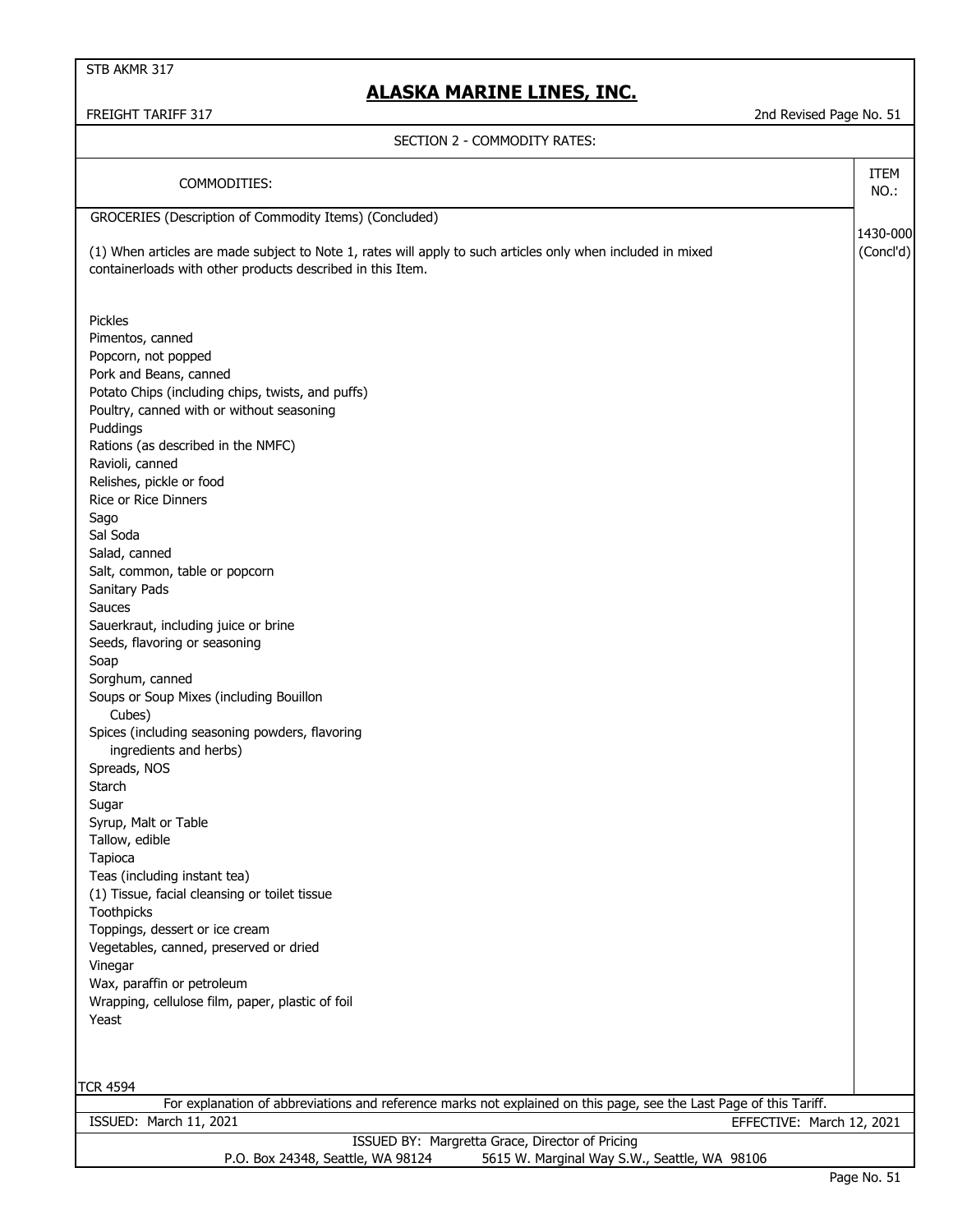STB AKMR 317

# **ALASKA MARINE LINES, INC.**

FREIGHT TARIFF 317 3rd Revised Page No. 52

| SECTION 2 - COMMODITY RATES: |                                                                                                                                                                                                                                                                                        |                                                      |                  |                  |          |
|------------------------------|----------------------------------------------------------------------------------------------------------------------------------------------------------------------------------------------------------------------------------------------------------------------------------------|------------------------------------------------------|------------------|------------------|----------|
|                              | COMMODITIES:                                                                                                                                                                                                                                                                           | FROM SEATTLE, WASHINGTON<br>TO REGULAR POINTS, VIZ.: |                  | <b>ITEM</b>      |          |
|                              |                                                                                                                                                                                                                                                                                        | <b>ARCTIC 1</b>                                      | <b>ARCTIC 2</b>  | <b>ARCTIC 3</b>  | NO.:     |
|                              | HOUSEHOLD and PERSONAL EFFECTS, EMIGRANT'S<br>MOVABLES, as described in STB AKMR 100, series, Rule 560, used<br>(Second Hand), not for sale or speculation, the value of which is declared by<br>the shipper, on the bill of lading at point of origin, not to exceed \$.10 per pound. |                                                      |                  |                  | 1450-000 |
|                              |                                                                                                                                                                                                                                                                                        | 204.24<br>87.39                                      | 255.29<br>109.23 | 255.29<br>109.23 |          |
| NOTE 1.                      | LCL shipments will be accepted subject to the package requirements stated in STB AKMR 100, series, Rule 560.                                                                                                                                                                           |                                                      |                  |                  |          |
| NOTE 2.                      | Containerload rates apply to shipper load, consignee unload containers only. Carrier will not load nor unload<br>containerloads moving under this Item.                                                                                                                                |                                                      |                  |                  |          |
| NOTE 3.                      | Rates apply between Carrier's terminals only.                                                                                                                                                                                                                                          |                                                      |                  |                  |          |
| NOTE 4.                      | When Carrier is requested to provide access to containers so that Shipper may load/unload at Carrier's Seattle<br>Terminal, a charge will be assessed as specified in tariff STB AKMR 100, series, Rule 562.                                                                           |                                                      |                  |                  |          |
|                              |                                                                                                                                                                                                                                                                                        |                                                      |                  |                  |          |

TCR 4617

| . |                                                                                                                    |                              |
|---|--------------------------------------------------------------------------------------------------------------------|------------------------------|
|   | For explanation of abbreviations and reference marks not explained on this page, see the Last Page of this Tariff. |                              |
|   | ISSUED: December 15, 2021                                                                                          | EFFECTIVE: December 16, 2021 |
|   | ISSUED BY: Margretta Grace, Director of Pricing                                                                    |                              |
|   | 5615 W. Marginal Way S.W., Seattle, WA 98106<br>P.O. Box 24348, Seattle, WA 98124                                  |                              |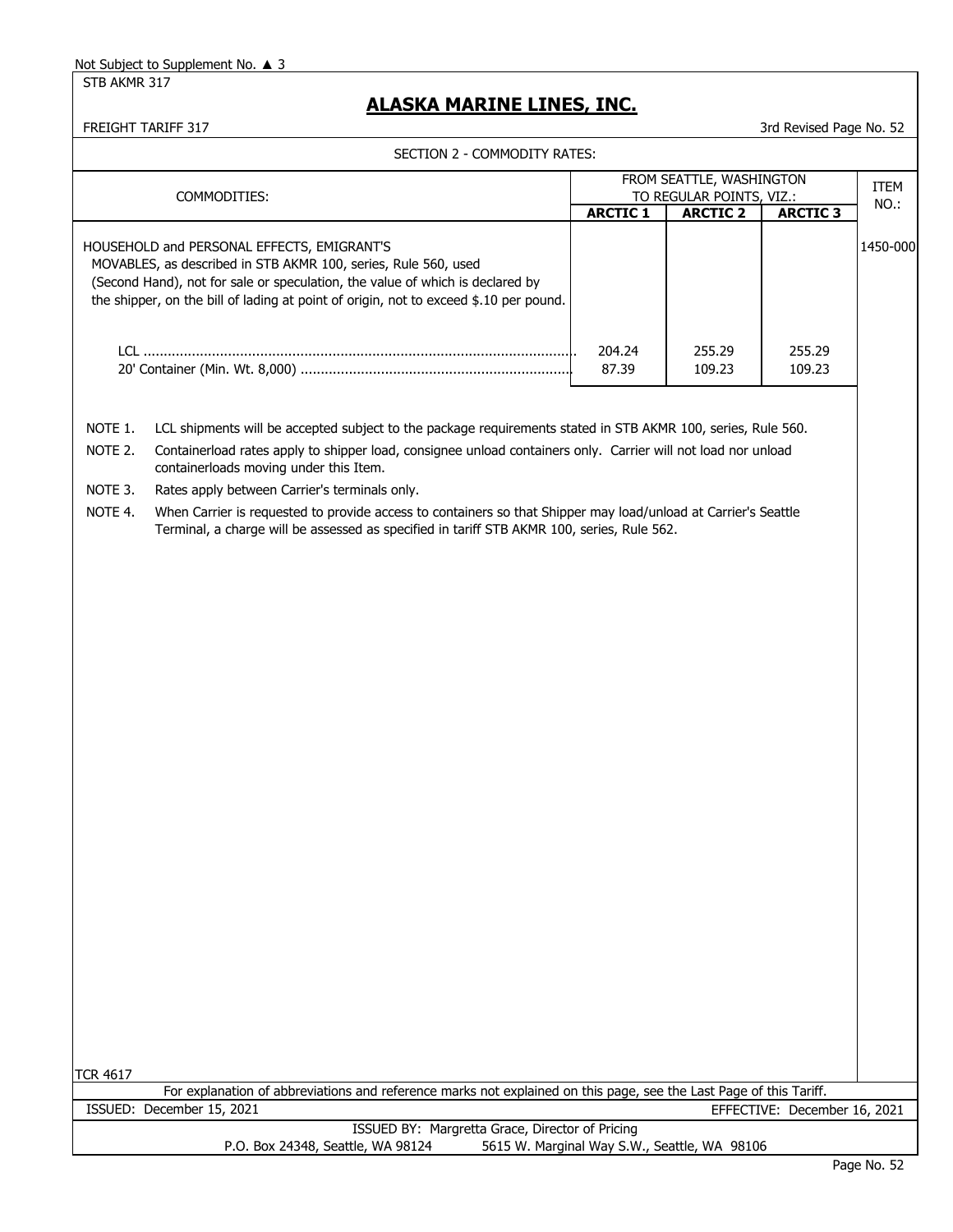STB AKMR 317

# **ALASKA MARINE LINES, INC.**

|                 | SECTION Z = COMPODIT FRATES.                                                                                                                                                                                                                                                                                                                                      |                 |                                                      |                              |             |
|-----------------|-------------------------------------------------------------------------------------------------------------------------------------------------------------------------------------------------------------------------------------------------------------------------------------------------------------------------------------------------------------------|-----------------|------------------------------------------------------|------------------------------|-------------|
|                 | COMMODITIES:                                                                                                                                                                                                                                                                                                                                                      |                 | FROM SEATTLE, WASHINGTON<br>TO REGULAR POINTS, VIZ.: |                              | <b>ITEM</b> |
|                 |                                                                                                                                                                                                                                                                                                                                                                   | <b>ARCTIC 1</b> | <b>ARCTIC 2</b>                                      | <b>ARCTIC 3</b>              | NO.:        |
|                 | HOUSES, BUILDINGS OR MODULARS, HOUSE TRAILERS,<br>MOBILE HOMES, SU or in SU sections, portable or fabricated<br>(with or without wheels and towing connection permanently attached).<br>Trailer, SU, with or without wheels, not exceeding 70'L or 14'W or 15'H                                                                                                   | \$82.02         | \$102.50                                             | \$102.50                     | 1460-000    |
|                 |                                                                                                                                                                                                                                                                                                                                                                   |                 |                                                      |                              |             |
| NOTE 1.         | Rates in dollars and cents per square foot of area occupied.                                                                                                                                                                                                                                                                                                      |                 |                                                      |                              |             |
| NOTE 2.         | Vehicles containing other than factory installed or permanently mounted equipment will not be accepted.                                                                                                                                                                                                                                                           |                 |                                                      |                              |             |
| NOTE 3.         | Freight charges must be paid prior to loading units to vessels.                                                                                                                                                                                                                                                                                                   |                 |                                                      |                              |             |
| NOTE 4.         | The square feet of area occupied shall be determined by measuring the width at the widest point (including eaves)<br>and by measuring the length at the longest point (including eaves and towing tongue).                                                                                                                                                        |                 |                                                      |                              |             |
| NOTE 5.         | <b>EXCEPTION TO RULE 568</b> . Provisions of Rule 568, Paragraphs I and II shall not apply.<br>Cargo exceeding 12' in height shall be subject to the provisions of Rule 568, Paragraph III (Over-Height).                                                                                                                                                         |                 |                                                      |                              |             |
| NOTE 6.         | <b>EXCEPTION TO RULE 574.</b> Carrier will not be liable for mechanical, frame or structural deficiencies, unless<br>through negligence of the Carrier. Carrier will not be liable for damage to frame or structure caused by overload of<br>contents loaded inside the trailer.                                                                                  |                 |                                                      |                              |             |
|                 | The Carrier reserves the right to purchase damaged trailer at a price not to exceed the market value at time of<br>acceptance in lieu of repairing said Item. The value will be determined by current market price at port of loading.<br>The Carrier's liability is limited to the economic loss on damaged trailer, to the difference of the market value after |                 |                                                      |                              |             |
|                 | the damage or cost of repair, whichever is lower.                                                                                                                                                                                                                                                                                                                 |                 |                                                      |                              |             |
|                 | Units received with plastic covered outside walls will not be accepted unless openings are securely covered with<br>plywood or similar substantial material. Carrier will not be responsible for damage caused by wind.                                                                                                                                           |                 |                                                      |                              |             |
| NOTE 7.         | Cargo exceeding 14' wide will be evaluated on a case-by-case basis.                                                                                                                                                                                                                                                                                               |                 |                                                      |                              |             |
|                 |                                                                                                                                                                                                                                                                                                                                                                   |                 |                                                      |                              |             |
|                 |                                                                                                                                                                                                                                                                                                                                                                   |                 |                                                      |                              |             |
|                 |                                                                                                                                                                                                                                                                                                                                                                   |                 |                                                      |                              |             |
|                 |                                                                                                                                                                                                                                                                                                                                                                   |                 |                                                      |                              |             |
|                 |                                                                                                                                                                                                                                                                                                                                                                   |                 |                                                      |                              |             |
|                 |                                                                                                                                                                                                                                                                                                                                                                   |                 |                                                      |                              |             |
|                 |                                                                                                                                                                                                                                                                                                                                                                   |                 |                                                      |                              |             |
|                 |                                                                                                                                                                                                                                                                                                                                                                   |                 |                                                      |                              |             |
| <b>TCR 4617</b> |                                                                                                                                                                                                                                                                                                                                                                   |                 |                                                      |                              |             |
|                 | For explanation of abbreviations and reference marks not explained on this page, see the Last Page of this Tariff.                                                                                                                                                                                                                                                |                 |                                                      |                              |             |
|                 | ISSUED: December 15, 2021                                                                                                                                                                                                                                                                                                                                         |                 |                                                      | EFFECTIVE: December 16, 2021 |             |
|                 | ISSUED BY: Margretta Grace, Director of Pricing<br>P.O. Box 24348, Seattle, WA 98124                                                                                                                                                                                                                                                                              |                 | 5615 W. Marginal Way S.W., Seattle, WA 98106         |                              |             |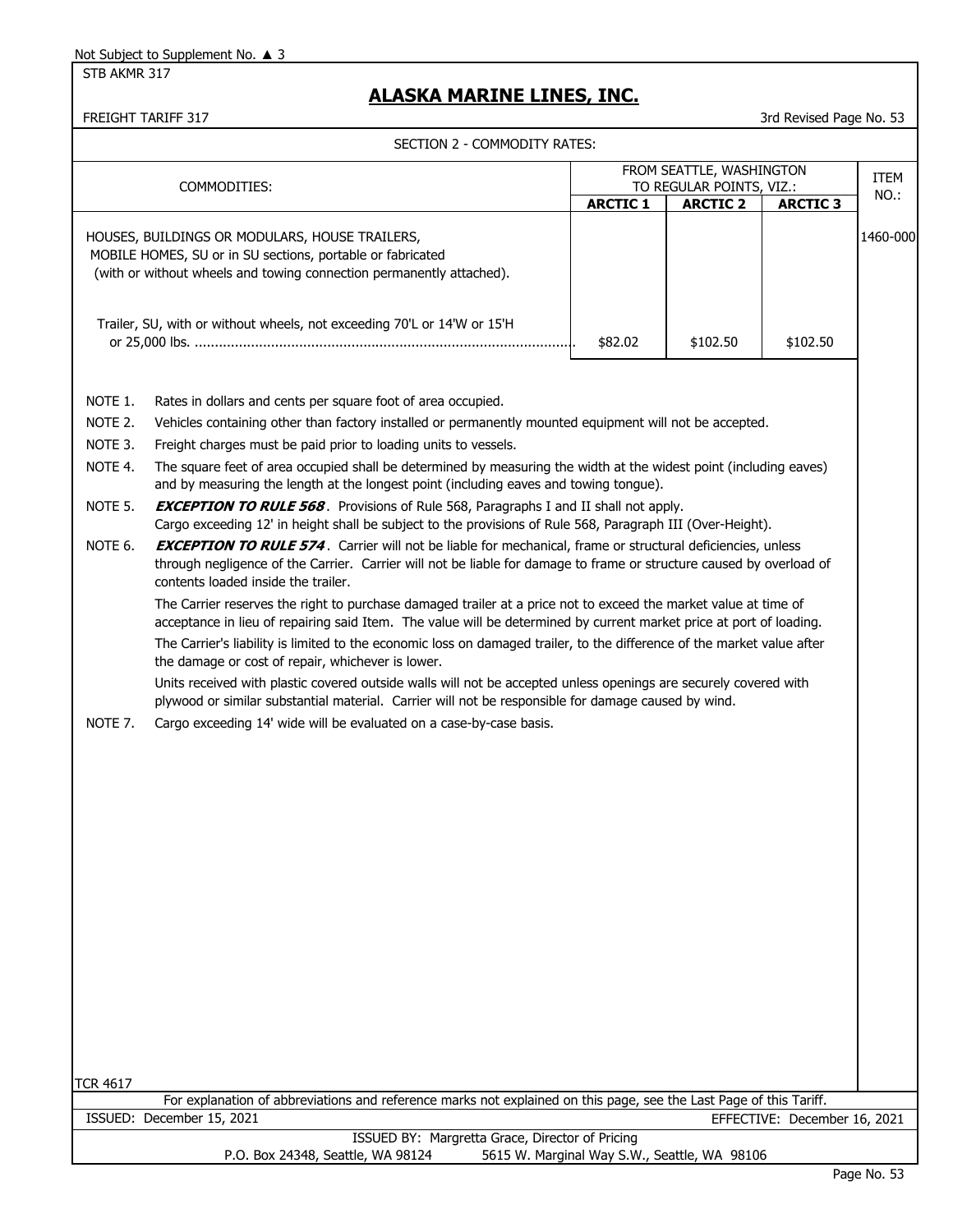STB AKMR 317

# **ALASKA MARINE LINES, INC.**

FREIGHT TARIFF 317 3rd Revised Page No. 54

| COMMODITIES:                                                                                                                                                                                                     |                   | FROM SEATTLE, WASHINGTON<br>TO REGULAR POINTS, VIZ.: |                   | <b>ITEM</b> |
|------------------------------------------------------------------------------------------------------------------------------------------------------------------------------------------------------------------|-------------------|------------------------------------------------------|-------------------|-------------|
|                                                                                                                                                                                                                  | <b>ARCTIC 1</b>   | <b>ARCTIC 2</b>                                      | <b>ARCTIC 3</b>   | NO.:        |
| INSULATING MATERIALS, as described under the heading<br>"Insulating Materials: in the NMFC, Batt or Bales.                                                                                                       |                   |                                                      |                   | 1470-000    |
|                                                                                                                                                                                                                  | 366.06            | 457.58                                               | 457.58            |             |
|                                                                                                                                                                                                                  | 275.14            | 343.93                                               | 343.93            |             |
|                                                                                                                                                                                                                  | 193.86<br>86.74   | 242.33<br>108.43                                     | 242.33<br>108.43  |             |
|                                                                                                                                                                                                                  |                   |                                                      |                   |             |
| INSULATING MATERIALS, Polystyrene, expanded or foamed, Rigid.                                                                                                                                                    |                   |                                                      |                   | 1470-001    |
|                                                                                                                                                                                                                  | (T)<br>\$3,744.00 | (T)<br>\$4,682.00                                    | (T)<br>\$4,682.00 |             |
| NOTE 1.<br>Rates are per 8' x 8' x 8' bundle.                                                                                                                                                                    |                   |                                                      |                   |             |
|                                                                                                                                                                                                                  |                   |                                                      |                   |             |
| Rate applies to freight received in bundles not less than $8' \times 8' \times 8'$ with plywood banded to top and bottom of each<br>bundle. Units must have wood dunnage, minimum 5-1/2" high, banded to bundle. |                   |                                                      |                   |             |
| NOTE 2.<br>NOTE 3.<br><b>EXCEPTION:</b> Rule 959 (Transfer of Lading). Rates include transfer of lading.                                                                                                         |                   |                                                      |                   |             |
|                                                                                                                                                                                                                  |                   |                                                      |                   |             |
|                                                                                                                                                                                                                  |                   |                                                      |                   |             |
|                                                                                                                                                                                                                  |                   |                                                      |                   |             |
|                                                                                                                                                                                                                  |                   |                                                      |                   |             |
|                                                                                                                                                                                                                  |                   |                                                      |                   |             |
|                                                                                                                                                                                                                  |                   |                                                      |                   |             |
|                                                                                                                                                                                                                  |                   |                                                      |                   |             |
|                                                                                                                                                                                                                  |                   |                                                      |                   |             |
|                                                                                                                                                                                                                  |                   |                                                      |                   |             |
|                                                                                                                                                                                                                  |                   |                                                      |                   |             |
|                                                                                                                                                                                                                  |                   |                                                      |                   |             |
|                                                                                                                                                                                                                  |                   |                                                      |                   |             |
| <b>TCR 4617</b><br>For explanation of abbreviations and reference marks not explained on this page, see the Last Page of this Tariff.                                                                            |                   |                                                      |                   |             |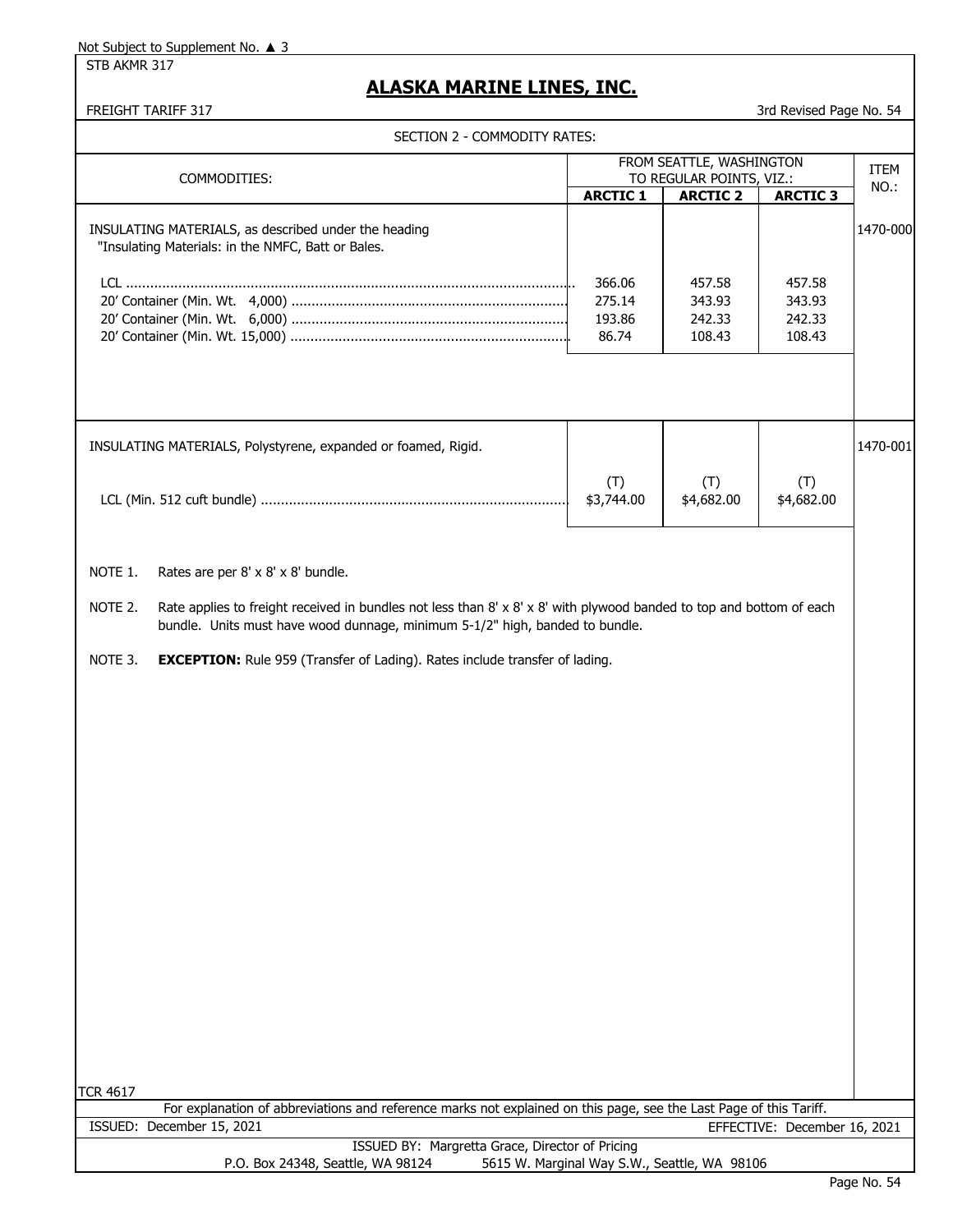STB AKMR 317

# **ALASKA MARINE LINES, INC.**

|                                                                                                                                                                                                                                                                                                                                                                                                                                                                                                  | SECTION 2 - COMMODITY RATES:                                                                                                                                                                                                                                                                                                                                                                                |                                         |                                                 |                              |          |
|--------------------------------------------------------------------------------------------------------------------------------------------------------------------------------------------------------------------------------------------------------------------------------------------------------------------------------------------------------------------------------------------------------------------------------------------------------------------------------------------------|-------------------------------------------------------------------------------------------------------------------------------------------------------------------------------------------------------------------------------------------------------------------------------------------------------------------------------------------------------------------------------------------------------------|-----------------------------------------|-------------------------------------------------|------------------------------|----------|
|                                                                                                                                                                                                                                                                                                                                                                                                                                                                                                  |                                                                                                                                                                                                                                                                                                                                                                                                             |                                         | FROM SEATTLE, WASHINGTON                        | <b>ITEM</b>                  |          |
| COMMODITIES:                                                                                                                                                                                                                                                                                                                                                                                                                                                                                     |                                                                                                                                                                                                                                                                                                                                                                                                             | <b>ARCTIC 1</b>                         | TO REGULAR POINTS, VIZ.:<br><b>ARCTIC 2</b>     | <b>ARCTIC 3</b>              | NO.:     |
| IRON OR STEEL ARTICLES and ALUMINUM ARTICLES, as<br>described under the heading of Iron and Steel Articles or Aluminum                                                                                                                                                                                                                                                                                                                                                                           |                                                                                                                                                                                                                                                                                                                                                                                                             |                                         |                                                 |                              | 1480-000 |
|                                                                                                                                                                                                                                                                                                                                                                                                                                                                                                  |                                                                                                                                                                                                                                                                                                                                                                                                             | (T)<br>83.12<br>$\blacksquare$<br>49.40 | (T)<br>103.90<br>61.74                          | (T)<br>103.90<br>74.09       |          |
| NOTE 1.<br>Rates in this item apply to freight received at Carrier's terminal break bulk. Refer to Item 1200-000 for application<br>of rates for Shipper loaded platforms.<br>NOTE 2.<br><b>EXCEPTION:</b> Rule 959 (Transfer of Lading). Rates include transfer of lading.                                                                                                                                                                                                                      |                                                                                                                                                                                                                                                                                                                                                                                                             |                                         |                                                 |                              |          |
| IRON OR STEEL AND OTHER ARTICLES, Viz.:                                                                                                                                                                                                                                                                                                                                                                                                                                                          |                                                                                                                                                                                                                                                                                                                                                                                                             |                                         |                                                 |                              |          |
| Cutting Edges, grader or scraper, steel<br>Fittings, pipe or cast or wrought, n/e 24" inside<br>diameter<br>Lath, expanded<br>Lead, bar, block or ingot, also Sheet Lead in<br>packages<br><b>Nails</b><br>Pipe or Pipe Casting, cast or wrought, n/e 24" in<br>diameter<br>Pipe, Iron or Steel, n/e 12" outside diameter<br>Buckets, Conveying, Dredging, Dumping, or Hoisting<br>Buildings, Metal, KD<br>Burn Boxes, KD<br>Dredging Machinery parts, rollers, screens, etc.<br><b>TCR 4617</b> | Roofing or Siding, Aluminum, not combined<br>with other materials<br>Roofing, steel<br><b>Tank Ends</b><br>Tanks, KD<br>Thermo-Syphons (Probes), (See Rule Hazardous Cargo,<br>Receipt of)<br>Tractor Attachments, cast, Viz. Idlers; Links;<br>Valves, Pipe, Iron or Steel<br>Welding Bars, Rods or Wire, including Welding electrodes<br>Fencing, chain link<br>Gabions, KD (Large Cage)<br>Siding, Vinyl |                                         | Pins; Rollers; Shoes; Tread; Springs; Equalizer |                              |          |
| For explanation of abbreviations and reference marks not explained on this page, see the Last Page of this Tariff.                                                                                                                                                                                                                                                                                                                                                                               |                                                                                                                                                                                                                                                                                                                                                                                                             |                                         |                                                 |                              |          |
| ISSUED: December 15, 2021                                                                                                                                                                                                                                                                                                                                                                                                                                                                        |                                                                                                                                                                                                                                                                                                                                                                                                             |                                         |                                                 | EFFECTIVE: December 16, 2021 |          |
| ISSUED BY: Margretta Grace, Director of Pricing<br>P.O. Box 24348, Seattle, WA 98124                                                                                                                                                                                                                                                                                                                                                                                                             |                                                                                                                                                                                                                                                                                                                                                                                                             |                                         | 5615 W. Marginal Way S.W., Seattle, WA 98106    |                              |          |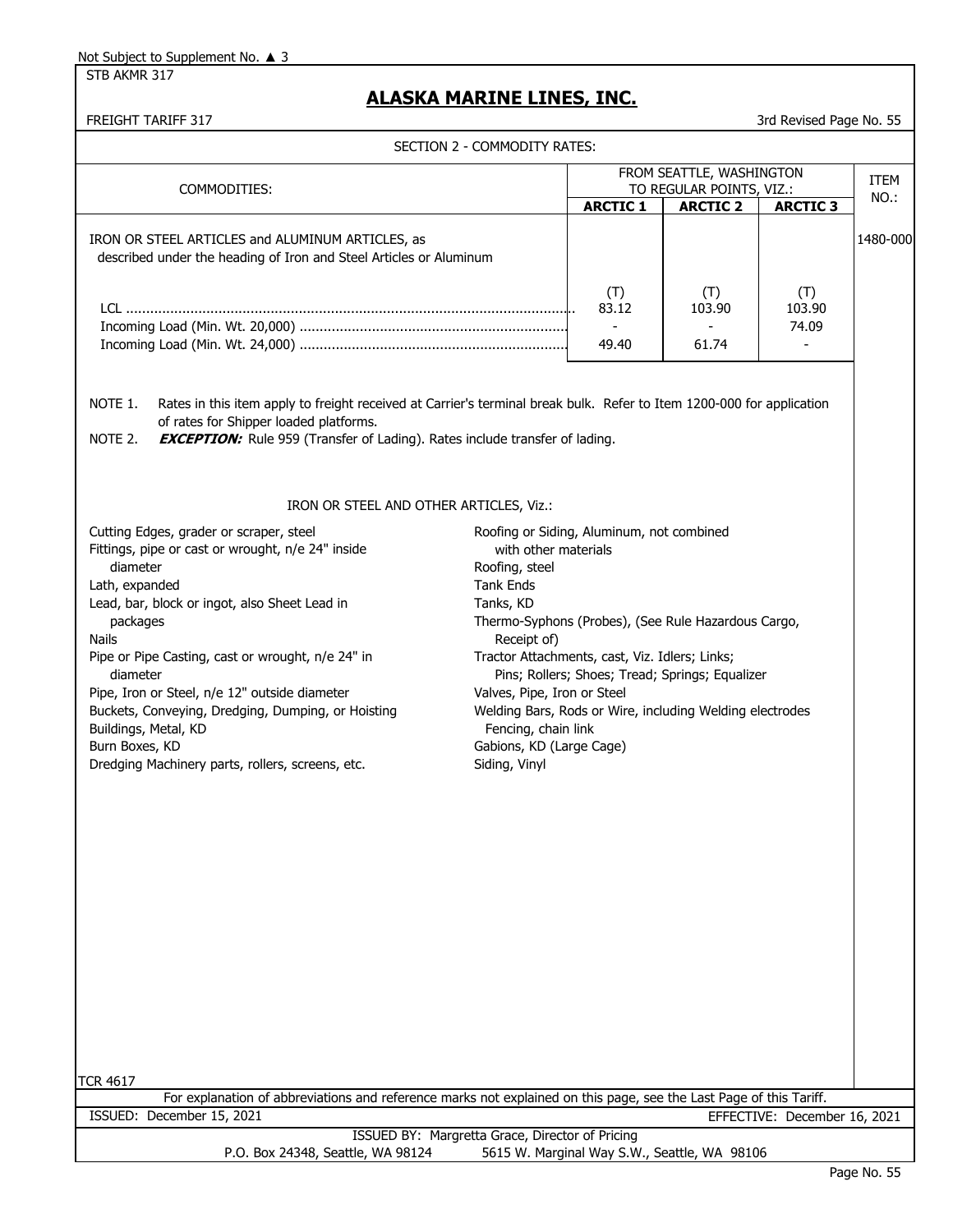STB AKMR 317

# **ALASKA MARINE LINES, INC.**

|                                                                                                                                                                                                                                                          | SECTION 2 - COMMODITY RATES:             |                                                            |                                |             |
|----------------------------------------------------------------------------------------------------------------------------------------------------------------------------------------------------------------------------------------------------------|------------------------------------------|------------------------------------------------------------|--------------------------------|-------------|
| COMMODITIES:                                                                                                                                                                                                                                             |                                          | FROM SEATTLE, WASHINGTON<br>TO REGULAR POINTS, VIZ.:       |                                | <b>ITEM</b> |
|                                                                                                                                                                                                                                                          | <b>ARCTIC 1</b>                          | <b>ARCTIC 2</b>                                            | <b>ARCTIC 3</b>                | NO.:        |
| LUMBER, Soft, Rough or Surfaced, NOS,: CROSS ARMS; TIES;<br>LATH; SURVEY STAKES; BEAMS or TIMBERS, laminated or built<br>up wood, in the rough, straight or dimensional.                                                                                 |                                          |                                                            |                                | 1510-000    |
|                                                                                                                                                                                                                                                          | (T)<br>79.65<br>$\sim$<br>61.32<br>56.50 | (T)<br>99.58<br>$\overline{\phantom{0}}$<br>76.66<br>70.63 | (T)<br>99.58<br>91.99<br>70.63 |             |
| NOTE 1.<br>Rates in this item apply to freight received at Carrier's terminal break bulk. Refer to Item 1200-000 for application<br>of Shipper Loaded platform rates.                                                                                    |                                          |                                                            |                                |             |
| Freight must be delivered in banded units as close to 4 feet in width as possible. Units must have dunnage of at<br>NOTE 2.<br>least 3-1/2" high banded to each unit. Dunnage shall be spaced to prevent sagging of the unit, approximately every<br>6'. |                                          |                                                            |                                |             |
| NOTE 3.<br><b>EXCEPTION:</b> Rule 959 (Transfer of Lading). Rates include transfer of lading.                                                                                                                                                            |                                          |                                                            |                                |             |
|                                                                                                                                                                                                                                                          |                                          |                                                            |                                |             |
|                                                                                                                                                                                                                                                          |                                          |                                                            |                                |             |
|                                                                                                                                                                                                                                                          |                                          |                                                            |                                |             |
|                                                                                                                                                                                                                                                          |                                          |                                                            |                                |             |
|                                                                                                                                                                                                                                                          |                                          |                                                            |                                |             |
|                                                                                                                                                                                                                                                          |                                          |                                                            |                                |             |
|                                                                                                                                                                                                                                                          |                                          |                                                            |                                |             |
|                                                                                                                                                                                                                                                          |                                          |                                                            |                                |             |
|                                                                                                                                                                                                                                                          |                                          |                                                            |                                |             |
|                                                                                                                                                                                                                                                          |                                          |                                                            |                                |             |
|                                                                                                                                                                                                                                                          |                                          |                                                            |                                |             |
| TCR 4617                                                                                                                                                                                                                                                 |                                          |                                                            |                                |             |
| For explanation of abbreviations and reference marks not explained on this page, see the Last Page of this Tariff.<br>ISSUED: December 15, 2021                                                                                                          |                                          |                                                            | EFFECTIVE: December 16, 2021   |             |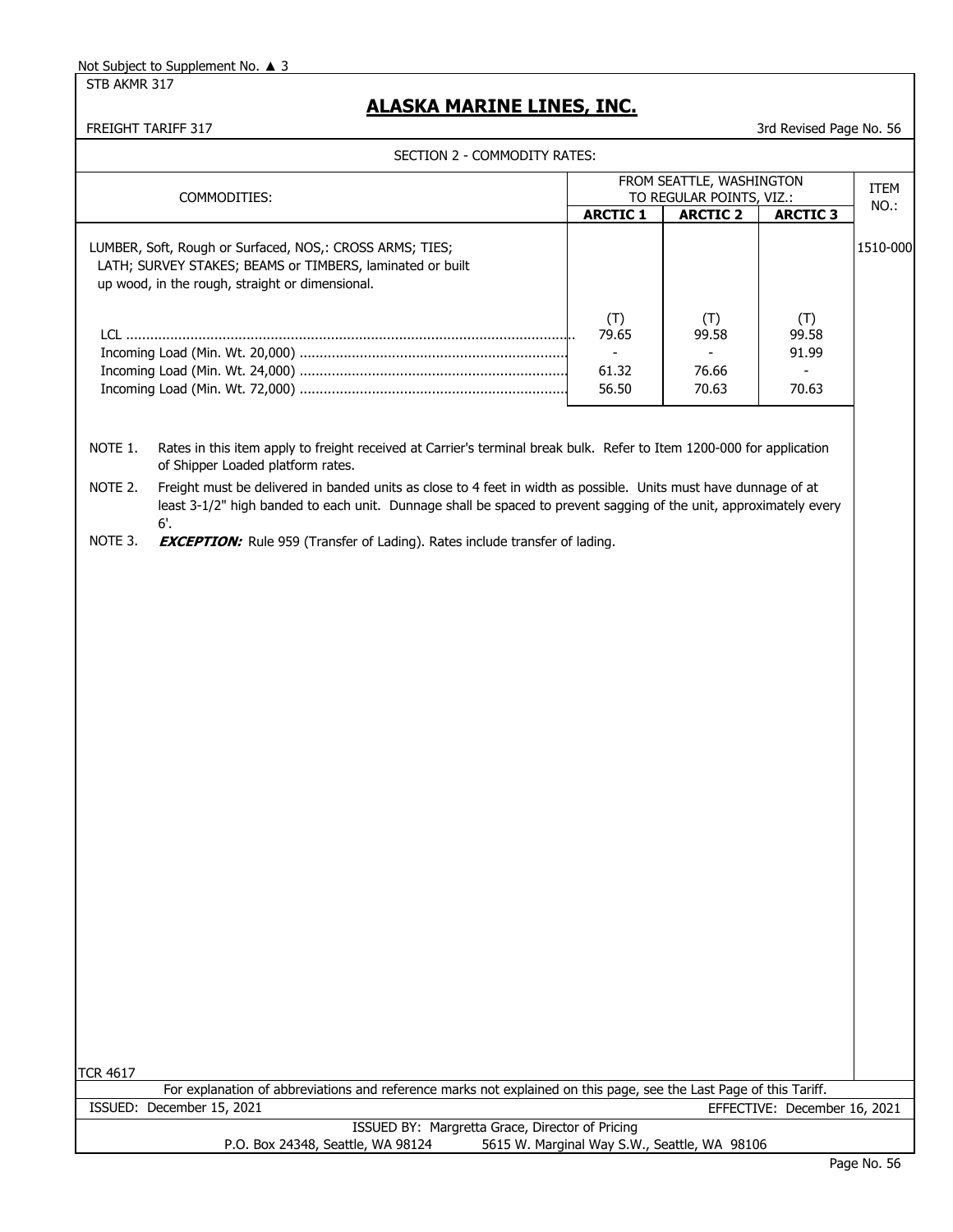STB AKMR 317

# **ALASKA MARINE LINES, INC.**

|                 | SECTION 2 - COMMODITY RATES:                                                                                                                                                                                                                                    |                                              |                                                      |                                    |          |
|-----------------|-----------------------------------------------------------------------------------------------------------------------------------------------------------------------------------------------------------------------------------------------------------------|----------------------------------------------|------------------------------------------------------|------------------------------------|----------|
|                 | COMMODITIES:                                                                                                                                                                                                                                                    |                                              | FROM SEATTLE, WASHINGTON<br>TO REGULAR POINTS, VIZ.: |                                    | ITEM     |
|                 |                                                                                                                                                                                                                                                                 | <b>ARCTIC 1</b>                              | <b>ARCTIC 2</b>                                      | <b>ARCTIC 3</b>                    | NO.:     |
|                 | LUMBER, Viz.: Poles and piling, treated or untreated                                                                                                                                                                                                            |                                              |                                                      |                                    | 1510-001 |
|                 |                                                                                                                                                                                                                                                                 | 79.95                                        | 99.92                                                | 99.92                              |          |
|                 |                                                                                                                                                                                                                                                                 | 78.74                                        | 98.42                                                | 118.10<br>$\overline{\phantom{a}}$ |          |
| NOTE 1.         | Shipper must show number of poles or pilings in each group together with the gross length of both poles or piling.<br>The total gross weight of the entire shipment, of all sizes shipped, will be used to determine the rate basis for each<br>length shipped. |                                              |                                                      |                                    |          |
| NOTE 2.         | Rates apply to lengths up to 24' in length. Lengths exceeding 24' will be subject to over dimension charges in<br><b>Rule 568.</b>                                                                                                                              |                                              |                                                      |                                    |          |
| NOTE 3.         | <b>EXCEPTION:</b> Rule 959 (Transfer of Lading). Rate includes transfer of lading when cargo is received in unitized<br>bundles suitable for direct transfer to Carrier's equipment.                                                                            |                                              |                                                      |                                    |          |
|                 |                                                                                                                                                                                                                                                                 |                                              |                                                      |                                    |          |
|                 |                                                                                                                                                                                                                                                                 |                                              |                                                      |                                    |          |
|                 |                                                                                                                                                                                                                                                                 |                                              |                                                      |                                    |          |
|                 |                                                                                                                                                                                                                                                                 |                                              |                                                      |                                    |          |
|                 |                                                                                                                                                                                                                                                                 |                                              |                                                      |                                    |          |
|                 |                                                                                                                                                                                                                                                                 |                                              |                                                      |                                    |          |
|                 |                                                                                                                                                                                                                                                                 |                                              |                                                      |                                    |          |
|                 |                                                                                                                                                                                                                                                                 |                                              |                                                      |                                    |          |
|                 |                                                                                                                                                                                                                                                                 |                                              |                                                      |                                    |          |
|                 |                                                                                                                                                                                                                                                                 |                                              |                                                      |                                    |          |
|                 |                                                                                                                                                                                                                                                                 |                                              |                                                      |                                    |          |
|                 |                                                                                                                                                                                                                                                                 |                                              |                                                      |                                    |          |
|                 |                                                                                                                                                                                                                                                                 |                                              |                                                      |                                    |          |
|                 |                                                                                                                                                                                                                                                                 |                                              |                                                      |                                    |          |
| <b>TCR 4617</b> |                                                                                                                                                                                                                                                                 |                                              |                                                      |                                    |          |
|                 | For explanation of abbreviations and reference marks not explained on this page, see the Last Page of this Tariff.                                                                                                                                              |                                              |                                                      |                                    |          |
|                 | ISSUED: December 15, 2021                                                                                                                                                                                                                                       |                                              |                                                      | EFFECTIVE: December 16, 2021       |          |
|                 | ISSUED BY: Margretta Grace, Director of Pricing<br>P.O. Box 24348, Seattle, WA 98124                                                                                                                                                                            | 5615 W. Marginal Way S.W., Seattle, WA 98106 |                                                      |                                    |          |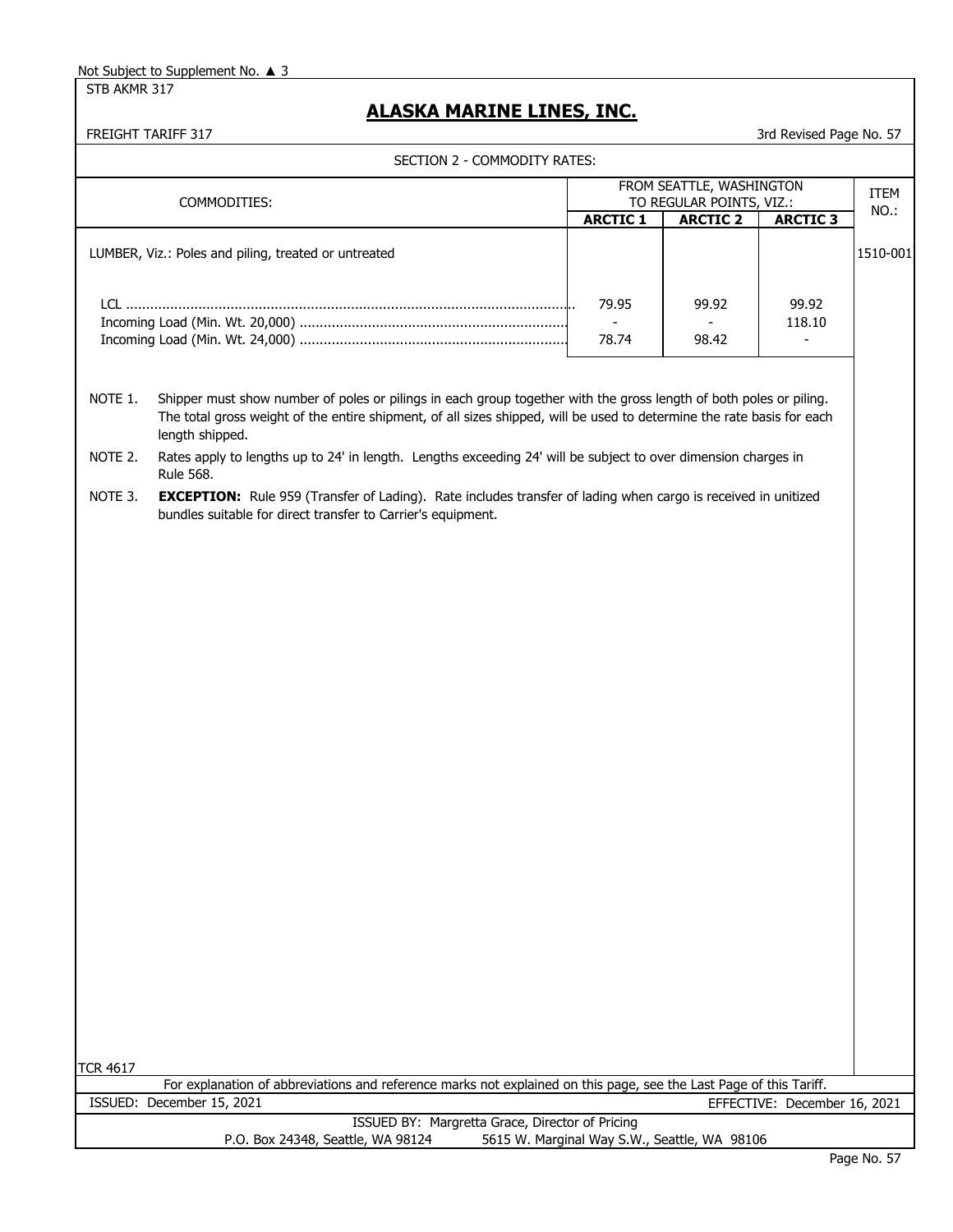STB AKMR 317

# **ALASKA MARINE LINES, INC.**

FREIGHT TARIFF 317 5th Revised Page No. 58

#### SECTION 2 - COMMODITY RATES:

| COMMODITIES:                                                                                                 |                 | FROM SEATTLE, WASHINGTON<br>TO REGULAR POINTS, VIZ.: |                 | <b>ITEM</b> |
|--------------------------------------------------------------------------------------------------------------|-----------------|------------------------------------------------------|-----------------|-------------|
|                                                                                                              | <b>ARCTIC 1</b> | <b>ARCTIC 2</b>                                      | <b>ARCTIC 3</b> | NO.:        |
| MACHINERY and OTHER ARTICLES, Not Self-Propelled, as<br>described below: (See Notes 1 through 3)             |                 |                                                      |                 | 1520-000    |
| 20' Shipper Loaded Container or Platform (Min. Wt. 16,000 Lbs.)<br>Per Single Piece: (Rates per square foot) | 82.67           | 103.34                                               | 103.34          |             |
|                                                                                                              | 99.99           | 124.98                                               | 124.98          |             |
|                                                                                                              | 109.99          | 137.49                                               | 137.49          |             |
|                                                                                                              | 126.49          | 158.12                                               | 158.12          |             |
| Min. Wt. 40,000 lbs, Not exceeding 50,000 lbs.                                                               | 145.46          | 181.82                                               | 181.82          |             |

NOTE 1. Square foot rates are not subject to over dimension charges in Rule 568.

NOTE 2. Single pieces of machinery exceeding 50,000 pounds will be considered on a case-by-case basis.

TCR 4617

Item Continued on Next Page.

|                                   | For explanation of abbreviations and reference marks not explained on this page, see the Last Page of this Tariff. |
|-----------------------------------|--------------------------------------------------------------------------------------------------------------------|
| ISSUED: December 15, 2021         | EFFECTIVE: December 16, 2021                                                                                       |
|                                   | ISSUED BY: Margretta Grace, Director of Pricing                                                                    |
| P.O. Box 24348, Seattle, WA 98124 | 5615 W. Marginal Way S.W., Seattle, WA 98106                                                                       |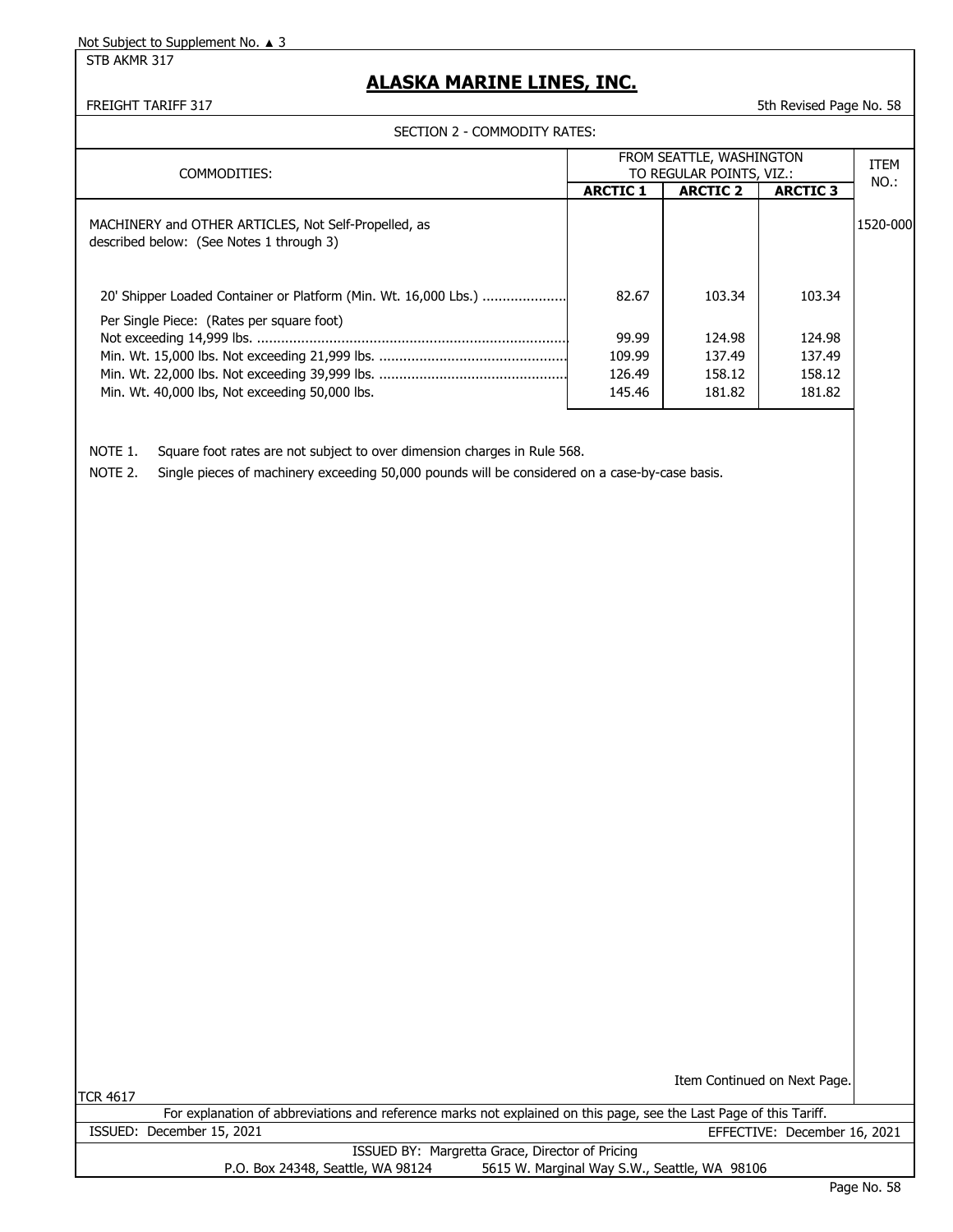STB AKMR 317

### **ALASKA MARINE LINES, INC.**

#### FREIGHT TARIFF 317 2nd Revised Page No. 59

#### SECTION 2 - COMMODITY RATES:

MACHINERY AND OTHER ARTICLES, Not Self-Propelled (Concluded) 1520-000 (Concl'd) Blades, Scraper or Bulldozer **LCM** Landing Craft Boilers, power and the control of the control of the control of the control of the control of the control of the control of the control of the control of the control of the control of the control of the control of the cont Buckets, Aerial Tram, Dredge, Dipper Ore Elevator Lugs, Tractor Tread Burn Boxes, SU **Burn Boxes, SU** Annual Machines or Machinery, Cannery, Viz.: Casing, Drill clinchers, fillers, flanging machines, patching Compressors, Air tables, reforming machines, seamers, vacuum Cranes, Crawler or Tracked closing machines, vacuum pumps, weighing Crushers, Ore machines Derricks Pumps, NOS Dippers, Power Shovel **Scales** Scales Drums, Winch Tractors and Loaders, combined Engines, Steam or Internal Combustion, stationary Tractor Attachments, Viz.: Idlers, Links, tread; or portable, including Hoisting Engines and Pins, tread; Rollers; Shoes; Tread, Springs, Traction Engines, including Marine Engines, but not equalizer including Outboard Motors, Aircraft or Transformers Automobile Engines **Track** Track Track Track Generators or Generator Engines, combined, Trucks, lift motor electric, each weighing 1,000 pounds or more Welding Machines Winches COMMODITIES: MACHINERY AND PARTS THEREOF, VIZ.: ITEM NO.:

TCR 4594

For explanation of abbreviations and reference marks not explained on this page, see the Last Page of this Tariff. ISSUED: March 11, 2021 EFFECTIVE: March 12, 2021

> ISSUED BY: Margretta Grace, Director of Pricing P.O. Box 24348, Seattle, WA 98124 5615 W. Marginal Way S.W., Seattle, WA 98106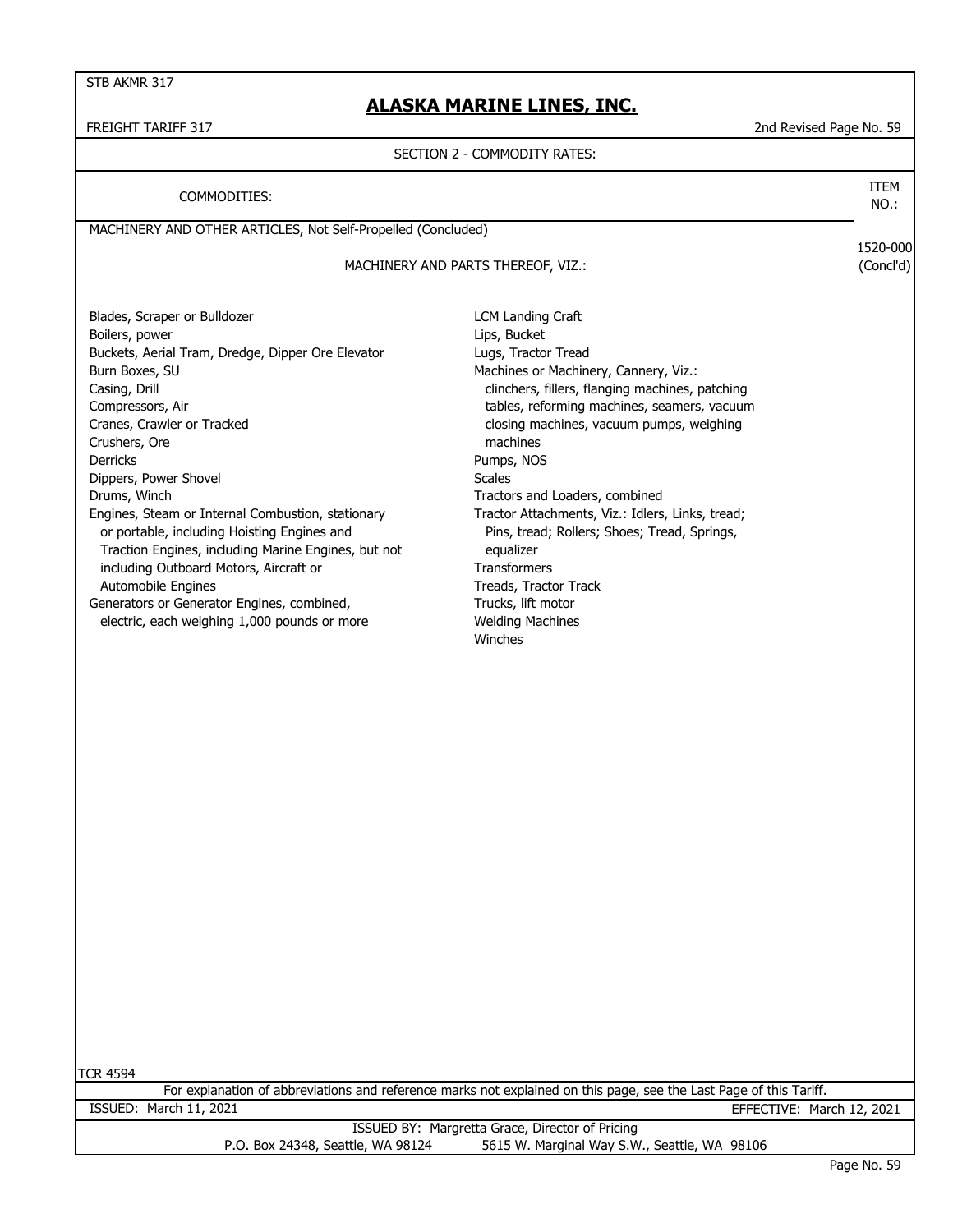STB AKMR 317

# **ALASKA MARINE LINES, INC.**

FREIGHT TARIFF 317 **All and Struck and Struck and Struck and Struck and Struck and Struck and All and Struck and All and Struck and All and Struck and All and Struck and All and Struck and All and Struck and All and Struck** 

#### SECTION 2 - COMMODITY RATES:

| COMMODITIES:                                                                                                 |                 | FROM SEATTLE, WASHINGTON<br>TO REGULAR POINTS, VIZ.: |                 | ITEM     |
|--------------------------------------------------------------------------------------------------------------|-----------------|------------------------------------------------------|-----------------|----------|
|                                                                                                              | <b>ARCTIC 1</b> | <b>ARCTIC 2</b>                                      | <b>ARCTIC 3</b> | NO.:     |
| MACHINERY, SELF-PROPELLED<br>(See Notes 1 through 4)                                                         |                 |                                                      |                 | 1520-002 |
| 20' Shipper Loaded Container or Platform (Min. Wt. 16,000 Lbs.)<br>Per Single Piece: (Rates per square foot) | 82.67           | 103.34                                               | 103.34          |          |
|                                                                                                              | 99.99           | 124.98                                               | 124.98          |          |
|                                                                                                              | 109.99          | 137.49                                               | 137.49          |          |
|                                                                                                              | 126.49          | 158.12                                               | 158.12          |          |
| Min. Wt. 40,000 lbs, Not exceeding 50,000 lbs.                                                               | 145.46          | 181.82                                               | 181.82          |          |

NOTE 1. Square foot rates are not subject to over dimension charges in Rule 568.

NOTE 2. If through no fault of the Carrier, a self propelled piece of machinery is inoperable, a charge will be assessed as specified in tariff STB AKMR 100, series, Rule 987.

NOTE 3. Single pieces of machinery exceeding 50,000 pounds will be considered on a case-by-case basis.

TCR 4617

For explanation of abbreviations and reference marks not explained on this page, see the Last Page of this Tariff. ISSUED: December 15, 2021 EFFECTIVE: December 16, 2021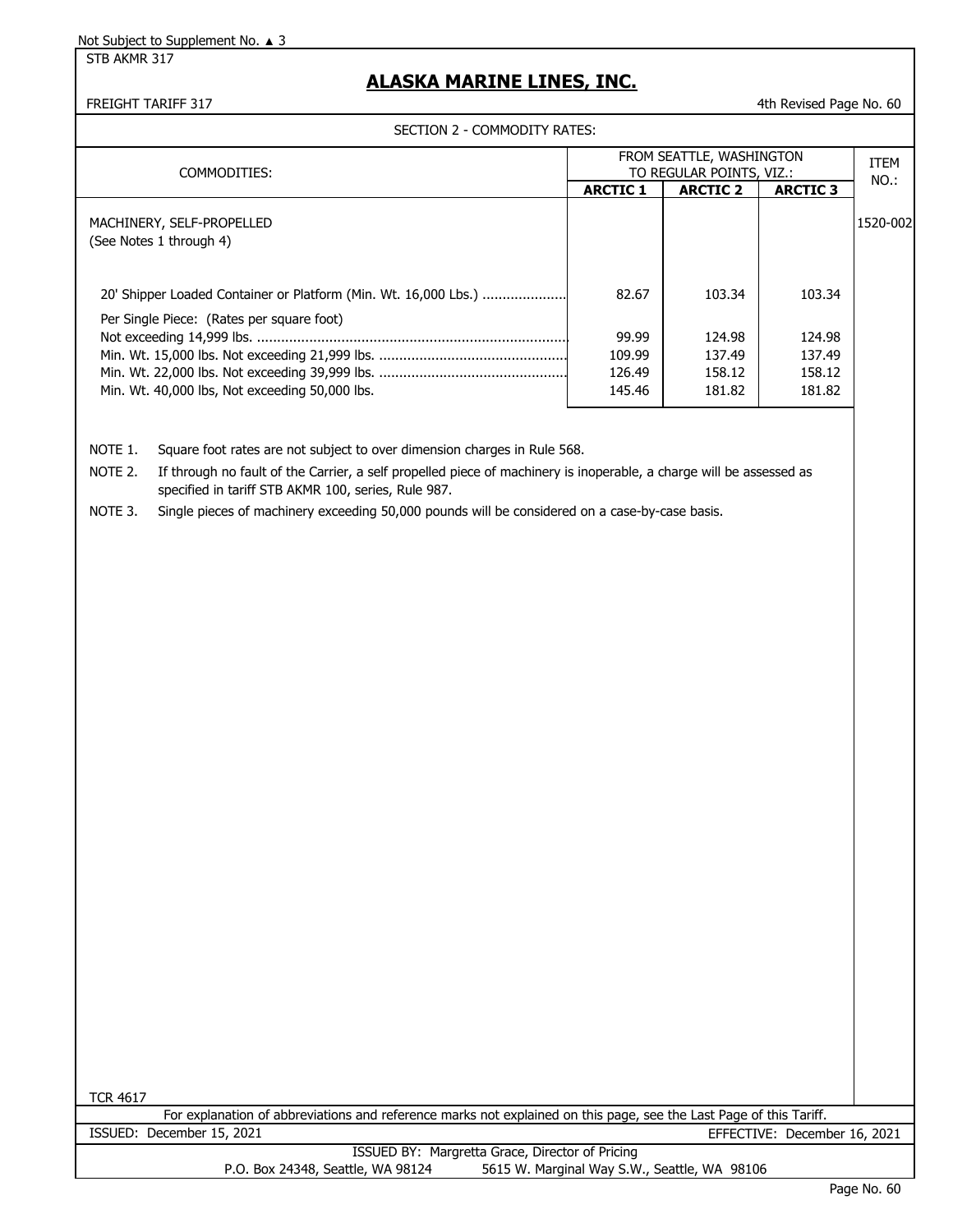STB AKMR 317

# **ALASKA MARINE LINES, INC.**

FREIGHT TARIFF 317 3rd Revised Page No. 61

### SECTION 2 - COMMODITY RATES:

|                 |                 |                 | <b>ITEM</b>                                          |
|-----------------|-----------------|-----------------|------------------------------------------------------|
|                 |                 |                 | NO.:                                                 |
| <b>ARCTIC 1</b> | <b>ARCTIC 2</b> | <b>ARCTIC 3</b> |                                                      |
|                 |                 |                 | 1590-000                                             |
| 68.92<br>50.40  | 86.16<br>62.98  | 86.16<br>75.58  |                                                      |
|                 |                 |                 | FROM SEATTLE, WASHINGTON<br>TO REGULAR POINTS, VIZ.: |

TCR 4617

|                                   | For explanation of abbreviations and reference marks not explained on this page, see the Last Page of this Tariff. |
|-----------------------------------|--------------------------------------------------------------------------------------------------------------------|
| ISSUED: December 15, 2021         | EFFECTIVE: December 16, 2021                                                                                       |
|                                   | ISSUED BY: Margretta Grace, Director of Pricing                                                                    |
| P.O. Box 24348, Seattle, WA 98124 | 5615 W. Marginal Way S.W., Seattle, WA 98106                                                                       |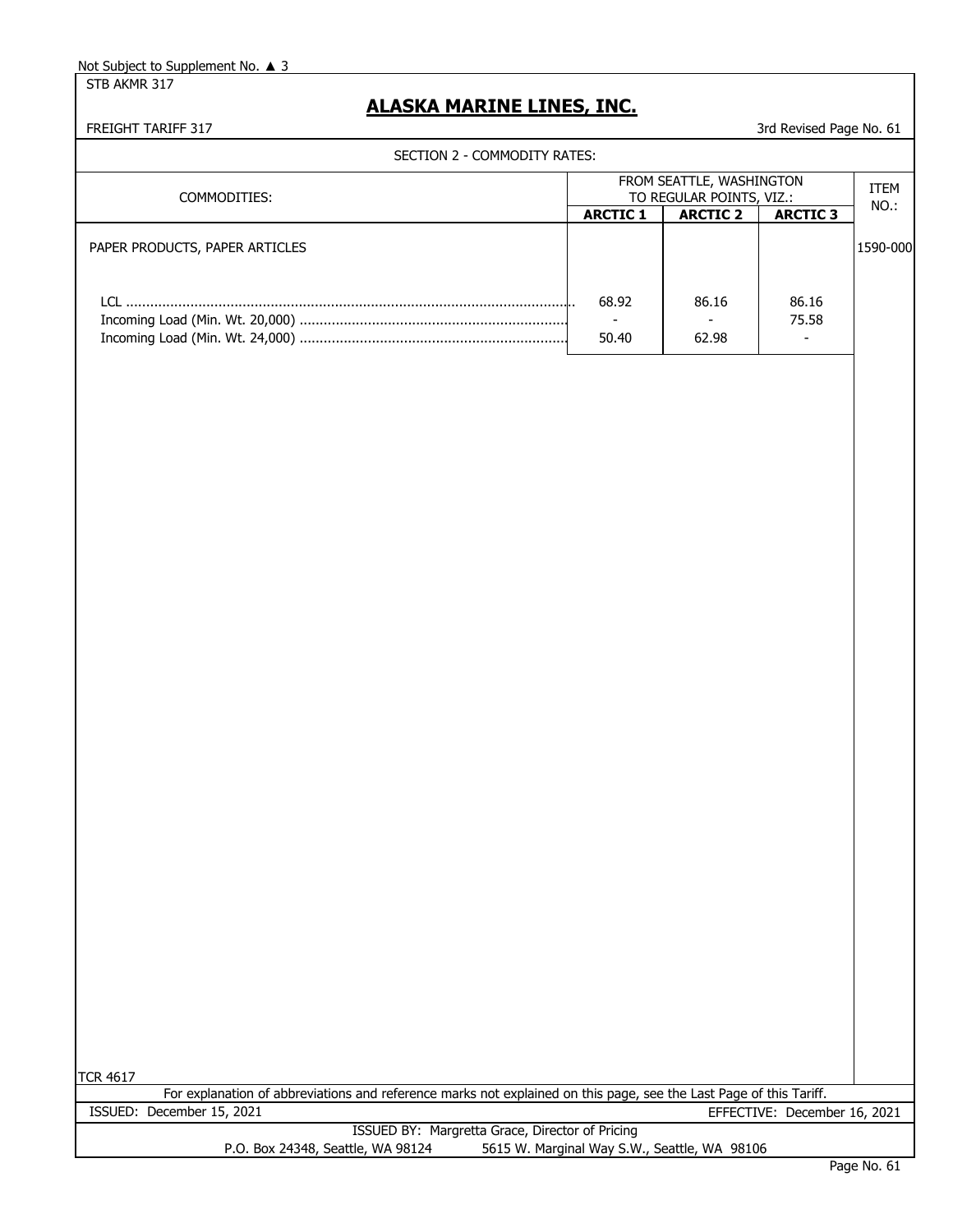STB AKMR 317

# **ALASKA MARINE LINES, INC.**

FREIGHT TARIFF 317 3rd Revised Page No. 62

|                                                                                                                                                                                                                                                                                                                  | SECTION 2 - COMMODITY RATES:                                                                                                                                                                                                                                |                 |                          |                                   |             |
|------------------------------------------------------------------------------------------------------------------------------------------------------------------------------------------------------------------------------------------------------------------------------------------------------------------|-------------------------------------------------------------------------------------------------------------------------------------------------------------------------------------------------------------------------------------------------------------|-----------------|--------------------------|-----------------------------------|-------------|
|                                                                                                                                                                                                                                                                                                                  |                                                                                                                                                                                                                                                             |                 | FROM SEATTLE, WASHINGTON |                                   | <b>ITEM</b> |
| COMMODITIES:                                                                                                                                                                                                                                                                                                     |                                                                                                                                                                                                                                                             | <b>ARCTIC 1</b> | TO REGULAR POINTS, VIZ.: |                                   | NO.:        |
| PAINTS, VARNISHES, LACQUERS AND OTHER articles as<br>described below:                                                                                                                                                                                                                                            |                                                                                                                                                                                                                                                             | 76.13           | <b>ARCTIC 2</b><br>95.18 | <b>ARCTIC 3</b><br>95.18<br>85.93 | 1580-000    |
|                                                                                                                                                                                                                                                                                                                  |                                                                                                                                                                                                                                                             | 57.29           | 71.60                    |                                   |             |
| PAINT AND OTHER ARTICLES, Viz.:                                                                                                                                                                                                                                                                                  |                                                                                                                                                                                                                                                             |                 |                          |                                   |             |
| Adhesives, NOS<br>Beads or spheres, highway parking, glass or<br><b>Bronzing Liquids</b><br>Colors, Motar or paint<br>Compounds, caulking or glazing<br>Compounds, paint lacquer or varnish,<br>removing or thinning<br>Kalsomine (calcimine) dry<br>Lacquers, liquid                                            | Paints, NOS, liquid, dry or cold water<br>Plasterboard Joint System consisting of<br>plastering compound with or without paper,<br>metal or fabric type<br>Shellacs, liquid<br>Sizing, wall<br>Stains, furniture, mortar or wood<br>Turpentine<br>Varnishes |                 |                          |                                   |             |
| Lead, red or white<br>Oil, Linseed                                                                                                                                                                                                                                                                               | Whitewash<br>Wood Filler                                                                                                                                                                                                                                    |                 |                          |                                   |             |
| PETROLEUM PRODUCTS, and OIL, Viz.: Asphalt;<br>Diesel oil; Fuel oil; Gasoline; Grease; Hydraulic fluid; Kerosene;<br>Lubricating oil; Naphtha and analogous inflammable oil; NOS;<br>Paint thinning oil; CLEANING SOLVENT, NOS, in packages<br>Lignin, in packages, in drums or shipping tanks. SEALER, Asphalt. |                                                                                                                                                                                                                                                             |                 |                          |                                   | 1600-000    |
|                                                                                                                                                                                                                                                                                                                  |                                                                                                                                                                                                                                                             | 74.23           | 92.79                    | 92.79                             |             |
|                                                                                                                                                                                                                                                                                                                  |                                                                                                                                                                                                                                                             |                 |                          | 93.06                             |             |
|                                                                                                                                                                                                                                                                                                                  |                                                                                                                                                                                                                                                             | 62.04           | 77.56                    |                                   |             |
| For Southbound shipments of used or Waste Oil & Petroleum Products, see Item 1760-004.<br>NOTE 1.<br><b>TCR 4617</b>                                                                                                                                                                                             |                                                                                                                                                                                                                                                             |                 |                          |                                   |             |
| For explanation of abbreviations and reference marks not explained on this page, see the Last Page of this Tariff.                                                                                                                                                                                               |                                                                                                                                                                                                                                                             |                 |                          |                                   |             |
| ISSUED: December 15, 2021                                                                                                                                                                                                                                                                                        | ISSUED BY: Margretta Grace, Director of Pricing                                                                                                                                                                                                             |                 |                          | EFFECTIVE: December 16, 2021      |             |

P.O. Box 24348, Seattle, WA 98124 5615 W. Marginal Way S.W., Seattle, WA 98106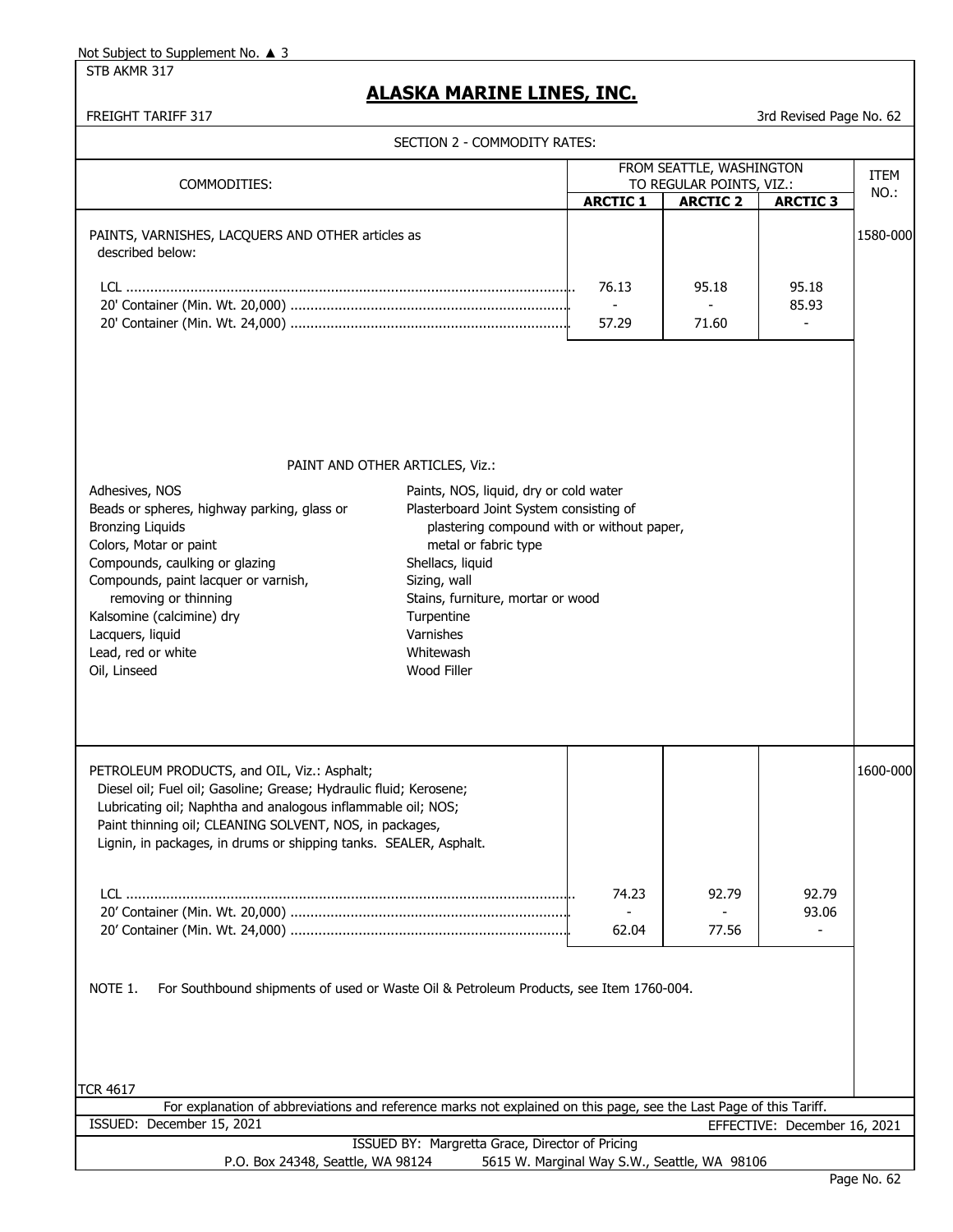STB AKMR 317

# **ALASKA MARINE LINES, INC.**

|                 | SECTION 2 - COMMODITY RATES:                                                                                                                                                                                                                                                                                                                                                                   |                            |                                                      |                              |          |
|-----------------|------------------------------------------------------------------------------------------------------------------------------------------------------------------------------------------------------------------------------------------------------------------------------------------------------------------------------------------------------------------------------------------------|----------------------------|------------------------------------------------------|------------------------------|----------|
|                 | COMMODITIES:                                                                                                                                                                                                                                                                                                                                                                                   |                            | FROM SEATTLE, WASHINGTON<br>TO REGULAR POINTS, VIZ.: |                              | ITEM     |
|                 |                                                                                                                                                                                                                                                                                                                                                                                                | <b>ARCTIC 1</b>            | <b>ARCTIC 2</b>                                      | <b>ARCTIC 3</b>              | NO.:     |
|                 | PIPE, Viz.: Culvert, Iron & Steel, or Aluminum, corrugated; Plastic<br>exceeding 6" in outside diameter                                                                                                                                                                                                                                                                                        |                            |                                                      |                              | 1610-000 |
|                 |                                                                                                                                                                                                                                                                                                                                                                                                | 138.20<br>162.92<br>274.57 | 172.76<br>203.65<br>343.19                           | 172.76<br>203.65<br>343.19   |          |
|                 |                                                                                                                                                                                                                                                                                                                                                                                                |                            |                                                      |                              |          |
| NOTE 1.         | When items described herein are shipped in Shipper loaded mixed container or platform loaded with items in<br>Item 1200-000, refer to Item 1200-000 for rate application.                                                                                                                                                                                                                      |                            |                                                      |                              |          |
| NOTE 2.         | Pipe must be banded into units or lifts for forklift handling, using steel banding not exceeding 20' long by 8' wide<br>by 8' high securely steel banded with at least 5-1/2" dunnage for forklift handling. Bundles not exceeding 4' in<br>width, which are to be shipped as LCL cargo, may utilize wood dunnage 3-1/2" high. Dunnage of 4" x 4" wood<br>material is required between layers. |                            |                                                      |                              |          |
| NOTE 3.         | <b>EXCEPTION:</b> Rule 959 (Transfer of Lading). Rate includes transfer of lading when cargo is received unitized in<br>bundles suitable for direct transfer to Carrier's equipment.                                                                                                                                                                                                           |                            |                                                      |                              |          |
|                 |                                                                                                                                                                                                                                                                                                                                                                                                |                            |                                                      |                              |          |
|                 |                                                                                                                                                                                                                                                                                                                                                                                                |                            |                                                      |                              |          |
|                 |                                                                                                                                                                                                                                                                                                                                                                                                |                            |                                                      |                              |          |
|                 |                                                                                                                                                                                                                                                                                                                                                                                                |                            |                                                      |                              |          |
|                 |                                                                                                                                                                                                                                                                                                                                                                                                |                            |                                                      |                              |          |
|                 |                                                                                                                                                                                                                                                                                                                                                                                                |                            |                                                      |                              |          |
|                 |                                                                                                                                                                                                                                                                                                                                                                                                |                            |                                                      |                              |          |
|                 |                                                                                                                                                                                                                                                                                                                                                                                                |                            |                                                      |                              |          |
|                 |                                                                                                                                                                                                                                                                                                                                                                                                |                            |                                                      |                              |          |
|                 |                                                                                                                                                                                                                                                                                                                                                                                                |                            |                                                      |                              |          |
|                 |                                                                                                                                                                                                                                                                                                                                                                                                |                            |                                                      |                              |          |
|                 |                                                                                                                                                                                                                                                                                                                                                                                                |                            |                                                      |                              |          |
|                 |                                                                                                                                                                                                                                                                                                                                                                                                |                            |                                                      |                              |          |
|                 |                                                                                                                                                                                                                                                                                                                                                                                                |                            |                                                      |                              |          |
|                 |                                                                                                                                                                                                                                                                                                                                                                                                |                            |                                                      |                              |          |
| <b>TCR 4617</b> |                                                                                                                                                                                                                                                                                                                                                                                                |                            |                                                      |                              |          |
|                 | For explanation of abbreviations and reference marks not explained on this page, see the Last Page of this Tariff.                                                                                                                                                                                                                                                                             |                            |                                                      |                              |          |
|                 | ISSUED: December 15, 2021                                                                                                                                                                                                                                                                                                                                                                      |                            |                                                      | EFFECTIVE: December 16, 2021 |          |
|                 | ISSUED BY: Margretta Grace, Director of Pricing<br>P.O. Box 24348, Seattle, WA 98124                                                                                                                                                                                                                                                                                                           |                            | 5615 W. Marginal Way S.W., Seattle, WA 98106         |                              |          |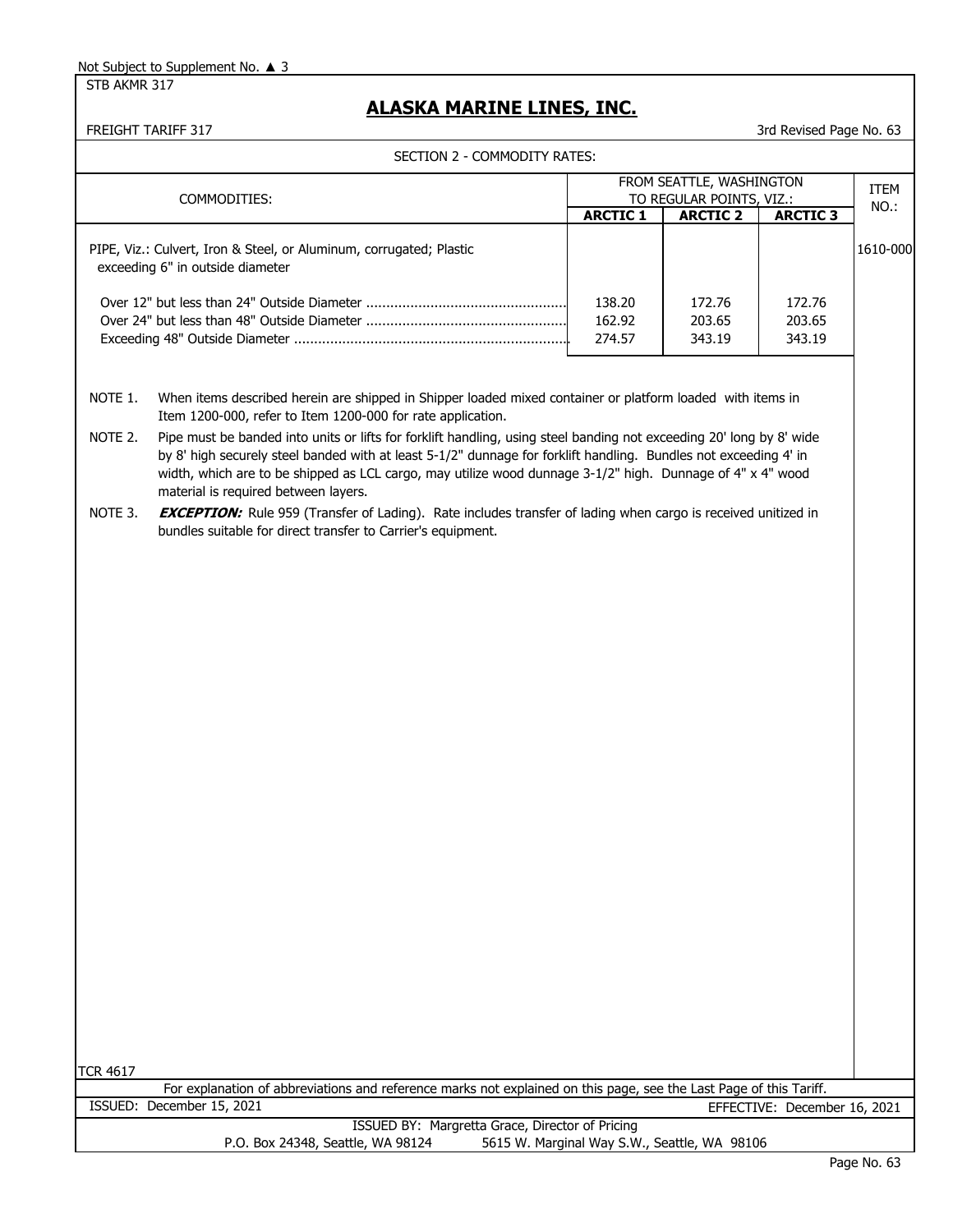STB AKMR 317

# **ALASKA MARINE LINES, INC.**

|                    | FREIGHT TARIFF 317                                                                                                                                                                                                                                                                                                                  |                                              |                          | 3rd Revised Page No. 64      |             |
|--------------------|-------------------------------------------------------------------------------------------------------------------------------------------------------------------------------------------------------------------------------------------------------------------------------------------------------------------------------------|----------------------------------------------|--------------------------|------------------------------|-------------|
|                    | SECTION 2 - COMMODITY RATES:                                                                                                                                                                                                                                                                                                        |                                              |                          |                              |             |
|                    |                                                                                                                                                                                                                                                                                                                                     |                                              | FROM SEATTLE, WASHINGTON |                              | <b>ITEM</b> |
|                    | COMMODITIES:                                                                                                                                                                                                                                                                                                                        | <b>ARCTIC 1</b>                              | TO REGULAR POINTS, VIZ.: |                              | NO.:        |
|                    |                                                                                                                                                                                                                                                                                                                                     |                                              | <b>ARCTIC 2</b>          | <b>ARCTIC 3</b>              |             |
|                    | PIPE, TUBING, or PIPE FITTINGS, NOS, insulation filled double wall                                                                                                                                                                                                                                                                  |                                              |                          |                              | 1610-003    |
|                    | construction, in Carrier approved bundles, with or without couplings                                                                                                                                                                                                                                                                |                                              |                          |                              |             |
|                    |                                                                                                                                                                                                                                                                                                                                     |                                              |                          |                              |             |
|                    |                                                                                                                                                                                                                                                                                                                                     |                                              |                          |                              |             |
|                    |                                                                                                                                                                                                                                                                                                                                     | 201.97<br>117.87                             | 252.44<br>147.34         | 252.44<br>147.34             |             |
|                    |                                                                                                                                                                                                                                                                                                                                     |                                              |                          |                              |             |
| NOTE 1.<br>NOTE 2. | The LCL rate will be subject to a minimum of 7 lbs. per cubic foot. Cubage shall be determined by multiplying the<br>greatest straight-line dimension of length, width and depth, including all projections.<br>A lift is a bundle not exceeding 8' wide by 8' high securely steel banded with at least 5-1/2" dunnage for forklift |                                              |                          |                              |             |
|                    | handling. Bundles not exceeding 4' in width, which are to be shipped as LCL cargo, may utilized wood dunnage                                                                                                                                                                                                                        |                                              |                          |                              |             |
| NOTE 3.            | 3-1/2" high.<br><b>EXCEPTION:</b> Rule 959 (Transfer of Lading). Rate includes transfer of lading when cargo is received unitized in<br>bundles suitable for direct transfer to Carrier's equipment.                                                                                                                                |                                              |                          |                              |             |
|                    |                                                                                                                                                                                                                                                                                                                                     |                                              |                          |                              |             |
|                    |                                                                                                                                                                                                                                                                                                                                     |                                              |                          |                              |             |
|                    |                                                                                                                                                                                                                                                                                                                                     |                                              |                          |                              |             |
|                    |                                                                                                                                                                                                                                                                                                                                     |                                              |                          |                              |             |
|                    |                                                                                                                                                                                                                                                                                                                                     |                                              |                          |                              |             |
|                    |                                                                                                                                                                                                                                                                                                                                     |                                              |                          |                              |             |
|                    |                                                                                                                                                                                                                                                                                                                                     |                                              |                          |                              |             |
|                    |                                                                                                                                                                                                                                                                                                                                     |                                              |                          |                              |             |
|                    |                                                                                                                                                                                                                                                                                                                                     |                                              |                          |                              |             |
|                    |                                                                                                                                                                                                                                                                                                                                     |                                              |                          |                              |             |
|                    |                                                                                                                                                                                                                                                                                                                                     |                                              |                          |                              |             |
|                    |                                                                                                                                                                                                                                                                                                                                     |                                              |                          |                              |             |
|                    |                                                                                                                                                                                                                                                                                                                                     |                                              |                          |                              |             |
|                    |                                                                                                                                                                                                                                                                                                                                     |                                              |                          |                              |             |
|                    |                                                                                                                                                                                                                                                                                                                                     |                                              |                          |                              |             |
|                    |                                                                                                                                                                                                                                                                                                                                     |                                              |                          |                              |             |
|                    |                                                                                                                                                                                                                                                                                                                                     |                                              |                          |                              |             |
|                    |                                                                                                                                                                                                                                                                                                                                     |                                              |                          |                              |             |
|                    |                                                                                                                                                                                                                                                                                                                                     |                                              |                          |                              |             |
|                    |                                                                                                                                                                                                                                                                                                                                     |                                              |                          |                              |             |
|                    |                                                                                                                                                                                                                                                                                                                                     |                                              |                          |                              |             |
|                    |                                                                                                                                                                                                                                                                                                                                     |                                              |                          |                              |             |
|                    |                                                                                                                                                                                                                                                                                                                                     |                                              |                          |                              |             |
|                    |                                                                                                                                                                                                                                                                                                                                     |                                              |                          |                              |             |
|                    |                                                                                                                                                                                                                                                                                                                                     |                                              |                          |                              |             |
|                    |                                                                                                                                                                                                                                                                                                                                     |                                              |                          |                              |             |
|                    |                                                                                                                                                                                                                                                                                                                                     |                                              |                          |                              |             |
| <b>TCR 4617</b>    | For explanation of abbreviations and reference marks not explained on this page, see the Last Page of this Tariff.                                                                                                                                                                                                                  |                                              |                          |                              |             |
|                    | ISSUED: December 15, 2021                                                                                                                                                                                                                                                                                                           |                                              |                          | EFFECTIVE: December 16, 2021 |             |
|                    | ISSUED BY: Margretta Grace, Director of Pricing                                                                                                                                                                                                                                                                                     |                                              |                          |                              |             |
|                    | P.O. Box 24348, Seattle, WA 98124                                                                                                                                                                                                                                                                                                   | 5615 W. Marginal Way S.W., Seattle, WA 98106 |                          |                              |             |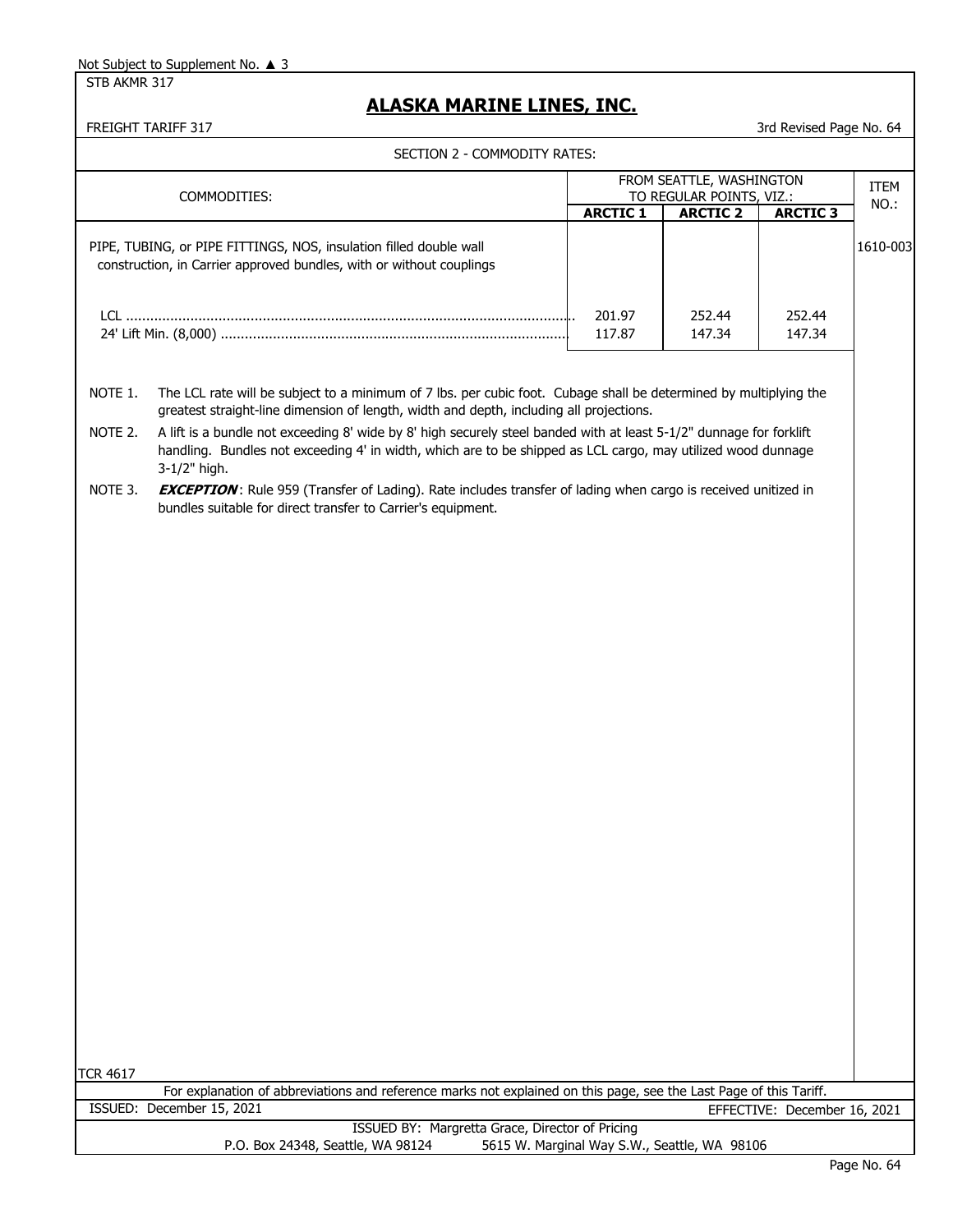STB AKMR 317

# **ALASKA MARINE LINES, INC.**

| SECTION 2 - COMMODITY RATES:                                                                                                                                          |                                                            |                                                            |                                |              |
|-----------------------------------------------------------------------------------------------------------------------------------------------------------------------|------------------------------------------------------------|------------------------------------------------------------|--------------------------------|--------------|
| COMMODITIES:                                                                                                                                                          |                                                            | FROM SEATTLE, WASHINGTON<br>TO REGULAR POINTS, VIZ.:       |                                | ITEM<br>NO.: |
|                                                                                                                                                                       | <b>ARCTIC 1</b>                                            | <b>ARCTIC 2</b>                                            | <b>ARCTIC 3</b>                |              |
| PLYWOOD, Built-up wood, in packages.                                                                                                                                  |                                                            |                                                            |                                | 1630-000     |
|                                                                                                                                                                       | (T)<br>79.65<br>$\overline{\phantom{a}}$<br>61.32<br>56.50 | (T)<br>99.58<br>$\overline{\phantom{a}}$<br>76.66<br>70.63 | (T)<br>99.58<br>91.99<br>70.63 |              |
| NOTE 1.<br>Rates in this item apply to freight received at Carrier's terminal break bulk. Refer to Item 1200-000 for application<br>of Shipper loaded platform rates. |                                                            |                                                            |                                |              |
| NOTE 2.<br><b>EXCEPTION:</b> Rule 959 (Transfer of Lading). Rates include transfer of lading.                                                                         |                                                            |                                                            |                                |              |
|                                                                                                                                                                       |                                                            |                                                            |                                |              |
| <b>TCR 4617</b><br>For explanation of abbreviations and reference marks not explained on this page, see the Last Page of this Tariff.                                 |                                                            |                                                            |                                |              |
| ISSUED: December 15, 2021                                                                                                                                             |                                                            |                                                            | EFFECTIVE: December 16, 2021   |              |
| ISSUED BY: Margretta Grace, Director of Pricing<br>P.O. Box 24348, Seattle, WA 98124                                                                                  |                                                            | 5615 W. Marginal Way S.W., Seattle, WA 98106               |                                |              |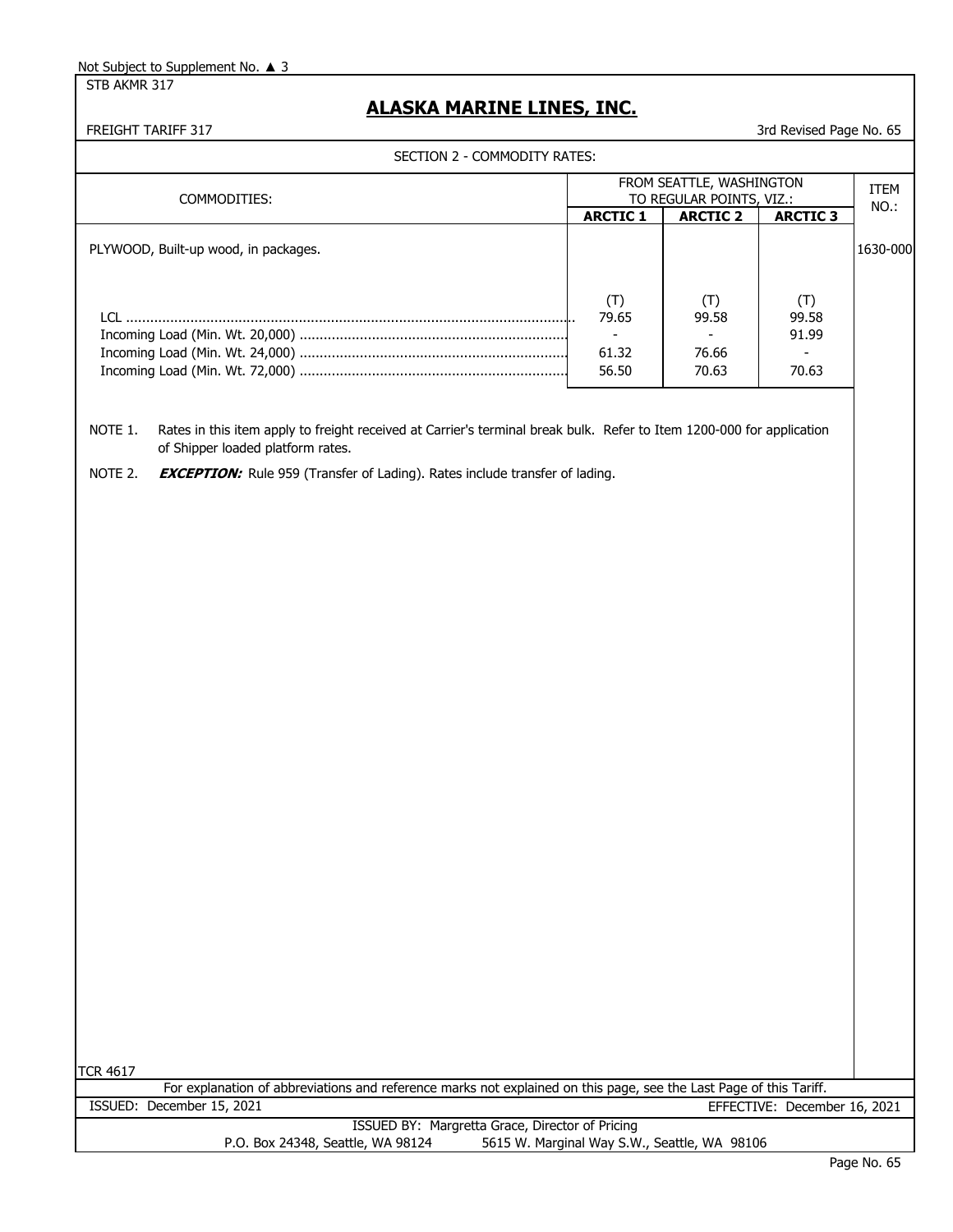STB AKMR 317

# **ALASKA MARINE LINES, INC.**

FREIGHT TARIFF 317 3rd Revised Page No. 66

| SECTION 2 - COMMODITY RATES:<br>FROM SEATTLE, WASHINGTON<br>ITEM<br>TO REGULAR POINTS, VIZ.:<br>COMMODITIES:<br>NO.:<br><b>ARCTIC 1</b><br><b>ARCTIC 2</b><br><b>ARCTIC 3</b><br>1660-000<br>ROOFING, or SIDING MATERIALS, see below:<br>73.31<br>91.64<br>91.64<br>86.59<br>$\overline{\phantom{a}}$<br>57.72<br>72.15<br>Refer to Item 1200-000 for application of full container load rates.<br>ROOFING OR SIDING AND OTHER ARTICLES, Viz.:<br>Felt, building, roofing or sheathing, including<br>Shingles, asbestos<br>asbestos, plain or saturated, in rolls<br>Shingles, composition or asphalt, coated or not coated<br>Paper, building, roofing or sheathing, including<br>with gravel, sand, slag, mica or other similar materials,<br>asbestos, plain or saturated, in rolls<br>in bundles, boxes or crates<br>Siding, asbestos (cement asbestos board)<br>Roof Coatings<br>Roofing, composition or prepared, in rolls<br>Siding, composition or asphalt<br>Waterproofing Compounds (Cement, concrete or masonry)<br>Roofing Cement<br><b>TCR 4617</b><br>For explanation of abbreviations and reference marks not explained on this page, see the Last Page of this Tariff.<br>ISSUED: December 15, 2021<br>EFFECTIVE: December 16, 2021<br>ISSUED BY: Margretta Grace, Director of Pricing | ידר וה <i>ח</i> טו ווחדמו |  | טט ושטנע ו שפוז טוכ |  |
|--------------------------------------------------------------------------------------------------------------------------------------------------------------------------------------------------------------------------------------------------------------------------------------------------------------------------------------------------------------------------------------------------------------------------------------------------------------------------------------------------------------------------------------------------------------------------------------------------------------------------------------------------------------------------------------------------------------------------------------------------------------------------------------------------------------------------------------------------------------------------------------------------------------------------------------------------------------------------------------------------------------------------------------------------------------------------------------------------------------------------------------------------------------------------------------------------------------------------------------------------------------------------------------------------------|---------------------------|--|---------------------|--|
|                                                                                                                                                                                                                                                                                                                                                                                                                                                                                                                                                                                                                                                                                                                                                                                                                                                                                                                                                                                                                                                                                                                                                                                                                                                                                                        |                           |  |                     |  |
|                                                                                                                                                                                                                                                                                                                                                                                                                                                                                                                                                                                                                                                                                                                                                                                                                                                                                                                                                                                                                                                                                                                                                                                                                                                                                                        |                           |  |                     |  |
|                                                                                                                                                                                                                                                                                                                                                                                                                                                                                                                                                                                                                                                                                                                                                                                                                                                                                                                                                                                                                                                                                                                                                                                                                                                                                                        |                           |  |                     |  |
|                                                                                                                                                                                                                                                                                                                                                                                                                                                                                                                                                                                                                                                                                                                                                                                                                                                                                                                                                                                                                                                                                                                                                                                                                                                                                                        |                           |  |                     |  |
|                                                                                                                                                                                                                                                                                                                                                                                                                                                                                                                                                                                                                                                                                                                                                                                                                                                                                                                                                                                                                                                                                                                                                                                                                                                                                                        |                           |  |                     |  |
|                                                                                                                                                                                                                                                                                                                                                                                                                                                                                                                                                                                                                                                                                                                                                                                                                                                                                                                                                                                                                                                                                                                                                                                                                                                                                                        |                           |  |                     |  |
|                                                                                                                                                                                                                                                                                                                                                                                                                                                                                                                                                                                                                                                                                                                                                                                                                                                                                                                                                                                                                                                                                                                                                                                                                                                                                                        |                           |  |                     |  |
|                                                                                                                                                                                                                                                                                                                                                                                                                                                                                                                                                                                                                                                                                                                                                                                                                                                                                                                                                                                                                                                                                                                                                                                                                                                                                                        |                           |  |                     |  |
|                                                                                                                                                                                                                                                                                                                                                                                                                                                                                                                                                                                                                                                                                                                                                                                                                                                                                                                                                                                                                                                                                                                                                                                                                                                                                                        |                           |  |                     |  |
|                                                                                                                                                                                                                                                                                                                                                                                                                                                                                                                                                                                                                                                                                                                                                                                                                                                                                                                                                                                                                                                                                                                                                                                                                                                                                                        |                           |  |                     |  |
|                                                                                                                                                                                                                                                                                                                                                                                                                                                                                                                                                                                                                                                                                                                                                                                                                                                                                                                                                                                                                                                                                                                                                                                                                                                                                                        |                           |  |                     |  |
|                                                                                                                                                                                                                                                                                                                                                                                                                                                                                                                                                                                                                                                                                                                                                                                                                                                                                                                                                                                                                                                                                                                                                                                                                                                                                                        |                           |  |                     |  |
|                                                                                                                                                                                                                                                                                                                                                                                                                                                                                                                                                                                                                                                                                                                                                                                                                                                                                                                                                                                                                                                                                                                                                                                                                                                                                                        |                           |  |                     |  |
|                                                                                                                                                                                                                                                                                                                                                                                                                                                                                                                                                                                                                                                                                                                                                                                                                                                                                                                                                                                                                                                                                                                                                                                                                                                                                                        |                           |  |                     |  |
|                                                                                                                                                                                                                                                                                                                                                                                                                                                                                                                                                                                                                                                                                                                                                                                                                                                                                                                                                                                                                                                                                                                                                                                                                                                                                                        |                           |  |                     |  |
|                                                                                                                                                                                                                                                                                                                                                                                                                                                                                                                                                                                                                                                                                                                                                                                                                                                                                                                                                                                                                                                                                                                                                                                                                                                                                                        |                           |  |                     |  |
|                                                                                                                                                                                                                                                                                                                                                                                                                                                                                                                                                                                                                                                                                                                                                                                                                                                                                                                                                                                                                                                                                                                                                                                                                                                                                                        |                           |  |                     |  |
|                                                                                                                                                                                                                                                                                                                                                                                                                                                                                                                                                                                                                                                                                                                                                                                                                                                                                                                                                                                                                                                                                                                                                                                                                                                                                                        |                           |  |                     |  |
|                                                                                                                                                                                                                                                                                                                                                                                                                                                                                                                                                                                                                                                                                                                                                                                                                                                                                                                                                                                                                                                                                                                                                                                                                                                                                                        |                           |  |                     |  |
|                                                                                                                                                                                                                                                                                                                                                                                                                                                                                                                                                                                                                                                                                                                                                                                                                                                                                                                                                                                                                                                                                                                                                                                                                                                                                                        |                           |  |                     |  |
|                                                                                                                                                                                                                                                                                                                                                                                                                                                                                                                                                                                                                                                                                                                                                                                                                                                                                                                                                                                                                                                                                                                                                                                                                                                                                                        |                           |  |                     |  |
|                                                                                                                                                                                                                                                                                                                                                                                                                                                                                                                                                                                                                                                                                                                                                                                                                                                                                                                                                                                                                                                                                                                                                                                                                                                                                                        |                           |  |                     |  |
|                                                                                                                                                                                                                                                                                                                                                                                                                                                                                                                                                                                                                                                                                                                                                                                                                                                                                                                                                                                                                                                                                                                                                                                                                                                                                                        |                           |  |                     |  |
|                                                                                                                                                                                                                                                                                                                                                                                                                                                                                                                                                                                                                                                                                                                                                                                                                                                                                                                                                                                                                                                                                                                                                                                                                                                                                                        |                           |  |                     |  |
|                                                                                                                                                                                                                                                                                                                                                                                                                                                                                                                                                                                                                                                                                                                                                                                                                                                                                                                                                                                                                                                                                                                                                                                                                                                                                                        |                           |  |                     |  |
|                                                                                                                                                                                                                                                                                                                                                                                                                                                                                                                                                                                                                                                                                                                                                                                                                                                                                                                                                                                                                                                                                                                                                                                                                                                                                                        |                           |  |                     |  |
|                                                                                                                                                                                                                                                                                                                                                                                                                                                                                                                                                                                                                                                                                                                                                                                                                                                                                                                                                                                                                                                                                                                                                                                                                                                                                                        |                           |  |                     |  |
|                                                                                                                                                                                                                                                                                                                                                                                                                                                                                                                                                                                                                                                                                                                                                                                                                                                                                                                                                                                                                                                                                                                                                                                                                                                                                                        |                           |  |                     |  |

P.O. Box 24348, Seattle, WA 98124 5615 W. Marginal Way S.W., Seattle, WA 98106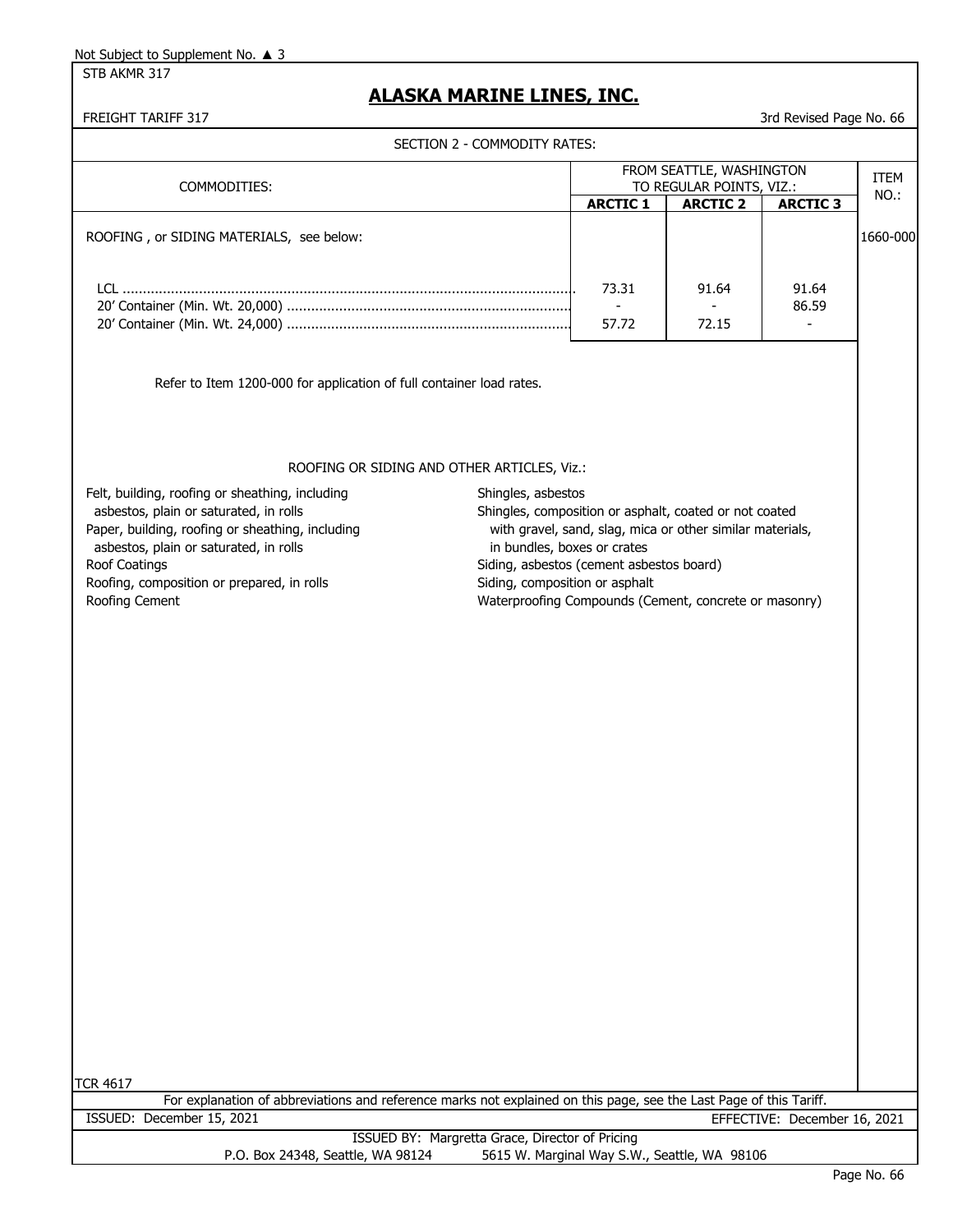STB AKMR 317

# **ALASKA MARINE LINES, INC.**

FREIGHT TARIFF 317 3rd Revised Page No. 67

SECTION 2 - COMMODITY RATES:

| COMMODITIES:                                                                                                                                                                                                                                                                                                                                                                                                                                                                                                                            |                  | FROM SEATTLE, WASHINGTON<br>TO REGULAR POINTS, VIZ.: |                              | ITEM     |
|-----------------------------------------------------------------------------------------------------------------------------------------------------------------------------------------------------------------------------------------------------------------------------------------------------------------------------------------------------------------------------------------------------------------------------------------------------------------------------------------------------------------------------------------|------------------|------------------------------------------------------|------------------------------|----------|
|                                                                                                                                                                                                                                                                                                                                                                                                                                                                                                                                         | <b>ARCTIC 1</b>  | <b>ARCTIC 2</b>                                      | <b>ARCTIC 3</b>              | $NO.$ :  |
| TANKS or VATS, SU With or Without Wheels, VIZ.: wooden, metal,<br>fiberglass, plastic, concrete or a combination of any of the above, as<br>described below:                                                                                                                                                                                                                                                                                                                                                                            |                  |                                                      |                              | 1690-000 |
|                                                                                                                                                                                                                                                                                                                                                                                                                                                                                                                                         | (T)<br>\$13.38   | (T)<br>\$16.71                                       | (T)<br>\$16.71               |          |
|                                                                                                                                                                                                                                                                                                                                                                                                                                                                                                                                         | \$11.04          | \$13.80                                              | \$13.80                      |          |
|                                                                                                                                                                                                                                                                                                                                                                                                                                                                                                                                         | \$7.55           | \$9.43                                               | \$9.43                       |          |
|                                                                                                                                                                                                                                                                                                                                                                                                                                                                                                                                         | 89.07<br>\$13.38 | 111.34<br>\$16.70                                    | 111.34<br>\$16.70            |          |
| NOTE 1.<br>Rate will apply for accompanying Tank Accessories including parts, hardware, ladders, saddles, and paint, provided<br>such freight is tendered on one bill of lading in conjunction with the Tank shipment.<br>NOTE 2.<br>When tanks or vats are nested two or more per nest, charges will be based on the outside tank dimensions.<br>NOTE 3.<br>Except as otherwise noted, rates are in dollars and cents per cubic foot.<br>NOTE 4.<br><b>EXCEPTION:</b> Rule 959 (Transfer of Lading). Rates include transfer of lading. |                  |                                                      |                              |          |
| <b>TCR 4617</b>                                                                                                                                                                                                                                                                                                                                                                                                                                                                                                                         |                  |                                                      |                              |          |
| For explanation of abbreviations and reference marks not explained on this page, see the Last Page of this Tariff.<br>ISSUED: December 15, 2021                                                                                                                                                                                                                                                                                                                                                                                         |                  |                                                      | EFFECTIVE: December 16, 2021 |          |
|                                                                                                                                                                                                                                                                                                                                                                                                                                                                                                                                         |                  |                                                      |                              |          |

ISSUED BY: Margretta Grace, Director of Pricing P.O. Box 24348, Seattle, WA 98124 5615 W. Marginal Way S.W., Seattle, WA 98106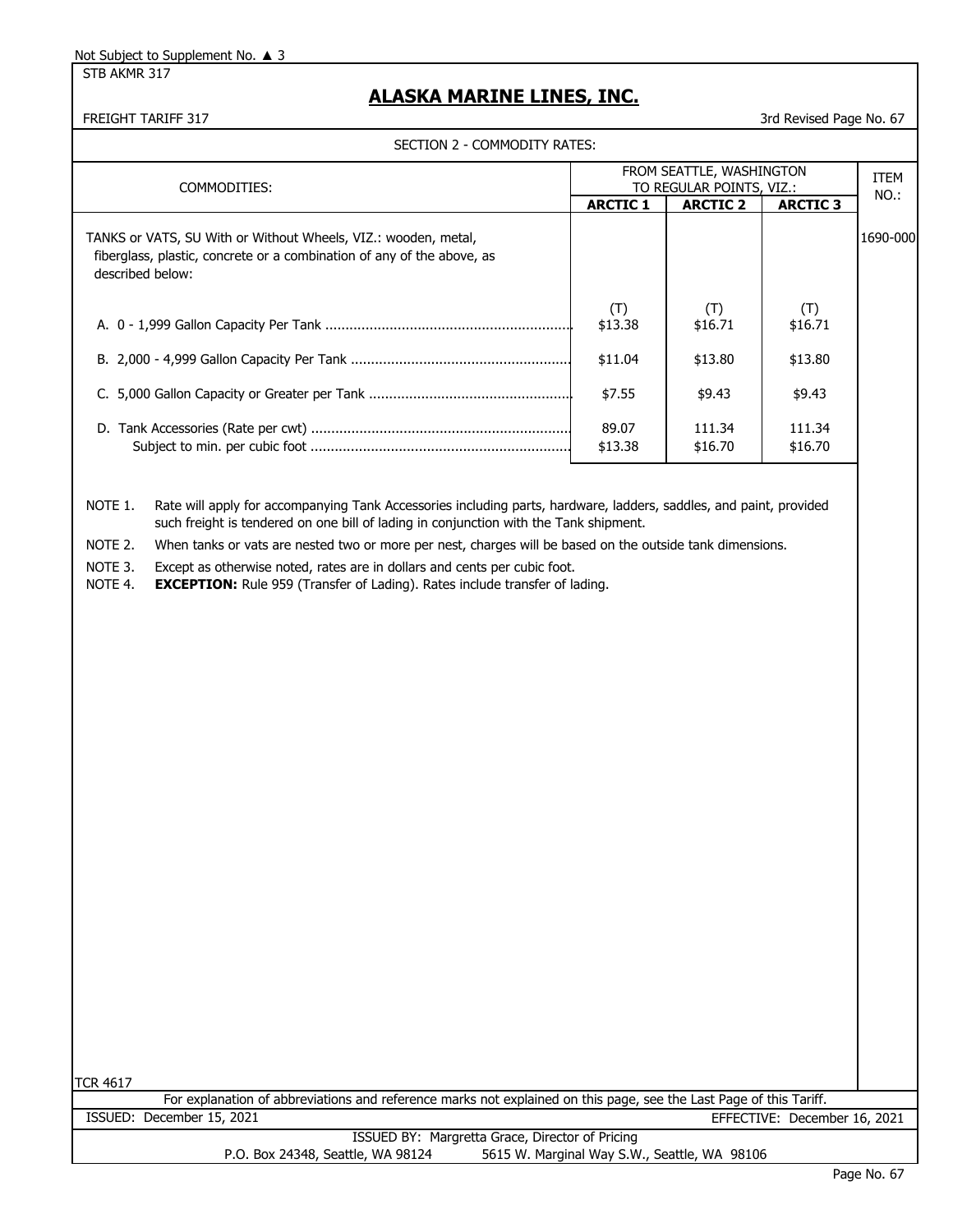| Not Subject to Supplement No. ▲ 3 |  |
|-----------------------------------|--|
|-----------------------------------|--|

STB AKMR 317

# **ALASKA MARINE LINES, INC.**

| FREIGHT TARIFF 317                                                                                                                                                                      |                                              |                                                      | 3rd Revised Page No. 68      |          |
|-----------------------------------------------------------------------------------------------------------------------------------------------------------------------------------------|----------------------------------------------|------------------------------------------------------|------------------------------|----------|
| SECTION 2 - COMMODITY RATES:                                                                                                                                                            |                                              |                                                      |                              |          |
| COMMODITIES:                                                                                                                                                                            |                                              | FROM SEATTLE, WASHINGTON<br>TO REGULAR POINTS, VIZ.: |                              | ITEM     |
|                                                                                                                                                                                         | <b>ARCTIC 1</b>                              | <b>ARCTIC 2</b>                                      | <b>ARCTIC 3</b>              | NO.:     |
| TRAILERS, BOAT, SU, empty, nested or not nested                                                                                                                                         |                                              |                                                      |                              | 1720-004 |
|                                                                                                                                                                                         | \$9.69                                       | \$12.12                                              | \$12.12                      |          |
| NOTE 1.<br>Rule 568 (Over-dimension Freight) does not apply.                                                                                                                            |                                              |                                                      |                              |          |
| TRAILERS, VEHICLE, SU, empty, intended for transportation of the<br>following: MOTOR VEHICLES, snow or ice, NOS;<br>MOTORCYCLES; ALL TERRAIN VEHICLES, as described in Item<br>1740-001 |                                              |                                                      |                              | 1720-005 |
|                                                                                                                                                                                         | \$14.31                                      | \$17.87                                              | \$17.87                      |          |
| NOTE 1.<br>Refer to Item 1370-000 for application of full container load rates.<br>NOTE 2.<br>Rule 568 (Over-dimension Freight) does not apply.<br><b>TCR 4617</b>                      |                                              |                                                      |                              |          |
| For explanation of abbreviations and reference marks not explained on this page, see the Last Page of this Tariff.                                                                      |                                              |                                                      |                              |          |
| ISSUED: December 15, 2021<br>ISSUED BY: Margretta Grace, Director of Pricing                                                                                                            |                                              |                                                      | EFFECTIVE: December 16, 2021 |          |
| P.O. Box 24348, Seattle, WA 98124                                                                                                                                                       | 5615 W. Marginal Way S.W., Seattle, WA 98106 |                                                      |                              |          |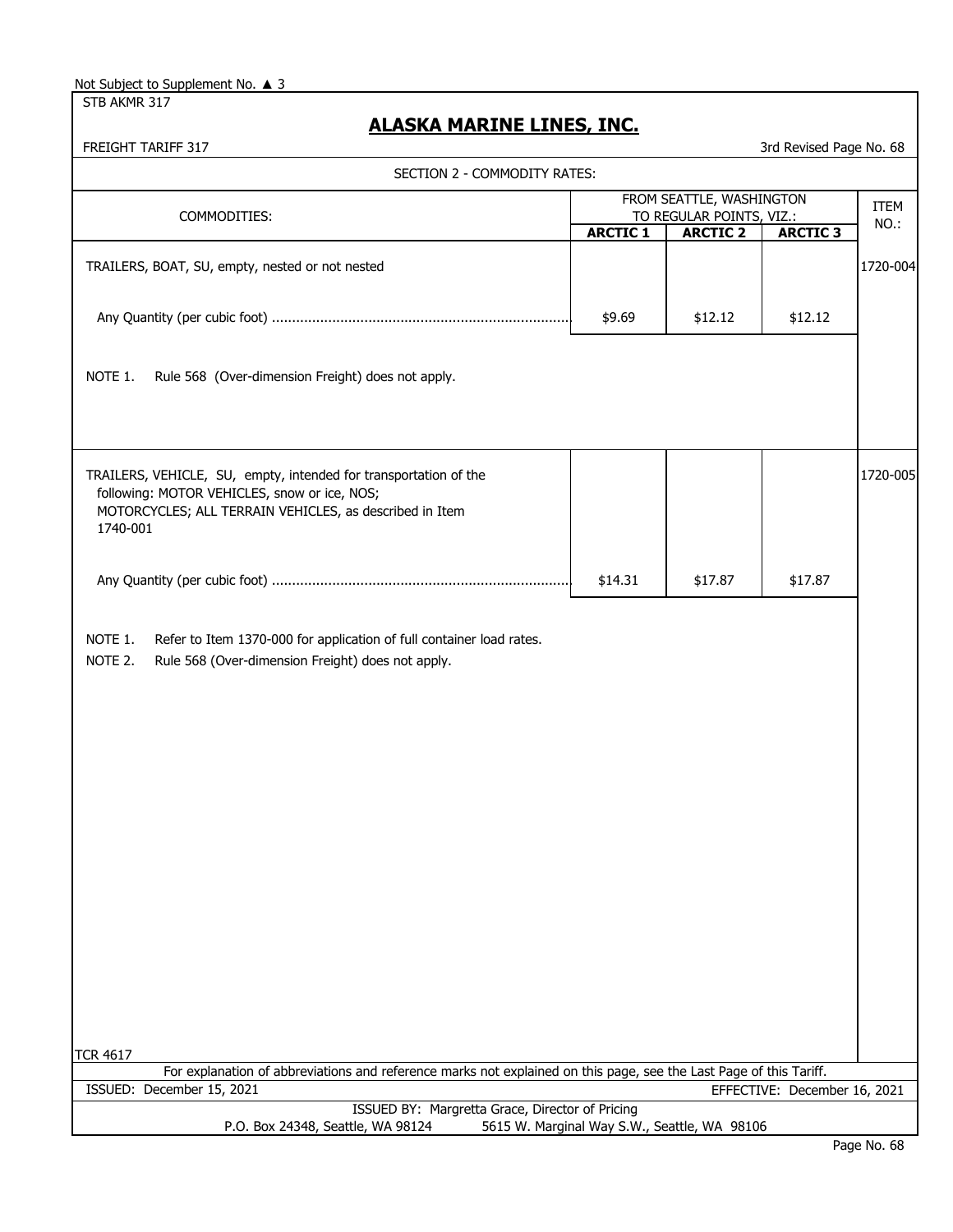STB AKMR 317

# **ALASKA MARINE LINES, INC.**

FREIGHT TARIFF 317 3rd Revised Page No. 69

|                               | COMMODITIES:                                                                                                                                                                                                                                                                                           |                 | FROM SEATTLE, WASHINGTON<br>TO REGULAR POINTS, VIZ.: |                 | <b>ITEM</b> |
|-------------------------------|--------------------------------------------------------------------------------------------------------------------------------------------------------------------------------------------------------------------------------------------------------------------------------------------------------|-----------------|------------------------------------------------------|-----------------|-------------|
|                               |                                                                                                                                                                                                                                                                                                        | <b>ARCTIC 1</b> | <b>ARCTIC 2</b>                                      | <b>ARCTIC 3</b> | NO.:        |
|                               | VEHICLES, Motor, Viz.: snow or ice, NOS, with or without skis,<br>runners or windshields attached or detached; and MOTORCYCLES.<br>ALL TERRAIN VEHICLES.                                                                                                                                               |                 |                                                      |                 | 1740-001    |
|                               |                                                                                                                                                                                                                                                                                                        | 177.74          | 222.17                                               | 222.17          |             |
|                               |                                                                                                                                                                                                                                                                                                        | 127.81          | 159.75                                               | 159.75          |             |
| NOTE 1.<br>NOTE 2.<br>NOTE 3. | Containerload rates shall apply to crated Vehicles only.<br>Uncrated vehicles are subject to a 20% surcharge to cover the additional cost associated with the units.<br>Except where units have been obviously modified, LCL units shall be rated based on the manufacturer's specified<br>dimensions. |                 |                                                      |                 |             |
|                               |                                                                                                                                                                                                                                                                                                        |                 |                                                      |                 |             |
|                               |                                                                                                                                                                                                                                                                                                        |                 |                                                      |                 |             |
|                               |                                                                                                                                                                                                                                                                                                        |                 |                                                      |                 |             |
|                               |                                                                                                                                                                                                                                                                                                        |                 |                                                      |                 |             |
|                               |                                                                                                                                                                                                                                                                                                        |                 |                                                      |                 |             |
|                               |                                                                                                                                                                                                                                                                                                        |                 |                                                      |                 |             |
|                               |                                                                                                                                                                                                                                                                                                        |                 |                                                      |                 |             |
|                               |                                                                                                                                                                                                                                                                                                        |                 |                                                      |                 |             |
|                               |                                                                                                                                                                                                                                                                                                        |                 |                                                      |                 |             |
| <b>TCR 4617</b>               | For explanation of abbreviations and reference marks not explained on this page, see the Last Page of this Tariff.                                                                                                                                                                                     |                 |                                                      |                 |             |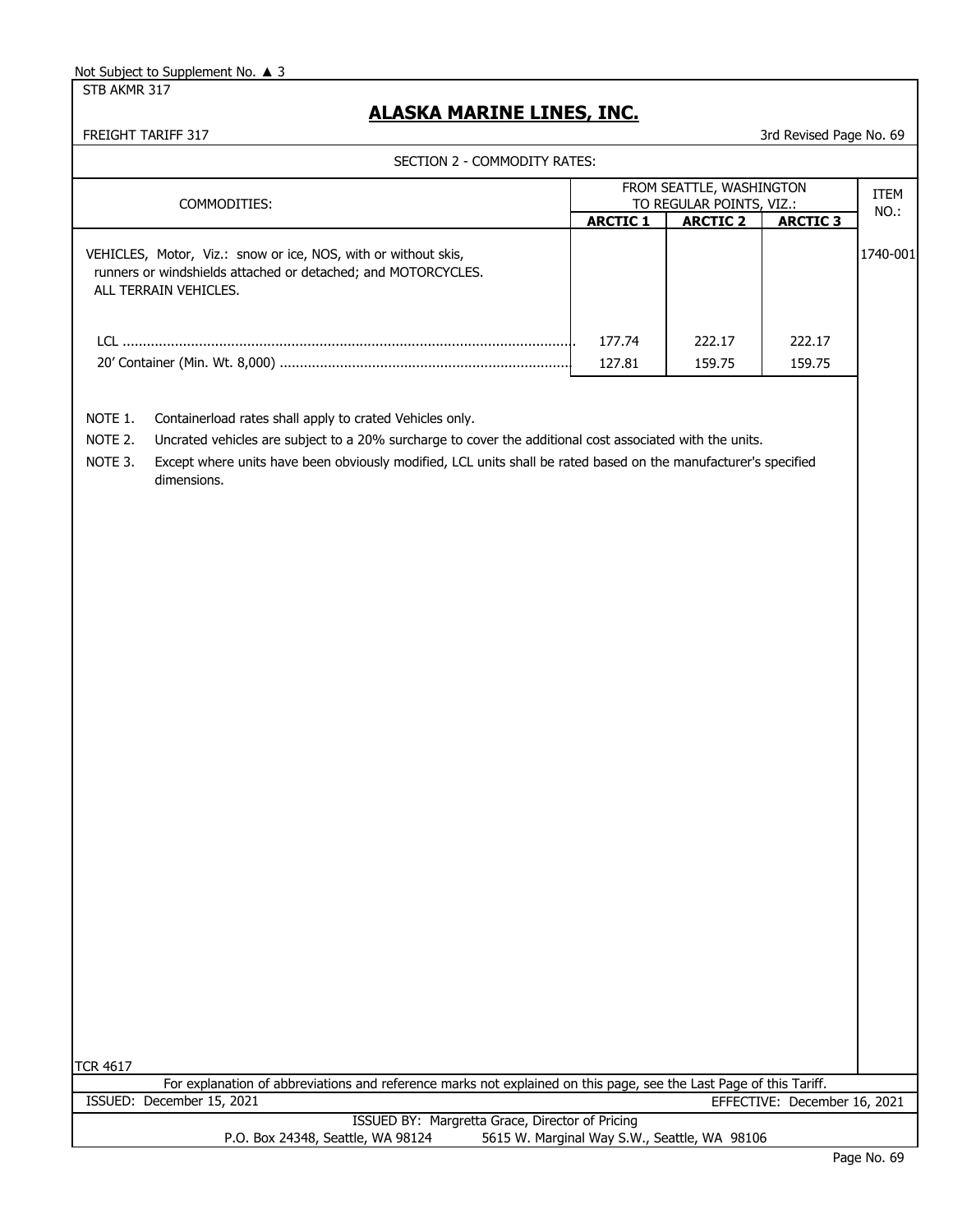STB AKMR 317

# **ALASKA MARINE LINES, INC.**

FREIGHT TARIFF 317 STATE TO A STATE THE STATE OF THE STATE OF THE STATE OF THE STATE OF THE STATE OF THE STATE OF THE STATE OF THE STATE OF THE STATE OF THE STATE OF THE STATE OF THE STATE OF THE STATE OF THE STATE OF THE

|                                                                                                                                                                               |                                                                                                                                                                                                                                           | SECTION 2 - COMMODITY RATES:                                                                                             |                                                                                         |                          |          |             |
|-------------------------------------------------------------------------------------------------------------------------------------------------------------------------------|-------------------------------------------------------------------------------------------------------------------------------------------------------------------------------------------------------------------------------------------|--------------------------------------------------------------------------------------------------------------------------|-----------------------------------------------------------------------------------------|--------------------------|----------|-------------|
|                                                                                                                                                                               |                                                                                                                                                                                                                                           |                                                                                                                          |                                                                                         | FROM SEATTLE, WASHINGTON |          | <b>ITEM</b> |
| COMMODITIES:                                                                                                                                                                  |                                                                                                                                                                                                                                           | <b>ARCTIC 1</b>                                                                                                          | TO REGULAR POINTS, VIZ.:<br><b>ARCTIC 2</b>                                             | <b>ARCTIC 3</b>          | $NO.$ :  |             |
|                                                                                                                                                                               |                                                                                                                                                                                                                                           | VEHICLES, SU; WHEELED APPARATUS, EQUIPMENT or<br>OUTFITS, Not exceeding 8'6" wide, as described below:                   |                                                                                         |                          |          | 1740-002    |
|                                                                                                                                                                               |                                                                                                                                                                                                                                           |                                                                                                                          | 190.07                                                                                  | 237.59                   | 237.59   |             |
|                                                                                                                                                                               |                                                                                                                                                                                                                                           |                                                                                                                          | 134.63                                                                                  | 168.29                   | 168.29   |             |
|                                                                                                                                                                               |                                                                                                                                                                                                                                           |                                                                                                                          | 106.90                                                                                  | 133.61                   | 133.61   |             |
|                                                                                                                                                                               |                                                                                                                                                                                                                                           |                                                                                                                          | 68.97                                                                                   | 86.21                    | 86.21    |             |
|                                                                                                                                                                               |                                                                                                                                                                                                                                           |                                                                                                                          | 60.58                                                                                   | 75.71                    | 75.71    |             |
|                                                                                                                                                                               |                                                                                                                                                                                                                                           |                                                                                                                          | \$656.00                                                                                | \$820.00                 | \$820.00 |             |
| Ambulances                                                                                                                                                                    |                                                                                                                                                                                                                                           | VEHICLES, SELF PROPELLED, VIZ.:                                                                                          |                                                                                         |                          |          |             |
| <b>Buses</b>                                                                                                                                                                  | Trucks, Boom, Concrete Mixing, Dump, Fire<br>Freight (including truck tractors), Tank, Towing                                                                                                                                             | Vehicles Motor, NOS, (exceeding 84" wide and/or 90" high and/or 264" long)                                               |                                                                                         |                          |          |             |
|                                                                                                                                                                               |                                                                                                                                                                                                                                           | APPARATUS, EQUIPMENT OR OUTFITS, WHEELED, VIZ.:                                                                          |                                                                                         |                          |          |             |
| <b>Concrete Mixing</b><br>Generating<br>Machine Shop<br>Conveying<br>Snow Plowing or Removing<br>Drilling<br>Telephone Construction and Repair<br>Dump Wagon<br>Fire Fighting |                                                                                                                                                                                                                                           | Utility Body<br><b>Tank Trailer</b>                                                                                      | Trailers, Freight SU, Wheeled, containing or<br>not containing freight; Camper; Utility |                          |          |             |
| NOTE 1.                                                                                                                                                                       |                                                                                                                                                                                                                                           |                                                                                                                          |                                                                                         |                          |          |             |
| NOTE 2.                                                                                                                                                                       | Rates do not include pickup or delivery.<br>Vehicles may not exceed the Gross Vehicle Weight Rating (GVWR) as specified by the manufacturer. For complete<br>auto and vehicle loading specifications, see STB AKMR 100, series, Rule 355. |                                                                                                                          |                                                                                         |                          |          |             |
| NOTE 3.                                                                                                                                                                       |                                                                                                                                                                                                                                           | Off road vehicles, not D.O.T. approved for Highway use, exceeding 8'6" wide, refer to Item 1520-000, Machinery.          |                                                                                         |                          |          |             |
| NOTE 4.                                                                                                                                                                       | 100, series, Rule 987.                                                                                                                                                                                                                    | If through no fault of the Carrier, the vehicle is inoperable, a charge will be assessed as specified in tariff STB AKMR |                                                                                         |                          |          |             |
| NOTE 5.                                                                                                                                                                       |                                                                                                                                                                                                                                           | Rule 568 (over-dimension freight) does not apply.                                                                        |                                                                                         |                          |          |             |
|                                                                                                                                                                               |                                                                                                                                                                                                                                           |                                                                                                                          |                                                                                         |                          |          |             |
| <b>TCR 4617</b>                                                                                                                                                               |                                                                                                                                                                                                                                           | For explanation of abbreviations and reference marks not explained on this page, see the Last Page of this Tariff.       |                                                                                         |                          |          |             |
|                                                                                                                                                                               |                                                                                                                                                                                                                                           |                                                                                                                          |                                                                                         |                          |          |             |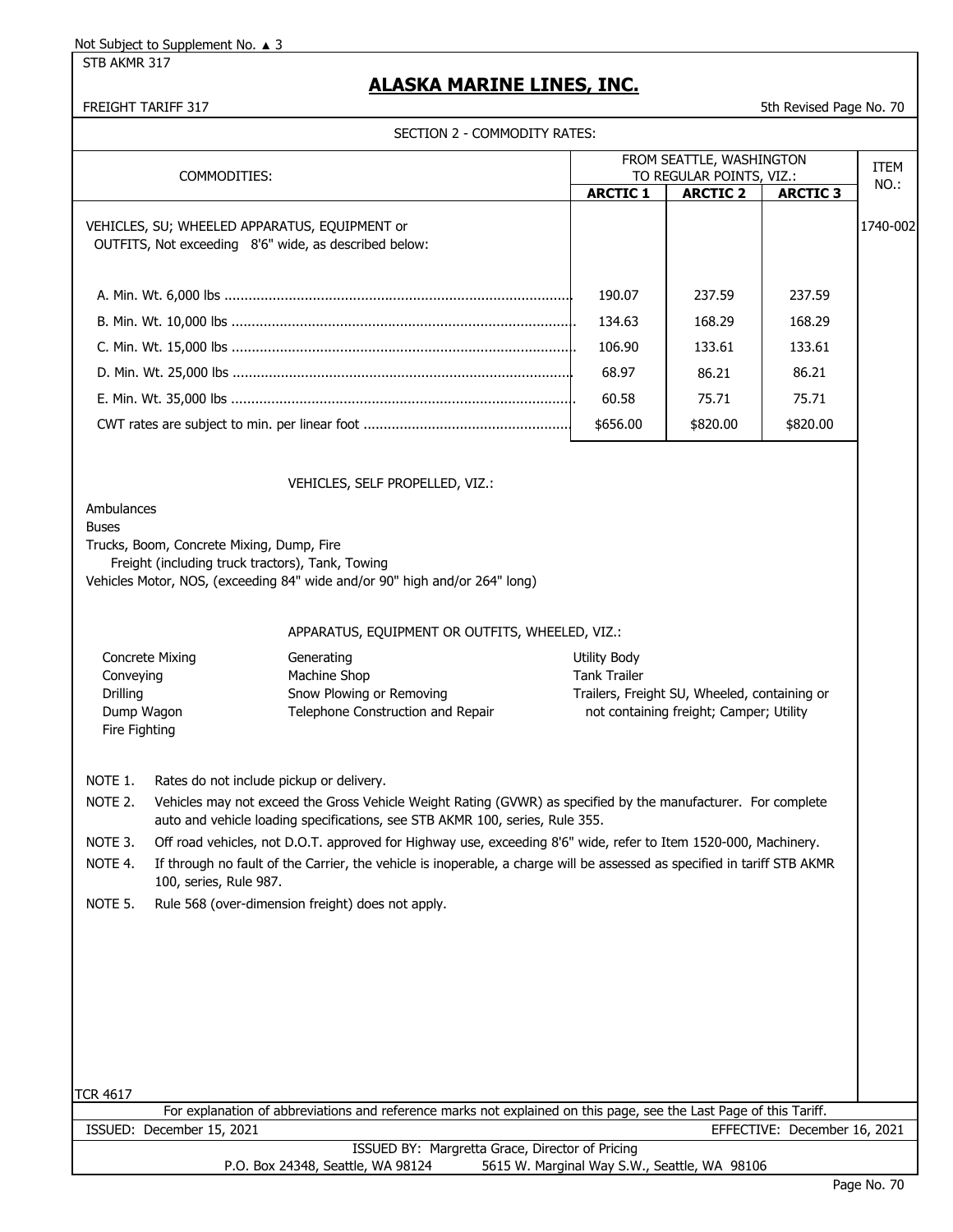STB AKMR 317

### **ALASKA MARINE LINES, INC.**

FREIGHT TARIFF 317 3rd Revised Page No. 71

| COMMODITIES:    |                                                                                                                                                                                                                                                                                                                                 | FROM SEATTLE, WASHINGTON<br>TO REGULAR POINTS, VIZ.: |                                |                                | ITEM<br>NO.: |
|-----------------|---------------------------------------------------------------------------------------------------------------------------------------------------------------------------------------------------------------------------------------------------------------------------------------------------------------------------------|------------------------------------------------------|--------------------------------|--------------------------------|--------------|
|                 |                                                                                                                                                                                                                                                                                                                                 | <b>ARCTIC 1</b>                                      | <b>ARCTIC 2</b>                | <b>ARCTIC 3</b>                |              |
|                 | WALLBOARD, PLASTERBOARD or GROUND WOOD BOARD<br>in packages, Viz: Plasterboard (Fiberboard, felt or fiber and plaster<br>combined), not foil or wood veneer faced; Boards or Sheets, flat,<br>sawdust, ground wood, ground wood bark, mixed, wood shaving, not<br>plasticized (hardboard); PLYWOOD, Built-up wood, in packages. |                                                      |                                |                                | 1750-000     |
|                 |                                                                                                                                                                                                                                                                                                                                 | (T)<br>79.65<br>$\blacksquare$<br>61.32<br>56.50     | (T)<br>99.58<br>76.66<br>70.63 | (T)<br>99.58<br>91.99<br>70.63 |              |
| NOTE 1.         | Rates in this item apply to freight received at Carrier's terminal break bulk. Refer to Item 1200-000 for application<br>of Shipper loaded platform rates.                                                                                                                                                                      |                                                      |                                |                                |              |
| NOTE 2.         | Plasterboard must be received in banded units and must be poly bagged with wood protector sheets on top, bottom<br>and sides of each bundle or unit. A minimum of 3-1/2" wood dunnage should be secured to each unit using steel<br>banding.                                                                                    |                                                      |                                |                                |              |
| NOTE 3.         | <b>EXCEPTION:</b> Rule 959 (Transfer of Lading). Rates include transfer of lading.                                                                                                                                                                                                                                              |                                                      |                                |                                |              |
|                 |                                                                                                                                                                                                                                                                                                                                 |                                                      |                                |                                |              |
| <b>TCR 4617</b> |                                                                                                                                                                                                                                                                                                                                 |                                                      |                                |                                |              |
|                 | For explanation of abbreviations and reference marks not explained on this page, see the Last Page of this Tariff.<br>ISSUED: December 15, 2021                                                                                                                                                                                 |                                                      |                                | EFFECTIVE: December 16, 2021   |              |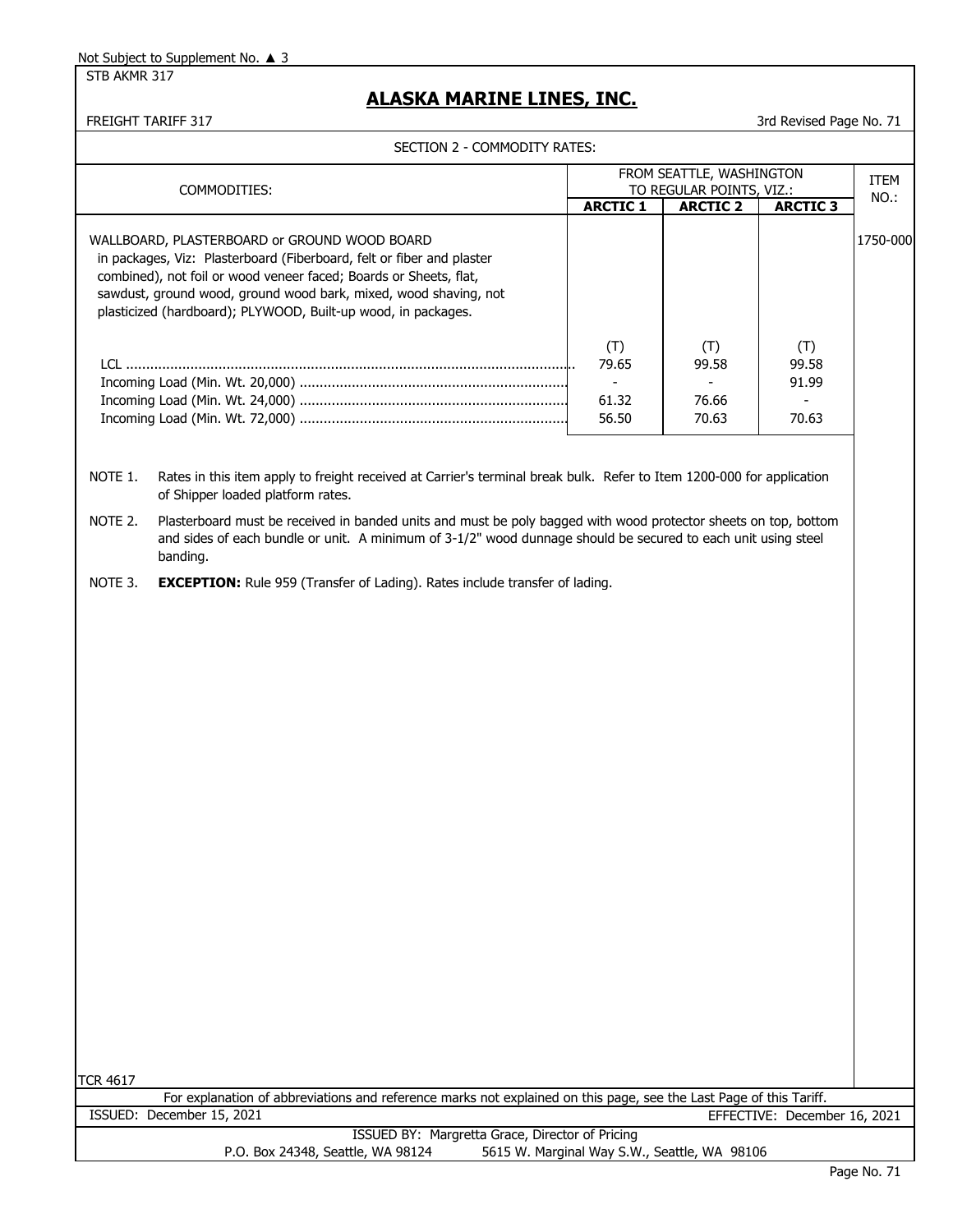STB AKMR 317

## **ALASKA MARINE LINES, INC.**

FREIGHT TARIFF 317 1st Revised Page No. 72

SECTION 3

COMMODITY RATES

FROM

POINTS IN ALASKA (SEE PAGE 2)

TO

SEATTLE, WASHINGTON

Class rates named in Section 1 will apply when specific commodity rates are not named in this Section.

TCR 4542 For explanation of abbreviations and reference marks not explained on this page, see the Last Page of this Tariff. ISSUED BY: Margretta Grace, Director of Pricing P.O. Box 24348, Seattle, WA 98124 5615 W. Marginal Way S.W., Seattle, WA 98106 ISSUED: December 4, 2019 EFFECTIVE: December 5, 2019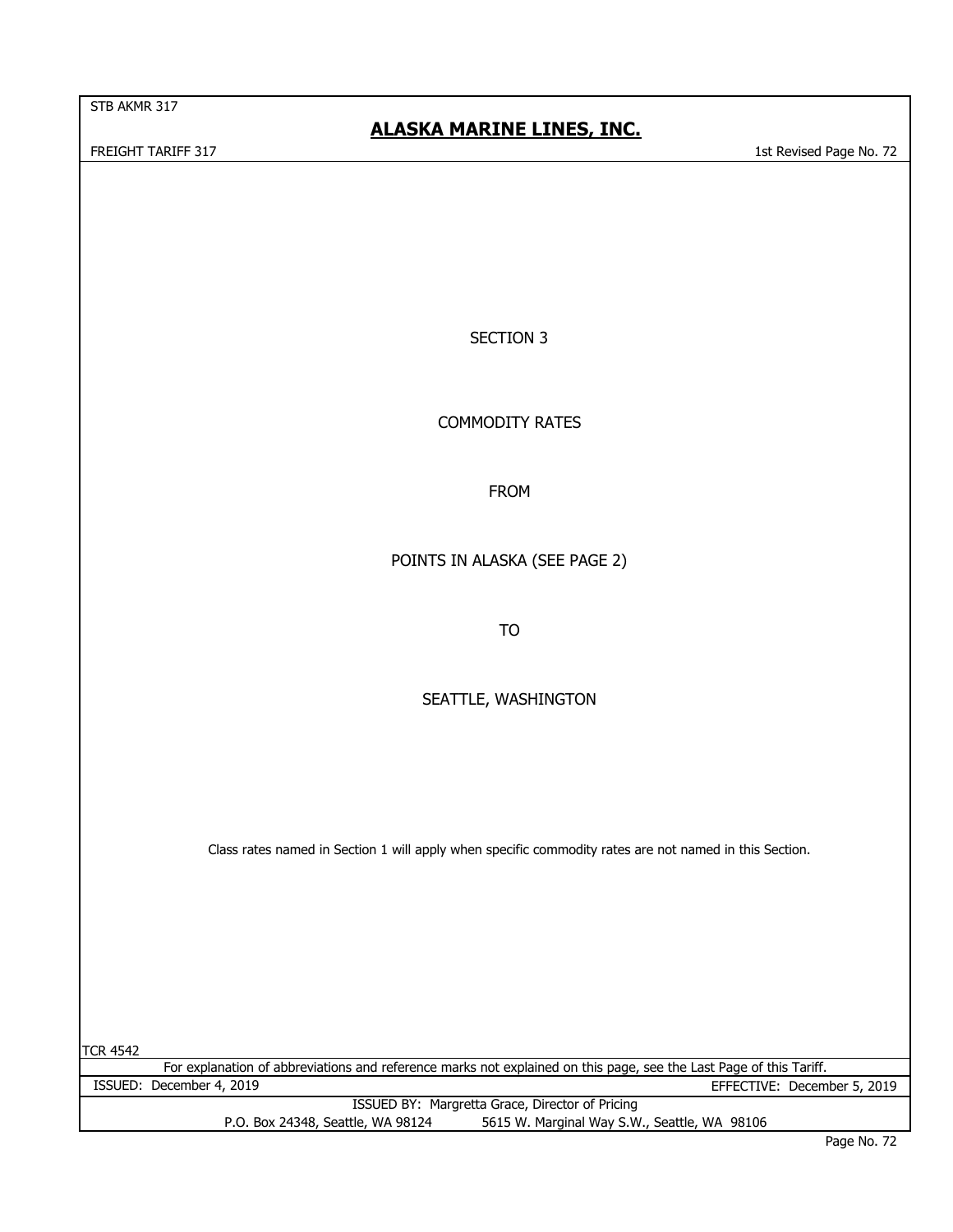STB AKMR 317

## **ALASKA MARINE LINES, INC.**

| FREIGHT TARIFF 317                                                                                                 |                                                      |                 | 3rd Revised Page No. 73      |                 |
|--------------------------------------------------------------------------------------------------------------------|------------------------------------------------------|-----------------|------------------------------|-----------------|
| SECTION 3 - COMMODITY RATES:                                                                                       |                                                      |                 |                              |                 |
| COMMODITIES:                                                                                                       | FROM SEATTLE, WASHINGTON<br>TO REGULAR POINTS, VIZ.: |                 |                              | ITEM<br>NO.:    |
|                                                                                                                    | <b>ARCTIC 1</b>                                      | <b>ARCTIC 2</b> | <b>ARCTIC 3</b>              |                 |
| ASPHALT, LIGNIN PITCH - SOUTHBOUND                                                                                 |                                                      |                 |                              | 1070-000<br>(S) |
|                                                                                                                    | \$2,223.00                                           | \$2,779.00      | \$2,779.00                   |                 |
| NOTE 1.<br>Rate is dollars per tank.                                                                               |                                                      |                 |                              |                 |
|                                                                                                                    |                                                      |                 |                              |                 |
|                                                                                                                    |                                                      |                 |                              |                 |
|                                                                                                                    |                                                      |                 |                              |                 |
|                                                                                                                    |                                                      |                 |                              |                 |
|                                                                                                                    |                                                      |                 |                              |                 |
|                                                                                                                    |                                                      |                 |                              |                 |
|                                                                                                                    |                                                      |                 |                              |                 |
|                                                                                                                    |                                                      |                 |                              |                 |
|                                                                                                                    |                                                      |                 |                              |                 |
|                                                                                                                    |                                                      |                 |                              |                 |
|                                                                                                                    |                                                      |                 |                              |                 |
| <b>TCR 4617</b>                                                                                                    |                                                      |                 |                              |                 |
| For explanation of abbreviations and reference marks not explained on this page, see the Last Page of this Tariff. |                                                      |                 |                              |                 |
| ISSUED: December 15, 2021                                                                                          |                                                      |                 | EFFECTIVE: December 16, 2021 |                 |
| ISSUED BY: Margretta Grace, Director of Pricing<br>P.O. Box 24348, Seattle, WA 98124                               | 5615 W. Marginal Way S.W., Seattle, WA 98106         |                 |                              |                 |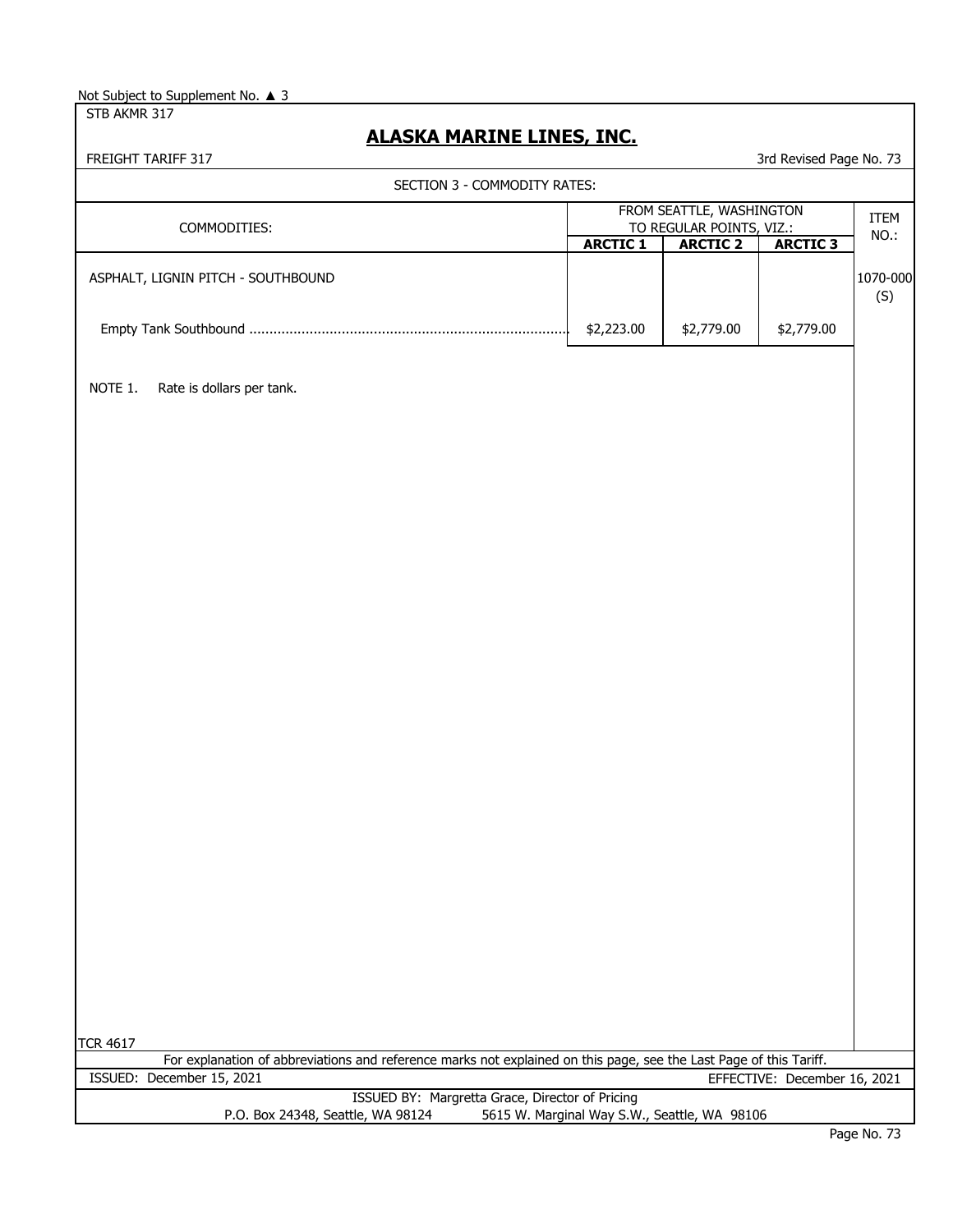STB AKMR 317

## **ALASKA MARINE LINES, INC.**

FREIGHT TARIFF 317 3rd Revised Page No. 74

|                            | SECTION 3 - COMMODITY RATES:                                                                                                                                                                                                                                                                                                                                           |                                                      |                 |                              |                 |
|----------------------------|------------------------------------------------------------------------------------------------------------------------------------------------------------------------------------------------------------------------------------------------------------------------------------------------------------------------------------------------------------------------|------------------------------------------------------|-----------------|------------------------------|-----------------|
| COMMODITIES:               |                                                                                                                                                                                                                                                                                                                                                                        | FROM SEATTLE, WASHINGTON<br>TO REGULAR POINTS, VIZ.: |                 |                              | ITEM            |
|                            |                                                                                                                                                                                                                                                                                                                                                                        | <b>ARCTIC 1</b>                                      | <b>ARCTIC 2</b> | <b>ARCTIC 3</b>              | NO.:            |
|                            | SCRAP, Viz: METALS, Viz: Aluminum, Antimony, Brass, Bronze,<br>Copper, Iron, Lead, Magnesium, Nickel, Steel, Tin or Zinc.<br>Also, alloys of metal named (See Note 1).<br>BATTERIES, electric, old, spent, having value for remelting of lead<br>plates, in pkgs; Auto Cores, PAPER, cardboard, for recycling.                                                         |                                                      |                 |                              | 1680-000<br>(S) |
|                            |                                                                                                                                                                                                                                                                                                                                                                        | 44.96<br>29.98                                       | 56.19<br>34.43  | 56.19<br>41.30               |                 |
| NOTE 1.                    | Rates apply only on scrap or waste pieces or articles made of metals named or alloys thereof, bent, broken, crushed,<br>mutilated, used, worn out or otherwise unfit for use, having value for re-melting purposes only and on dross,<br>residues or skimming of metals named or alloys, thereof. Scrap metals may not contain contaminated or hazardous<br>materials. |                                                      |                 |                              |                 |
| NOTE 2.<br><b>TCR 4617</b> | Container must be cleaned and free from contamination before being returned to Carrier. If Consignee fails to do so,<br>the cost of this service will be assessed in addition to all other applicable rates and charges.                                                                                                                                               |                                                      |                 |                              |                 |
|                            | For explanation of abbreviations and reference marks not explained on this page, see the Last Page of this Tariff.                                                                                                                                                                                                                                                     |                                                      |                 |                              |                 |
|                            | ISSUED: December 15, 2021                                                                                                                                                                                                                                                                                                                                              |                                                      |                 | EFFECTIVE: December 16, 2021 |                 |
|                            | ISSUED BY: Margretta Grace, Director of Pricing<br>P.O. Box 24348, Seattle, WA 98124                                                                                                                                                                                                                                                                                   | 5615 W. Marginal Way S.W., Seattle, WA 98106         |                 |                              |                 |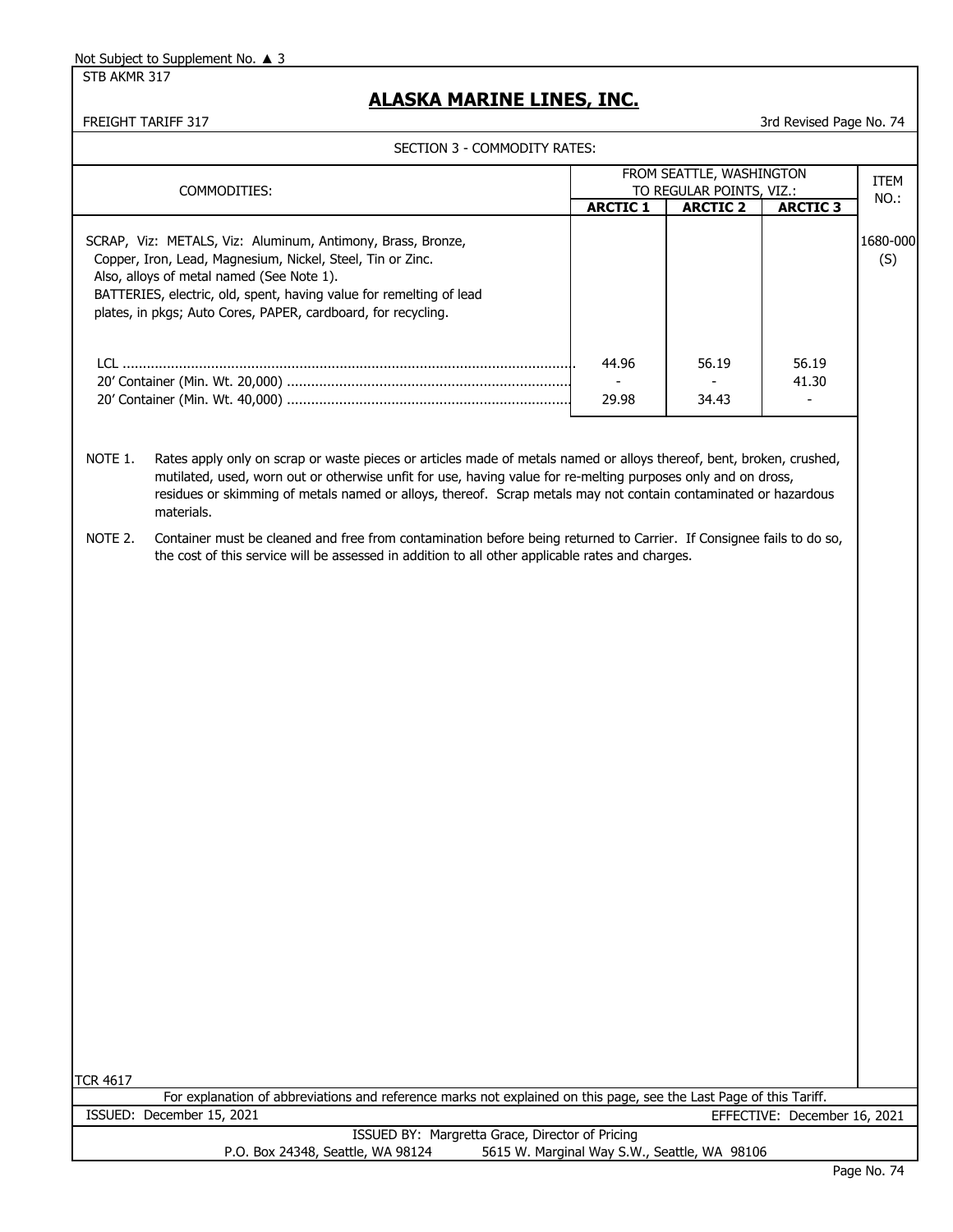STB AKMR 317

## **ALASKA MARINE LINES, INC.**

FREIGHT TARIFF 317 3rd Revised Page No. 75

|                 | SECTION 3 - COMMODITY RATES:                                                                                                                                                                                              |                                    |                                              |                              |                 |
|-----------------|---------------------------------------------------------------------------------------------------------------------------------------------------------------------------------------------------------------------------|------------------------------------|----------------------------------------------|------------------------------|-----------------|
|                 |                                                                                                                                                                                                                           |                                    | FROM SEATTLE, WASHINGTON                     |                              | ITEM            |
| COMMODITIES:    |                                                                                                                                                                                                                           |                                    | TO REGULAR POINTS, VIZ.:                     |                              | NO.:            |
|                 |                                                                                                                                                                                                                           | <b>ARCTIC 1</b>                    | <b>ARCTIC 2</b>                              | <b>ARCTIC 3</b>              |                 |
|                 | WASTE, HAZARDOUS, VIZ: Packaged in accordance with State and<br>Federal EPA Regulations.                                                                                                                                  |                                    |                                              |                              | 1760-001<br>(S) |
|                 |                                                                                                                                                                                                                           | 389.19                             | 486.51                                       | 486.51                       |                 |
|                 |                                                                                                                                                                                                                           | 265.97<br>$\overline{\phantom{a}}$ | 332.46                                       | 332.46<br>184.65             |                 |
|                 |                                                                                                                                                                                                                           | 123.12                             | 153.88                                       |                              |                 |
| NOTE 1.         | Subject to compliance with U.S. Coast Guard and D.O.T. regulations regarding documentation, packaging and<br>marking.                                                                                                     |                                    |                                              |                              |                 |
| NOTE 2.         | Shipment must be booked in advance. Hazardous waste and non-hazardous waste manifests and Canadian<br>environmental documents must be reviewed in advance.                                                                |                                    |                                              |                              |                 |
| NOTE 3.         | Estimated freight charges must be prepaid in advance of shipment.                                                                                                                                                         |                                    |                                              |                              |                 |
| NOTE 4.         | Container must be cleaned and free from contamination before being returned to Carrier. If Consignee fails to do so,<br>the cost for this service will be assessed in addition to all other applicable rates and charges. |                                    |                                              |                              |                 |
| NOTE 5.         | Containers must be loaded and unloaded by Shipper or Consignee.                                                                                                                                                           |                                    |                                              |                              |                 |
|                 |                                                                                                                                                                                                                           |                                    |                                              |                              |                 |
|                 |                                                                                                                                                                                                                           |                                    |                                              |                              |                 |
|                 |                                                                                                                                                                                                                           |                                    |                                              |                              |                 |
|                 |                                                                                                                                                                                                                           |                                    |                                              |                              |                 |
|                 |                                                                                                                                                                                                                           |                                    |                                              |                              |                 |
|                 |                                                                                                                                                                                                                           |                                    |                                              |                              |                 |
|                 |                                                                                                                                                                                                                           |                                    |                                              |                              |                 |
|                 |                                                                                                                                                                                                                           |                                    |                                              |                              |                 |
|                 |                                                                                                                                                                                                                           |                                    |                                              |                              |                 |
|                 |                                                                                                                                                                                                                           |                                    |                                              |                              |                 |
|                 |                                                                                                                                                                                                                           |                                    |                                              |                              |                 |
|                 |                                                                                                                                                                                                                           |                                    |                                              |                              |                 |
|                 |                                                                                                                                                                                                                           |                                    |                                              |                              |                 |
|                 |                                                                                                                                                                                                                           |                                    |                                              |                              |                 |
|                 |                                                                                                                                                                                                                           |                                    |                                              |                              |                 |
|                 |                                                                                                                                                                                                                           |                                    |                                              |                              |                 |
|                 |                                                                                                                                                                                                                           |                                    |                                              |                              |                 |
|                 |                                                                                                                                                                                                                           |                                    |                                              |                              |                 |
|                 |                                                                                                                                                                                                                           |                                    |                                              |                              |                 |
|                 |                                                                                                                                                                                                                           |                                    |                                              |                              |                 |
|                 |                                                                                                                                                                                                                           |                                    |                                              |                              |                 |
|                 |                                                                                                                                                                                                                           |                                    |                                              |                              |                 |
|                 |                                                                                                                                                                                                                           |                                    |                                              |                              |                 |
| <b>TCR 4617</b> |                                                                                                                                                                                                                           |                                    |                                              |                              |                 |
|                 | For explanation of abbreviations and reference marks not explained on this page, see the Last Page of this Tariff.                                                                                                        |                                    |                                              |                              |                 |
|                 | ISSUED: December 15, 2021                                                                                                                                                                                                 |                                    |                                              | EFFECTIVE: December 16, 2021 |                 |
|                 | ISSUED BY: Margretta Grace, Director of Pricing                                                                                                                                                                           |                                    |                                              |                              |                 |
|                 | P.O. Box 24348, Seattle, WA 98124                                                                                                                                                                                         |                                    | 5615 W. Marginal Way S.W., Seattle, WA 98106 |                              |                 |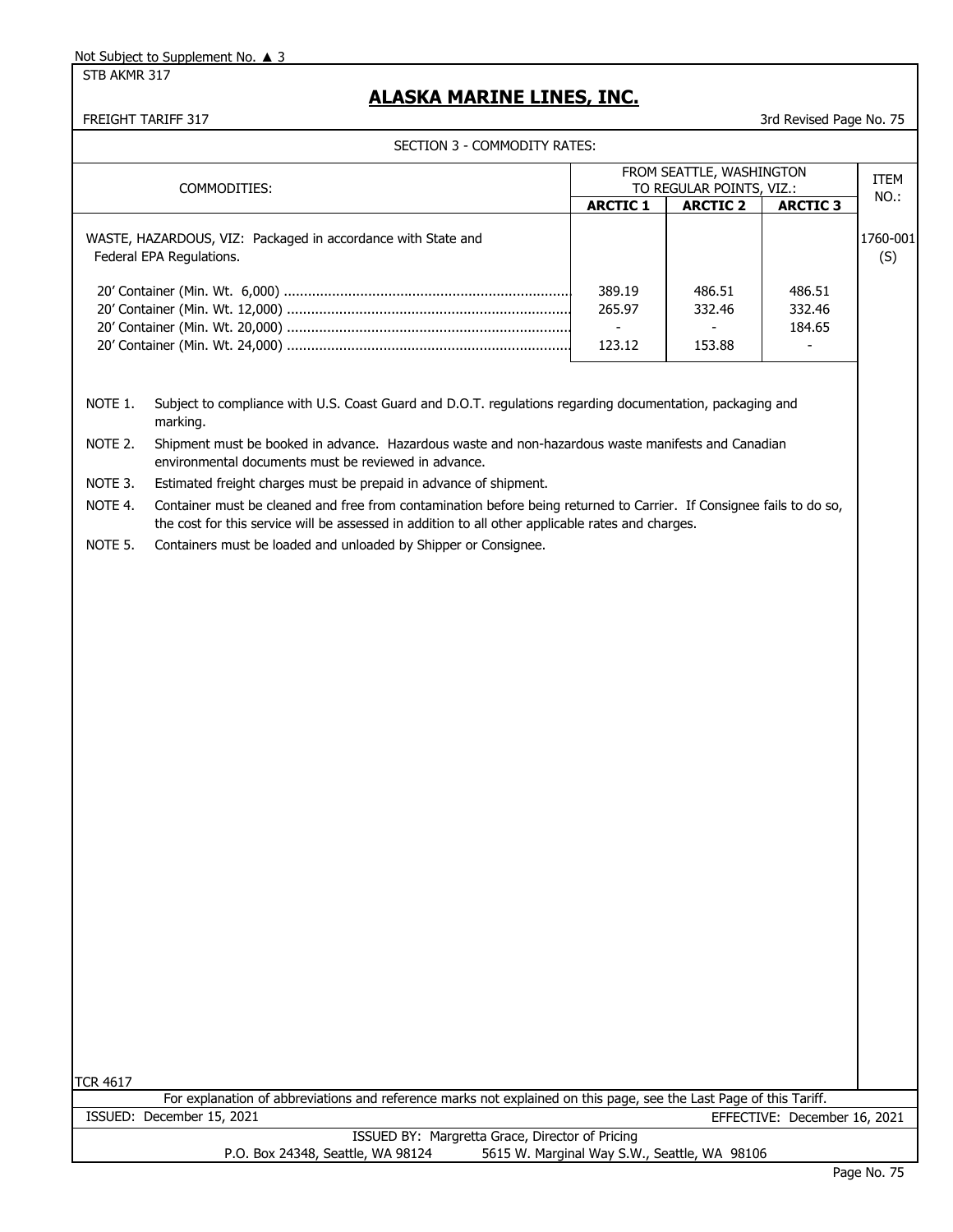STB AKMR 317

# **ALASKA MARINE LINES, INC.**

|                                                                                                                                                                       | FREIGHT TARIFF 317                                                                                                                                                                                                                                                                                                                                                                                                                                                                                                                            |                                                      |                                              | 3rd Revised Page No. 76             |                 |
|-----------------------------------------------------------------------------------------------------------------------------------------------------------------------|-----------------------------------------------------------------------------------------------------------------------------------------------------------------------------------------------------------------------------------------------------------------------------------------------------------------------------------------------------------------------------------------------------------------------------------------------------------------------------------------------------------------------------------------------|------------------------------------------------------|----------------------------------------------|-------------------------------------|-----------------|
|                                                                                                                                                                       | SECTION 3 - COMMODITY RATES:                                                                                                                                                                                                                                                                                                                                                                                                                                                                                                                  |                                                      |                                              |                                     |                 |
|                                                                                                                                                                       |                                                                                                                                                                                                                                                                                                                                                                                                                                                                                                                                               | FROM SEATTLE, WASHINGTON                             |                                              |                                     | <b>ITEM</b>     |
|                                                                                                                                                                       | COMMODITIES:                                                                                                                                                                                                                                                                                                                                                                                                                                                                                                                                  | <b>ARCTIC 1</b>                                      | TO REGULAR POINTS, VIZ.:<br><b>ARCTIC 2</b>  | <b>ARCTIC 3</b>                     | NO.:            |
| WASTE, REGULATED SUBSTANCES, Viz: ASBESTOS containing<br>materials; PCBs (Polychlorinated biphenols), less than 50 parts per<br>million; RADIOACTIVE wastes; GLYCOLS. |                                                                                                                                                                                                                                                                                                                                                                                                                                                                                                                                               |                                                      |                                              |                                     | 1760-003<br>(S) |
|                                                                                                                                                                       |                                                                                                                                                                                                                                                                                                                                                                                                                                                                                                                                               | 257.24<br>109.39<br>$\blacksquare$<br>83.55          | 321.57<br>136.72<br>104.45                   | 321.57<br>136.72<br>125.33          |                 |
| NOTE 1.<br>NOTE 2.<br>NOTE 3.<br>NOTE 4.                                                                                                                              | Subject to compliance with U.S. Coast Guard and D.O.T. regulations regarding documentation, packaging and<br>marking.<br>Estimated freight charges must be prepaid in advance of shipment.<br>Container must be cleaned and free from contamination before being returned to Carrier. If Consignee fails to do so,<br>the cost for this service will be assessed in addition to all other applicable rates and charges.<br>Containers must be loaded and unloaded by Shipper or Consignee.                                                    |                                                      |                                              |                                     |                 |
|                                                                                                                                                                       | WASTE OIL, NON-HAZARDOUS, Viz: Antifreeze, Oil, and Petroleum<br>products for recycle or disposal. Dirt/soil contaminated with oil products,<br>dirt/soil recovered from oil well drilling.                                                                                                                                                                                                                                                                                                                                                   | 172.59<br>92.03<br>$\blacksquare$<br>49.45<br>\$3.70 | 215.72<br>115.05<br>61.15<br>\$4.63          | 215.72<br>115.05<br>73.38<br>\$4.63 | 1760-004<br>(S) |
| NOTE 1.<br>NOTE 2.<br>NOTE 3.<br>NOTE 4.<br>NOTE 5.                                                                                                                   | Subject to compliance with U.S. Coast Guard and D.O.T. regulations regarding documentation, packaging and<br>marking.<br>Estimated freight charges must be prepaid in advance of shipment.<br>Container must be cleaned and free from contamination before being returned to Carrier. If Consignee fails to do so,<br>the cost for this service will be assessed in addition to all other applicable rates and charges.<br>Containers must be loaded and unloaded by Shipper or Consignee.<br>Tank rates are in dollars and cents per gallon. |                                                      |                                              |                                     |                 |
| TCR 4617                                                                                                                                                              | For explanation of abbreviations and reference marks not explained on this page, see the Last Page of this Tariff.<br>ISSUED: December 15, 2021<br>ISSUED BY: Margretta Grace, Director of Pricing                                                                                                                                                                                                                                                                                                                                            |                                                      |                                              | EFFECTIVE: December 16, 2021        |                 |
|                                                                                                                                                                       | P.O. Box 24348, Seattle, WA 98124                                                                                                                                                                                                                                                                                                                                                                                                                                                                                                             |                                                      | 5615 W. Marginal Way S.W., Seattle, WA 98106 |                                     |                 |